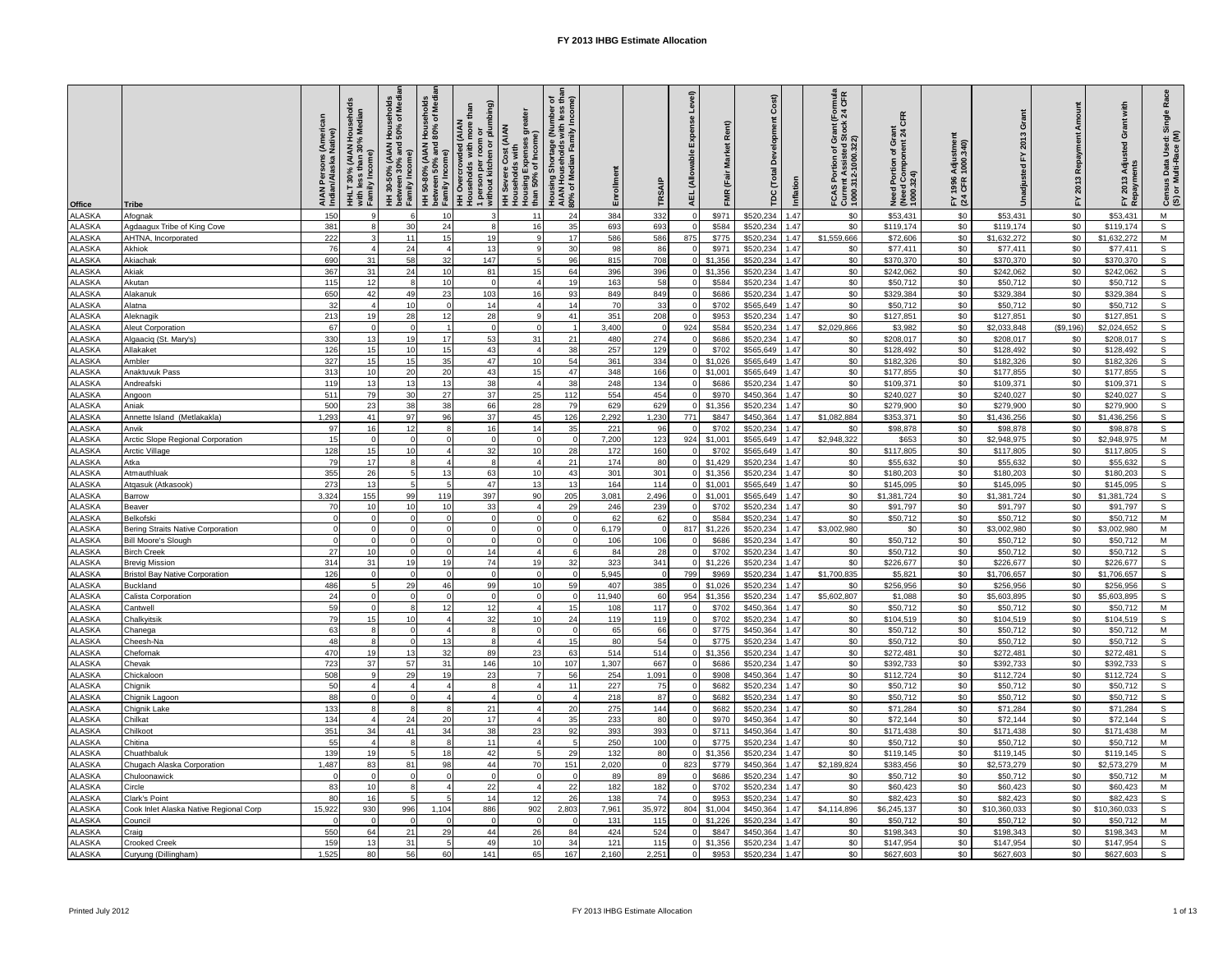| Office                         | Tribe                                 | AIAN Persons (American<br>Indian/Alaska Native) | HHLT 30% (AIAN Households<br>with less than 30% Median<br>Family Income) | HH 30-50% (AIAN Households<br>between 30% and 50% of Medi<br>Family Income) | HH 50-80% (AIAN Households<br>between 50% and 80% of Medi<br>Family Income) | 1 person per room or<br>without kitchen or plumbing)<br>than<br><b>HH Overcrowded (AIAN</b><br>Households with more <b>1</b> | es greater<br><b>HH Severe Cost (AIAN</b><br>Households with<br>Housing Expenses g<br>than 50% of Income) | Housing Shortage (Number of<br>AIAN Households with less than<br>80% of Median Family Income) | Enrollment | TRSAIP     | Level)<br>nse<br>Expe<br><b>AEL (Allowable</b> | Rent)<br>FMR (Fair Market |                        | Development Cost)<br><b>TDC</b> (Total<br>Inflation | FCAS Portion of Grant (Formula<br>Current Assisted Stock 24 CFR<br>1000.312-1000.322) | Need Portion of Grant<br>(Need Component 24 CFR<br>1000.324) | Adjustmen<br>1000.340)<br>FY 1996<br>(24 CFR 1 | ō                      | Amount<br>Repayment<br>FY 2013 | FY 2013 Adjusted Grant with<br>Repayments | Census Data Used: Single Race<br>(S) or Multi-Race (M) |
|--------------------------------|---------------------------------------|-------------------------------------------------|--------------------------------------------------------------------------|-----------------------------------------------------------------------------|-----------------------------------------------------------------------------|------------------------------------------------------------------------------------------------------------------------------|-----------------------------------------------------------------------------------------------------------|-----------------------------------------------------------------------------------------------|------------|------------|------------------------------------------------|---------------------------|------------------------|-----------------------------------------------------|---------------------------------------------------------------------------------------|--------------------------------------------------------------|------------------------------------------------|------------------------|--------------------------------|-------------------------------------------|--------------------------------------------------------|
| <b>ALASKA</b>                  | Deering                               | 159                                             |                                                                          | 15                                                                          | 25                                                                          | 30                                                                                                                           | 10                                                                                                        | 11                                                                                            | 186        | 178        |                                                | \$1,026                   | \$520,234              | 1.47                                                | \$0                                                                                   | \$104,526                                                    | \$0                                            | \$104,526              | \$0                            | \$104,526                                 | $\mathbf{s}$                                           |
| <b>ALASKA</b>                  | Dot Lake                              | 25                                              |                                                                          | $\mathbf{9}$                                                                |                                                                             | $\Omega$                                                                                                                     | $\Omega$                                                                                                  | 17                                                                                            | 137        | 22         |                                                | \$869                     | \$520,234              | 1.47                                                | \$0                                                                                   | \$50,712                                                     | \$0                                            | \$50,712               | \$0                            | \$50,712                                  | $\mathsf{s}$                                           |
| <b>ALASKA</b>                  | Douglas                               | 325                                             | 43                                                                       | 30                                                                          | 30                                                                          | $\mathbf{r}$                                                                                                                 | 19                                                                                                        | 103                                                                                           | 464        | 464        |                                                | \$1,147                   | \$450,364              | 1.47                                                | \$0                                                                                   | \$154,003                                                    | \$0                                            | \$154,003              | \$0                            | \$154,003                                 | s                                                      |
| ALASKA                         | Doyon, Ltd.                           | 11,452                                          | 679                                                                      | 621<br>$\circ$                                                              | 702                                                                         | 818                                                                                                                          | 524<br>$\overline{0}$                                                                                     | 1,994                                                                                         | 6,971      | 6,971      | 762                                            | \$1,004                   | \$520,234              | 1.47                                                | \$1,032,600<br>\$0                                                                    | \$4,331,441                                                  | \$0                                            | \$5,364,041            | (\$73,995)                     | \$5,290,046                               | ${\sf M}$<br>$\overline{s}$                            |
| ALASKA<br><b>ALASKA</b>        | Eagle<br>Eek                          | 35<br>343                                       | 16<br>45                                                                 | $\overline{5}$                                                              | 19                                                                          | 21<br>82                                                                                                                     | 31                                                                                                        | 20<br>57                                                                                      | 113<br>375 | 30<br>278  |                                                | \$869<br>\$1,356          | \$520,234<br>\$520,234 | 1.47<br>1.47                                        | \$0                                                                                   | \$57,649<br>\$281,958                                        | \$0<br>\$0                                     | \$57,649<br>\$281,958  | \$0<br>\$0                     | \$57,649<br>\$281,958                     | $\mathsf{s}$                                           |
| <b>ALASKA</b>                  | Egegik                                | 94                                              |                                                                          | $\overline{4}$                                                              | 19                                                                          | 17                                                                                                                           | $\overline{4}$                                                                                            | 27                                                                                            | 326        | 109        |                                                | \$682                     | \$520,234              | 1.47                                                | \$0                                                                                   | \$56,880                                                     | \$0                                            | \$56,880               | \$0                            | \$56,880                                  | M                                                      |
| <b>ALASKA</b>                  | Eklutna                               | 66                                              | 5                                                                        | 11                                                                          | $\Omega$                                                                    | 16                                                                                                                           | $\Omega$                                                                                                  | 16                                                                                            | 246        | 191        |                                                | \$1,007                   | \$450,364              | 1.47                                                | \$0                                                                                   | \$50,712                                                     | \$0                                            | \$50,712               | \$0                            | \$50,712                                  | $\overline{s}$                                         |
| <b>ALASKA</b>                  | Ekuk                                  |                                                 | $\Omega$                                                                 | $\Omega$                                                                    | $\Omega$                                                                    | $\Omega$                                                                                                                     | $\Omega$                                                                                                  | $\Omega$                                                                                      | 66         |            |                                                | \$953                     | \$520,234              | 1.47                                                | \$0                                                                                   | \$50,712                                                     | \$0                                            | \$50,712               | \$0                            | \$50,712                                  | ${\sf M}$                                              |
| <b>ALASKA</b>                  | Ekwok                                 | 140                                             | 16                                                                       | 19                                                                          | q                                                                           | 33                                                                                                                           | 12                                                                                                        | 44                                                                                            | 242        | 130        |                                                | \$953                     | \$520,234              | 1.47                                                | \$0                                                                                   | \$130,223                                                    | \$0                                            | \$130,223              | \$0                            | \$130,223                                 | $\mathsf{s}$                                           |
| <b>ALASKA</b><br><b>ALASKA</b> | Elim                                  | 539<br>731                                      | 17<br>33                                                                 | 23<br>39                                                                    | 20<br>56                                                                    | 58<br>101                                                                                                                    | 14<br>13                                                                                                  | 58<br>90                                                                                      | 450<br>984 | 453<br>984 |                                                | \$1,226<br>\$686          | \$520,234<br>\$520,234 | 1.47<br>1.47                                        | \$0<br>\$0                                                                            | \$204,201<br>\$323,521                                       | \$0<br>\$0                                     | \$204,201<br>\$323,521 | \$0<br>\$0                     | \$204,201<br>\$323,521                    | $\overline{\mathbf{s}}$<br>$\mathbf{s}$                |
|                                | Emmonak<br>Evansville (Bettles Field) | 22                                              | $\overline{4}$                                                           | $\overline{4}$                                                              | $\overline{4}$                                                              | 12                                                                                                                           | $\overline{4}$                                                                                            | 12                                                                                            | 22         | 22         |                                                | \$702                     | \$520,234              | 1.47                                                | \$0                                                                                   | \$50,712                                                     | \$0                                            | \$50,712               | \$0                            | \$50,712                                  | $\mathsf{s}$                                           |
| ALASKA<br>ALASKA               | Eyak                                  | 387                                             | 26                                                                       | 26                                                                          | 27                                                                          | 16                                                                                                                           | 16                                                                                                        | 79                                                                                            | 557        | 461        |                                                | \$775                     | \$450,364              | 1.47                                                | \$0                                                                                   | \$118,674                                                    | \$0                                            | \$118,674              | \$0                            | \$118,674                                 | $\overline{M}$                                         |
| <b>ALASKA</b>                  | False Pass                            | 41                                              | 8                                                                        | $\mathbf 0$                                                                 | $\overline{4}$                                                              | 12                                                                                                                           | $\overline{4}$                                                                                            | 8                                                                                             | 96         | 102        |                                                | \$584                     | \$520,234              | 1.47                                                | \$0                                                                                   | \$50,712                                                     | \$0                                            | \$50,712               | \$0                            | \$50,712                                  | $\overline{s}$                                         |
| LASKA                          | Fort Yukon                            | 501                                             | 47                                                                       | 36                                                                          | 66                                                                          | 155                                                                                                                          | 22                                                                                                        | 147                                                                                           | 581        | 512        |                                                | \$702                     | \$520,234              | 1.47                                                | \$0                                                                                   | \$450,128                                                    | \$0                                            | \$450,128              | \$0                            | \$450,128                                 | $\mathsf{s}$                                           |
| <b>ALASKA</b>                  | Gakona                                | 16<br>419                                       | 22                                                                       | $\Omega$<br>$\overline{4}$                                                  | 11<br>14                                                                    | 70                                                                                                                           | $\overline{a}$<br>$\overline{4}$                                                                          | 39                                                                                            | 85         | 91         |                                                | \$775                     | \$450,36               | 1.47<br>1.47                                        | \$0<br>\$0                                                                            | \$50,712                                                     | \$0                                            | \$50,712               | \$0                            | \$50,712                                  | $\overline{\mathsf{M}}$<br>$\mathsf{s}$                |
| <b>ALASKA</b><br><b>ALASKA</b> | Galena<br>Gambell                     | 779                                             | 34                                                                       | 40                                                                          | 60                                                                          | 123                                                                                                                          | 24                                                                                                        | 114                                                                                           | 652<br>762 | 428<br>597 |                                                | \$702<br>\$1,226          | \$520,234<br>\$565,649 | 1.47                                                | \$0                                                                                   | \$173,441<br>\$433,136                                       | \$0<br>$\$0$                                   | \$173,441<br>\$433,136 | \$0<br>\$0                     | \$173,441<br>\$433,136                    | $\mathsf{s}$                                           |
| <b>ALASKA</b>                  | Georgetown                            |                                                 | $\Omega$                                                                 | $\mathbf 0$                                                                 | $\Omega$                                                                    | $\Omega$                                                                                                                     | $\Omega$                                                                                                  | $\Omega$                                                                                      | 113        | 112        |                                                | \$1,356                   | \$520,234              | 1.47                                                | \$0                                                                                   | \$50,712                                                     | \$0                                            | \$50,712               | \$0                            | \$50,712                                  | $\sf S$                                                |
| <b>ALASKA</b>                  | Golovin (Chinik                       | 152                                             | 10                                                                       | $\overline{5}$                                                              | 19                                                                          | 41                                                                                                                           | 5                                                                                                         | 19                                                                                            | 293        | 285        |                                                | \$1,226                   | \$520,234              | 1.47                                                | \$0                                                                                   | \$107,322                                                    | \$0                                            | \$107,322              | \$0                            | \$107,322                                 | $\mathsf S$                                            |
| <b>ALASKA</b>                  | Boodnews Bay                          | 272                                             | 38                                                                       | 19                                                                          | 19                                                                          | 82                                                                                                                           | $\overline{a}$                                                                                            | 68                                                                                            | 344        | 338        |                                                | \$1,356                   | \$520,234              | 1.47                                                | \$0                                                                                   | \$222,616                                                    | \$0                                            | \$222,616              | \$0                            | \$222,616                                 | $\mathbb S$                                            |
| <b>ALASKA</b>                  | <b>Grayling</b>                       | 167                                             | 22                                                                       | 18                                                                          | 12                                                                          | 40                                                                                                                           | 14                                                                                                        | 52                                                                                            | 319        | 171        |                                                | \$702                     | \$520,234              | 1.47                                                | \$0                                                                                   | \$155,091                                                    | \$0                                            | \$155,091              | \$0                            | \$155,091                                 | $\overline{s}$                                         |
| <b>ALASKA</b><br><b>ALASKA</b> | Gulkana<br>Hamilton                   | 68                                              | 15<br>$\mathbf 0$                                                        | 8<br>$\pmb{0}$                                                              | $\Omega$                                                                    | 11<br>$\Omega$                                                                                                               | $\overline{4}$<br>$\Omega$                                                                                | 14<br>$\Omega$                                                                                | 132<br>29  | 142<br>21  |                                                | \$775<br>\$686            | \$450,364<br>\$520,234 | 1.47<br>1.47                                        | \$0<br>\$0                                                                            | \$50,712<br>\$50,712                                         | \$0<br>\$0                                     | \$50,712<br>\$50,712   | \$0<br>\$0                     | \$50,712<br>\$50,712                      | $\overline{s}$<br>M                                    |
| <b>ALASKA</b>                  | Healy Lake                            | 31                                              | 5                                                                        | 5                                                                           | $\Omega$                                                                    | 18                                                                                                                           | 5                                                                                                         |                                                                                               | 34         | 27         |                                                | \$869                     | \$520,234              | 1.47                                                | \$0                                                                                   | \$50,712                                                     | \$0                                            | \$50,712               | \$0                            | \$50,712                                  | $\mathbb S$                                            |
| <b>ALASKA</b>                  | <b>Holy Cross</b>                     | 214                                             | 26                                                                       | 12                                                                          | 12                                                                          | 31                                                                                                                           | 15                                                                                                        | 49                                                                                            | 528        | 219        |                                                | \$702                     | \$520,234              | 1.47                                                | \$0                                                                                   | \$145,233                                                    | \$0                                            | \$145,233              | \$0                            | \$145,233                                 | $\mathsf{s}$                                           |
| <b>ALASKA</b>                  | Hoonah                                | 568                                             | 49                                                                       | 34                                                                          | 47                                                                          | 47                                                                                                                           | 34                                                                                                        | 98                                                                                            | 589        | 589        |                                                | \$970                     | \$450,364              | 1.47                                                | \$0                                                                                   | \$257,641                                                    | \$0                                            | \$257,641              | \$0                            | \$257,641                                 | $\mathbb S$                                            |
| <b>ALASKA</b>                  | Hooper Bay                            | 992                                             | 68                                                                       | 68                                                                          | 52                                                                          | 214                                                                                                                          | 30                                                                                                        | 140                                                                                           | 1,356      | 1,011      |                                                | \$686                     | \$520,234              | 1.47                                                | \$0                                                                                   | \$606,701                                                    | \$0                                            | \$606,701              | \$0                            | \$606,701                                 | $\overline{s}$                                         |
| <b>ALASKA</b>                  | <b>Hughes</b>                         | 60                                              | 10                                                                       | $\overline{4}$                                                              |                                                                             | 22                                                                                                                           | $\Omega$<br>$\mathbf{a}$                                                                                  | 18                                                                                            | 139        | 61         |                                                | \$702                     | \$565,649              | 1.47                                                | \$0                                                                                   | \$58,218                                                     | \$0                                            | \$58,218               | \$0                            | \$58,218                                  | $\mathsf{s}$                                           |
| <b>ALASKA</b><br><b>ALASKA</b> | Huslia<br><b>Hydaburg</b>             | 268<br>358                                      | 19<br>45                                                                 | 30<br>24                                                                    | 22<br>28                                                                    | 53<br>13                                                                                                                     | 26                                                                                                        | 47<br>72                                                                                      | 522<br>341 | 274<br>274 |                                                | \$702<br>\$847            | \$565,649<br>\$450,364 | 1.47<br>1.47                                        | \$0<br>\$0                                                                            | \$185,192<br>\$166,937                                       | \$0<br>\$0                                     | \$185,192<br>\$166,937 | \$0<br>\$0                     | \$185,192<br>\$166,937                    | $\mathsf{s}$<br>$\mathsf{s}$                           |
| <b>ALASKA</b>                  | lgiugig                               | 40                                              |                                                                          | $\overline{4}$                                                              | $\Omega$                                                                    | $\overline{4}$                                                                                                               | $\overline{4}$                                                                                            | 8                                                                                             | 64         | 42         |                                                | \$682                     | \$520,234              | 1.47                                                | \$0                                                                                   | \$50,712                                                     | \$0                                            | \$50,712               | \$0                            | \$50,712                                  | $\mathsf{s}$                                           |
| <b>ALASKA</b>                  | liamna                                | 54                                              |                                                                          |                                                                             | $\Omega$                                                                    | $\mathbf{R}$                                                                                                                 | $\overline{4}$                                                                                            | R                                                                                             | 103        | 91         |                                                | \$682                     | \$520,234              | 1.47                                                | \$0                                                                                   | \$50,712                                                     | \$0                                            | \$50,712               | $\$0$                          | \$50,712                                  | $\mathsf{s}$                                           |
| LASKA                          | alik (Diomede)                        | 169                                             | 19                                                                       | $\bar{R}$                                                                   | 13                                                                          | 49                                                                                                                           | 10                                                                                                        | 36                                                                                            | 248        | 249        |                                                | \$1,226                   | \$565,649              | 1.47                                                | \$0                                                                                   | \$155,369                                                    | \$0                                            | \$155,369              | \$0                            | \$155,369                                 | $\mathsf{s}$                                           |
| <b>ALASKA</b>                  | qurmuit                               | 290                                             | 13                                                                       | 28                                                                          | 27                                                                          | 29                                                                                                                           | $\Omega$                                                                                                  | 48                                                                                            | 374        | 278        |                                                | \$686                     | \$520,234              | 1.47                                                | \$0                                                                                   | \$114,207                                                    | \$0                                            | \$114,207              | \$0                            | \$114,207                                 | $\mathsf{s}$                                           |
| <b>ALASKA</b><br><b>ALASKA</b> | vanof Bay                             | 22                                              | $\Omega$<br>$\mathbf 0$                                                  | $\Omega$<br>$\mathsf 0$                                                     | $\Omega$                                                                    | $\Omega$<br>$\mathbf 0$                                                                                                      | $\Omega$<br>$\Omega$                                                                                      | $\Omega$                                                                                      | 15<br>8    |            |                                                | \$682<br>\$971            | \$520,234<br>\$520,234 | 1.47<br>1.47                                        | \$0<br>\$0                                                                            | \$50,712<br>\$50,712                                         | \$0<br>\$0                                     | \$50,712<br>\$50,712   | \$0<br>\$0                     | \$50,712<br>\$50,712                      | $\overline{s}$<br>M                                    |
| <b>ALASKA</b>                  | Kaguyak<br>Kake                       | 589                                             | 43                                                                       | 25                                                                          | 34                                                                          | 26                                                                                                                           | 51                                                                                                        | 57                                                                                            | 465        | 465        |                                                | \$903                     | \$450,364              | 1.47                                                | \$0                                                                                   | \$240,938                                                    | \$0                                            | \$240,938              | \$0                            | \$240,938                                 | $\mathsf{s}$                                           |
| <b>ALASKA</b>                  | <b>Kaktovik</b>                       | 280                                             | 5                                                                        | $5\overline{2}$                                                             | 19                                                                          | 61                                                                                                                           | 10                                                                                                        | 24                                                                                            | 227        | 258        |                                                | \$1,001                   | \$565,649              | 1.47                                                | \$0                                                                                   | \$166,178                                                    | \$0                                            | \$166,178              | \$0                            | \$166,178                                 | ${\tt S}$                                              |
| <b>ALASKA</b>                  | (alskag                               | 252                                             | 23                                                                       | 28                                                                          | 15                                                                          | 56                                                                                                                           | 18                                                                                                        | 42                                                                                            | 220        | 226        |                                                | \$1,356                   | \$520,234              | 1.47                                                | \$0                                                                                   | \$197,190                                                    | \$0                                            | \$197,190              | \$0                            | \$197,190                                 | $\mathsf{s}$                                           |
| <b>ALASKA</b>                  | <b>Caltag</b>                         | 190                                             | 20                                                                       | 18                                                                          | 16                                                                          | 45                                                                                                                           | 8                                                                                                         | 53                                                                                            | 404        | 194        |                                                | \$702                     | \$520,234              | 1.47                                                | \$0                                                                                   | \$148,504                                                    | \$0                                            | \$148,504              | \$0                            | \$148,504                                 | $\overline{s}$                                         |
| <b>ALASKA</b>                  | <b>Kanatak</b>                        |                                                 | $\overline{0}$                                                           | $\mathbf 0$<br>$\overline{\mathbf{4}}$                                      |                                                                             | $\Omega$<br>$\mathbf 0$                                                                                                      | $\mathbf 0$<br>$\mathbf{q}$                                                                               | $\Omega$                                                                                      | 133        | 57         |                                                |                           | \$520,23               | 1.47                                                | \$0                                                                                   | \$50,712                                                     | \$0                                            | \$50,712               | \$0                            | \$50,712                                  | M                                                      |
| <b>ALASKA</b><br><b>ALASKA</b> | <b>Carluk</b><br>Kasigluk             | 29<br>670                                       | $\overline{4}$<br>32                                                     | 45                                                                          | 26                                                                          | 121                                                                                                                          | 18                                                                                                        | 96                                                                                            | 83<br>607  | 44<br>603  |                                                | \$971<br>\$1,356          | \$520,23<br>\$520,234  | 1.47<br>1.47                                        | \$0<br>\$0                                                                            | \$50,712<br>\$354,771                                        | \$0<br>$\$0$                                   | \$50,712<br>\$354,771  | \$0<br>\$0                     | \$50,712<br>\$354,771                     | $\mathsf{s}$<br>$\overline{s}$                         |
| <b>ALASKA</b>                  | <b>Cassan</b>                         | 17                                              | $\mathcal{P}$                                                            | $\mathcal{L}$                                                               | $\mathbf{R}$                                                                | $\overline{a}$                                                                                                               | $\overline{4}$                                                                                            | 12                                                                                            | 28         | 28         |                                                | \$847                     | \$450,364              | 1.47                                                | \$0                                                                                   | \$50,712                                                     | \$0                                            | \$50,712               | \$0                            | \$50,712                                  | $\overline{s}$                                         |
| <b>ALASKA</b>                  | <b>Cenaitze</b>                       | 1,944                                           | 96                                                                       | 121                                                                         | 185                                                                         | 131                                                                                                                          | 74                                                                                                        | 378                                                                                           | 1,224      | 3,512      |                                                | \$779                     | \$450,364              | 1.47                                                | \$0                                                                                   | \$734,818                                                    | \$0                                            | \$734,81               | \$0                            | \$734,818                                 | $\mathsf{s}$                                           |
| ALASKA                         | <b>Ketchikan</b>                      | 2,833                                           | 133                                                                      | 179                                                                         | 236                                                                         | 133                                                                                                                          | 184                                                                                                       | 548                                                                                           | 4,660      | 3,100      |                                                | \$899                     | \$450,364              | 1.47                                                | $\$0$                                                                                 | \$963,965                                                    | $\$0$                                          | \$963,965              | \$0                            | \$963,965                                 | ${\sf M}$                                              |
| <b>ALASKA</b>                  | <b>Kiana</b>                          | 448                                             | 27                                                                       | 27                                                                          | 27                                                                          | 72                                                                                                                           | 22                                                                                                        | 66                                                                                            | 683        | 356        |                                                | \$1,026                   | \$520,234              | 1.47                                                | \$0                                                                                   | \$259,585                                                    | \$0                                            | \$259,585              | \$0                            | \$259,585                                 | $\sf S$                                                |
| <b>ALASKA</b><br><b>ALASKA</b> | <b>King Island</b>                    | 504<br>58                                       | 16<br>$\overline{\mathbf{0}}$                                            | 21<br>$\mathbf 0$                                                           | 19<br>$\Omega$                                                              | 55<br>$\Omega$                                                                                                               | 13<br>$\Omega$                                                                                            | 56<br>$\Omega$                                                                                | 490<br>85  | 424<br>85  |                                                | \$1,226<br>\$969          | \$520,234<br>\$520,234 | 1.47<br>1.47                                        | \$0<br>\$0                                                                            | \$191,941<br>\$50,712                                        | \$0<br>\$0                                     | \$191,941<br>\$50,712  | \$0<br>\$0                     | \$191,941<br>\$50,712                     | $\mathsf{s}$<br>$\mathsf{s}$                           |
| <b>ALASKA</b>                  | King Salmon<br>Kipnuk                 | 795                                             | 38                                                                       | 45                                                                          | 58                                                                          | 184                                                                                                                          | 5                                                                                                         | 138                                                                                           | 809        | 784        |                                                | \$1,356                   | \$520,234              | 1.47                                                | \$0                                                                                   | \$456,453                                                    | \$0                                            | \$456,453              | \$0                            | \$456,453                                 | $\mathbf{s}$                                           |
| <b>ALASKA</b>                  | <b>Kivalina</b>                       | 455                                             | 25                                                                       | 25                                                                          | 12                                                                          | 87                                                                                                                           | 15                                                                                                        | 61                                                                                            | 389        | 370        |                                                | \$1,026                   | \$520,234              | 1.47                                                | \$0                                                                                   | \$251,062                                                    | \$0                                            | \$251,062              | \$0                            | \$251,062                                 | $\mathbb S$                                            |
| <b>ALASKA</b>                  | Klawock                               | 504                                             | 41                                                                       | 41                                                                          | 30                                                                          | 35                                                                                                                           | 20                                                                                                        | 53                                                                                            | 497        | 497        |                                                | \$847                     | \$450,364              | 1.47                                                | \$0                                                                                   | \$186,045                                                    | \$0                                            | \$186,045              | \$0                            | \$186,045                                 | s                                                      |
| <b>ALASKA</b>                  | Kluti Kaah (Copper Center)            | 186                                             | 30                                                                       | 11                                                                          | 23                                                                          | 32                                                                                                                           | 11                                                                                                        | 34                                                                                            | 302        | 326        |                                                | \$775                     | \$450,36               | 1.47                                                | \$0                                                                                   | \$103,916                                                    | \$0                                            | \$103,916              | \$0                            | \$103,916                                 | $\overline{M}$                                         |
| <b>ALASKA</b>                  | Knik                                  | 3,308                                           | 194                                                                      | 144                                                                         | 232                                                                         | 353                                                                                                                          | 181                                                                                                       | 569                                                                                           | 1,654      | 4,228      |                                                | \$908                     | \$450,364              | 1.47                                                | \$0                                                                                   | \$1,262,510                                                  | \$0                                            | \$1,262,510            | \$0                            | \$1,262,510                               | M                                                      |
| <b>ALASKA</b><br><b>ALASKA</b> | Kobuk<br>Kokhanok                     | 127<br>159                                      | 15<br>19                                                                 | 10<br>13                                                                    | 10<br>19                                                                    | 35<br>32                                                                                                                     | 10<br>15                                                                                                  | 30<br>41                                                                                      | 172<br>190 | 74<br>174  |                                                | \$1,026<br>\$682          | \$565,649<br>\$520,234 | 1.47<br>1.47                                        | \$0<br>\$0                                                                            | \$126,702<br>\$138,098                                       | \$0<br>\$0                                     | \$126,702<br>\$138,098 | \$0<br>\$0                     | \$126,702<br>\$138,098                    | $\mathbb S$<br>$\overline{s}$                          |
|                                |                                       |                                                 |                                                                          |                                                                             |                                                                             |                                                                                                                              |                                                                                                           |                                                                                               |            |            |                                                |                           |                        |                                                     |                                                                                       |                                                              |                                                |                        |                                |                                           |                                                        |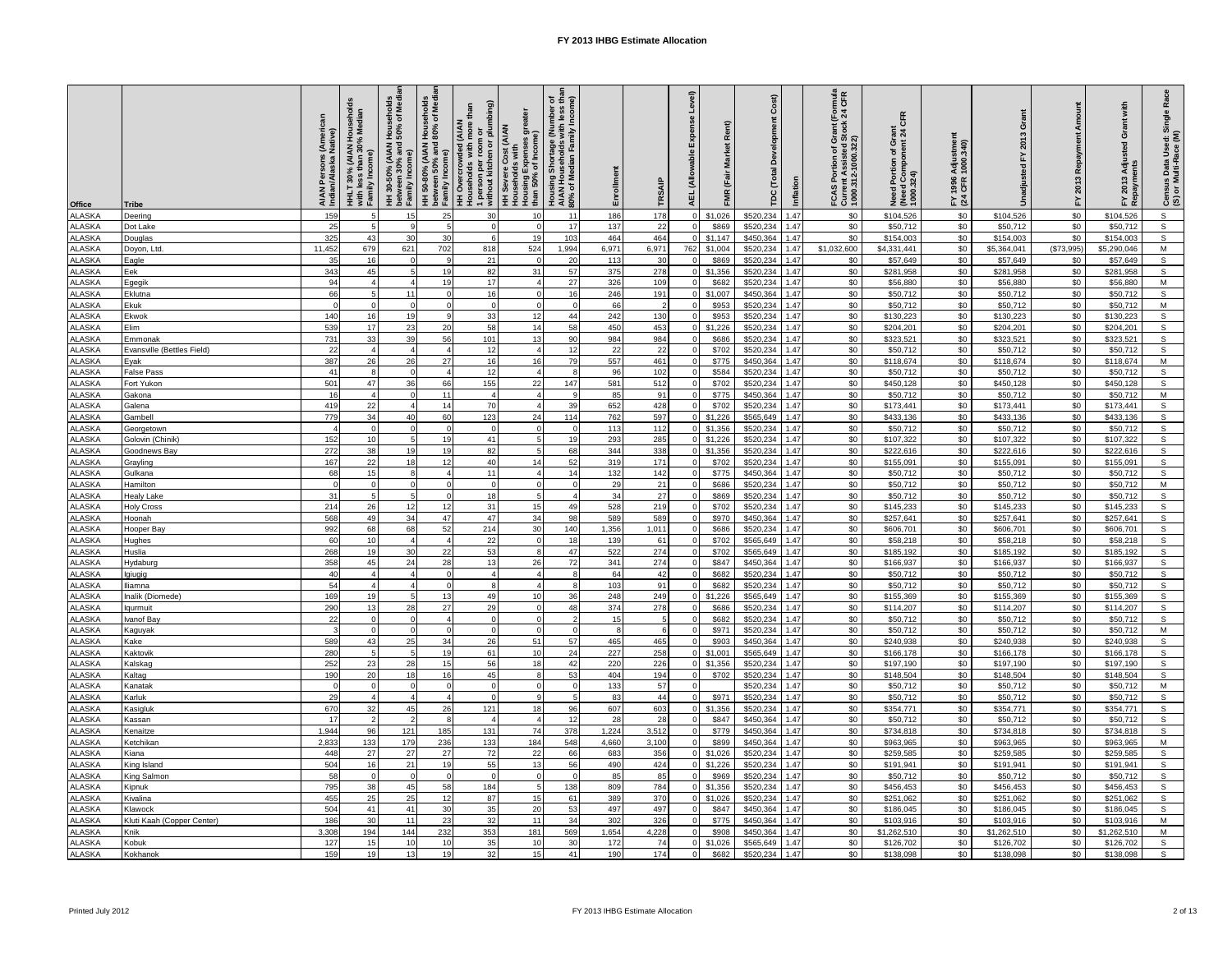| 262<br>\$0<br>\$0<br>$\mathsf{s}$<br><b>ALASKA</b><br>187<br>21<br>56<br>\$0<br>\$148,852<br>\$148,852<br>\$148,852<br>Koliganek<br>$\overline{5}$<br>16<br>17<br>174<br>\$953<br>\$565,649<br>1.47<br>440<br>26<br>38<br>102<br>53<br>490<br>\$1,356<br>1.47<br>\$0<br>\$255,116<br>\$0<br>\$255,116<br>\$0<br>\$255,116<br>s<br><b>ALASKA</b><br>19<br>$\overline{5}$<br>349<br>\$520,234<br>Kongiganak<br>ALASKA<br>850<br>49<br>33<br>54<br>19<br>62<br>53<br>3.300<br>1,882<br>\$971<br>\$520,234<br>1.47<br>\$3,084,188<br>\$272,582<br>\$0<br>\$3,356,770<br>\$326.941<br>\$3.683.711<br>M<br>802<br>Coniag, Incorporated<br>$\mathsf{s}$<br>577<br>26<br>10<br>52<br>110<br>\$520,234<br>1.47<br>\$0<br>\$275,726<br>\$0<br>\$0<br>\$275,726<br><b>ALASKA</b><br>$\overline{a}$<br>70<br>590<br>590<br>\$686<br>\$275,726<br><b>Kotlik</b><br>$\overline{s}$<br>136<br>306<br>\$0<br>\$0<br><b>ALASKA</b><br>2,740<br>111<br>112<br>85<br>259<br>2,712<br>1,575<br>\$1,026<br>\$520,234<br>1.47<br>\$1,101,917<br>\$0<br>\$1,101,917<br>\$1,101,917<br><b>Kotzebue</b><br><b>ALASKA</b><br>35<br>\$1,226<br>\$520,234<br>1.47<br>\$0<br>\$126,081<br>\$0<br>\$0<br>\$126,081<br>s<br>343<br>20<br>15<br>23<br>29<br>402<br>345<br>\$126,081<br><b>Koyuk</b><br>$\mathbb S$<br><b>ALASKA</b><br>31<br>\$702<br>1.47<br>\$0<br>\$0<br>\$0<br>20<br>$\overline{4}$<br>280<br>92<br>\$520,234<br>\$90,654<br>\$90,654<br>\$90,654<br>Koyukuk<br>90<br>$\overline{4}$<br>27<br>$\overline{4}$<br>$\overline{s}$<br>58<br>185<br>\$0<br>\$0<br><b>ALASKA</b><br><b>Kwethluk</b><br>846<br>70<br>43<br>29<br>144<br>881<br>881<br>\$1,356<br>\$520,234<br>1.47<br>\$549,845<br>\$0<br>\$549,845<br>\$549,845<br>26<br>19<br>77<br>\$520,234<br>\$0<br>\$0<br>${\tt S}$<br><b>ALASKA</b><br>422<br>19<br>10<br>44<br>408<br>266<br>\$1,356<br>1.47<br>\$214,853<br>\$0<br>\$214,853<br>\$214,853<br>wigillingok<br>681<br>56<br>61<br>37<br>165<br>10<br>149<br>808<br>\$520,234<br>1.47<br>\$0<br>\$0<br>\$454,969<br>\$0<br>$\mathsf{s}$<br><b>ALASKA</b><br>(winhagak (Quinhagak)<br>\$1,356<br>\$454,969<br>\$454,969<br>$\overline{\mathbf{s}}$<br>\$0<br>\$0<br><b>ALASKA</b><br>100<br>9<br>$\overline{4}$<br>484<br>51<br>\$971<br>\$520,234<br>1.47<br>\$50,712<br>\$0<br>\$50,712<br>\$50,712<br>arsen Bay<br>M<br><b>ALASKA</b><br>esnoi (Woody Island)<br>23<br>314<br>50<br>\$971<br>\$520,234<br>1.47<br>\$0<br>\$50,712<br>\$0<br>\$50,712<br>\$0<br>\$50,712<br>$\mathbb S$<br><b>ALASKA</b><br>23<br>\$682<br>\$520,234<br>\$0<br>\$95,033<br>\$0<br>\$95,033<br>\$0<br>115<br>19<br>8<br>32<br>209<br>124<br>1.47<br>\$95,033<br>evelock<br>R<br>M<br>\$0<br><b>ALASKA</b><br>Lime Village<br>41<br>10<br>3<br>18<br>$\Omega$<br>11<br>44<br>43<br>\$1,356<br>\$565,649<br>1.47<br>\$0<br>\$50,712<br>\$50,712<br>\$0<br>\$50,712<br><b>ALASKA</b><br>303<br>29<br>15<br>70<br>294<br>259<br>\$1.356<br>\$520,234<br>\$0<br>\$229.794<br>\$229.794<br>s<br>ower.Kalskac<br>36<br>13<br>81<br>1.47<br>\$0<br>\$229,794<br>\$0<br>77<br>\$0<br>s<br>LASKA<br>17<br>$\overline{a}$<br>16<br>$\boldsymbol{\Lambda}$<br>12<br>17<br>\$702<br>\$520,234<br>1.47<br>\$50,712<br>\$0<br>\$50,712<br>\$0<br>\$50,712<br>Manlev Hot Springs<br>$\overline{s}$<br>45<br>22<br>19<br>67<br>16<br>515<br>\$953<br>\$0<br>\$248,741<br>\$0<br><b>ALASKA</b><br>445<br>80<br>404<br>\$520,234<br>1.47<br>\$0<br>\$248,741<br>\$248,741<br>Manokotak<br>$\mathsf{s}$<br><b>ALASKA</b><br>350<br>24<br>15<br>29<br>70<br>15<br>52<br>377<br>377<br>\$686<br>\$0<br>\$216,595<br>\$0<br>\$0<br>\$520,234<br>1.47<br>\$216,595<br>\$216,595<br>Marshall<br><b>ALASKA</b><br>\$520,234<br>\$0<br>\$50,712<br>\$0<br>\$50,712<br>M<br>108<br>61<br>\$1,226<br>1.47<br>\$50,712<br>\$0<br>Mary's Igloo<br>$\mathbf 0$<br>$\mathbf 0$<br>$\Omega$<br>$\Omega$<br>$\Omega$<br>$\Omega$<br>$\overline{s}$<br>22<br>27<br>\$702<br>\$0<br>\$0<br>\$0<br><b>ALASKA</b><br>214<br>12<br>18<br>16<br>48<br>322<br>176<br>\$565,649<br>1.47<br>\$131,574<br>\$131,574<br>\$131,574<br>McGrath<br><b>ALASKA</b><br>243<br>15<br>28<br>35<br>38<br>454<br>170<br>\$1,356<br>\$520,234<br>1.47<br>\$0<br>\$127,519<br>\$0<br>\$127,519<br>\$0<br>\$127,519<br>$\mathbb S$<br>$\Omega$<br>40<br>Mekoryuk<br><b>ALASKA</b><br>17<br>$\overline{4}$<br>13<br>500<br>\$775<br>\$520,234<br>1.47<br>\$0<br>\$58,453<br>\$0<br>\$58,453<br>\$0<br>\$58,453<br>$\mathbb S$<br>82<br>$\mathbf{A}$<br>15<br>90<br>Mentasta<br>16<br>$\overline{s}$<br>27<br>18<br>237<br>\$702<br>\$0<br>\$0<br><b>ALASKA</b><br>232<br>16<br>41<br>58<br>424<br>\$520,234<br>1.47<br>\$176,014<br>\$0<br>\$176,014<br>\$176,014<br>Minto<br>45<br>$\mathsf{s}$<br><b>ALASKA</b><br>Mountain Village (Asa'Carsarmiut)<br>713<br>39<br>34<br>92<br>1,032<br>1,124<br>\$686<br>\$520,234<br>\$0<br>\$295,890<br>\$0<br>\$295,890<br>\$0<br>\$295,890<br>$\overline{4}$<br>114<br>1.47<br><b>ALASKA</b><br>343<br>13<br>31<br>13<br>642<br>335<br>\$969<br>\$520,234<br>1.47<br>\$0<br>\$119,579<br>\$0<br>\$119,579<br>\$0<br>\$119,579<br>$\mathbb S$<br>$\boldsymbol{9}$<br>13<br>51<br>Naknek<br>$\mathbb S$<br><b>ALASKA</b><br>251<br>\$3,160,649<br>\$12,542<br>\$0<br>\$3,173,192<br>\$0<br>\$3,173,192<br><b>NANA Corporation</b><br>$\overline{\mathbf{0}}$<br>$\Omega$<br>$\Omega$<br>$\mathbf 0$<br>$\Omega$<br>10,406<br>933<br>\$1,026<br>\$565,649<br>1.47<br>$\Omega$<br><b>ALASKA</b><br>184<br>14<br>14<br>42<br>295<br>\$450.364<br>1.47<br>\$0<br>\$104.204<br>\$0<br>\$0<br>\$104.204<br>s<br>Nanwelek (English Bay)<br>14<br>$\overline{5}$<br>33<br>288<br>\$779<br>\$104.204<br><b>ALASKA</b><br>\$1,356<br>\$520,234<br>1.47<br>\$0<br>\$50,712<br>\$0<br>\$50,712<br>М<br>$\Omega$<br>$\Omega$<br>$\Omega$<br>$\Omega$<br>84<br>90<br>\$50,712<br>\$0<br>$\Omega$<br>Napaimute<br>$\overline{s}$<br>43<br>111<br>\$0<br>\$0<br><b>ALASKA</b><br>433<br>26<br>37<br>5<br>510<br>303<br>\$1,356<br>\$520,234<br>1.47<br>\$290,781<br>\$0<br>\$290,781<br>\$290,781<br>Napakiak<br>82<br>$\mathsf{s}$<br><b>ALASKA</b><br>486<br>32<br>26<br>37<br>114<br>534<br>399<br>\$0<br>\$291,393<br>\$0<br>\$0<br>82<br>\$1,356<br>\$520,234<br>1.47<br>\$291,393<br>\$291,393<br>Vapaskiak<br><b>ALASKA</b><br>12<br>\$520,234<br>\$0<br>\$50,712<br>\$0<br>\$50,712<br>\$50,712<br>s<br>67<br>50<br>47<br>\$584<br>1.47<br>\$0<br>$\mathbf{A}$<br>12<br>Nelson Lagoon<br>$\Omega$<br>$\Delta$<br>$\Omega$<br>$\mathbb S$<br>20<br>\$0<br>\$0<br><b>ALASKA</b><br>161<br>30<br>10<br>19<br>14<br>41<br>717<br>165<br>\$702<br>\$520,234<br>1.47<br>\$124,790<br>\$124,790<br>\$0<br>\$124,790<br>Nenana<br>$\overline{s}$<br>\$0<br>ALASKA<br>514<br>34<br>44<br>28<br>80<br>21<br>93<br>598<br>400<br>\$953<br>\$565,649<br>1.47<br>\$321,771<br>\$0<br>\$321,77<br>\$0<br>\$321,771<br>New Stuyahok<br>\$0<br>$\mathsf{s}$<br><b>ALASKA</b><br>143<br>13<br>21<br>21<br>219<br>219<br>\$682<br>\$520,234<br>1.47<br>\$74,673<br>\$0<br>\$74,673<br>\$0<br>\$74,673<br>$\overline{4}$<br>Newhalen<br>19<br>\$0<br>$\overline{s}$<br>391<br>13<br>26<br>70<br>429<br>\$520,234<br>1.47<br>\$0<br>\$0<br>\$189,912<br><b>ALASKA</b><br>$\mathbf{r}$<br>58<br>421<br>\$1,356<br>\$189,912<br>\$189,912<br>Newtok<br>$\overline{s}$<br>20<br><b>ALASKA</b><br>244<br>10<br>26<br>54<br>$\Omega$<br>47<br>221<br>188<br>\$1,356<br>\$520,234<br>1.47<br>\$0<br>\$140,700<br>\$0<br>\$140,700<br>\$0<br>\$140,700<br>Nightmute<br>12<br>$\mathbb S$<br><b>ALASKA</b><br>14<br>14<br>167<br>81<br>\$702<br>\$565,649<br>1.47<br>\$0<br>\$83,682<br>\$0<br>\$83,682<br>\$0<br>\$83,682<br>Nikolai<br>79<br>$\mathbf{R}$<br>30<br>$\mathbf{R}$<br><b>ALASKA</b><br>\$0<br>$\mathbb S$<br>$\overline{4}$<br>19<br>\$1,429<br>\$520,234<br>\$0<br>\$50,712<br>\$50,712<br>\$0<br>\$50,712<br>Nikolski<br>29<br>$\overline{4}$<br>$\Delta$<br>$\Omega$<br>$\overline{4}$<br>85<br>1.47<br>$\overline{\phantom{a}}$<br>M<br><b>ALASKA</b><br>\$0<br>\$0<br>1,011<br>44<br>74<br>76<br>84<br>47<br>184<br>649<br>992<br>\$779<br>\$450,364<br>1.47<br>\$350,428<br>\$0<br>\$350,428<br>\$350,428<br>Ninilchik<br>s<br><b>ALASKA</b><br>501<br>22<br>25<br>20<br>80<br>22<br>44<br>558<br>564<br>\$1,026<br>\$565,649<br>1.47<br>\$0<br>\$277,408<br>\$0<br>\$277,408<br>\$0<br>\$277,408<br>Noatak<br>222<br>$\mathbb S$<br><b>ALASKA</b><br>2,045<br>65<br>86<br>77<br>52<br>2,229<br>1,720<br>\$520,234<br>\$0<br>\$758,260<br>\$0<br>\$758,260<br>\$0<br>\$758,260<br>184<br>\$1,226<br>1.47<br>Nome<br>$\overline{s}$<br>24<br>17<br>25<br>25<br>\$0<br>\$0<br><b>ALASKA</b><br>207<br>19<br>50<br>445<br>332<br>\$682<br>\$520,23<br>1.47<br>\$167,263<br>\$0<br>\$167,263<br>\$167,263<br>Nondalton<br>15<br>27<br>49<br>109<br>\$0<br>\$0<br>s<br><b>ALASKA</b><br>713<br>5<br>62<br>1,018<br>1,071<br>\$1,026<br>\$520,234<br>1.47<br>\$278,917<br>\$0<br>\$278,917<br>\$278,917<br>Noorvik<br><b>ALASKA</b><br>327<br>18<br>20<br>23<br>\$869<br>\$520,234<br>\$0<br>\$0<br>M<br>19<br>15<br>49<br>199<br>199<br>1.47<br>\$121,288<br>\$121,288<br>\$0<br>\$121,288<br>Northway<br>$\overline{s}$<br>56<br>115<br>\$0<br>\$0<br><b>ALASKA</b><br>485<br>5<br>15<br>15<br>64<br>349<br>419<br>\$1,001<br>\$565,649<br>1.47<br>\$318,732<br>\$0<br>\$318,732<br>\$318,732<br>Nuigsut<br>27<br>\$520,234<br>\$0<br>\$0<br>$\mathbb S$<br><b>ALASKA</b><br>305<br>18<br>22<br>63<br>$\mathbf{g}$<br>66<br>769<br>672<br>\$702<br>1.47<br>\$191,823<br>\$0<br>\$191,823<br>\$191,823<br>Vulato<br>569<br>31<br>47<br>29<br>102<br>$\overline{a}$<br>\$520,234<br>1.47<br>\$0<br>\$0<br>\$290,872<br>$\mathsf{s}$<br><b>ALASKA</b><br>92<br>635<br>480<br>\$1,356<br>\$290,872<br>\$0<br>\$290,872<br>lunapitchu<br>$\overline{\mathsf{M}}$<br>$\mathbf 0$<br>\$686<br>\$0<br>\$0<br><b>ALASKA</b><br>$\Omega$<br>80<br>\$520,234<br>1.47<br>\$50,712<br>\$0<br>\$50,712<br>\$50,712<br>$\overline{0}$<br>$\Omega$<br>81<br><b>Dhogamiut</b><br>13<br><b>ALASKA</b><br>192<br>29<br>29<br>20<br>606<br>618<br>\$971<br>\$520,234<br>\$0<br>\$156,376<br>\$0<br>\$0<br>\$156,376<br>s<br>Old Harbor<br>20<br>40<br>1.47<br>\$156,376<br><b>ALASKA</b><br>$\mathbb S$<br>4,321<br>222<br>203<br>433<br>2,454<br>3,631<br>\$1,356<br>\$520,234<br>\$0<br>\$1,759,559<br>\$0<br>\$1,759,559<br>\$0<br>\$1,759,559<br>139<br>152<br>502<br>1.47<br>Orutsararmuit (Bethel)<br>$\mathbb S$<br><b>ALASKA</b><br>77<br>13<br>23<br>18<br>54<br>59<br>\$1,356<br>\$520,234<br>1.47<br>\$0<br>\$73,014<br>\$0<br>\$73,014<br>\$0<br>\$73,014<br>Oscarville<br>5<br>5<br>5<br><b>ALASKA</b><br>218<br>13<br>24<br>29<br>562<br>428<br>\$0<br>\$90.245<br>\$0<br>\$0<br>\$90,245<br>M<br>$\mathbf{Q}$<br>$\mathbf{A}$<br>34<br>\$971<br>\$520,234<br>1.47<br>\$90.245<br>Ouzinkie<br>M<br><b>ALASKA</b><br>\$0<br>\$0<br>$\Omega$<br>$\Omega$<br>78<br>78<br>\$686<br>\$520,234<br>1.47<br>\$50,712<br>\$50,712<br>\$0<br>\$50,712<br>$\Omega$<br>Paimiut<br>$\overline{s}$<br>$\Omega$<br>\$0<br>\$0<br>\$0<br><b>ALASKA</b><br>25<br>51<br>\$584<br>\$520,234<br>1.47<br>\$50,712<br>\$50,712<br>\$50,712<br>Pauloff Harbor Village<br>$\Omega$<br>51<br>M<br>135<br>130<br>\$0<br>\$0<br>\$0<br>\$50,712<br><b>ALASKA</b><br>34<br>$\Omega$<br>\$682<br>\$520,234<br>1.47<br>\$50,712<br>\$50,712<br>Pedro Bay<br><b>ALASKA</b><br>\$520,234<br>\$0<br>\$0<br>\$82,156<br>s<br>109<br>32<br>269<br>110<br>\$682<br>1.47<br>\$82,156<br>\$82,156<br>\$0<br>Perryville<br>$\Omega$<br>$\Delta$<br>19<br>$\mathbf{s}$<br><b>ALASKA</b><br>56<br>26<br>417<br>\$903<br>\$0<br>\$0<br>\$0<br>422<br>19<br>18<br>18<br>82<br>417<br>\$450,364<br>1.47<br>\$167,075<br>\$167,075<br>\$167,075<br>Petersburg<br><b>ALASKA</b><br><b>Pilot Point</b><br>132<br>13<br>13<br>13<br>25<br>156<br>96<br>\$682<br>\$520,234<br>1.47<br>\$0<br>\$63,830<br>\$0<br>\$63,830<br>\$0<br>\$63,830<br>s<br>$\overline{4}$<br>$\overline{4}$ | Office | <b>Tribe</b> | AIAN Persons (American<br>Indian/Alaska Native) | 30% Median<br>HHLT 30% (AIAN H<br>with less than 30%<br>with less than 3<br>Family Income)<br>less | HH 30-50% (AIAN Households<br>between 30% and 50% of Med<br>Family Income) | HH 50-80% (AIAN Households<br>between 50% and 80% of Medi<br>Family Income) | 1 person per room or<br>without kitchen or plumbing)<br>than<br>es greater<br><b>HH Overcrowded (AIAN</b><br>Households with more<br>HH Severe Cost (AIAN<br>Households with<br>Housing Expenses g<br>than 50% of Income) | Housing Shortage (Number of<br>AIAN Households with less than<br>80% of Median Family Income) | Enrollment | TRSAIP | Level<br>nse<br>Expe<br>wable<br>AEL (Alloy | Rent)<br>Market<br>FMR (Fair | Cost)<br><b>Development</b><br>TDC (Total | Inflation | FCAS Portion of Grant (Formula<br>Current Assisted Stock 24 CFR<br>1000.312-1000.322) | Need Portion of Grant<br>(Need Component 24 CFR<br>1000.324) | Adjustmer<br>1000.340)<br>1996<br>CFR<br>눈호 | Amount<br>Repayment<br>FY 2013 | Grant with<br>Adjusted<br>2013<br>로 동 | Race<br>Census Data Used: Single<br>(S) or Multi-Race (M) |
|--------------------------------------------------------------------------------------------------------------------------------------------------------------------------------------------------------------------------------------------------------------------------------------------------------------------------------------------------------------------------------------------------------------------------------------------------------------------------------------------------------------------------------------------------------------------------------------------------------------------------------------------------------------------------------------------------------------------------------------------------------------------------------------------------------------------------------------------------------------------------------------------------------------------------------------------------------------------------------------------------------------------------------------------------------------------------------------------------------------------------------------------------------------------------------------------------------------------------------------------------------------------------------------------------------------------------------------------------------------------------------------------------------------------------------------------------------------------------------------------------------------------------------------------------------------------------------------------------------------------------------------------------------------------------------------------------------------------------------------------------------------------------------------------------------------------------------------------------------------------------------------------------------------------------------------------------------------------------------------------------------------------------------------------------------------------------------------------------------------------------------------------------------------------------------------------------------------------------------------------------------------------------------------------------------------------------------------------------------------------------------------------------------------------------------------------------------------------------------------------------------------------------------------------------------------------------------------------------------------------------------------------------------------------------------------------------------------------------------------------------------------------------------------------------------------------------------------------------------------------------------------------------------------------------------------------------------------------------------------------------------------------------------------------------------------------------------------------------------------------------------------------------------------------------------------------------------------------------------------------------------------------------------------------------------------------------------------------------------------------------------------------------------------------------------------------------------------------------------------------------------------------------------------------------------------------------------------------------------------------------------------------------------------------------------------------------------------------------------------------------------------------------------------------------------------------------------------------------------------------------------------------------------------------------------------------------------------------------------------------------------------------------------------------------------------------------------------------------------------------------------------------------------------------------------------------------------------------------------------------------------------------------------------------------------------------------------------------------------------------------------------------------------------------------------------------------------------------------------------------------------------------------------------------------------------------------------------------------------------------------------------------------------------------------------------------------------------------------------------------------------------------------------------------------------------------------------------------------------------------------------------------------------------------------------------------------------------------------------------------------------------------------------------------------------------------------------------------------------------------------------------------------------------------------------------------------------------------------------------------------------------------------------------------------------------------------------------------------------------------------------------------------------------------------------------------------------------------------------------------------------------------------------------------------------------------------------------------------------------------------------------------------------------------------------------------------------------------------------------------------------------------------------------------------------------------------------------------------------------------------------------------------------------------------------------------------------------------------------------------------------------------------------------------------------------------------------------------------------------------------------------------------------------------------------------------------------------------------------------------------------------------------------------------------------------------------------------------------------------------------------------------------------------------------------------------------------------------------------------------------------------------------------------------------------------------------------------------------------------------------------------------------------------------------------------------------------------------------------------------------------------------------------------------------------------------------------------------------------------------------------------------------------------------------------------------------------------------------------------------------------------------------------------------------------------------------------------------------------------------------------------------------------------------------------------------------------------------------------------------------------------------------------------------------------------------------------------------------------------------------------------------------------------------------------------------------------------------------------------------------------------------------------------------------------------------------------------------------------------------------------------------------------------------------------------------------------------------------------------------------------------------------------------------------------------------------------------------------------------------------------------------------------------------------------------------------------------------------------------------------------------------------------------------------------------------------------------------------------------------------------------------------------------------------------------------------------------------------------------------------------------------------------------------------------------------------------------------------------------------------------------------------------------------------------------------------------------------------------------------------------------------------------------------------------------------------------------------------------------------------------------------------------------------------------------------------------------------------------------------------------------------------------------------------------------------------------------------------------------------------------------------------------------------------------------------------------------------------------------------------------------------------------------------------------------------------------------------------------------------------------------------------------------------------------------------------------------------------------------------------------------------------------------------------------------------------------------------------------------------------------------------------------------------------------------------------------------------------------------------------------------------------------------------------------------------------------------------------------------------------------------------------------------------------------------------------------------------------------------------------------------------------------------------------------------------------------------------------------------------------------------------------------------------------------------------------------------------------------------------------------------------------------------------------------------------------------------------------------------------------------------------------------------------------------------------------------------------------------------------------------------------------------------------------------------------------------------------------------------------------------------------------------------------------------------------------------------------------------------------------------------------------------------------------------------------------------------------------------------------------------------------------------------------------------------------------------------------------------------------------------------------------------------------------------------------------------------------------------------------------------------------------------------------------------------------------------------------------------------------------------------------------------------------------------------------------------------------------------------------------------------------------------------------------------------------------------------------------------------------------------------------------------------------------------------------------------------------------------------------------------------------------------------------------------------------------------------------------------------------------------------------------------------------------------------------------------------------------------------------------------------------------------------------------------------------------------------------------------------------------------------------------------------------------------------------------------------------------------------------------------------------------------------------------------------------------------------------------|--------|--------------|-------------------------------------------------|----------------------------------------------------------------------------------------------------|----------------------------------------------------------------------------|-----------------------------------------------------------------------------|---------------------------------------------------------------------------------------------------------------------------------------------------------------------------------------------------------------------------|-----------------------------------------------------------------------------------------------|------------|--------|---------------------------------------------|------------------------------|-------------------------------------------|-----------|---------------------------------------------------------------------------------------|--------------------------------------------------------------|---------------------------------------------|--------------------------------|---------------------------------------|-----------------------------------------------------------|
|                                                                                                                                                                                                                                                                                                                                                                                                                                                                                                                                                                                                                                                                                                                                                                                                                                                                                                                                                                                                                                                                                                                                                                                                                                                                                                                                                                                                                                                                                                                                                                                                                                                                                                                                                                                                                                                                                                                                                                                                                                                                                                                                                                                                                                                                                                                                                                                                                                                                                                                                                                                                                                                                                                                                                                                                                                                                                                                                                                                                                                                                                                                                                                                                                                                                                                                                                                                                                                                                                                                                                                                                                                                                                                                                                                                                                                                                                                                                                                                                                                                                                                                                                                                                                                                                                                                                                                                                                                                                                                                                                                                                                                                                                                                                                                                                                                                                                                                                                                                                                                                                                                                                                                                                                                                                                                                                                                                                                                                                                                                                                                                                                                                                                                                                                                                                                                                                                                                                                                                                                                                                                                                                                                                                                                                                                                                                                                                                                                                                                                                                                                                                                                                                                                                                                                                                                                                                                                                                                                                                                                                                                                                                                                                                                                                                                                                                                                                                                                                                                                                                                                                                                                                                                                                                                                                                                                                                                                                                                                                                                                                                                                                                                                                                                                                                                                                                                                                                                                                                                                                                                                                                                                                                                                                                                                                                                                                                                                                                                                                                                                                                                                                                                                                                                                                                                                                                                                                                                                                                                                                                                                                                                                                                                                                                                                                                                                                                                                                                                                                                                                                                                                                                                                                                                                                                                                                                                                                                                                                                                                                                                                                                                                                                                                                                                                                                                                                                                                                                                                                                                                                                                                                                                                                                                                                                                                                                                                                                                                                                                                                                                                                                                                                                                                                                                                                                                                                                                                                                                                          |        |              |                                                 |                                                                                                    |                                                                            |                                                                             |                                                                                                                                                                                                                           |                                                                                               |            |        |                                             |                              |                                           |           |                                                                                       |                                                              |                                             |                                |                                       |                                                           |
|                                                                                                                                                                                                                                                                                                                                                                                                                                                                                                                                                                                                                                                                                                                                                                                                                                                                                                                                                                                                                                                                                                                                                                                                                                                                                                                                                                                                                                                                                                                                                                                                                                                                                                                                                                                                                                                                                                                                                                                                                                                                                                                                                                                                                                                                                                                                                                                                                                                                                                                                                                                                                                                                                                                                                                                                                                                                                                                                                                                                                                                                                                                                                                                                                                                                                                                                                                                                                                                                                                                                                                                                                                                                                                                                                                                                                                                                                                                                                                                                                                                                                                                                                                                                                                                                                                                                                                                                                                                                                                                                                                                                                                                                                                                                                                                                                                                                                                                                                                                                                                                                                                                                                                                                                                                                                                                                                                                                                                                                                                                                                                                                                                                                                                                                                                                                                                                                                                                                                                                                                                                                                                                                                                                                                                                                                                                                                                                                                                                                                                                                                                                                                                                                                                                                                                                                                                                                                                                                                                                                                                                                                                                                                                                                                                                                                                                                                                                                                                                                                                                                                                                                                                                                                                                                                                                                                                                                                                                                                                                                                                                                                                                                                                                                                                                                                                                                                                                                                                                                                                                                                                                                                                                                                                                                                                                                                                                                                                                                                                                                                                                                                                                                                                                                                                                                                                                                                                                                                                                                                                                                                                                                                                                                                                                                                                                                                                                                                                                                                                                                                                                                                                                                                                                                                                                                                                                                                                                                                                                                                                                                                                                                                                                                                                                                                                                                                                                                                                                                                                                                                                                                                                                                                                                                                                                                                                                                                                                                                                                                                                                                                                                                                                                                                                                                                                                                                                                                                                                                                                          |        |              |                                                 |                                                                                                    |                                                                            |                                                                             |                                                                                                                                                                                                                           |                                                                                               |            |        |                                             |                              |                                           |           |                                                                                       |                                                              |                                             |                                |                                       |                                                           |
|                                                                                                                                                                                                                                                                                                                                                                                                                                                                                                                                                                                                                                                                                                                                                                                                                                                                                                                                                                                                                                                                                                                                                                                                                                                                                                                                                                                                                                                                                                                                                                                                                                                                                                                                                                                                                                                                                                                                                                                                                                                                                                                                                                                                                                                                                                                                                                                                                                                                                                                                                                                                                                                                                                                                                                                                                                                                                                                                                                                                                                                                                                                                                                                                                                                                                                                                                                                                                                                                                                                                                                                                                                                                                                                                                                                                                                                                                                                                                                                                                                                                                                                                                                                                                                                                                                                                                                                                                                                                                                                                                                                                                                                                                                                                                                                                                                                                                                                                                                                                                                                                                                                                                                                                                                                                                                                                                                                                                                                                                                                                                                                                                                                                                                                                                                                                                                                                                                                                                                                                                                                                                                                                                                                                                                                                                                                                                                                                                                                                                                                                                                                                                                                                                                                                                                                                                                                                                                                                                                                                                                                                                                                                                                                                                                                                                                                                                                                                                                                                                                                                                                                                                                                                                                                                                                                                                                                                                                                                                                                                                                                                                                                                                                                                                                                                                                                                                                                                                                                                                                                                                                                                                                                                                                                                                                                                                                                                                                                                                                                                                                                                                                                                                                                                                                                                                                                                                                                                                                                                                                                                                                                                                                                                                                                                                                                                                                                                                                                                                                                                                                                                                                                                                                                                                                                                                                                                                                                                                                                                                                                                                                                                                                                                                                                                                                                                                                                                                                                                                                                                                                                                                                                                                                                                                                                                                                                                                                                                                                                                                                                                                                                                                                                                                                                                                                                                                                                                                                                                                                          |        |              |                                                 |                                                                                                    |                                                                            |                                                                             |                                                                                                                                                                                                                           |                                                                                               |            |        |                                             |                              |                                           |           |                                                                                       |                                                              |                                             |                                |                                       |                                                           |
|                                                                                                                                                                                                                                                                                                                                                                                                                                                                                                                                                                                                                                                                                                                                                                                                                                                                                                                                                                                                                                                                                                                                                                                                                                                                                                                                                                                                                                                                                                                                                                                                                                                                                                                                                                                                                                                                                                                                                                                                                                                                                                                                                                                                                                                                                                                                                                                                                                                                                                                                                                                                                                                                                                                                                                                                                                                                                                                                                                                                                                                                                                                                                                                                                                                                                                                                                                                                                                                                                                                                                                                                                                                                                                                                                                                                                                                                                                                                                                                                                                                                                                                                                                                                                                                                                                                                                                                                                                                                                                                                                                                                                                                                                                                                                                                                                                                                                                                                                                                                                                                                                                                                                                                                                                                                                                                                                                                                                                                                                                                                                                                                                                                                                                                                                                                                                                                                                                                                                                                                                                                                                                                                                                                                                                                                                                                                                                                                                                                                                                                                                                                                                                                                                                                                                                                                                                                                                                                                                                                                                                                                                                                                                                                                                                                                                                                                                                                                                                                                                                                                                                                                                                                                                                                                                                                                                                                                                                                                                                                                                                                                                                                                                                                                                                                                                                                                                                                                                                                                                                                                                                                                                                                                                                                                                                                                                                                                                                                                                                                                                                                                                                                                                                                                                                                                                                                                                                                                                                                                                                                                                                                                                                                                                                                                                                                                                                                                                                                                                                                                                                                                                                                                                                                                                                                                                                                                                                                                                                                                                                                                                                                                                                                                                                                                                                                                                                                                                                                                                                                                                                                                                                                                                                                                                                                                                                                                                                                                                                                                                                                                                                                                                                                                                                                                                                                                                                                                                                                                                                          |        |              |                                                 |                                                                                                    |                                                                            |                                                                             |                                                                                                                                                                                                                           |                                                                                               |            |        |                                             |                              |                                           |           |                                                                                       |                                                              |                                             |                                |                                       |                                                           |
|                                                                                                                                                                                                                                                                                                                                                                                                                                                                                                                                                                                                                                                                                                                                                                                                                                                                                                                                                                                                                                                                                                                                                                                                                                                                                                                                                                                                                                                                                                                                                                                                                                                                                                                                                                                                                                                                                                                                                                                                                                                                                                                                                                                                                                                                                                                                                                                                                                                                                                                                                                                                                                                                                                                                                                                                                                                                                                                                                                                                                                                                                                                                                                                                                                                                                                                                                                                                                                                                                                                                                                                                                                                                                                                                                                                                                                                                                                                                                                                                                                                                                                                                                                                                                                                                                                                                                                                                                                                                                                                                                                                                                                                                                                                                                                                                                                                                                                                                                                                                                                                                                                                                                                                                                                                                                                                                                                                                                                                                                                                                                                                                                                                                                                                                                                                                                                                                                                                                                                                                                                                                                                                                                                                                                                                                                                                                                                                                                                                                                                                                                                                                                                                                                                                                                                                                                                                                                                                                                                                                                                                                                                                                                                                                                                                                                                                                                                                                                                                                                                                                                                                                                                                                                                                                                                                                                                                                                                                                                                                                                                                                                                                                                                                                                                                                                                                                                                                                                                                                                                                                                                                                                                                                                                                                                                                                                                                                                                                                                                                                                                                                                                                                                                                                                                                                                                                                                                                                                                                                                                                                                                                                                                                                                                                                                                                                                                                                                                                                                                                                                                                                                                                                                                                                                                                                                                                                                                                                                                                                                                                                                                                                                                                                                                                                                                                                                                                                                                                                                                                                                                                                                                                                                                                                                                                                                                                                                                                                                                                                                                                                                                                                                                                                                                                                                                                                                                                                                                                                                                          |        |              |                                                 |                                                                                                    |                                                                            |                                                                             |                                                                                                                                                                                                                           |                                                                                               |            |        |                                             |                              |                                           |           |                                                                                       |                                                              |                                             |                                |                                       |                                                           |
|                                                                                                                                                                                                                                                                                                                                                                                                                                                                                                                                                                                                                                                                                                                                                                                                                                                                                                                                                                                                                                                                                                                                                                                                                                                                                                                                                                                                                                                                                                                                                                                                                                                                                                                                                                                                                                                                                                                                                                                                                                                                                                                                                                                                                                                                                                                                                                                                                                                                                                                                                                                                                                                                                                                                                                                                                                                                                                                                                                                                                                                                                                                                                                                                                                                                                                                                                                                                                                                                                                                                                                                                                                                                                                                                                                                                                                                                                                                                                                                                                                                                                                                                                                                                                                                                                                                                                                                                                                                                                                                                                                                                                                                                                                                                                                                                                                                                                                                                                                                                                                                                                                                                                                                                                                                                                                                                                                                                                                                                                                                                                                                                                                                                                                                                                                                                                                                                                                                                                                                                                                                                                                                                                                                                                                                                                                                                                                                                                                                                                                                                                                                                                                                                                                                                                                                                                                                                                                                                                                                                                                                                                                                                                                                                                                                                                                                                                                                                                                                                                                                                                                                                                                                                                                                                                                                                                                                                                                                                                                                                                                                                                                                                                                                                                                                                                                                                                                                                                                                                                                                                                                                                                                                                                                                                                                                                                                                                                                                                                                                                                                                                                                                                                                                                                                                                                                                                                                                                                                                                                                                                                                                                                                                                                                                                                                                                                                                                                                                                                                                                                                                                                                                                                                                                                                                                                                                                                                                                                                                                                                                                                                                                                                                                                                                                                                                                                                                                                                                                                                                                                                                                                                                                                                                                                                                                                                                                                                                                                                                                                                                                                                                                                                                                                                                                                                                                                                                                                                                                                                          |        |              |                                                 |                                                                                                    |                                                                            |                                                                             |                                                                                                                                                                                                                           |                                                                                               |            |        |                                             |                              |                                           |           |                                                                                       |                                                              |                                             |                                |                                       |                                                           |
|                                                                                                                                                                                                                                                                                                                                                                                                                                                                                                                                                                                                                                                                                                                                                                                                                                                                                                                                                                                                                                                                                                                                                                                                                                                                                                                                                                                                                                                                                                                                                                                                                                                                                                                                                                                                                                                                                                                                                                                                                                                                                                                                                                                                                                                                                                                                                                                                                                                                                                                                                                                                                                                                                                                                                                                                                                                                                                                                                                                                                                                                                                                                                                                                                                                                                                                                                                                                                                                                                                                                                                                                                                                                                                                                                                                                                                                                                                                                                                                                                                                                                                                                                                                                                                                                                                                                                                                                                                                                                                                                                                                                                                                                                                                                                                                                                                                                                                                                                                                                                                                                                                                                                                                                                                                                                                                                                                                                                                                                                                                                                                                                                                                                                                                                                                                                                                                                                                                                                                                                                                                                                                                                                                                                                                                                                                                                                                                                                                                                                                                                                                                                                                                                                                                                                                                                                                                                                                                                                                                                                                                                                                                                                                                                                                                                                                                                                                                                                                                                                                                                                                                                                                                                                                                                                                                                                                                                                                                                                                                                                                                                                                                                                                                                                                                                                                                                                                                                                                                                                                                                                                                                                                                                                                                                                                                                                                                                                                                                                                                                                                                                                                                                                                                                                                                                                                                                                                                                                                                                                                                                                                                                                                                                                                                                                                                                                                                                                                                                                                                                                                                                                                                                                                                                                                                                                                                                                                                                                                                                                                                                                                                                                                                                                                                                                                                                                                                                                                                                                                                                                                                                                                                                                                                                                                                                                                                                                                                                                                                                                                                                                                                                                                                                                                                                                                                                                                                                                                                                                                          |        |              |                                                 |                                                                                                    |                                                                            |                                                                             |                                                                                                                                                                                                                           |                                                                                               |            |        |                                             |                              |                                           |           |                                                                                       |                                                              |                                             |                                |                                       |                                                           |
|                                                                                                                                                                                                                                                                                                                                                                                                                                                                                                                                                                                                                                                                                                                                                                                                                                                                                                                                                                                                                                                                                                                                                                                                                                                                                                                                                                                                                                                                                                                                                                                                                                                                                                                                                                                                                                                                                                                                                                                                                                                                                                                                                                                                                                                                                                                                                                                                                                                                                                                                                                                                                                                                                                                                                                                                                                                                                                                                                                                                                                                                                                                                                                                                                                                                                                                                                                                                                                                                                                                                                                                                                                                                                                                                                                                                                                                                                                                                                                                                                                                                                                                                                                                                                                                                                                                                                                                                                                                                                                                                                                                                                                                                                                                                                                                                                                                                                                                                                                                                                                                                                                                                                                                                                                                                                                                                                                                                                                                                                                                                                                                                                                                                                                                                                                                                                                                                                                                                                                                                                                                                                                                                                                                                                                                                                                                                                                                                                                                                                                                                                                                                                                                                                                                                                                                                                                                                                                                                                                                                                                                                                                                                                                                                                                                                                                                                                                                                                                                                                                                                                                                                                                                                                                                                                                                                                                                                                                                                                                                                                                                                                                                                                                                                                                                                                                                                                                                                                                                                                                                                                                                                                                                                                                                                                                                                                                                                                                                                                                                                                                                                                                                                                                                                                                                                                                                                                                                                                                                                                                                                                                                                                                                                                                                                                                                                                                                                                                                                                                                                                                                                                                                                                                                                                                                                                                                                                                                                                                                                                                                                                                                                                                                                                                                                                                                                                                                                                                                                                                                                                                                                                                                                                                                                                                                                                                                                                                                                                                                                                                                                                                                                                                                                                                                                                                                                                                                                                                                                                                          |        |              |                                                 |                                                                                                    |                                                                            |                                                                             |                                                                                                                                                                                                                           |                                                                                               |            |        |                                             |                              |                                           |           |                                                                                       |                                                              |                                             |                                |                                       |                                                           |
|                                                                                                                                                                                                                                                                                                                                                                                                                                                                                                                                                                                                                                                                                                                                                                                                                                                                                                                                                                                                                                                                                                                                                                                                                                                                                                                                                                                                                                                                                                                                                                                                                                                                                                                                                                                                                                                                                                                                                                                                                                                                                                                                                                                                                                                                                                                                                                                                                                                                                                                                                                                                                                                                                                                                                                                                                                                                                                                                                                                                                                                                                                                                                                                                                                                                                                                                                                                                                                                                                                                                                                                                                                                                                                                                                                                                                                                                                                                                                                                                                                                                                                                                                                                                                                                                                                                                                                                                                                                                                                                                                                                                                                                                                                                                                                                                                                                                                                                                                                                                                                                                                                                                                                                                                                                                                                                                                                                                                                                                                                                                                                                                                                                                                                                                                                                                                                                                                                                                                                                                                                                                                                                                                                                                                                                                                                                                                                                                                                                                                                                                                                                                                                                                                                                                                                                                                                                                                                                                                                                                                                                                                                                                                                                                                                                                                                                                                                                                                                                                                                                                                                                                                                                                                                                                                                                                                                                                                                                                                                                                                                                                                                                                                                                                                                                                                                                                                                                                                                                                                                                                                                                                                                                                                                                                                                                                                                                                                                                                                                                                                                                                                                                                                                                                                                                                                                                                                                                                                                                                                                                                                                                                                                                                                                                                                                                                                                                                                                                                                                                                                                                                                                                                                                                                                                                                                                                                                                                                                                                                                                                                                                                                                                                                                                                                                                                                                                                                                                                                                                                                                                                                                                                                                                                                                                                                                                                                                                                                                                                                                                                                                                                                                                                                                                                                                                                                                                                                                                                                                                          |        |              |                                                 |                                                                                                    |                                                                            |                                                                             |                                                                                                                                                                                                                           |                                                                                               |            |        |                                             |                              |                                           |           |                                                                                       |                                                              |                                             |                                |                                       |                                                           |
|                                                                                                                                                                                                                                                                                                                                                                                                                                                                                                                                                                                                                                                                                                                                                                                                                                                                                                                                                                                                                                                                                                                                                                                                                                                                                                                                                                                                                                                                                                                                                                                                                                                                                                                                                                                                                                                                                                                                                                                                                                                                                                                                                                                                                                                                                                                                                                                                                                                                                                                                                                                                                                                                                                                                                                                                                                                                                                                                                                                                                                                                                                                                                                                                                                                                                                                                                                                                                                                                                                                                                                                                                                                                                                                                                                                                                                                                                                                                                                                                                                                                                                                                                                                                                                                                                                                                                                                                                                                                                                                                                                                                                                                                                                                                                                                                                                                                                                                                                                                                                                                                                                                                                                                                                                                                                                                                                                                                                                                                                                                                                                                                                                                                                                                                                                                                                                                                                                                                                                                                                                                                                                                                                                                                                                                                                                                                                                                                                                                                                                                                                                                                                                                                                                                                                                                                                                                                                                                                                                                                                                                                                                                                                                                                                                                                                                                                                                                                                                                                                                                                                                                                                                                                                                                                                                                                                                                                                                                                                                                                                                                                                                                                                                                                                                                                                                                                                                                                                                                                                                                                                                                                                                                                                                                                                                                                                                                                                                                                                                                                                                                                                                                                                                                                                                                                                                                                                                                                                                                                                                                                                                                                                                                                                                                                                                                                                                                                                                                                                                                                                                                                                                                                                                                                                                                                                                                                                                                                                                                                                                                                                                                                                                                                                                                                                                                                                                                                                                                                                                                                                                                                                                                                                                                                                                                                                                                                                                                                                                                                                                                                                                                                                                                                                                                                                                                                                                                                                                                                                                          |        |              |                                                 |                                                                                                    |                                                                            |                                                                             |                                                                                                                                                                                                                           |                                                                                               |            |        |                                             |                              |                                           |           |                                                                                       |                                                              |                                             |                                |                                       |                                                           |
|                                                                                                                                                                                                                                                                                                                                                                                                                                                                                                                                                                                                                                                                                                                                                                                                                                                                                                                                                                                                                                                                                                                                                                                                                                                                                                                                                                                                                                                                                                                                                                                                                                                                                                                                                                                                                                                                                                                                                                                                                                                                                                                                                                                                                                                                                                                                                                                                                                                                                                                                                                                                                                                                                                                                                                                                                                                                                                                                                                                                                                                                                                                                                                                                                                                                                                                                                                                                                                                                                                                                                                                                                                                                                                                                                                                                                                                                                                                                                                                                                                                                                                                                                                                                                                                                                                                                                                                                                                                                                                                                                                                                                                                                                                                                                                                                                                                                                                                                                                                                                                                                                                                                                                                                                                                                                                                                                                                                                                                                                                                                                                                                                                                                                                                                                                                                                                                                                                                                                                                                                                                                                                                                                                                                                                                                                                                                                                                                                                                                                                                                                                                                                                                                                                                                                                                                                                                                                                                                                                                                                                                                                                                                                                                                                                                                                                                                                                                                                                                                                                                                                                                                                                                                                                                                                                                                                                                                                                                                                                                                                                                                                                                                                                                                                                                                                                                                                                                                                                                                                                                                                                                                                                                                                                                                                                                                                                                                                                                                                                                                                                                                                                                                                                                                                                                                                                                                                                                                                                                                                                                                                                                                                                                                                                                                                                                                                                                                                                                                                                                                                                                                                                                                                                                                                                                                                                                                                                                                                                                                                                                                                                                                                                                                                                                                                                                                                                                                                                                                                                                                                                                                                                                                                                                                                                                                                                                                                                                                                                                                                                                                                                                                                                                                                                                                                                                                                                                                                                                                                                          |        |              |                                                 |                                                                                                    |                                                                            |                                                                             |                                                                                                                                                                                                                           |                                                                                               |            |        |                                             |                              |                                           |           |                                                                                       |                                                              |                                             |                                |                                       |                                                           |
|                                                                                                                                                                                                                                                                                                                                                                                                                                                                                                                                                                                                                                                                                                                                                                                                                                                                                                                                                                                                                                                                                                                                                                                                                                                                                                                                                                                                                                                                                                                                                                                                                                                                                                                                                                                                                                                                                                                                                                                                                                                                                                                                                                                                                                                                                                                                                                                                                                                                                                                                                                                                                                                                                                                                                                                                                                                                                                                                                                                                                                                                                                                                                                                                                                                                                                                                                                                                                                                                                                                                                                                                                                                                                                                                                                                                                                                                                                                                                                                                                                                                                                                                                                                                                                                                                                                                                                                                                                                                                                                                                                                                                                                                                                                                                                                                                                                                                                                                                                                                                                                                                                                                                                                                                                                                                                                                                                                                                                                                                                                                                                                                                                                                                                                                                                                                                                                                                                                                                                                                                                                                                                                                                                                                                                                                                                                                                                                                                                                                                                                                                                                                                                                                                                                                                                                                                                                                                                                                                                                                                                                                                                                                                                                                                                                                                                                                                                                                                                                                                                                                                                                                                                                                                                                                                                                                                                                                                                                                                                                                                                                                                                                                                                                                                                                                                                                                                                                                                                                                                                                                                                                                                                                                                                                                                                                                                                                                                                                                                                                                                                                                                                                                                                                                                                                                                                                                                                                                                                                                                                                                                                                                                                                                                                                                                                                                                                                                                                                                                                                                                                                                                                                                                                                                                                                                                                                                                                                                                                                                                                                                                                                                                                                                                                                                                                                                                                                                                                                                                                                                                                                                                                                                                                                                                                                                                                                                                                                                                                                                                                                                                                                                                                                                                                                                                                                                                                                                                                                                                                          |        |              |                                                 |                                                                                                    |                                                                            |                                                                             |                                                                                                                                                                                                                           |                                                                                               |            |        |                                             |                              |                                           |           |                                                                                       |                                                              |                                             |                                |                                       |                                                           |
|                                                                                                                                                                                                                                                                                                                                                                                                                                                                                                                                                                                                                                                                                                                                                                                                                                                                                                                                                                                                                                                                                                                                                                                                                                                                                                                                                                                                                                                                                                                                                                                                                                                                                                                                                                                                                                                                                                                                                                                                                                                                                                                                                                                                                                                                                                                                                                                                                                                                                                                                                                                                                                                                                                                                                                                                                                                                                                                                                                                                                                                                                                                                                                                                                                                                                                                                                                                                                                                                                                                                                                                                                                                                                                                                                                                                                                                                                                                                                                                                                                                                                                                                                                                                                                                                                                                                                                                                                                                                                                                                                                                                                                                                                                                                                                                                                                                                                                                                                                                                                                                                                                                                                                                                                                                                                                                                                                                                                                                                                                                                                                                                                                                                                                                                                                                                                                                                                                                                                                                                                                                                                                                                                                                                                                                                                                                                                                                                                                                                                                                                                                                                                                                                                                                                                                                                                                                                                                                                                                                                                                                                                                                                                                                                                                                                                                                                                                                                                                                                                                                                                                                                                                                                                                                                                                                                                                                                                                                                                                                                                                                                                                                                                                                                                                                                                                                                                                                                                                                                                                                                                                                                                                                                                                                                                                                                                                                                                                                                                                                                                                                                                                                                                                                                                                                                                                                                                                                                                                                                                                                                                                                                                                                                                                                                                                                                                                                                                                                                                                                                                                                                                                                                                                                                                                                                                                                                                                                                                                                                                                                                                                                                                                                                                                                                                                                                                                                                                                                                                                                                                                                                                                                                                                                                                                                                                                                                                                                                                                                                                                                                                                                                                                                                                                                                                                                                                                                                                                                                                                          |        |              |                                                 |                                                                                                    |                                                                            |                                                                             |                                                                                                                                                                                                                           |                                                                                               |            |        |                                             |                              |                                           |           |                                                                                       |                                                              |                                             |                                |                                       |                                                           |
|                                                                                                                                                                                                                                                                                                                                                                                                                                                                                                                                                                                                                                                                                                                                                                                                                                                                                                                                                                                                                                                                                                                                                                                                                                                                                                                                                                                                                                                                                                                                                                                                                                                                                                                                                                                                                                                                                                                                                                                                                                                                                                                                                                                                                                                                                                                                                                                                                                                                                                                                                                                                                                                                                                                                                                                                                                                                                                                                                                                                                                                                                                                                                                                                                                                                                                                                                                                                                                                                                                                                                                                                                                                                                                                                                                                                                                                                                                                                                                                                                                                                                                                                                                                                                                                                                                                                                                                                                                                                                                                                                                                                                                                                                                                                                                                                                                                                                                                                                                                                                                                                                                                                                                                                                                                                                                                                                                                                                                                                                                                                                                                                                                                                                                                                                                                                                                                                                                                                                                                                                                                                                                                                                                                                                                                                                                                                                                                                                                                                                                                                                                                                                                                                                                                                                                                                                                                                                                                                                                                                                                                                                                                                                                                                                                                                                                                                                                                                                                                                                                                                                                                                                                                                                                                                                                                                                                                                                                                                                                                                                                                                                                                                                                                                                                                                                                                                                                                                                                                                                                                                                                                                                                                                                                                                                                                                                                                                                                                                                                                                                                                                                                                                                                                                                                                                                                                                                                                                                                                                                                                                                                                                                                                                                                                                                                                                                                                                                                                                                                                                                                                                                                                                                                                                                                                                                                                                                                                                                                                                                                                                                                                                                                                                                                                                                                                                                                                                                                                                                                                                                                                                                                                                                                                                                                                                                                                                                                                                                                                                                                                                                                                                                                                                                                                                                                                                                                                                                                                                                                          |        |              |                                                 |                                                                                                    |                                                                            |                                                                             |                                                                                                                                                                                                                           |                                                                                               |            |        |                                             |                              |                                           |           |                                                                                       |                                                              |                                             |                                |                                       |                                                           |
|                                                                                                                                                                                                                                                                                                                                                                                                                                                                                                                                                                                                                                                                                                                                                                                                                                                                                                                                                                                                                                                                                                                                                                                                                                                                                                                                                                                                                                                                                                                                                                                                                                                                                                                                                                                                                                                                                                                                                                                                                                                                                                                                                                                                                                                                                                                                                                                                                                                                                                                                                                                                                                                                                                                                                                                                                                                                                                                                                                                                                                                                                                                                                                                                                                                                                                                                                                                                                                                                                                                                                                                                                                                                                                                                                                                                                                                                                                                                                                                                                                                                                                                                                                                                                                                                                                                                                                                                                                                                                                                                                                                                                                                                                                                                                                                                                                                                                                                                                                                                                                                                                                                                                                                                                                                                                                                                                                                                                                                                                                                                                                                                                                                                                                                                                                                                                                                                                                                                                                                                                                                                                                                                                                                                                                                                                                                                                                                                                                                                                                                                                                                                                                                                                                                                                                                                                                                                                                                                                                                                                                                                                                                                                                                                                                                                                                                                                                                                                                                                                                                                                                                                                                                                                                                                                                                                                                                                                                                                                                                                                                                                                                                                                                                                                                                                                                                                                                                                                                                                                                                                                                                                                                                                                                                                                                                                                                                                                                                                                                                                                                                                                                                                                                                                                                                                                                                                                                                                                                                                                                                                                                                                                                                                                                                                                                                                                                                                                                                                                                                                                                                                                                                                                                                                                                                                                                                                                                                                                                                                                                                                                                                                                                                                                                                                                                                                                                                                                                                                                                                                                                                                                                                                                                                                                                                                                                                                                                                                                                                                                                                                                                                                                                                                                                                                                                                                                                                                                                                                                                          |        |              |                                                 |                                                                                                    |                                                                            |                                                                             |                                                                                                                                                                                                                           |                                                                                               |            |        |                                             |                              |                                           |           |                                                                                       |                                                              |                                             |                                |                                       |                                                           |
|                                                                                                                                                                                                                                                                                                                                                                                                                                                                                                                                                                                                                                                                                                                                                                                                                                                                                                                                                                                                                                                                                                                                                                                                                                                                                                                                                                                                                                                                                                                                                                                                                                                                                                                                                                                                                                                                                                                                                                                                                                                                                                                                                                                                                                                                                                                                                                                                                                                                                                                                                                                                                                                                                                                                                                                                                                                                                                                                                                                                                                                                                                                                                                                                                                                                                                                                                                                                                                                                                                                                                                                                                                                                                                                                                                                                                                                                                                                                                                                                                                                                                                                                                                                                                                                                                                                                                                                                                                                                                                                                                                                                                                                                                                                                                                                                                                                                                                                                                                                                                                                                                                                                                                                                                                                                                                                                                                                                                                                                                                                                                                                                                                                                                                                                                                                                                                                                                                                                                                                                                                                                                                                                                                                                                                                                                                                                                                                                                                                                                                                                                                                                                                                                                                                                                                                                                                                                                                                                                                                                                                                                                                                                                                                                                                                                                                                                                                                                                                                                                                                                                                                                                                                                                                                                                                                                                                                                                                                                                                                                                                                                                                                                                                                                                                                                                                                                                                                                                                                                                                                                                                                                                                                                                                                                                                                                                                                                                                                                                                                                                                                                                                                                                                                                                                                                                                                                                                                                                                                                                                                                                                                                                                                                                                                                                                                                                                                                                                                                                                                                                                                                                                                                                                                                                                                                                                                                                                                                                                                                                                                                                                                                                                                                                                                                                                                                                                                                                                                                                                                                                                                                                                                                                                                                                                                                                                                                                                                                                                                                                                                                                                                                                                                                                                                                                                                                                                                                                                                                                                          |        |              |                                                 |                                                                                                    |                                                                            |                                                                             |                                                                                                                                                                                                                           |                                                                                               |            |        |                                             |                              |                                           |           |                                                                                       |                                                              |                                             |                                |                                       |                                                           |
|                                                                                                                                                                                                                                                                                                                                                                                                                                                                                                                                                                                                                                                                                                                                                                                                                                                                                                                                                                                                                                                                                                                                                                                                                                                                                                                                                                                                                                                                                                                                                                                                                                                                                                                                                                                                                                                                                                                                                                                                                                                                                                                                                                                                                                                                                                                                                                                                                                                                                                                                                                                                                                                                                                                                                                                                                                                                                                                                                                                                                                                                                                                                                                                                                                                                                                                                                                                                                                                                                                                                                                                                                                                                                                                                                                                                                                                                                                                                                                                                                                                                                                                                                                                                                                                                                                                                                                                                                                                                                                                                                                                                                                                                                                                                                                                                                                                                                                                                                                                                                                                                                                                                                                                                                                                                                                                                                                                                                                                                                                                                                                                                                                                                                                                                                                                                                                                                                                                                                                                                                                                                                                                                                                                                                                                                                                                                                                                                                                                                                                                                                                                                                                                                                                                                                                                                                                                                                                                                                                                                                                                                                                                                                                                                                                                                                                                                                                                                                                                                                                                                                                                                                                                                                                                                                                                                                                                                                                                                                                                                                                                                                                                                                                                                                                                                                                                                                                                                                                                                                                                                                                                                                                                                                                                                                                                                                                                                                                                                                                                                                                                                                                                                                                                                                                                                                                                                                                                                                                                                                                                                                                                                                                                                                                                                                                                                                                                                                                                                                                                                                                                                                                                                                                                                                                                                                                                                                                                                                                                                                                                                                                                                                                                                                                                                                                                                                                                                                                                                                                                                                                                                                                                                                                                                                                                                                                                                                                                                                                                                                                                                                                                                                                                                                                                                                                                                                                                                                                                                                                          |        |              |                                                 |                                                                                                    |                                                                            |                                                                             |                                                                                                                                                                                                                           |                                                                                               |            |        |                                             |                              |                                           |           |                                                                                       |                                                              |                                             |                                |                                       |                                                           |
|                                                                                                                                                                                                                                                                                                                                                                                                                                                                                                                                                                                                                                                                                                                                                                                                                                                                                                                                                                                                                                                                                                                                                                                                                                                                                                                                                                                                                                                                                                                                                                                                                                                                                                                                                                                                                                                                                                                                                                                                                                                                                                                                                                                                                                                                                                                                                                                                                                                                                                                                                                                                                                                                                                                                                                                                                                                                                                                                                                                                                                                                                                                                                                                                                                                                                                                                                                                                                                                                                                                                                                                                                                                                                                                                                                                                                                                                                                                                                                                                                                                                                                                                                                                                                                                                                                                                                                                                                                                                                                                                                                                                                                                                                                                                                                                                                                                                                                                                                                                                                                                                                                                                                                                                                                                                                                                                                                                                                                                                                                                                                                                                                                                                                                                                                                                                                                                                                                                                                                                                                                                                                                                                                                                                                                                                                                                                                                                                                                                                                                                                                                                                                                                                                                                                                                                                                                                                                                                                                                                                                                                                                                                                                                                                                                                                                                                                                                                                                                                                                                                                                                                                                                                                                                                                                                                                                                                                                                                                                                                                                                                                                                                                                                                                                                                                                                                                                                                                                                                                                                                                                                                                                                                                                                                                                                                                                                                                                                                                                                                                                                                                                                                                                                                                                                                                                                                                                                                                                                                                                                                                                                                                                                                                                                                                                                                                                                                                                                                                                                                                                                                                                                                                                                                                                                                                                                                                                                                                                                                                                                                                                                                                                                                                                                                                                                                                                                                                                                                                                                                                                                                                                                                                                                                                                                                                                                                                                                                                                                                                                                                                                                                                                                                                                                                                                                                                                                                                                                                                                                          |        |              |                                                 |                                                                                                    |                                                                            |                                                                             |                                                                                                                                                                                                                           |                                                                                               |            |        |                                             |                              |                                           |           |                                                                                       |                                                              |                                             |                                |                                       |                                                           |
|                                                                                                                                                                                                                                                                                                                                                                                                                                                                                                                                                                                                                                                                                                                                                                                                                                                                                                                                                                                                                                                                                                                                                                                                                                                                                                                                                                                                                                                                                                                                                                                                                                                                                                                                                                                                                                                                                                                                                                                                                                                                                                                                                                                                                                                                                                                                                                                                                                                                                                                                                                                                                                                                                                                                                                                                                                                                                                                                                                                                                                                                                                                                                                                                                                                                                                                                                                                                                                                                                                                                                                                                                                                                                                                                                                                                                                                                                                                                                                                                                                                                                                                                                                                                                                                                                                                                                                                                                                                                                                                                                                                                                                                                                                                                                                                                                                                                                                                                                                                                                                                                                                                                                                                                                                                                                                                                                                                                                                                                                                                                                                                                                                                                                                                                                                                                                                                                                                                                                                                                                                                                                                                                                                                                                                                                                                                                                                                                                                                                                                                                                                                                                                                                                                                                                                                                                                                                                                                                                                                                                                                                                                                                                                                                                                                                                                                                                                                                                                                                                                                                                                                                                                                                                                                                                                                                                                                                                                                                                                                                                                                                                                                                                                                                                                                                                                                                                                                                                                                                                                                                                                                                                                                                                                                                                                                                                                                                                                                                                                                                                                                                                                                                                                                                                                                                                                                                                                                                                                                                                                                                                                                                                                                                                                                                                                                                                                                                                                                                                                                                                                                                                                                                                                                                                                                                                                                                                                                                                                                                                                                                                                                                                                                                                                                                                                                                                                                                                                                                                                                                                                                                                                                                                                                                                                                                                                                                                                                                                                                                                                                                                                                                                                                                                                                                                                                                                                                                                                                                                                          |        |              |                                                 |                                                                                                    |                                                                            |                                                                             |                                                                                                                                                                                                                           |                                                                                               |            |        |                                             |                              |                                           |           |                                                                                       |                                                              |                                             |                                |                                       |                                                           |
|                                                                                                                                                                                                                                                                                                                                                                                                                                                                                                                                                                                                                                                                                                                                                                                                                                                                                                                                                                                                                                                                                                                                                                                                                                                                                                                                                                                                                                                                                                                                                                                                                                                                                                                                                                                                                                                                                                                                                                                                                                                                                                                                                                                                                                                                                                                                                                                                                                                                                                                                                                                                                                                                                                                                                                                                                                                                                                                                                                                                                                                                                                                                                                                                                                                                                                                                                                                                                                                                                                                                                                                                                                                                                                                                                                                                                                                                                                                                                                                                                                                                                                                                                                                                                                                                                                                                                                                                                                                                                                                                                                                                                                                                                                                                                                                                                                                                                                                                                                                                                                                                                                                                                                                                                                                                                                                                                                                                                                                                                                                                                                                                                                                                                                                                                                                                                                                                                                                                                                                                                                                                                                                                                                                                                                                                                                                                                                                                                                                                                                                                                                                                                                                                                                                                                                                                                                                                                                                                                                                                                                                                                                                                                                                                                                                                                                                                                                                                                                                                                                                                                                                                                                                                                                                                                                                                                                                                                                                                                                                                                                                                                                                                                                                                                                                                                                                                                                                                                                                                                                                                                                                                                                                                                                                                                                                                                                                                                                                                                                                                                                                                                                                                                                                                                                                                                                                                                                                                                                                                                                                                                                                                                                                                                                                                                                                                                                                                                                                                                                                                                                                                                                                                                                                                                                                                                                                                                                                                                                                                                                                                                                                                                                                                                                                                                                                                                                                                                                                                                                                                                                                                                                                                                                                                                                                                                                                                                                                                                                                                                                                                                                                                                                                                                                                                                                                                                                                                                                                                                                          |        |              |                                                 |                                                                                                    |                                                                            |                                                                             |                                                                                                                                                                                                                           |                                                                                               |            |        |                                             |                              |                                           |           |                                                                                       |                                                              |                                             |                                |                                       |                                                           |
|                                                                                                                                                                                                                                                                                                                                                                                                                                                                                                                                                                                                                                                                                                                                                                                                                                                                                                                                                                                                                                                                                                                                                                                                                                                                                                                                                                                                                                                                                                                                                                                                                                                                                                                                                                                                                                                                                                                                                                                                                                                                                                                                                                                                                                                                                                                                                                                                                                                                                                                                                                                                                                                                                                                                                                                                                                                                                                                                                                                                                                                                                                                                                                                                                                                                                                                                                                                                                                                                                                                                                                                                                                                                                                                                                                                                                                                                                                                                                                                                                                                                                                                                                                                                                                                                                                                                                                                                                                                                                                                                                                                                                                                                                                                                                                                                                                                                                                                                                                                                                                                                                                                                                                                                                                                                                                                                                                                                                                                                                                                                                                                                                                                                                                                                                                                                                                                                                                                                                                                                                                                                                                                                                                                                                                                                                                                                                                                                                                                                                                                                                                                                                                                                                                                                                                                                                                                                                                                                                                                                                                                                                                                                                                                                                                                                                                                                                                                                                                                                                                                                                                                                                                                                                                                                                                                                                                                                                                                                                                                                                                                                                                                                                                                                                                                                                                                                                                                                                                                                                                                                                                                                                                                                                                                                                                                                                                                                                                                                                                                                                                                                                                                                                                                                                                                                                                                                                                                                                                                                                                                                                                                                                                                                                                                                                                                                                                                                                                                                                                                                                                                                                                                                                                                                                                                                                                                                                                                                                                                                                                                                                                                                                                                                                                                                                                                                                                                                                                                                                                                                                                                                                                                                                                                                                                                                                                                                                                                                                                                                                                                                                                                                                                                                                                                                                                                                                                                                                                                                                                          |        |              |                                                 |                                                                                                    |                                                                            |                                                                             |                                                                                                                                                                                                                           |                                                                                               |            |        |                                             |                              |                                           |           |                                                                                       |                                                              |                                             |                                |                                       |                                                           |
|                                                                                                                                                                                                                                                                                                                                                                                                                                                                                                                                                                                                                                                                                                                                                                                                                                                                                                                                                                                                                                                                                                                                                                                                                                                                                                                                                                                                                                                                                                                                                                                                                                                                                                                                                                                                                                                                                                                                                                                                                                                                                                                                                                                                                                                                                                                                                                                                                                                                                                                                                                                                                                                                                                                                                                                                                                                                                                                                                                                                                                                                                                                                                                                                                                                                                                                                                                                                                                                                                                                                                                                                                                                                                                                                                                                                                                                                                                                                                                                                                                                                                                                                                                                                                                                                                                                                                                                                                                                                                                                                                                                                                                                                                                                                                                                                                                                                                                                                                                                                                                                                                                                                                                                                                                                                                                                                                                                                                                                                                                                                                                                                                                                                                                                                                                                                                                                                                                                                                                                                                                                                                                                                                                                                                                                                                                                                                                                                                                                                                                                                                                                                                                                                                                                                                                                                                                                                                                                                                                                                                                                                                                                                                                                                                                                                                                                                                                                                                                                                                                                                                                                                                                                                                                                                                                                                                                                                                                                                                                                                                                                                                                                                                                                                                                                                                                                                                                                                                                                                                                                                                                                                                                                                                                                                                                                                                                                                                                                                                                                                                                                                                                                                                                                                                                                                                                                                                                                                                                                                                                                                                                                                                                                                                                                                                                                                                                                                                                                                                                                                                                                                                                                                                                                                                                                                                                                                                                                                                                                                                                                                                                                                                                                                                                                                                                                                                                                                                                                                                                                                                                                                                                                                                                                                                                                                                                                                                                                                                                                                                                                                                                                                                                                                                                                                                                                                                                                                                                                                                                          |        |              |                                                 |                                                                                                    |                                                                            |                                                                             |                                                                                                                                                                                                                           |                                                                                               |            |        |                                             |                              |                                           |           |                                                                                       |                                                              |                                             |                                |                                       |                                                           |
|                                                                                                                                                                                                                                                                                                                                                                                                                                                                                                                                                                                                                                                                                                                                                                                                                                                                                                                                                                                                                                                                                                                                                                                                                                                                                                                                                                                                                                                                                                                                                                                                                                                                                                                                                                                                                                                                                                                                                                                                                                                                                                                                                                                                                                                                                                                                                                                                                                                                                                                                                                                                                                                                                                                                                                                                                                                                                                                                                                                                                                                                                                                                                                                                                                                                                                                                                                                                                                                                                                                                                                                                                                                                                                                                                                                                                                                                                                                                                                                                                                                                                                                                                                                                                                                                                                                                                                                                                                                                                                                                                                                                                                                                                                                                                                                                                                                                                                                                                                                                                                                                                                                                                                                                                                                                                                                                                                                                                                                                                                                                                                                                                                                                                                                                                                                                                                                                                                                                                                                                                                                                                                                                                                                                                                                                                                                                                                                                                                                                                                                                                                                                                                                                                                                                                                                                                                                                                                                                                                                                                                                                                                                                                                                                                                                                                                                                                                                                                                                                                                                                                                                                                                                                                                                                                                                                                                                                                                                                                                                                                                                                                                                                                                                                                                                                                                                                                                                                                                                                                                                                                                                                                                                                                                                                                                                                                                                                                                                                                                                                                                                                                                                                                                                                                                                                                                                                                                                                                                                                                                                                                                                                                                                                                                                                                                                                                                                                                                                                                                                                                                                                                                                                                                                                                                                                                                                                                                                                                                                                                                                                                                                                                                                                                                                                                                                                                                                                                                                                                                                                                                                                                                                                                                                                                                                                                                                                                                                                                                                                                                                                                                                                                                                                                                                                                                                                                                                                                                                                                                          |        |              |                                                 |                                                                                                    |                                                                            |                                                                             |                                                                                                                                                                                                                           |                                                                                               |            |        |                                             |                              |                                           |           |                                                                                       |                                                              |                                             |                                |                                       |                                                           |
|                                                                                                                                                                                                                                                                                                                                                                                                                                                                                                                                                                                                                                                                                                                                                                                                                                                                                                                                                                                                                                                                                                                                                                                                                                                                                                                                                                                                                                                                                                                                                                                                                                                                                                                                                                                                                                                                                                                                                                                                                                                                                                                                                                                                                                                                                                                                                                                                                                                                                                                                                                                                                                                                                                                                                                                                                                                                                                                                                                                                                                                                                                                                                                                                                                                                                                                                                                                                                                                                                                                                                                                                                                                                                                                                                                                                                                                                                                                                                                                                                                                                                                                                                                                                                                                                                                                                                                                                                                                                                                                                                                                                                                                                                                                                                                                                                                                                                                                                                                                                                                                                                                                                                                                                                                                                                                                                                                                                                                                                                                                                                                                                                                                                                                                                                                                                                                                                                                                                                                                                                                                                                                                                                                                                                                                                                                                                                                                                                                                                                                                                                                                                                                                                                                                                                                                                                                                                                                                                                                                                                                                                                                                                                                                                                                                                                                                                                                                                                                                                                                                                                                                                                                                                                                                                                                                                                                                                                                                                                                                                                                                                                                                                                                                                                                                                                                                                                                                                                                                                                                                                                                                                                                                                                                                                                                                                                                                                                                                                                                                                                                                                                                                                                                                                                                                                                                                                                                                                                                                                                                                                                                                                                                                                                                                                                                                                                                                                                                                                                                                                                                                                                                                                                                                                                                                                                                                                                                                                                                                                                                                                                                                                                                                                                                                                                                                                                                                                                                                                                                                                                                                                                                                                                                                                                                                                                                                                                                                                                                                                                                                                                                                                                                                                                                                                                                                                                                                                                                                                                                          |        |              |                                                 |                                                                                                    |                                                                            |                                                                             |                                                                                                                                                                                                                           |                                                                                               |            |        |                                             |                              |                                           |           |                                                                                       |                                                              |                                             |                                |                                       |                                                           |
|                                                                                                                                                                                                                                                                                                                                                                                                                                                                                                                                                                                                                                                                                                                                                                                                                                                                                                                                                                                                                                                                                                                                                                                                                                                                                                                                                                                                                                                                                                                                                                                                                                                                                                                                                                                                                                                                                                                                                                                                                                                                                                                                                                                                                                                                                                                                                                                                                                                                                                                                                                                                                                                                                                                                                                                                                                                                                                                                                                                                                                                                                                                                                                                                                                                                                                                                                                                                                                                                                                                                                                                                                                                                                                                                                                                                                                                                                                                                                                                                                                                                                                                                                                                                                                                                                                                                                                                                                                                                                                                                                                                                                                                                                                                                                                                                                                                                                                                                                                                                                                                                                                                                                                                                                                                                                                                                                                                                                                                                                                                                                                                                                                                                                                                                                                                                                                                                                                                                                                                                                                                                                                                                                                                                                                                                                                                                                                                                                                                                                                                                                                                                                                                                                                                                                                                                                                                                                                                                                                                                                                                                                                                                                                                                                                                                                                                                                                                                                                                                                                                                                                                                                                                                                                                                                                                                                                                                                                                                                                                                                                                                                                                                                                                                                                                                                                                                                                                                                                                                                                                                                                                                                                                                                                                                                                                                                                                                                                                                                                                                                                                                                                                                                                                                                                                                                                                                                                                                                                                                                                                                                                                                                                                                                                                                                                                                                                                                                                                                                                                                                                                                                                                                                                                                                                                                                                                                                                                                                                                                                                                                                                                                                                                                                                                                                                                                                                                                                                                                                                                                                                                                                                                                                                                                                                                                                                                                                                                                                                                                                                                                                                                                                                                                                                                                                                                                                                                                                                                                                                          |        |              |                                                 |                                                                                                    |                                                                            |                                                                             |                                                                                                                                                                                                                           |                                                                                               |            |        |                                             |                              |                                           |           |                                                                                       |                                                              |                                             |                                |                                       |                                                           |
|                                                                                                                                                                                                                                                                                                                                                                                                                                                                                                                                                                                                                                                                                                                                                                                                                                                                                                                                                                                                                                                                                                                                                                                                                                                                                                                                                                                                                                                                                                                                                                                                                                                                                                                                                                                                                                                                                                                                                                                                                                                                                                                                                                                                                                                                                                                                                                                                                                                                                                                                                                                                                                                                                                                                                                                                                                                                                                                                                                                                                                                                                                                                                                                                                                                                                                                                                                                                                                                                                                                                                                                                                                                                                                                                                                                                                                                                                                                                                                                                                                                                                                                                                                                                                                                                                                                                                                                                                                                                                                                                                                                                                                                                                                                                                                                                                                                                                                                                                                                                                                                                                                                                                                                                                                                                                                                                                                                                                                                                                                                                                                                                                                                                                                                                                                                                                                                                                                                                                                                                                                                                                                                                                                                                                                                                                                                                                                                                                                                                                                                                                                                                                                                                                                                                                                                                                                                                                                                                                                                                                                                                                                                                                                                                                                                                                                                                                                                                                                                                                                                                                                                                                                                                                                                                                                                                                                                                                                                                                                                                                                                                                                                                                                                                                                                                                                                                                                                                                                                                                                                                                                                                                                                                                                                                                                                                                                                                                                                                                                                                                                                                                                                                                                                                                                                                                                                                                                                                                                                                                                                                                                                                                                                                                                                                                                                                                                                                                                                                                                                                                                                                                                                                                                                                                                                                                                                                                                                                                                                                                                                                                                                                                                                                                                                                                                                                                                                                                                                                                                                                                                                                                                                                                                                                                                                                                                                                                                                                                                                                                                                                                                                                                                                                                                                                                                                                                                                                                                                                                                          |        |              |                                                 |                                                                                                    |                                                                            |                                                                             |                                                                                                                                                                                                                           |                                                                                               |            |        |                                             |                              |                                           |           |                                                                                       |                                                              |                                             |                                |                                       |                                                           |
|                                                                                                                                                                                                                                                                                                                                                                                                                                                                                                                                                                                                                                                                                                                                                                                                                                                                                                                                                                                                                                                                                                                                                                                                                                                                                                                                                                                                                                                                                                                                                                                                                                                                                                                                                                                                                                                                                                                                                                                                                                                                                                                                                                                                                                                                                                                                                                                                                                                                                                                                                                                                                                                                                                                                                                                                                                                                                                                                                                                                                                                                                                                                                                                                                                                                                                                                                                                                                                                                                                                                                                                                                                                                                                                                                                                                                                                                                                                                                                                                                                                                                                                                                                                                                                                                                                                                                                                                                                                                                                                                                                                                                                                                                                                                                                                                                                                                                                                                                                                                                                                                                                                                                                                                                                                                                                                                                                                                                                                                                                                                                                                                                                                                                                                                                                                                                                                                                                                                                                                                                                                                                                                                                                                                                                                                                                                                                                                                                                                                                                                                                                                                                                                                                                                                                                                                                                                                                                                                                                                                                                                                                                                                                                                                                                                                                                                                                                                                                                                                                                                                                                                                                                                                                                                                                                                                                                                                                                                                                                                                                                                                                                                                                                                                                                                                                                                                                                                                                                                                                                                                                                                                                                                                                                                                                                                                                                                                                                                                                                                                                                                                                                                                                                                                                                                                                                                                                                                                                                                                                                                                                                                                                                                                                                                                                                                                                                                                                                                                                                                                                                                                                                                                                                                                                                                                                                                                                                                                                                                                                                                                                                                                                                                                                                                                                                                                                                                                                                                                                                                                                                                                                                                                                                                                                                                                                                                                                                                                                                                                                                                                                                                                                                                                                                                                                                                                                                                                                                                                                                          |        |              |                                                 |                                                                                                    |                                                                            |                                                                             |                                                                                                                                                                                                                           |                                                                                               |            |        |                                             |                              |                                           |           |                                                                                       |                                                              |                                             |                                |                                       |                                                           |
|                                                                                                                                                                                                                                                                                                                                                                                                                                                                                                                                                                                                                                                                                                                                                                                                                                                                                                                                                                                                                                                                                                                                                                                                                                                                                                                                                                                                                                                                                                                                                                                                                                                                                                                                                                                                                                                                                                                                                                                                                                                                                                                                                                                                                                                                                                                                                                                                                                                                                                                                                                                                                                                                                                                                                                                                                                                                                                                                                                                                                                                                                                                                                                                                                                                                                                                                                                                                                                                                                                                                                                                                                                                                                                                                                                                                                                                                                                                                                                                                                                                                                                                                                                                                                                                                                                                                                                                                                                                                                                                                                                                                                                                                                                                                                                                                                                                                                                                                                                                                                                                                                                                                                                                                                                                                                                                                                                                                                                                                                                                                                                                                                                                                                                                                                                                                                                                                                                                                                                                                                                                                                                                                                                                                                                                                                                                                                                                                                                                                                                                                                                                                                                                                                                                                                                                                                                                                                                                                                                                                                                                                                                                                                                                                                                                                                                                                                                                                                                                                                                                                                                                                                                                                                                                                                                                                                                                                                                                                                                                                                                                                                                                                                                                                                                                                                                                                                                                                                                                                                                                                                                                                                                                                                                                                                                                                                                                                                                                                                                                                                                                                                                                                                                                                                                                                                                                                                                                                                                                                                                                                                                                                                                                                                                                                                                                                                                                                                                                                                                                                                                                                                                                                                                                                                                                                                                                                                                                                                                                                                                                                                                                                                                                                                                                                                                                                                                                                                                                                                                                                                                                                                                                                                                                                                                                                                                                                                                                                                                                                                                                                                                                                                                                                                                                                                                                                                                                                                                                                                                          |        |              |                                                 |                                                                                                    |                                                                            |                                                                             |                                                                                                                                                                                                                           |                                                                                               |            |        |                                             |                              |                                           |           |                                                                                       |                                                              |                                             |                                |                                       |                                                           |
|                                                                                                                                                                                                                                                                                                                                                                                                                                                                                                                                                                                                                                                                                                                                                                                                                                                                                                                                                                                                                                                                                                                                                                                                                                                                                                                                                                                                                                                                                                                                                                                                                                                                                                                                                                                                                                                                                                                                                                                                                                                                                                                                                                                                                                                                                                                                                                                                                                                                                                                                                                                                                                                                                                                                                                                                                                                                                                                                                                                                                                                                                                                                                                                                                                                                                                                                                                                                                                                                                                                                                                                                                                                                                                                                                                                                                                                                                                                                                                                                                                                                                                                                                                                                                                                                                                                                                                                                                                                                                                                                                                                                                                                                                                                                                                                                                                                                                                                                                                                                                                                                                                                                                                                                                                                                                                                                                                                                                                                                                                                                                                                                                                                                                                                                                                                                                                                                                                                                                                                                                                                                                                                                                                                                                                                                                                                                                                                                                                                                                                                                                                                                                                                                                                                                                                                                                                                                                                                                                                                                                                                                                                                                                                                                                                                                                                                                                                                                                                                                                                                                                                                                                                                                                                                                                                                                                                                                                                                                                                                                                                                                                                                                                                                                                                                                                                                                                                                                                                                                                                                                                                                                                                                                                                                                                                                                                                                                                                                                                                                                                                                                                                                                                                                                                                                                                                                                                                                                                                                                                                                                                                                                                                                                                                                                                                                                                                                                                                                                                                                                                                                                                                                                                                                                                                                                                                                                                                                                                                                                                                                                                                                                                                                                                                                                                                                                                                                                                                                                                                                                                                                                                                                                                                                                                                                                                                                                                                                                                                                                                                                                                                                                                                                                                                                                                                                                                                                                                                                                                                          |        |              |                                                 |                                                                                                    |                                                                            |                                                                             |                                                                                                                                                                                                                           |                                                                                               |            |        |                                             |                              |                                           |           |                                                                                       |                                                              |                                             |                                |                                       |                                                           |
|                                                                                                                                                                                                                                                                                                                                                                                                                                                                                                                                                                                                                                                                                                                                                                                                                                                                                                                                                                                                                                                                                                                                                                                                                                                                                                                                                                                                                                                                                                                                                                                                                                                                                                                                                                                                                                                                                                                                                                                                                                                                                                                                                                                                                                                                                                                                                                                                                                                                                                                                                                                                                                                                                                                                                                                                                                                                                                                                                                                                                                                                                                                                                                                                                                                                                                                                                                                                                                                                                                                                                                                                                                                                                                                                                                                                                                                                                                                                                                                                                                                                                                                                                                                                                                                                                                                                                                                                                                                                                                                                                                                                                                                                                                                                                                                                                                                                                                                                                                                                                                                                                                                                                                                                                                                                                                                                                                                                                                                                                                                                                                                                                                                                                                                                                                                                                                                                                                                                                                                                                                                                                                                                                                                                                                                                                                                                                                                                                                                                                                                                                                                                                                                                                                                                                                                                                                                                                                                                                                                                                                                                                                                                                                                                                                                                                                                                                                                                                                                                                                                                                                                                                                                                                                                                                                                                                                                                                                                                                                                                                                                                                                                                                                                                                                                                                                                                                                                                                                                                                                                                                                                                                                                                                                                                                                                                                                                                                                                                                                                                                                                                                                                                                                                                                                                                                                                                                                                                                                                                                                                                                                                                                                                                                                                                                                                                                                                                                                                                                                                                                                                                                                                                                                                                                                                                                                                                                                                                                                                                                                                                                                                                                                                                                                                                                                                                                                                                                                                                                                                                                                                                                                                                                                                                                                                                                                                                                                                                                                                                                                                                                                                                                                                                                                                                                                                                                                                                                                                                                                          |        |              |                                                 |                                                                                                    |                                                                            |                                                                             |                                                                                                                                                                                                                           |                                                                                               |            |        |                                             |                              |                                           |           |                                                                                       |                                                              |                                             |                                |                                       |                                                           |
|                                                                                                                                                                                                                                                                                                                                                                                                                                                                                                                                                                                                                                                                                                                                                                                                                                                                                                                                                                                                                                                                                                                                                                                                                                                                                                                                                                                                                                                                                                                                                                                                                                                                                                                                                                                                                                                                                                                                                                                                                                                                                                                                                                                                                                                                                                                                                                                                                                                                                                                                                                                                                                                                                                                                                                                                                                                                                                                                                                                                                                                                                                                                                                                                                                                                                                                                                                                                                                                                                                                                                                                                                                                                                                                                                                                                                                                                                                                                                                                                                                                                                                                                                                                                                                                                                                                                                                                                                                                                                                                                                                                                                                                                                                                                                                                                                                                                                                                                                                                                                                                                                                                                                                                                                                                                                                                                                                                                                                                                                                                                                                                                                                                                                                                                                                                                                                                                                                                                                                                                                                                                                                                                                                                                                                                                                                                                                                                                                                                                                                                                                                                                                                                                                                                                                                                                                                                                                                                                                                                                                                                                                                                                                                                                                                                                                                                                                                                                                                                                                                                                                                                                                                                                                                                                                                                                                                                                                                                                                                                                                                                                                                                                                                                                                                                                                                                                                                                                                                                                                                                                                                                                                                                                                                                                                                                                                                                                                                                                                                                                                                                                                                                                                                                                                                                                                                                                                                                                                                                                                                                                                                                                                                                                                                                                                                                                                                                                                                                                                                                                                                                                                                                                                                                                                                                                                                                                                                                                                                                                                                                                                                                                                                                                                                                                                                                                                                                                                                                                                                                                                                                                                                                                                                                                                                                                                                                                                                                                                                                                                                                                                                                                                                                                                                                                                                                                                                                                                                                                                                          |        |              |                                                 |                                                                                                    |                                                                            |                                                                             |                                                                                                                                                                                                                           |                                                                                               |            |        |                                             |                              |                                           |           |                                                                                       |                                                              |                                             |                                |                                       |                                                           |
|                                                                                                                                                                                                                                                                                                                                                                                                                                                                                                                                                                                                                                                                                                                                                                                                                                                                                                                                                                                                                                                                                                                                                                                                                                                                                                                                                                                                                                                                                                                                                                                                                                                                                                                                                                                                                                                                                                                                                                                                                                                                                                                                                                                                                                                                                                                                                                                                                                                                                                                                                                                                                                                                                                                                                                                                                                                                                                                                                                                                                                                                                                                                                                                                                                                                                                                                                                                                                                                                                                                                                                                                                                                                                                                                                                                                                                                                                                                                                                                                                                                                                                                                                                                                                                                                                                                                                                                                                                                                                                                                                                                                                                                                                                                                                                                                                                                                                                                                                                                                                                                                                                                                                                                                                                                                                                                                                                                                                                                                                                                                                                                                                                                                                                                                                                                                                                                                                                                                                                                                                                                                                                                                                                                                                                                                                                                                                                                                                                                                                                                                                                                                                                                                                                                                                                                                                                                                                                                                                                                                                                                                                                                                                                                                                                                                                                                                                                                                                                                                                                                                                                                                                                                                                                                                                                                                                                                                                                                                                                                                                                                                                                                                                                                                                                                                                                                                                                                                                                                                                                                                                                                                                                                                                                                                                                                                                                                                                                                                                                                                                                                                                                                                                                                                                                                                                                                                                                                                                                                                                                                                                                                                                                                                                                                                                                                                                                                                                                                                                                                                                                                                                                                                                                                                                                                                                                                                                                                                                                                                                                                                                                                                                                                                                                                                                                                                                                                                                                                                                                                                                                                                                                                                                                                                                                                                                                                                                                                                                                                                                                                                                                                                                                                                                                                                                                                                                                                                                                                                                                          |        |              |                                                 |                                                                                                    |                                                                            |                                                                             |                                                                                                                                                                                                                           |                                                                                               |            |        |                                             |                              |                                           |           |                                                                                       |                                                              |                                             |                                |                                       |                                                           |
|                                                                                                                                                                                                                                                                                                                                                                                                                                                                                                                                                                                                                                                                                                                                                                                                                                                                                                                                                                                                                                                                                                                                                                                                                                                                                                                                                                                                                                                                                                                                                                                                                                                                                                                                                                                                                                                                                                                                                                                                                                                                                                                                                                                                                                                                                                                                                                                                                                                                                                                                                                                                                                                                                                                                                                                                                                                                                                                                                                                                                                                                                                                                                                                                                                                                                                                                                                                                                                                                                                                                                                                                                                                                                                                                                                                                                                                                                                                                                                                                                                                                                                                                                                                                                                                                                                                                                                                                                                                                                                                                                                                                                                                                                                                                                                                                                                                                                                                                                                                                                                                                                                                                                                                                                                                                                                                                                                                                                                                                                                                                                                                                                                                                                                                                                                                                                                                                                                                                                                                                                                                                                                                                                                                                                                                                                                                                                                                                                                                                                                                                                                                                                                                                                                                                                                                                                                                                                                                                                                                                                                                                                                                                                                                                                                                                                                                                                                                                                                                                                                                                                                                                                                                                                                                                                                                                                                                                                                                                                                                                                                                                                                                                                                                                                                                                                                                                                                                                                                                                                                                                                                                                                                                                                                                                                                                                                                                                                                                                                                                                                                                                                                                                                                                                                                                                                                                                                                                                                                                                                                                                                                                                                                                                                                                                                                                                                                                                                                                                                                                                                                                                                                                                                                                                                                                                                                                                                                                                                                                                                                                                                                                                                                                                                                                                                                                                                                                                                                                                                                                                                                                                                                                                                                                                                                                                                                                                                                                                                                                                                                                                                                                                                                                                                                                                                                                                                                                                                                                                                                          |        |              |                                                 |                                                                                                    |                                                                            |                                                                             |                                                                                                                                                                                                                           |                                                                                               |            |        |                                             |                              |                                           |           |                                                                                       |                                                              |                                             |                                |                                       |                                                           |
|                                                                                                                                                                                                                                                                                                                                                                                                                                                                                                                                                                                                                                                                                                                                                                                                                                                                                                                                                                                                                                                                                                                                                                                                                                                                                                                                                                                                                                                                                                                                                                                                                                                                                                                                                                                                                                                                                                                                                                                                                                                                                                                                                                                                                                                                                                                                                                                                                                                                                                                                                                                                                                                                                                                                                                                                                                                                                                                                                                                                                                                                                                                                                                                                                                                                                                                                                                                                                                                                                                                                                                                                                                                                                                                                                                                                                                                                                                                                                                                                                                                                                                                                                                                                                                                                                                                                                                                                                                                                                                                                                                                                                                                                                                                                                                                                                                                                                                                                                                                                                                                                                                                                                                                                                                                                                                                                                                                                                                                                                                                                                                                                                                                                                                                                                                                                                                                                                                                                                                                                                                                                                                                                                                                                                                                                                                                                                                                                                                                                                                                                                                                                                                                                                                                                                                                                                                                                                                                                                                                                                                                                                                                                                                                                                                                                                                                                                                                                                                                                                                                                                                                                                                                                                                                                                                                                                                                                                                                                                                                                                                                                                                                                                                                                                                                                                                                                                                                                                                                                                                                                                                                                                                                                                                                                                                                                                                                                                                                                                                                                                                                                                                                                                                                                                                                                                                                                                                                                                                                                                                                                                                                                                                                                                                                                                                                                                                                                                                                                                                                                                                                                                                                                                                                                                                                                                                                                                                                                                                                                                                                                                                                                                                                                                                                                                                                                                                                                                                                                                                                                                                                                                                                                                                                                                                                                                                                                                                                                                                                                                                                                                                                                                                                                                                                                                                                                                                                                                                                                                                          |        |              |                                                 |                                                                                                    |                                                                            |                                                                             |                                                                                                                                                                                                                           |                                                                                               |            |        |                                             |                              |                                           |           |                                                                                       |                                                              |                                             |                                |                                       |                                                           |
|                                                                                                                                                                                                                                                                                                                                                                                                                                                                                                                                                                                                                                                                                                                                                                                                                                                                                                                                                                                                                                                                                                                                                                                                                                                                                                                                                                                                                                                                                                                                                                                                                                                                                                                                                                                                                                                                                                                                                                                                                                                                                                                                                                                                                                                                                                                                                                                                                                                                                                                                                                                                                                                                                                                                                                                                                                                                                                                                                                                                                                                                                                                                                                                                                                                                                                                                                                                                                                                                                                                                                                                                                                                                                                                                                                                                                                                                                                                                                                                                                                                                                                                                                                                                                                                                                                                                                                                                                                                                                                                                                                                                                                                                                                                                                                                                                                                                                                                                                                                                                                                                                                                                                                                                                                                                                                                                                                                                                                                                                                                                                                                                                                                                                                                                                                                                                                                                                                                                                                                                                                                                                                                                                                                                                                                                                                                                                                                                                                                                                                                                                                                                                                                                                                                                                                                                                                                                                                                                                                                                                                                                                                                                                                                                                                                                                                                                                                                                                                                                                                                                                                                                                                                                                                                                                                                                                                                                                                                                                                                                                                                                                                                                                                                                                                                                                                                                                                                                                                                                                                                                                                                                                                                                                                                                                                                                                                                                                                                                                                                                                                                                                                                                                                                                                                                                                                                                                                                                                                                                                                                                                                                                                                                                                                                                                                                                                                                                                                                                                                                                                                                                                                                                                                                                                                                                                                                                                                                                                                                                                                                                                                                                                                                                                                                                                                                                                                                                                                                                                                                                                                                                                                                                                                                                                                                                                                                                                                                                                                                                                                                                                                                                                                                                                                                                                                                                                                                                                                                                                                          |        |              |                                                 |                                                                                                    |                                                                            |                                                                             |                                                                                                                                                                                                                           |                                                                                               |            |        |                                             |                              |                                           |           |                                                                                       |                                                              |                                             |                                |                                       |                                                           |
|                                                                                                                                                                                                                                                                                                                                                                                                                                                                                                                                                                                                                                                                                                                                                                                                                                                                                                                                                                                                                                                                                                                                                                                                                                                                                                                                                                                                                                                                                                                                                                                                                                                                                                                                                                                                                                                                                                                                                                                                                                                                                                                                                                                                                                                                                                                                                                                                                                                                                                                                                                                                                                                                                                                                                                                                                                                                                                                                                                                                                                                                                                                                                                                                                                                                                                                                                                                                                                                                                                                                                                                                                                                                                                                                                                                                                                                                                                                                                                                                                                                                                                                                                                                                                                                                                                                                                                                                                                                                                                                                                                                                                                                                                                                                                                                                                                                                                                                                                                                                                                                                                                                                                                                                                                                                                                                                                                                                                                                                                                                                                                                                                                                                                                                                                                                                                                                                                                                                                                                                                                                                                                                                                                                                                                                                                                                                                                                                                                                                                                                                                                                                                                                                                                                                                                                                                                                                                                                                                                                                                                                                                                                                                                                                                                                                                                                                                                                                                                                                                                                                                                                                                                                                                                                                                                                                                                                                                                                                                                                                                                                                                                                                                                                                                                                                                                                                                                                                                                                                                                                                                                                                                                                                                                                                                                                                                                                                                                                                                                                                                                                                                                                                                                                                                                                                                                                                                                                                                                                                                                                                                                                                                                                                                                                                                                                                                                                                                                                                                                                                                                                                                                                                                                                                                                                                                                                                                                                                                                                                                                                                                                                                                                                                                                                                                                                                                                                                                                                                                                                                                                                                                                                                                                                                                                                                                                                                                                                                                                                                                                                                                                                                                                                                                                                                                                                                                                                                                                                                                                          |        |              |                                                 |                                                                                                    |                                                                            |                                                                             |                                                                                                                                                                                                                           |                                                                                               |            |        |                                             |                              |                                           |           |                                                                                       |                                                              |                                             |                                |                                       |                                                           |
|                                                                                                                                                                                                                                                                                                                                                                                                                                                                                                                                                                                                                                                                                                                                                                                                                                                                                                                                                                                                                                                                                                                                                                                                                                                                                                                                                                                                                                                                                                                                                                                                                                                                                                                                                                                                                                                                                                                                                                                                                                                                                                                                                                                                                                                                                                                                                                                                                                                                                                                                                                                                                                                                                                                                                                                                                                                                                                                                                                                                                                                                                                                                                                                                                                                                                                                                                                                                                                                                                                                                                                                                                                                                                                                                                                                                                                                                                                                                                                                                                                                                                                                                                                                                                                                                                                                                                                                                                                                                                                                                                                                                                                                                                                                                                                                                                                                                                                                                                                                                                                                                                                                                                                                                                                                                                                                                                                                                                                                                                                                                                                                                                                                                                                                                                                                                                                                                                                                                                                                                                                                                                                                                                                                                                                                                                                                                                                                                                                                                                                                                                                                                                                                                                                                                                                                                                                                                                                                                                                                                                                                                                                                                                                                                                                                                                                                                                                                                                                                                                                                                                                                                                                                                                                                                                                                                                                                                                                                                                                                                                                                                                                                                                                                                                                                                                                                                                                                                                                                                                                                                                                                                                                                                                                                                                                                                                                                                                                                                                                                                                                                                                                                                                                                                                                                                                                                                                                                                                                                                                                                                                                                                                                                                                                                                                                                                                                                                                                                                                                                                                                                                                                                                                                                                                                                                                                                                                                                                                                                                                                                                                                                                                                                                                                                                                                                                                                                                                                                                                                                                                                                                                                                                                                                                                                                                                                                                                                                                                                                                                                                                                                                                                                                                                                                                                                                                                                                                                                                                                                          |        |              |                                                 |                                                                                                    |                                                                            |                                                                             |                                                                                                                                                                                                                           |                                                                                               |            |        |                                             |                              |                                           |           |                                                                                       |                                                              |                                             |                                |                                       |                                                           |
|                                                                                                                                                                                                                                                                                                                                                                                                                                                                                                                                                                                                                                                                                                                                                                                                                                                                                                                                                                                                                                                                                                                                                                                                                                                                                                                                                                                                                                                                                                                                                                                                                                                                                                                                                                                                                                                                                                                                                                                                                                                                                                                                                                                                                                                                                                                                                                                                                                                                                                                                                                                                                                                                                                                                                                                                                                                                                                                                                                                                                                                                                                                                                                                                                                                                                                                                                                                                                                                                                                                                                                                                                                                                                                                                                                                                                                                                                                                                                                                                                                                                                                                                                                                                                                                                                                                                                                                                                                                                                                                                                                                                                                                                                                                                                                                                                                                                                                                                                                                                                                                                                                                                                                                                                                                                                                                                                                                                                                                                                                                                                                                                                                                                                                                                                                                                                                                                                                                                                                                                                                                                                                                                                                                                                                                                                                                                                                                                                                                                                                                                                                                                                                                                                                                                                                                                                                                                                                                                                                                                                                                                                                                                                                                                                                                                                                                                                                                                                                                                                                                                                                                                                                                                                                                                                                                                                                                                                                                                                                                                                                                                                                                                                                                                                                                                                                                                                                                                                                                                                                                                                                                                                                                                                                                                                                                                                                                                                                                                                                                                                                                                                                                                                                                                                                                                                                                                                                                                                                                                                                                                                                                                                                                                                                                                                                                                                                                                                                                                                                                                                                                                                                                                                                                                                                                                                                                                                                                                                                                                                                                                                                                                                                                                                                                                                                                                                                                                                                                                                                                                                                                                                                                                                                                                                                                                                                                                                                                                                                                                                                                                                                                                                                                                                                                                                                                                                                                                                                                                                                          |        |              |                                                 |                                                                                                    |                                                                            |                                                                             |                                                                                                                                                                                                                           |                                                                                               |            |        |                                             |                              |                                           |           |                                                                                       |                                                              |                                             |                                |                                       |                                                           |
|                                                                                                                                                                                                                                                                                                                                                                                                                                                                                                                                                                                                                                                                                                                                                                                                                                                                                                                                                                                                                                                                                                                                                                                                                                                                                                                                                                                                                                                                                                                                                                                                                                                                                                                                                                                                                                                                                                                                                                                                                                                                                                                                                                                                                                                                                                                                                                                                                                                                                                                                                                                                                                                                                                                                                                                                                                                                                                                                                                                                                                                                                                                                                                                                                                                                                                                                                                                                                                                                                                                                                                                                                                                                                                                                                                                                                                                                                                                                                                                                                                                                                                                                                                                                                                                                                                                                                                                                                                                                                                                                                                                                                                                                                                                                                                                                                                                                                                                                                                                                                                                                                                                                                                                                                                                                                                                                                                                                                                                                                                                                                                                                                                                                                                                                                                                                                                                                                                                                                                                                                                                                                                                                                                                                                                                                                                                                                                                                                                                                                                                                                                                                                                                                                                                                                                                                                                                                                                                                                                                                                                                                                                                                                                                                                                                                                                                                                                                                                                                                                                                                                                                                                                                                                                                                                                                                                                                                                                                                                                                                                                                                                                                                                                                                                                                                                                                                                                                                                                                                                                                                                                                                                                                                                                                                                                                                                                                                                                                                                                                                                                                                                                                                                                                                                                                                                                                                                                                                                                                                                                                                                                                                                                                                                                                                                                                                                                                                                                                                                                                                                                                                                                                                                                                                                                                                                                                                                                                                                                                                                                                                                                                                                                                                                                                                                                                                                                                                                                                                                                                                                                                                                                                                                                                                                                                                                                                                                                                                                                                                                                                                                                                                                                                                                                                                                                                                                                                                                                                                                                          |        |              |                                                 |                                                                                                    |                                                                            |                                                                             |                                                                                                                                                                                                                           |                                                                                               |            |        |                                             |                              |                                           |           |                                                                                       |                                                              |                                             |                                |                                       |                                                           |
|                                                                                                                                                                                                                                                                                                                                                                                                                                                                                                                                                                                                                                                                                                                                                                                                                                                                                                                                                                                                                                                                                                                                                                                                                                                                                                                                                                                                                                                                                                                                                                                                                                                                                                                                                                                                                                                                                                                                                                                                                                                                                                                                                                                                                                                                                                                                                                                                                                                                                                                                                                                                                                                                                                                                                                                                                                                                                                                                                                                                                                                                                                                                                                                                                                                                                                                                                                                                                                                                                                                                                                                                                                                                                                                                                                                                                                                                                                                                                                                                                                                                                                                                                                                                                                                                                                                                                                                                                                                                                                                                                                                                                                                                                                                                                                                                                                                                                                                                                                                                                                                                                                                                                                                                                                                                                                                                                                                                                                                                                                                                                                                                                                                                                                                                                                                                                                                                                                                                                                                                                                                                                                                                                                                                                                                                                                                                                                                                                                                                                                                                                                                                                                                                                                                                                                                                                                                                                                                                                                                                                                                                                                                                                                                                                                                                                                                                                                                                                                                                                                                                                                                                                                                                                                                                                                                                                                                                                                                                                                                                                                                                                                                                                                                                                                                                                                                                                                                                                                                                                                                                                                                                                                                                                                                                                                                                                                                                                                                                                                                                                                                                                                                                                                                                                                                                                                                                                                                                                                                                                                                                                                                                                                                                                                                                                                                                                                                                                                                                                                                                                                                                                                                                                                                                                                                                                                                                                                                                                                                                                                                                                                                                                                                                                                                                                                                                                                                                                                                                                                                                                                                                                                                                                                                                                                                                                                                                                                                                                                                                                                                                                                                                                                                                                                                                                                                                                                                                                                                                                                          |        |              |                                                 |                                                                                                    |                                                                            |                                                                             |                                                                                                                                                                                                                           |                                                                                               |            |        |                                             |                              |                                           |           |                                                                                       |                                                              |                                             |                                |                                       |                                                           |
|                                                                                                                                                                                                                                                                                                                                                                                                                                                                                                                                                                                                                                                                                                                                                                                                                                                                                                                                                                                                                                                                                                                                                                                                                                                                                                                                                                                                                                                                                                                                                                                                                                                                                                                                                                                                                                                                                                                                                                                                                                                                                                                                                                                                                                                                                                                                                                                                                                                                                                                                                                                                                                                                                                                                                                                                                                                                                                                                                                                                                                                                                                                                                                                                                                                                                                                                                                                                                                                                                                                                                                                                                                                                                                                                                                                                                                                                                                                                                                                                                                                                                                                                                                                                                                                                                                                                                                                                                                                                                                                                                                                                                                                                                                                                                                                                                                                                                                                                                                                                                                                                                                                                                                                                                                                                                                                                                                                                                                                                                                                                                                                                                                                                                                                                                                                                                                                                                                                                                                                                                                                                                                                                                                                                                                                                                                                                                                                                                                                                                                                                                                                                                                                                                                                                                                                                                                                                                                                                                                                                                                                                                                                                                                                                                                                                                                                                                                                                                                                                                                                                                                                                                                                                                                                                                                                                                                                                                                                                                                                                                                                                                                                                                                                                                                                                                                                                                                                                                                                                                                                                                                                                                                                                                                                                                                                                                                                                                                                                                                                                                                                                                                                                                                                                                                                                                                                                                                                                                                                                                                                                                                                                                                                                                                                                                                                                                                                                                                                                                                                                                                                                                                                                                                                                                                                                                                                                                                                                                                                                                                                                                                                                                                                                                                                                                                                                                                                                                                                                                                                                                                                                                                                                                                                                                                                                                                                                                                                                                                                                                                                                                                                                                                                                                                                                                                                                                                                                                                                                                                          |        |              |                                                 |                                                                                                    |                                                                            |                                                                             |                                                                                                                                                                                                                           |                                                                                               |            |        |                                             |                              |                                           |           |                                                                                       |                                                              |                                             |                                |                                       |                                                           |
|                                                                                                                                                                                                                                                                                                                                                                                                                                                                                                                                                                                                                                                                                                                                                                                                                                                                                                                                                                                                                                                                                                                                                                                                                                                                                                                                                                                                                                                                                                                                                                                                                                                                                                                                                                                                                                                                                                                                                                                                                                                                                                                                                                                                                                                                                                                                                                                                                                                                                                                                                                                                                                                                                                                                                                                                                                                                                                                                                                                                                                                                                                                                                                                                                                                                                                                                                                                                                                                                                                                                                                                                                                                                                                                                                                                                                                                                                                                                                                                                                                                                                                                                                                                                                                                                                                                                                                                                                                                                                                                                                                                                                                                                                                                                                                                                                                                                                                                                                                                                                                                                                                                                                                                                                                                                                                                                                                                                                                                                                                                                                                                                                                                                                                                                                                                                                                                                                                                                                                                                                                                                                                                                                                                                                                                                                                                                                                                                                                                                                                                                                                                                                                                                                                                                                                                                                                                                                                                                                                                                                                                                                                                                                                                                                                                                                                                                                                                                                                                                                                                                                                                                                                                                                                                                                                                                                                                                                                                                                                                                                                                                                                                                                                                                                                                                                                                                                                                                                                                                                                                                                                                                                                                                                                                                                                                                                                                                                                                                                                                                                                                                                                                                                                                                                                                                                                                                                                                                                                                                                                                                                                                                                                                                                                                                                                                                                                                                                                                                                                                                                                                                                                                                                                                                                                                                                                                                                                                                                                                                                                                                                                                                                                                                                                                                                                                                                                                                                                                                                                                                                                                                                                                                                                                                                                                                                                                                                                                                                                                                                                                                                                                                                                                                                                                                                                                                                                                                                                                                                                          |        |              |                                                 |                                                                                                    |                                                                            |                                                                             |                                                                                                                                                                                                                           |                                                                                               |            |        |                                             |                              |                                           |           |                                                                                       |                                                              |                                             |                                |                                       |                                                           |
|                                                                                                                                                                                                                                                                                                                                                                                                                                                                                                                                                                                                                                                                                                                                                                                                                                                                                                                                                                                                                                                                                                                                                                                                                                                                                                                                                                                                                                                                                                                                                                                                                                                                                                                                                                                                                                                                                                                                                                                                                                                                                                                                                                                                                                                                                                                                                                                                                                                                                                                                                                                                                                                                                                                                                                                                                                                                                                                                                                                                                                                                                                                                                                                                                                                                                                                                                                                                                                                                                                                                                                                                                                                                                                                                                                                                                                                                                                                                                                                                                                                                                                                                                                                                                                                                                                                                                                                                                                                                                                                                                                                                                                                                                                                                                                                                                                                                                                                                                                                                                                                                                                                                                                                                                                                                                                                                                                                                                                                                                                                                                                                                                                                                                                                                                                                                                                                                                                                                                                                                                                                                                                                                                                                                                                                                                                                                                                                                                                                                                                                                                                                                                                                                                                                                                                                                                                                                                                                                                                                                                                                                                                                                                                                                                                                                                                                                                                                                                                                                                                                                                                                                                                                                                                                                                                                                                                                                                                                                                                                                                                                                                                                                                                                                                                                                                                                                                                                                                                                                                                                                                                                                                                                                                                                                                                                                                                                                                                                                                                                                                                                                                                                                                                                                                                                                                                                                                                                                                                                                                                                                                                                                                                                                                                                                                                                                                                                                                                                                                                                                                                                                                                                                                                                                                                                                                                                                                                                                                                                                                                                                                                                                                                                                                                                                                                                                                                                                                                                                                                                                                                                                                                                                                                                                                                                                                                                                                                                                                                                                                                                                                                                                                                                                                                                                                                                                                                                                                                                                                                          |        |              |                                                 |                                                                                                    |                                                                            |                                                                             |                                                                                                                                                                                                                           |                                                                                               |            |        |                                             |                              |                                           |           |                                                                                       |                                                              |                                             |                                |                                       |                                                           |
|                                                                                                                                                                                                                                                                                                                                                                                                                                                                                                                                                                                                                                                                                                                                                                                                                                                                                                                                                                                                                                                                                                                                                                                                                                                                                                                                                                                                                                                                                                                                                                                                                                                                                                                                                                                                                                                                                                                                                                                                                                                                                                                                                                                                                                                                                                                                                                                                                                                                                                                                                                                                                                                                                                                                                                                                                                                                                                                                                                                                                                                                                                                                                                                                                                                                                                                                                                                                                                                                                                                                                                                                                                                                                                                                                                                                                                                                                                                                                                                                                                                                                                                                                                                                                                                                                                                                                                                                                                                                                                                                                                                                                                                                                                                                                                                                                                                                                                                                                                                                                                                                                                                                                                                                                                                                                                                                                                                                                                                                                                                                                                                                                                                                                                                                                                                                                                                                                                                                                                                                                                                                                                                                                                                                                                                                                                                                                                                                                                                                                                                                                                                                                                                                                                                                                                                                                                                                                                                                                                                                                                                                                                                                                                                                                                                                                                                                                                                                                                                                                                                                                                                                                                                                                                                                                                                                                                                                                                                                                                                                                                                                                                                                                                                                                                                                                                                                                                                                                                                                                                                                                                                                                                                                                                                                                                                                                                                                                                                                                                                                                                                                                                                                                                                                                                                                                                                                                                                                                                                                                                                                                                                                                                                                                                                                                                                                                                                                                                                                                                                                                                                                                                                                                                                                                                                                                                                                                                                                                                                                                                                                                                                                                                                                                                                                                                                                                                                                                                                                                                                                                                                                                                                                                                                                                                                                                                                                                                                                                                                                                                                                                                                                                                                                                                                                                                                                                                                                                                                                                                          |        |              |                                                 |                                                                                                    |                                                                            |                                                                             |                                                                                                                                                                                                                           |                                                                                               |            |        |                                             |                              |                                           |           |                                                                                       |                                                              |                                             |                                |                                       |                                                           |
|                                                                                                                                                                                                                                                                                                                                                                                                                                                                                                                                                                                                                                                                                                                                                                                                                                                                                                                                                                                                                                                                                                                                                                                                                                                                                                                                                                                                                                                                                                                                                                                                                                                                                                                                                                                                                                                                                                                                                                                                                                                                                                                                                                                                                                                                                                                                                                                                                                                                                                                                                                                                                                                                                                                                                                                                                                                                                                                                                                                                                                                                                                                                                                                                                                                                                                                                                                                                                                                                                                                                                                                                                                                                                                                                                                                                                                                                                                                                                                                                                                                                                                                                                                                                                                                                                                                                                                                                                                                                                                                                                                                                                                                                                                                                                                                                                                                                                                                                                                                                                                                                                                                                                                                                                                                                                                                                                                                                                                                                                                                                                                                                                                                                                                                                                                                                                                                                                                                                                                                                                                                                                                                                                                                                                                                                                                                                                                                                                                                                                                                                                                                                                                                                                                                                                                                                                                                                                                                                                                                                                                                                                                                                                                                                                                                                                                                                                                                                                                                                                                                                                                                                                                                                                                                                                                                                                                                                                                                                                                                                                                                                                                                                                                                                                                                                                                                                                                                                                                                                                                                                                                                                                                                                                                                                                                                                                                                                                                                                                                                                                                                                                                                                                                                                                                                                                                                                                                                                                                                                                                                                                                                                                                                                                                                                                                                                                                                                                                                                                                                                                                                                                                                                                                                                                                                                                                                                                                                                                                                                                                                                                                                                                                                                                                                                                                                                                                                                                                                                                                                                                                                                                                                                                                                                                                                                                                                                                                                                                                                                                                                                                                                                                                                                                                                                                                                                                                                                                                                                                                          |        |              |                                                 |                                                                                                    |                                                                            |                                                                             |                                                                                                                                                                                                                           |                                                                                               |            |        |                                             |                              |                                           |           |                                                                                       |                                                              |                                             |                                |                                       |                                                           |
|                                                                                                                                                                                                                                                                                                                                                                                                                                                                                                                                                                                                                                                                                                                                                                                                                                                                                                                                                                                                                                                                                                                                                                                                                                                                                                                                                                                                                                                                                                                                                                                                                                                                                                                                                                                                                                                                                                                                                                                                                                                                                                                                                                                                                                                                                                                                                                                                                                                                                                                                                                                                                                                                                                                                                                                                                                                                                                                                                                                                                                                                                                                                                                                                                                                                                                                                                                                                                                                                                                                                                                                                                                                                                                                                                                                                                                                                                                                                                                                                                                                                                                                                                                                                                                                                                                                                                                                                                                                                                                                                                                                                                                                                                                                                                                                                                                                                                                                                                                                                                                                                                                                                                                                                                                                                                                                                                                                                                                                                                                                                                                                                                                                                                                                                                                                                                                                                                                                                                                                                                                                                                                                                                                                                                                                                                                                                                                                                                                                                                                                                                                                                                                                                                                                                                                                                                                                                                                                                                                                                                                                                                                                                                                                                                                                                                                                                                                                                                                                                                                                                                                                                                                                                                                                                                                                                                                                                                                                                                                                                                                                                                                                                                                                                                                                                                                                                                                                                                                                                                                                                                                                                                                                                                                                                                                                                                                                                                                                                                                                                                                                                                                                                                                                                                                                                                                                                                                                                                                                                                                                                                                                                                                                                                                                                                                                                                                                                                                                                                                                                                                                                                                                                                                                                                                                                                                                                                                                                                                                                                                                                                                                                                                                                                                                                                                                                                                                                                                                                                                                                                                                                                                                                                                                                                                                                                                                                                                                                                                                                                                                                                                                                                                                                                                                                                                                                                                                                                                                                                                          |        |              |                                                 |                                                                                                    |                                                                            |                                                                             |                                                                                                                                                                                                                           |                                                                                               |            |        |                                             |                              |                                           |           |                                                                                       |                                                              |                                             |                                |                                       |                                                           |
|                                                                                                                                                                                                                                                                                                                                                                                                                                                                                                                                                                                                                                                                                                                                                                                                                                                                                                                                                                                                                                                                                                                                                                                                                                                                                                                                                                                                                                                                                                                                                                                                                                                                                                                                                                                                                                                                                                                                                                                                                                                                                                                                                                                                                                                                                                                                                                                                                                                                                                                                                                                                                                                                                                                                                                                                                                                                                                                                                                                                                                                                                                                                                                                                                                                                                                                                                                                                                                                                                                                                                                                                                                                                                                                                                                                                                                                                                                                                                                                                                                                                                                                                                                                                                                                                                                                                                                                                                                                                                                                                                                                                                                                                                                                                                                                                                                                                                                                                                                                                                                                                                                                                                                                                                                                                                                                                                                                                                                                                                                                                                                                                                                                                                                                                                                                                                                                                                                                                                                                                                                                                                                                                                                                                                                                                                                                                                                                                                                                                                                                                                                                                                                                                                                                                                                                                                                                                                                                                                                                                                                                                                                                                                                                                                                                                                                                                                                                                                                                                                                                                                                                                                                                                                                                                                                                                                                                                                                                                                                                                                                                                                                                                                                                                                                                                                                                                                                                                                                                                                                                                                                                                                                                                                                                                                                                                                                                                                                                                                                                                                                                                                                                                                                                                                                                                                                                                                                                                                                                                                                                                                                                                                                                                                                                                                                                                                                                                                                                                                                                                                                                                                                                                                                                                                                                                                                                                                                                                                                                                                                                                                                                                                                                                                                                                                                                                                                                                                                                                                                                                                                                                                                                                                                                                                                                                                                                                                                                                                                                                                                                                                                                                                                                                                                                                                                                                                                                                                                                                                                          |        |              |                                                 |                                                                                                    |                                                                            |                                                                             |                                                                                                                                                                                                                           |                                                                                               |            |        |                                             |                              |                                           |           |                                                                                       |                                                              |                                             |                                |                                       |                                                           |
|                                                                                                                                                                                                                                                                                                                                                                                                                                                                                                                                                                                                                                                                                                                                                                                                                                                                                                                                                                                                                                                                                                                                                                                                                                                                                                                                                                                                                                                                                                                                                                                                                                                                                                                                                                                                                                                                                                                                                                                                                                                                                                                                                                                                                                                                                                                                                                                                                                                                                                                                                                                                                                                                                                                                                                                                                                                                                                                                                                                                                                                                                                                                                                                                                                                                                                                                                                                                                                                                                                                                                                                                                                                                                                                                                                                                                                                                                                                                                                                                                                                                                                                                                                                                                                                                                                                                                                                                                                                                                                                                                                                                                                                                                                                                                                                                                                                                                                                                                                                                                                                                                                                                                                                                                                                                                                                                                                                                                                                                                                                                                                                                                                                                                                                                                                                                                                                                                                                                                                                                                                                                                                                                                                                                                                                                                                                                                                                                                                                                                                                                                                                                                                                                                                                                                                                                                                                                                                                                                                                                                                                                                                                                                                                                                                                                                                                                                                                                                                                                                                                                                                                                                                                                                                                                                                                                                                                                                                                                                                                                                                                                                                                                                                                                                                                                                                                                                                                                                                                                                                                                                                                                                                                                                                                                                                                                                                                                                                                                                                                                                                                                                                                                                                                                                                                                                                                                                                                                                                                                                                                                                                                                                                                                                                                                                                                                                                                                                                                                                                                                                                                                                                                                                                                                                                                                                                                                                                                                                                                                                                                                                                                                                                                                                                                                                                                                                                                                                                                                                                                                                                                                                                                                                                                                                                                                                                                                                                                                                                                                                                                                                                                                                                                                                                                                                                                                                                                                                                                                                                          |        |              |                                                 |                                                                                                    |                                                                            |                                                                             |                                                                                                                                                                                                                           |                                                                                               |            |        |                                             |                              |                                           |           |                                                                                       |                                                              |                                             |                                |                                       |                                                           |
|                                                                                                                                                                                                                                                                                                                                                                                                                                                                                                                                                                                                                                                                                                                                                                                                                                                                                                                                                                                                                                                                                                                                                                                                                                                                                                                                                                                                                                                                                                                                                                                                                                                                                                                                                                                                                                                                                                                                                                                                                                                                                                                                                                                                                                                                                                                                                                                                                                                                                                                                                                                                                                                                                                                                                                                                                                                                                                                                                                                                                                                                                                                                                                                                                                                                                                                                                                                                                                                                                                                                                                                                                                                                                                                                                                                                                                                                                                                                                                                                                                                                                                                                                                                                                                                                                                                                                                                                                                                                                                                                                                                                                                                                                                                                                                                                                                                                                                                                                                                                                                                                                                                                                                                                                                                                                                                                                                                                                                                                                                                                                                                                                                                                                                                                                                                                                                                                                                                                                                                                                                                                                                                                                                                                                                                                                                                                                                                                                                                                                                                                                                                                                                                                                                                                                                                                                                                                                                                                                                                                                                                                                                                                                                                                                                                                                                                                                                                                                                                                                                                                                                                                                                                                                                                                                                                                                                                                                                                                                                                                                                                                                                                                                                                                                                                                                                                                                                                                                                                                                                                                                                                                                                                                                                                                                                                                                                                                                                                                                                                                                                                                                                                                                                                                                                                                                                                                                                                                                                                                                                                                                                                                                                                                                                                                                                                                                                                                                                                                                                                                                                                                                                                                                                                                                                                                                                                                                                                                                                                                                                                                                                                                                                                                                                                                                                                                                                                                                                                                                                                                                                                                                                                                                                                                                                                                                                                                                                                                                                                                                                                                                                                                                                                                                                                                                                                                                                                                                                                                                                          |        |              |                                                 |                                                                                                    |                                                                            |                                                                             |                                                                                                                                                                                                                           |                                                                                               |            |        |                                             |                              |                                           |           |                                                                                       |                                                              |                                             |                                |                                       |                                                           |
|                                                                                                                                                                                                                                                                                                                                                                                                                                                                                                                                                                                                                                                                                                                                                                                                                                                                                                                                                                                                                                                                                                                                                                                                                                                                                                                                                                                                                                                                                                                                                                                                                                                                                                                                                                                                                                                                                                                                                                                                                                                                                                                                                                                                                                                                                                                                                                                                                                                                                                                                                                                                                                                                                                                                                                                                                                                                                                                                                                                                                                                                                                                                                                                                                                                                                                                                                                                                                                                                                                                                                                                                                                                                                                                                                                                                                                                                                                                                                                                                                                                                                                                                                                                                                                                                                                                                                                                                                                                                                                                                                                                                                                                                                                                                                                                                                                                                                                                                                                                                                                                                                                                                                                                                                                                                                                                                                                                                                                                                                                                                                                                                                                                                                                                                                                                                                                                                                                                                                                                                                                                                                                                                                                                                                                                                                                                                                                                                                                                                                                                                                                                                                                                                                                                                                                                                                                                                                                                                                                                                                                                                                                                                                                                                                                                                                                                                                                                                                                                                                                                                                                                                                                                                                                                                                                                                                                                                                                                                                                                                                                                                                                                                                                                                                                                                                                                                                                                                                                                                                                                                                                                                                                                                                                                                                                                                                                                                                                                                                                                                                                                                                                                                                                                                                                                                                                                                                                                                                                                                                                                                                                                                                                                                                                                                                                                                                                                                                                                                                                                                                                                                                                                                                                                                                                                                                                                                                                                                                                                                                                                                                                                                                                                                                                                                                                                                                                                                                                                                                                                                                                                                                                                                                                                                                                                                                                                                                                                                                                                                                                                                                                                                                                                                                                                                                                                                                                                                                                                                                                          |        |              |                                                 |                                                                                                    |                                                                            |                                                                             |                                                                                                                                                                                                                           |                                                                                               |            |        |                                             |                              |                                           |           |                                                                                       |                                                              |                                             |                                |                                       |                                                           |
|                                                                                                                                                                                                                                                                                                                                                                                                                                                                                                                                                                                                                                                                                                                                                                                                                                                                                                                                                                                                                                                                                                                                                                                                                                                                                                                                                                                                                                                                                                                                                                                                                                                                                                                                                                                                                                                                                                                                                                                                                                                                                                                                                                                                                                                                                                                                                                                                                                                                                                                                                                                                                                                                                                                                                                                                                                                                                                                                                                                                                                                                                                                                                                                                                                                                                                                                                                                                                                                                                                                                                                                                                                                                                                                                                                                                                                                                                                                                                                                                                                                                                                                                                                                                                                                                                                                                                                                                                                                                                                                                                                                                                                                                                                                                                                                                                                                                                                                                                                                                                                                                                                                                                                                                                                                                                                                                                                                                                                                                                                                                                                                                                                                                                                                                                                                                                                                                                                                                                                                                                                                                                                                                                                                                                                                                                                                                                                                                                                                                                                                                                                                                                                                                                                                                                                                                                                                                                                                                                                                                                                                                                                                                                                                                                                                                                                                                                                                                                                                                                                                                                                                                                                                                                                                                                                                                                                                                                                                                                                                                                                                                                                                                                                                                                                                                                                                                                                                                                                                                                                                                                                                                                                                                                                                                                                                                                                                                                                                                                                                                                                                                                                                                                                                                                                                                                                                                                                                                                                                                                                                                                                                                                                                                                                                                                                                                                                                                                                                                                                                                                                                                                                                                                                                                                                                                                                                                                                                                                                                                                                                                                                                                                                                                                                                                                                                                                                                                                                                                                                                                                                                                                                                                                                                                                                                                                                                                                                                                                                                                                                                                                                                                                                                                                                                                                                                                                                                                                                                                                                          |        |              |                                                 |                                                                                                    |                                                                            |                                                                             |                                                                                                                                                                                                                           |                                                                                               |            |        |                                             |                              |                                           |           |                                                                                       |                                                              |                                             |                                |                                       |                                                           |
|                                                                                                                                                                                                                                                                                                                                                                                                                                                                                                                                                                                                                                                                                                                                                                                                                                                                                                                                                                                                                                                                                                                                                                                                                                                                                                                                                                                                                                                                                                                                                                                                                                                                                                                                                                                                                                                                                                                                                                                                                                                                                                                                                                                                                                                                                                                                                                                                                                                                                                                                                                                                                                                                                                                                                                                                                                                                                                                                                                                                                                                                                                                                                                                                                                                                                                                                                                                                                                                                                                                                                                                                                                                                                                                                                                                                                                                                                                                                                                                                                                                                                                                                                                                                                                                                                                                                                                                                                                                                                                                                                                                                                                                                                                                                                                                                                                                                                                                                                                                                                                                                                                                                                                                                                                                                                                                                                                                                                                                                                                                                                                                                                                                                                                                                                                                                                                                                                                                                                                                                                                                                                                                                                                                                                                                                                                                                                                                                                                                                                                                                                                                                                                                                                                                                                                                                                                                                                                                                                                                                                                                                                                                                                                                                                                                                                                                                                                                                                                                                                                                                                                                                                                                                                                                                                                                                                                                                                                                                                                                                                                                                                                                                                                                                                                                                                                                                                                                                                                                                                                                                                                                                                                                                                                                                                                                                                                                                                                                                                                                                                                                                                                                                                                                                                                                                                                                                                                                                                                                                                                                                                                                                                                                                                                                                                                                                                                                                                                                                                                                                                                                                                                                                                                                                                                                                                                                                                                                                                                                                                                                                                                                                                                                                                                                                                                                                                                                                                                                                                                                                                                                                                                                                                                                                                                                                                                                                                                                                                                                                                                                                                                                                                                                                                                                                                                                                                                                                                                                                                                          |        |              |                                                 |                                                                                                    |                                                                            |                                                                             |                                                                                                                                                                                                                           |                                                                                               |            |        |                                             |                              |                                           |           |                                                                                       |                                                              |                                             |                                |                                       |                                                           |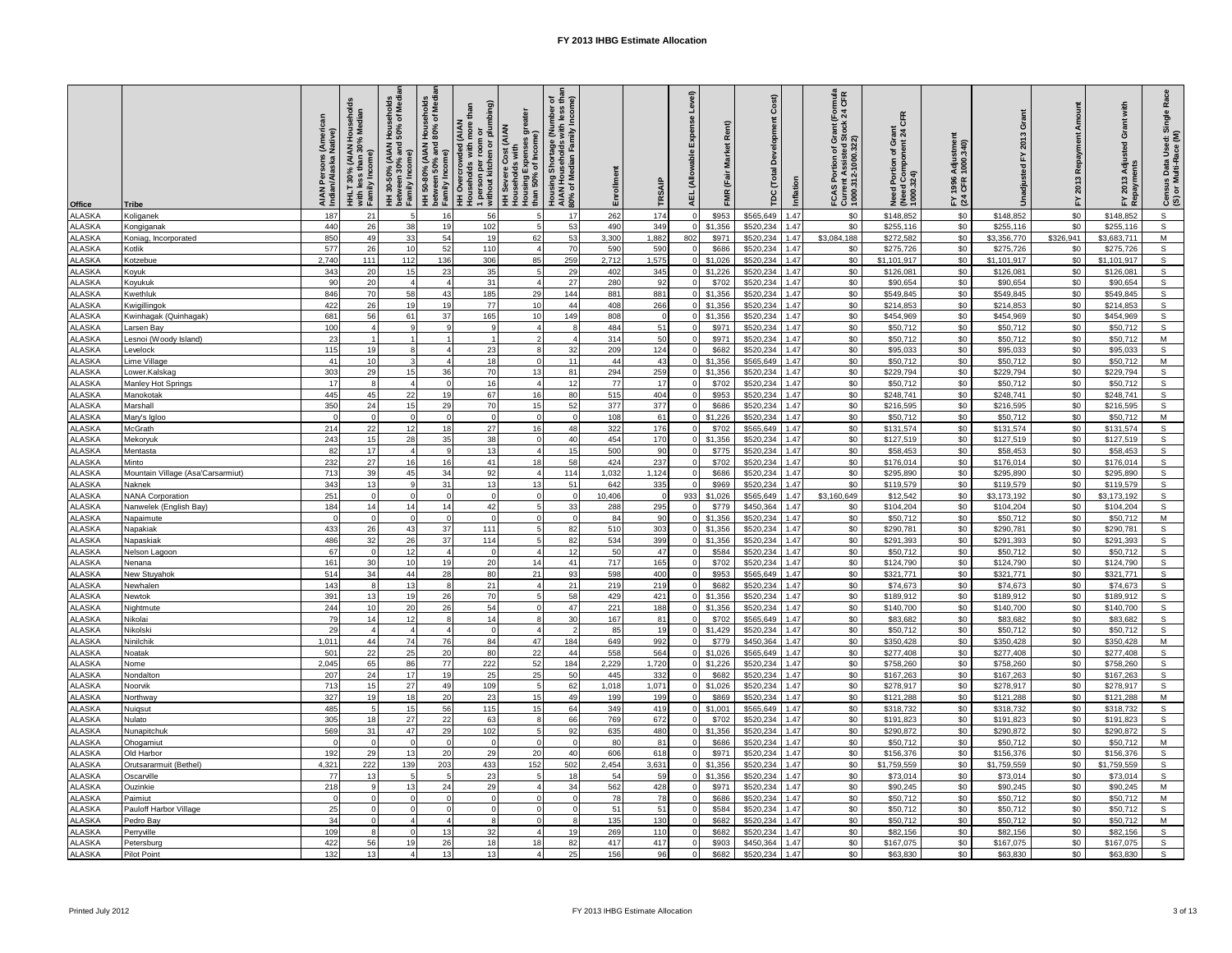| Office                | <b>Tribe</b>                            | AIAN Persons (American<br>Indian/Alaska Native) | HHLT 30% (AIAN Households<br>with less than 30% Median<br>Family Income) | HH 30-50% (AIAN Households<br>between 30% and 50% of Medi<br>Family Income) | HH 50-80% (AIAN Households<br>between 50% and 80% of Medi<br>Family Income) | 1 person per room or<br>without kitchen or plumbing)<br>than<br><b>HH Overcrowded (AIAN</b><br>Households with more | Housing Expenses greater<br>than 50% of Income)<br><b>HH Severe Cost (AIAN</b><br>Households with | Housing Shortage (Number of<br>AIAN Households with less than<br>80% of Median Family Income) | Enrollment | TRSAIP     | Evro<br>AEL (Allowable | Rent)<br>FMR (Fair Market | Cost)<br>පි<br>TDC (Total | Inflation    | FCAS Portion of Grant (Formula<br>Current Assisted Stock 24 CFR<br>1000.312-1000.322) | Need Portion of Grant<br>(Need Component 24 CFR<br>1000.324) | Adjustmer<br>1000.340)<br>FY 1996<br>(24 CFR 1 | Grant<br>2013<br>걊<br>Unadius | FY 2013 Repayment | Grant with<br>Adjusted<br>FY 2013 | Race<br>Census Data Used: Single<br>(S) or Multi-Race (M) |
|-----------------------|-----------------------------------------|-------------------------------------------------|--------------------------------------------------------------------------|-----------------------------------------------------------------------------|-----------------------------------------------------------------------------|---------------------------------------------------------------------------------------------------------------------|---------------------------------------------------------------------------------------------------|-----------------------------------------------------------------------------------------------|------------|------------|------------------------|---------------------------|---------------------------|--------------|---------------------------------------------------------------------------------------|--------------------------------------------------------------|------------------------------------------------|-------------------------------|-------------------|-----------------------------------|-----------------------------------------------------------|
| LASKA                 | <b>Pilot Station</b>                    | 557                                             | 28                                                                       | 39                                                                          | 30                                                                          | 89                                                                                                                  | 8                                                                                                 | 97                                                                                            | 711        | 663        |                        | \$686                     | \$520,234                 | 1.47         | \$0                                                                                   | \$274,068                                                    | \$0                                            | \$274,068                     | \$0               | \$274,068                         | s                                                         |
| LASKA                 | Pitka's Point                           | 119                                             | 10                                                                       |                                                                             | 10                                                                          | 29                                                                                                                  | $\Omega$                                                                                          | 9                                                                                             | 137        | 136        |                        | \$686                     | \$520,234                 | 1.47         | \$0                                                                                   | \$67,592                                                     | \$0                                            | \$67,592                      | \$0               | \$67,592                          | s                                                         |
| LASKA                 | Platinum                                | 47                                              | 13                                                                       |                                                                             | 10                                                                          | 18                                                                                                                  | $\Omega$                                                                                          | 21                                                                                            | 70         | 71         |                        | \$1,356                   | \$520,234                 | 1.47         | \$0                                                                                   | \$55,019                                                     | \$0                                            | \$55,019                      | \$0               | \$55,019                          | s                                                         |
| LASKA                 | Point Hope                              | 836                                             | 36                                                                       | 28                                                                          | 23                                                                          | 146                                                                                                                 | 24                                                                                                | 64                                                                                            | 873        | 859        |                        | \$1,001                   | \$565,649                 | 1.47         | \$0                                                                                   | \$426,349                                                    | \$0                                            | \$426,349                     | \$0               | \$426,349                         | s                                                         |
| LASKA                 | Point Lay                               | 277                                             | 13                                                                       |                                                                             | 15<br>$\circ$                                                               | 86                                                                                                                  | $5\phantom{.0}$<br>$\mathsf{Q}$                                                                   | 28                                                                                            | 184        | 184        |                        | \$1,001                   | \$565,649                 | 1.47         | \$0                                                                                   | \$180,605                                                    | \$0                                            | \$180,605                     | \$0               | \$180,605                         | $\overline{M}$                                            |
| LASKA<br>LASKA        | Port Graham                             | 169<br>82                                       | 19<br>$\Delta$                                                           |                                                                             | 13                                                                          | 19<br>8                                                                                                             | $\mathbf{A}$                                                                                      |                                                                                               | 296        | 99         |                        | \$779<br>\$682            | \$450,364<br>\$520,234    | 1.47<br>1.47 | \$0<br>\$0                                                                            | \$69,146                                                     | \$0<br>\$0                                     | \$69,146<br>\$51,624          | \$0               | \$69,146<br>\$51,624              | s<br>$\mathbb S$                                          |
| LASKA                 | Port Heiden<br>Port Lions               | 179                                             | 16                                                                       | 13<br>20                                                                    | 17                                                                          | $\overline{4}$                                                                                                      | 13                                                                                                | 20<br>47                                                                                      | 118<br>354 | 116<br>139 |                        | \$971                     | \$520,23                  | 1.47         | \$0                                                                                   | \$51,624<br>\$98,574                                         | \$0                                            | \$98,574                      | \$0<br>\$0        | \$98,574                          | S                                                         |
| LASKA                 | Portage Creek                           | 36                                              | $\Omega$                                                                 | $\Omega$                                                                    | $\Omega$                                                                    | $\Omega$                                                                                                            | $\circ$                                                                                           | $\Omega$                                                                                      | 60         | 33         |                        | \$953                     | \$520,23                  | 1.47         | \$0                                                                                   | \$50,712                                                     | \$0                                            | \$50,712                      | \$0               | \$50,712                          | s                                                         |
| LASKA                 | Qagan Tayagungin (Sand Point)           | 415                                             | 19                                                                       | 16                                                                          | 32                                                                          | 21                                                                                                                  | 12                                                                                                | 40                                                                                            | 629        | 629        |                        | \$584                     | \$520,234                 | 1.47         | \$0                                                                                   | \$134,617                                                    | \$0                                            | \$134,61                      | $\$0$             | \$134,617                         | $\mathbb S$                                               |
| ALASKA                | Qawalangin (Unalaska)                   | 421                                             | 23                                                                       | 13                                                                          | $\Omega$                                                                    | 30                                                                                                                  | 13                                                                                                |                                                                                               | 657        | 659        |                        | \$1,429                   | \$520,23                  | 1.47         | \$0                                                                                   | \$105,533                                                    | \$0                                            | \$105,533                     | \$0               | \$105,533                         | M                                                         |
| ALASKA                | Rampart                                 | 39                                              | 10                                                                       | $\Omega$                                                                    | $\overline{a}$                                                              | 18                                                                                                                  | $\overline{4}$                                                                                    |                                                                                               | 21         | 40         |                        | \$702                     | \$520,23                  | 1.47         | \$0                                                                                   | \$50,712                                                     | \$0                                            | \$50,712                      | \$0               | \$50,712                          | s                                                         |
| LASKA                 | Red Devil                               | 27                                              | 13                                                                       | $\Omega$                                                                    | 5                                                                           | 13                                                                                                                  | 5                                                                                                 | 18                                                                                            | 26         | 22         |                        | \$1,356                   | \$520,234                 | 1.47         | \$0                                                                                   | \$52,820                                                     | \$0                                            | \$52,820                      | \$0               | \$52,820                          | S                                                         |
| LASKA                 | Ruby                                    | 153                                             | 18                                                                       | 19                                                                          | 8                                                                           | 44                                                                                                                  | 14                                                                                                | 31                                                                                            | 418        | 156        |                        | \$702                     | \$565,649                 | 1.47         | \$0                                                                                   | \$159,294                                                    | \$0                                            | \$159,294                     | \$0               | \$159,294                         | s                                                         |
| <b>LASKA</b>          | Saint George                            | 149                                             | 8                                                                        |                                                                             | 8                                                                           | 13                                                                                                                  | 8                                                                                                 | 11                                                                                            | 131        | 110        |                        | \$1,429                   | \$520,234                 | 1.47         | \$0                                                                                   | \$64,496                                                     | \$0                                            | \$64,496                      | \$0               | \$64,496                          | s                                                         |
| LASKA<br>LASKA        | Saint Michael<br>Saint Pau              | 428<br>608                                      | 19<br>22                                                                 | 19<br>30                                                                    | 25<br>46                                                                    | 94<br>93                                                                                                            | 5<br>20                                                                                           | 42<br>56                                                                                      | 430<br>653 | 429<br>450 |                        | \$1,226<br>\$1,429        | \$520,234<br>\$520,23     | 1.47<br>1.47 | \$0<br>\$0                                                                            | \$223,890<br>\$292,279                                       | \$0<br>\$0                                     | \$223,890<br>\$292,279        | \$0<br>\$0        | \$223,890<br>\$292,279            | s<br>s                                                    |
| LASKA                 | Salamatoff                              | 221                                             | 9                                                                        |                                                                             |                                                                             | 5                                                                                                                   | $\Omega$                                                                                          | 19                                                                                            | 149        | 149        |                        | \$779                     | \$450,36                  | 1.47         | \$0                                                                                   | \$50,712                                                     | \$0                                            | \$50,712                      | \$0               | \$50,712                          | s                                                         |
| LASKA                 | Savoonga                                | 769                                             | 65                                                                       | 54                                                                          | 40                                                                          | 174                                                                                                                 | 19                                                                                                | 140                                                                                           | 803        | 815        |                        | \$1,226                   | \$565,649                 | 1.47         | \$0                                                                                   | \$538,085                                                    | \$0                                            | \$538,085                     | \$0               | \$538,085                         | $\mathbb S$                                               |
| LASKA                 | Saxman                                  | 338                                             | 19                                                                       | 23                                                                          | 17                                                                          | 21                                                                                                                  | 5                                                                                                 | 13                                                                                            | 203        | 203        |                        | \$899                     | \$450,364                 | 1.47         | \$0                                                                                   | \$86,145                                                     | \$0                                            | \$86,145                      | \$0               | \$86,145                          | $\overline{s}$                                            |
| LASKA                 | Scammon Bay                             | 467                                             | 29                                                                       | 28                                                                          | 17                                                                          | 62                                                                                                                  | 23                                                                                                | 40                                                                                            | 619        | 619        |                        | \$686                     | \$520,23                  | 1.47         | \$0                                                                                   | \$231,913                                                    | \$0                                            | \$231,913                     | \$0               | \$231,913                         | $\overline{s}$                                            |
| LASKA                 | Selawik                                 | 914                                             | 70                                                                       | 46                                                                          | 32                                                                          | 121                                                                                                                 | 17                                                                                                | 109                                                                                           | 1,057      | 1,057      |                        | \$1,026                   | \$520,23                  | 1.47         | \$0                                                                                   | \$402,916                                                    | \$0                                            | \$402,916                     | \$0               | \$402,916                         | S                                                         |
| LASKA                 | Seldovia                                | 120                                             | 26                                                                       |                                                                             | 12                                                                          | 5                                                                                                                   | $\mathbf{Q}$                                                                                      | 24                                                                                            | 427        | 110        |                        | \$779                     | \$450,364                 | 1.47         | \$0                                                                                   | \$63,710                                                     | \$0                                            | \$63,710                      | \$0               | \$63,710                          | $\mathbb S$                                               |
| ALASKA                | Shageluk                                | 122                                             | 10                                                                       | 15                                                                          | 10                                                                          | 38                                                                                                                  | $\Omega$                                                                                          | 34                                                                                            | 249        | 125        |                        | \$702                     | \$520,234                 | 1.47         | \$0                                                                                   | \$96,383                                                     | \$0                                            | \$96,383                      | \$0               | \$96,383                          | S                                                         |
| <b>LASKA</b>          | Shaktoolik                              | 272                                             | 10                                                                       | 23                                                                          | 23<br>8                                                                     | 38                                                                                                                  | $\overline{5}$<br>$\overline{4}$                                                                  | 38                                                                                            | 380        | 338        |                        | \$1,226                   | \$520.234                 | 1.47         | \$0                                                                                   | \$127,018                                                    | \$0                                            | \$127,018                     | \$0               | \$127,018                         | s                                                         |
| LASKA<br>LASKA        | Sheldon's Point<br>Shishmaret           | 155<br>658                                      | 16<br>31                                                                 | 10<br>43                                                                    | 50                                                                          | 39<br>162                                                                                                           | 24                                                                                                | 24<br>102                                                                                     | 263<br>729 | 198<br>698 |                        | \$686<br>\$1,226          | \$520,234<br>\$520,234    | 1.47<br>1.47 | \$0<br>\$0                                                                            | \$106,453<br>\$439,847                                       | \$0<br>\$0                                     | \$106,453<br>\$439,847        | \$0<br>\$0        | \$106,453<br>\$439,847            | s<br>S                                                    |
| LASKA                 | Shungnak                                | 302                                             | 20                                                                       | 5                                                                           | 20                                                                          | 47                                                                                                                  | 5 <sub>l</sub>                                                                                    | 37                                                                                            | 266        | 253        |                        | \$1,026                   | \$565,649                 | 1.47         | \$0                                                                                   | \$150,705                                                    | \$0                                            | \$150,705                     | \$0               | \$150,705                         | s                                                         |
| LASKA                 | Sitka Tribe (was Baranof Island)        | 2,627                                           | 110                                                                      | 123                                                                         | 212                                                                         | 115                                                                                                                 | 89                                                                                                | 377                                                                                           | 4,006      | 3,834      | 1,000                  | \$1,008                   | \$450,364                 | 1.47         | \$696,759                                                                             | \$675,664                                                    | \$0                                            | \$1,372,423                   | \$0               | \$1,372,423                       | M                                                         |
| LASKA                 | Skagway                                 | 155                                             | 13                                                                       |                                                                             | 24                                                                          | $\mathbf{q}$                                                                                                        | 9                                                                                                 | 41                                                                                            | 83         | 26         |                        | \$970                     | \$450,36                  | 1.47         | \$0                                                                                   | \$60,639                                                     | \$0                                            | \$60,639                      | \$0               | \$60,639                          | M                                                         |
| LASKA                 | Sleetmute                               | 114                                             | 24                                                                       |                                                                             | 10                                                                          | 29                                                                                                                  | $\overline{5}$                                                                                    | 26                                                                                            | 126        | 111        |                        | \$1,356                   | \$520,23                  | 1.47         | \$0                                                                                   | \$95,421                                                     | \$0                                            | \$95,421                      | \$0               | \$95,421                          | s                                                         |
| LASKA                 | Solomon                                 |                                                 | $\Omega$                                                                 |                                                                             | $\Omega$                                                                    | $\Omega$                                                                                                            | $\Omega$                                                                                          |                                                                                               | 80         | 68         |                        | \$1,226                   | \$520,23                  | 1.47         | \$0                                                                                   | \$50,712                                                     | \$0                                            | \$50,712                      | \$0               | \$50,712                          | S                                                         |
| LASKA                 | South Naknek                            | 129                                             | 18                                                                       | 9                                                                           | 9                                                                           | 13                                                                                                                  | $\overline{4}$                                                                                    | 29                                                                                            | 245        | 137        |                        | \$969                     | \$520,234                 | 1.47         | \$0                                                                                   | \$72,083                                                     | \$0                                            | \$72,083                      | \$0               | \$72,083                          | $\mathsf{s}$                                              |
| <b>LASKA</b>          | <b>Stebbins</b>                         | 645                                             | 50                                                                       | 50                                                                          | 25                                                                          | 138                                                                                                                 | 18                                                                                                | 83                                                                                            | 749        | 701        |                        | \$1,226                   | \$520,234                 | 1.47         | \$0                                                                                   | \$388,864                                                    | \$0                                            | \$388,864                     | \$0               | \$388,864                         | s                                                         |
| LASKA<br>LASKA        | Stevens Village<br>Stony River          | 81<br>61                                        | 20<br>13                                                                 | 10                                                                          | $\overline{a}$<br>10                                                        | 27<br>23                                                                                                            | $\mathbf{A}$                                                                                      | 27<br>28                                                                                      | 196<br>63  | 109<br>39  |                        | \$702<br>\$1,356          | \$520,234<br>\$565,64     | 1.47<br>1.47 | \$0<br>\$0                                                                            | \$84,536<br>\$88,836                                         | \$0<br>\$0                                     | \$84,536<br>\$88,836          | \$0<br>\$0        | \$84,536<br>\$88,836              | S<br>S                                                    |
| <b>LASKA</b>          | Sun'ag Tribe of Kodiak                  | 854                                             | 49                                                                       | 33                                                                          | 54                                                                          | 19                                                                                                                  | 62                                                                                                | 137                                                                                           | 1,379      | 1,892      |                        | \$971                     | \$450,364                 | 1.47         | \$0                                                                                   | \$261,393                                                    | \$0                                            | \$261,393                     | \$0               | \$261,393                         | M                                                         |
| LASKA                 | Takotna                                 | 21                                              | $\overline{4}$                                                           | $\overline{4}$                                                              | $\Omega$                                                                    | 12                                                                                                                  | $\mathbf{0}$                                                                                      | R                                                                                             | 42         | 21         |                        | \$702                     | \$565,649                 | 1.47         | \$0                                                                                   | \$50,712                                                     | \$0                                            | \$50,712                      | \$0               | \$50,712                          | s                                                         |
| LASKA                 | Tanacross                               | 143                                             | 25                                                                       | 14                                                                          | 14                                                                          | 49                                                                                                                  | $5\phantom{.0}$                                                                                   | 53                                                                                            | 169        | 124        |                        | \$869                     | \$520,234                 | 1.47         | \$0                                                                                   | \$145,348                                                    | \$0                                            | \$145,348                     | \$0               | \$145,348                         | s                                                         |
| LASKA                 | Tanana                                  | 241                                             | 23                                                                       | 18                                                                          | 28                                                                          | 73                                                                                                                  | 12                                                                                                | 67                                                                                            | 1,014      | 183        |                        | \$702                     | \$565,649                 | 1.47         | \$0                                                                                   | \$235,610                                                    | \$0                                            | \$235,610                     | \$0               | \$235,610                         | s                                                         |
| LASKA                 | Tatitlek                                | 84                                              | 11                                                                       |                                                                             | 13                                                                          | $\mathbf{R}$                                                                                                        | $\mathbf{a}$                                                                                      | 18                                                                                            | 90         | 85         |                        | \$775                     | \$450,364                 | 1.47         | \$0                                                                                   | \$52,295                                                     | \$0                                            | \$52,295                      | \$0               | \$52,295                          | S                                                         |
| LASKA                 | Fazlina                                 | 82                                              | $\mathbf{R}$                                                             |                                                                             | $\boldsymbol{\Lambda}$                                                      | $\overline{4}$                                                                                                      | $\boldsymbol{\Lambda}$                                                                            | <b>R</b>                                                                                      | 147        | 159        |                        | \$775                     | \$450,364                 | 1.47         | \$0                                                                                   | \$50,712                                                     | \$0                                            | \$50,71                       | \$0               | \$50,712                          | M                                                         |
| LASKA<br>LASKA        | Telida<br>Teller                        | 311                                             | $\Omega$<br>19                                                           | 24                                                                          | $\Omega$<br>19                                                              | $\Omega$<br>74                                                                                                      | $\Omega$<br>13                                                                                    | 41                                                                                            | 202        | 312        |                        | \$702<br>\$1,226          | \$565,64<br>\$520,23      | 1.47<br>1.47 | \$0<br>\$0                                                                            | \$50,712<br>\$207,990                                        | \$0<br>\$0                                     | \$50,712<br>\$207,990         | \$0<br>\$0        | \$50,712<br>\$207,990             | $\mathbb S$<br>s                                          |
| LASKA                 | <b>Tetlin</b>                           | 129                                             | 22                                                                       | 21                                                                          | 5                                                                           | 47                                                                                                                  | 9                                                                                                 | 36                                                                                            | 281        | 109        |                        | \$869                     | \$520,23                  | 1.47         | \$0                                                                                   | \$144,780                                                    | \$0                                            | \$144,780                     | \$0               | \$144,780                         | S                                                         |
| LASKA                 | Tlingit-Haida Central Council           | 6.130                                           | 481                                                                      | 447                                                                         | 286                                                                         | 195                                                                                                                 | 435                                                                                               | 1,158                                                                                         | 25,949     | 13,255     | 757                    | \$1,147                   | \$450,364                 | 1.47         | \$4,195,171                                                                           | \$2,104,844                                                  | \$0                                            | \$6,300,015                   | (\$37,659)        | \$6,262,356                       | M                                                         |
| LASKA                 | <b>Togiak</b>                           | 821                                             | 89                                                                       | 55                                                                          | 42                                                                          | 146                                                                                                                 | 67                                                                                                | 171                                                                                           | 915        | 808        |                        | \$953                     | \$520.234                 | 1.47         | \$0                                                                                   | \$608,818                                                    | \$0                                            | \$608,818                     | \$0               | \$608,818                         | s                                                         |
| LASKA                 | <b>Foksook Bay-Nunakauyarmuit Tribe</b> | 642                                             | 42                                                                       | 24                                                                          | 35                                                                          | 104                                                                                                                 | 5                                                                                                 | 101                                                                                           | 732        | 567        |                        | \$1,356                   | \$520,234                 | 1.47         | \$0                                                                                   | \$297,620                                                    | \$0                                            | \$297,620                     | \$0               | \$297,620                         | s                                                         |
| <b>LASKA</b>          | Tuluksak                                | 515                                             | 19                                                                       | 38                                                                          | 32                                                                          | 95                                                                                                                  | 5                                                                                                 | 89                                                                                            | 464        | 504        |                        | \$1,356                   | \$520,234                 | 1.47         | \$0                                                                                   | \$263,081                                                    | \$0                                            | \$263,081                     | \$0               | \$263,081                         | $\overline{s}$                                            |
| LASKA                 | Tuntutuliak                             | 468                                             | 24                                                                       | 29                                                                          | 23                                                                          | 89                                                                                                                  | $\overline{5}$                                                                                    | 76                                                                                            | 602        | 425        |                        | \$1,356                   | \$520,23                  | 1.47         | \$0                                                                                   | \$242,637                                                    | \$0                                            | \$242,637                     | \$0               | \$242,637                         | s                                                         |
| LASKA                 | Tununak                                 | 394                                             | 37                                                                       | 35                                                                          | 28                                                                          | 82                                                                                                                  | 10                                                                                                | 100                                                                                           | 350        | 350        |                        | \$1,356                   | \$520,234                 | 1.47         | \$0                                                                                   | \$265,873                                                    | \$0                                            | \$265,873                     | \$0               | \$265,873                         | S                                                         |
| LASKA<br><b>LASKA</b> | Twin Hills                              | 68<br>214                                       | 5<br>21                                                                  | 9<br>29                                                                     | 5<br>22                                                                     | 19<br>9                                                                                                             | $\mathbf 0$<br>12                                                                                 | 19<br>64                                                                                      | 96<br>674  | 70<br>185  |                        | \$953<br>\$779            | \$520,234<br>\$520,234    | 1.47<br>1.47 | \$0<br>\$0                                                                            | \$50,712<br>\$122,039                                        | \$0<br>\$0                                     | \$50,712<br>\$122,039         | \$0<br>\$0        | \$50,712<br>\$122,039             | s<br>s                                                    |
| LASKA                 | Tyonek<br>Jgashik                       |                                                 | $\overline{\mathbf{4}}$                                                  |                                                                             | $\Omega$                                                                    | $\overline{4}$                                                                                                      | $\overline{4}$                                                                                    |                                                                                               | 81         | 12         |                        | \$682                     | \$520,23                  | 1.47         | \$0                                                                                   | \$50,712                                                     | \$0                                            | \$50,71                       | \$0               | \$50,712                          | М                                                         |
| LASKA                 | Jmkumiute                               | 24                                              | $\Omega$                                                                 |                                                                             | $\Omega$                                                                    | $\Omega$                                                                                                            | $\Omega$                                                                                          |                                                                                               | 61         | 60         |                        | \$1,356                   | \$520,23                  | 1.47         | \$0                                                                                   | \$50,712                                                     | \$0                                            | \$50,712                      | \$0               | \$50,712                          | s                                                         |
| LASKA                 | <b>Jnalakleet</b>                       | 799                                             | 48                                                                       | 39                                                                          | 54                                                                          | 104                                                                                                                 | 19                                                                                                | 101                                                                                           | 1,185      | 868        |                        | \$1,226                   | \$520,23                  | 1.47         | \$0                                                                                   | \$360,831                                                    | \$0                                            | \$360,831                     | \$0               | \$360,831                         | $\mathbb S$                                               |
| LASKA                 | Unga                                    | 43                                              | $\Omega$                                                                 | $\mathbf 0$                                                                 | -1                                                                          | $\Omega$                                                                                                            | $\mathbf 0$                                                                                       |                                                                                               | 87         | 87         |                        | \$584                     | \$520,234                 | 1.47         | \$0                                                                                   | \$50,712                                                     | \$0                                            | \$50,712                      | \$0               | \$50,712                          | s                                                         |
| <b>ALASKA</b>         | Venetie                                 | 389                                             | 23                                                                       | 21                                                                          | 24                                                                          | 28                                                                                                                  | 18                                                                                                | 68                                                                                            | 237        | 237        |                        | \$702                     | \$520,234                 | 1.47         | \$0                                                                                   | \$147,583                                                    | \$0                                            | \$147,583                     | \$0               | \$147,583                         | $\overline{M}$                                            |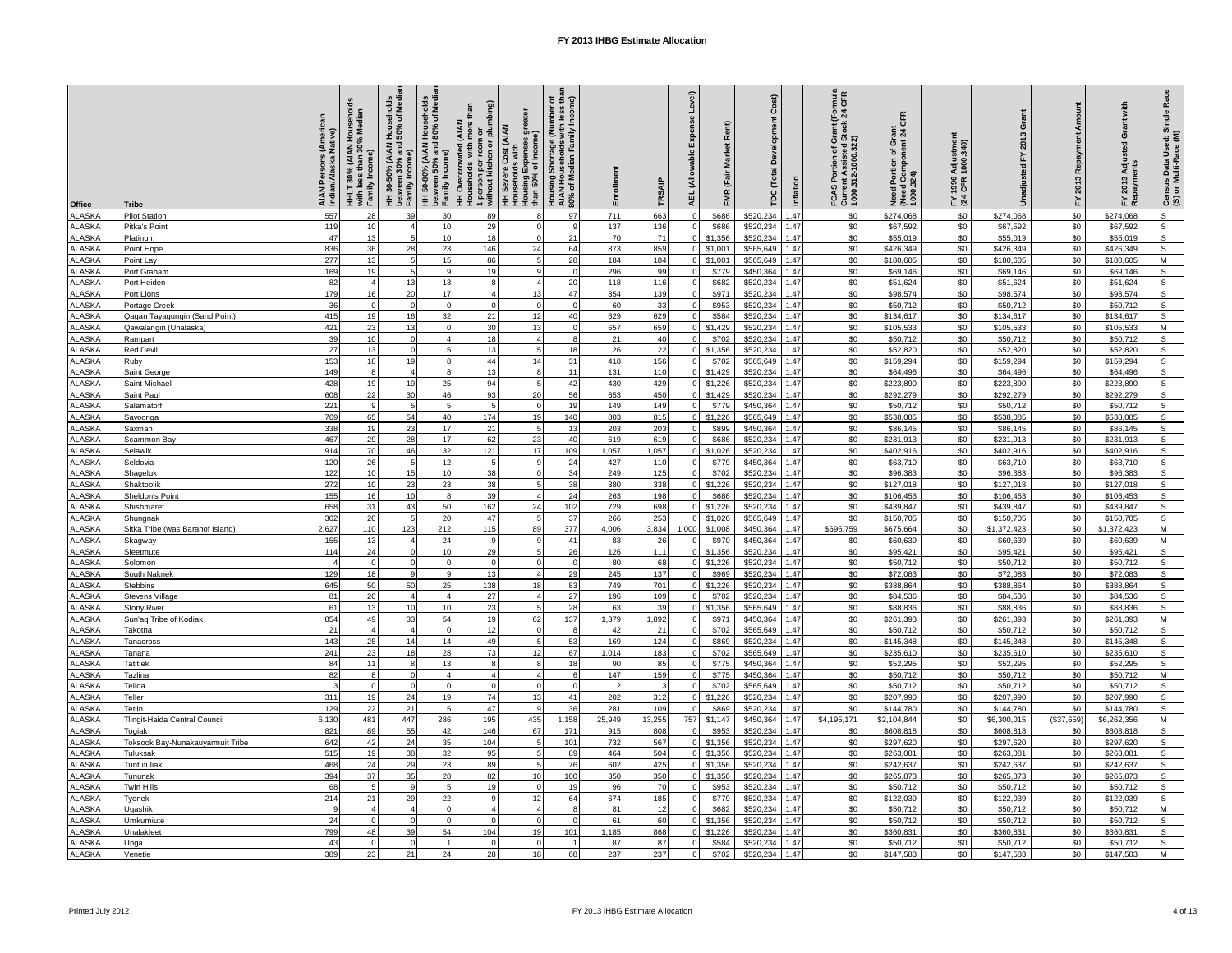| Office        | <b>Tribe</b>     |         | 主家區   | 호율준   | olds<br>Medi<br>오 없<br>' 도 る 뜨 | $\widehat{\mathbf{a}}$<br><b>AIA</b><br> 높호흔호 | ١इ<br>$\overline{a}$<br> 토 호 호 효 | $\overline{\sigma}$ $\overline{\Xi}$ $\overline{\sigma}$<br>nes<br>Tes<br>こま<br>rage<br>Noids<br>N <sup>Ear</sup><br>Shon<br>uset<br>edia<br>흘로튼<br>Housi<br>AIAN<br>80% of | ш       | <b>SO</b><br>E | $\epsilon$ | ≂       | c<br>$\circ$<br>₽. | $\overline{a}$<br>툅 | <sub>를</sub> 또<br>운 경<br>~ ∡<br>FCAS Portion of Grant<br>Current Assisted Stock<br>1000.312-1000.322) | $\sigma$ $\approx$<br>Need Porti<br>(Need Com<br>1000.324) | : ຣ<br>$\circ$<br>र् है<br>1996<br>CFR<br>≿ ฐ |              |           | ຕ<br>$\sim$<br>Ĺιœ | ∾ ≏<br>ਯੂ ≷ੁ<br>Census Data<br>(S) or Multi-Ra |
|---------------|------------------|---------|-------|-------|--------------------------------|-----------------------------------------------|----------------------------------|-----------------------------------------------------------------------------------------------------------------------------------------------------------------------------|---------|----------------|------------|---------|--------------------|---------------------|-------------------------------------------------------------------------------------------------------|------------------------------------------------------------|-----------------------------------------------|--------------|-----------|--------------------|------------------------------------------------|
| <b>ALASKA</b> | Wainwright       | 625     |       | 23    |                                | 131                                           |                                  |                                                                                                                                                                             | 593     | 613            |            | \$1,001 | \$565,649          | 1.47                | \$0                                                                                                   | \$352,822                                                  | \$0                                           | \$352,822    | \$0       | \$352,822          |                                                |
| <b>ALASKA</b> | Wales            | 159     |       |       |                                | 49                                            |                                  | 25                                                                                                                                                                          | 236     | 215            |            | \$1,226 | \$520,234          | 1.47                | \$0                                                                                                   | \$135,823                                                  | \$0                                           | \$135,823    | \$0       | \$135,823          |                                                |
| <b>ALASKA</b> | White Mountain   | 213     | 29    | 28    |                                |                                               |                                  | 57                                                                                                                                                                          | 316     | 316            |            | \$1,226 | \$520,234          | 1.47                | \$0                                                                                                   | \$197,552                                                  | \$0                                           | \$197,552    | \$0       | \$197,552          |                                                |
| <b>ALASKA</b> | <b>W</b> rangell | 514     | 37    | 29    |                                | 20                                            |                                  | $\overline{ }$                                                                                                                                                              | 538     | 538            |            | \$903   | \$450,364          | 1.47                | \$0                                                                                                   | \$153,238                                                  | \$0                                           | \$153,238    | \$0       | \$153,238          |                                                |
| ALASKA        | Yakutat          | 366     | 27    |       | 26                             | 46                                            |                                  |                                                                                                                                                                             | 435     | 352            |            | \$922   | \$450,364          | 1.47                | \$0                                                                                                   | \$143,932                                                  | \$0                                           | \$143,932    | \$0       | \$143,932          |                                                |
| <b>ALASKA</b> | <b>TOTAL</b>     | 119,690 | 7.546 | 6.941 | 7.614                          | 13,692                                        | 5.121                            | 18.777                                                                                                                                                                      | 194,456 | 148,006        |            |         |                    |                     | \$36,401,446                                                                                          | \$56,595,917                                               | so l                                          | \$92,997,361 | \$206,091 | \$93,203,452       |                                                |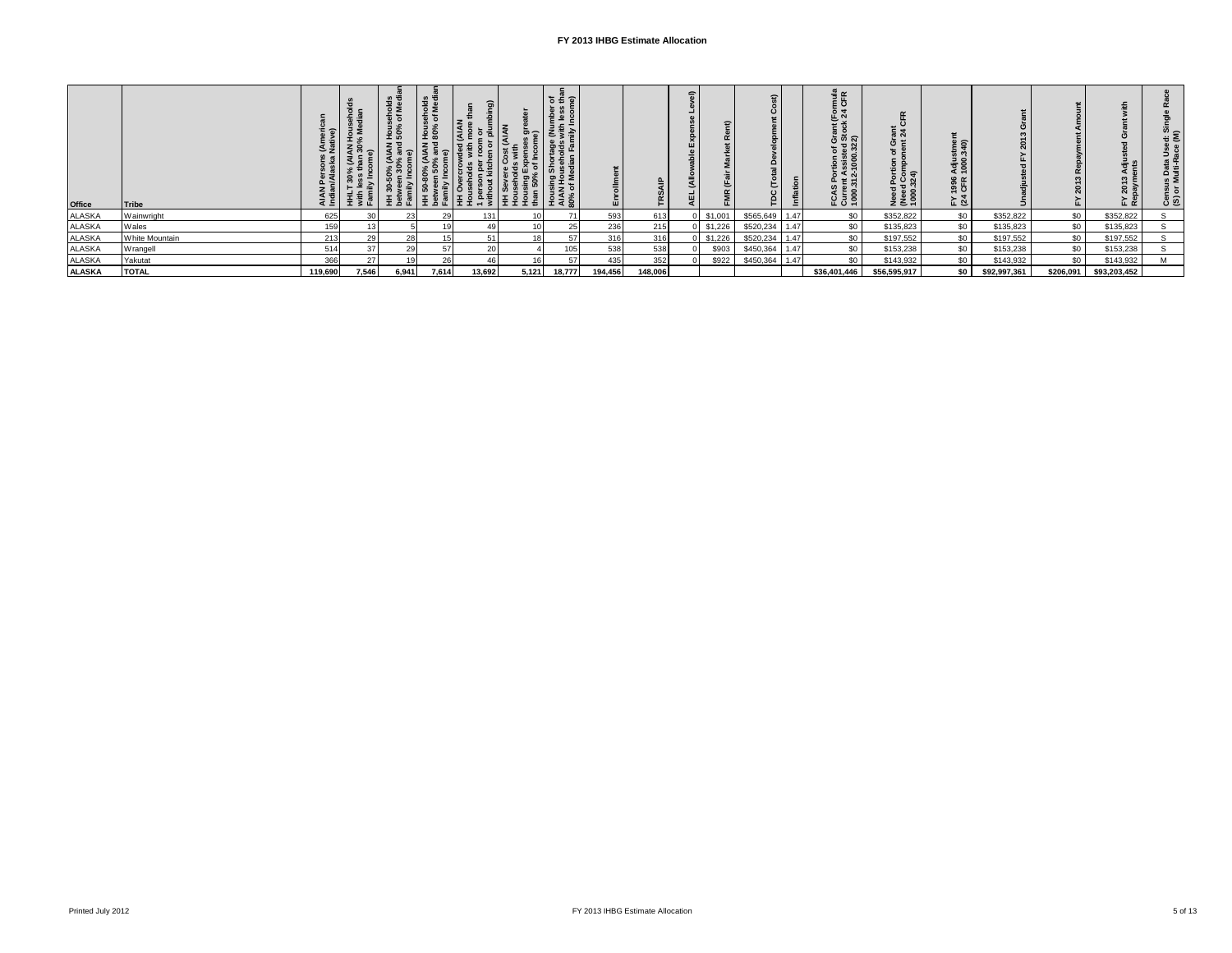| CHICAGO<br>1,257<br>1,100<br>\$232,626<br>\$0<br>(\$15,292)<br>M<br>Aroostook Band of Micmac<br>93<br>76<br>110<br>24<br>56<br>198<br>999<br>193<br>\$584<br>\$299,392<br>1.47<br>\$413,572<br>\$646,198<br>\$630,906<br>179<br>271<br>399<br>6,875<br>2,338<br>\$0<br>\$1,534,021<br>M<br>CHICAGO<br><b>Bad River Band</b><br>2,443<br>128<br>95<br>86<br>204<br>\$584<br>\$321.523<br>1.47<br>\$1,026,385<br>\$507,636<br>\$0<br>\$1,534,021<br>CHICAGO<br>1.034<br>57<br>53<br>86<br>19<br>36<br>52<br>1.646<br>1.216<br>194<br>\$631<br>\$275.107<br>1.47<br>\$629,822<br>\$133.413<br>\$0<br>\$763,236<br>\$0<br>\$763,236<br>M<br>Bay Mills Indian Community<br>$\mathbb S$<br>577<br>52<br>35<br>231<br>CHICAGO<br>51<br>30<br>10<br>88<br>2,988<br>1,996<br>\$341,707<br>1.47<br>\$895,389<br>\$143,616<br>\$0<br>\$1,039,006<br>\$0<br>Boise Forte Band of Minnesota Chippewa<br>\$677<br>\$1,039,006<br>s<br>CHICAGO<br>4,956<br>357<br>305<br>533<br>177<br>292<br>1,121<br>2,478<br>1,836<br>\$715<br>\$241,607<br>1.47<br>\$317,679<br>\$1,098,556<br>\$0<br>\$1,416,235<br>\$0<br>\$1,416,235<br>Catawba Indian Tribe<br>CHICAGO<br>950<br>103<br>77<br>91<br>44<br>88<br>475<br>475<br>\$719<br>\$0<br>\$0<br>S<br>272<br>\$350,494<br>147<br>\$408,171<br>\$0<br>\$408,171<br>\$408,171<br>Cayuga Nation<br>M<br>CHICAGO<br>2,384<br>191<br>227<br>143<br>88<br>125<br>1,600<br>1,600<br>\$107,182<br>\$0<br>Coharie State Tribe<br>541<br>170<br>\$625<br>\$244,201<br>1.47<br>\$445,682<br>\$0<br>\$552,864<br>\$552,864<br>446<br>S<br>CHICAGO<br>7,784<br>370<br>450<br>279<br>142<br>856<br>14,682<br>13,562<br>219<br>\$630<br>\$242,504<br>1.47<br>\$2,000,577<br>\$1,044,447<br>\$0<br>\$0<br>\$3,045,024<br>Eastern Cherokee<br>\$3,045,024<br>CHICAGO<br>571<br>270<br>359<br>\$0<br>s<br>Fond Du Lac Band of Minnesota Chippewa<br>6.631<br>418<br>440<br>1.133<br>3.902<br>3.379<br>203<br>\$687<br>\$345.643<br>1.47<br>\$1,792,005<br>\$1,954.911<br>\$0<br>\$3.746.915<br>\$3.746.915<br>M<br>CHICAGO<br>743<br>12<br>10<br>29<br>21<br>1,295<br>1,352<br>195<br>\$584<br>\$317,853<br>1.47<br>\$274,182<br>\$76,544<br>\$0<br>\$0<br>\$350,726<br>\$350,726<br>Forest County Potawatam<br>35<br>\$0<br>M<br>CHICAGO<br>488<br>35<br>62<br>20<br>39<br>112<br>1,107<br>477<br>175<br>\$671<br>\$345,643<br>1.47<br>\$221,311<br>\$151,377<br>\$0<br><b>Grand Portage Band of Minn. Chippewa</b><br>\$372,688<br>\$372,688<br>221<br>\$0<br>M<br>CHICAGO<br>4.622<br>211<br>428<br>180<br>235<br>787<br>4,101<br>3,204<br>175<br>\$697<br>\$282.713<br>1.47<br>\$407.355<br>\$856,406<br>\$0<br>\$1,263,761<br>\$1,263,761<br>Grand Traverse Band<br>CHICAGO<br>2,745<br>249<br>176<br>94<br>121<br>543<br>170<br>\$595<br>\$245,393<br>1.47<br>\$541,765<br>\$0<br>\$0<br>S<br>149<br>3,719<br>3,604<br>\$158,752<br>\$700,517<br>\$700,517<br>Haliwa-Saponi State Tribe<br>CHICAGO<br>425<br>21<br>30<br>21<br>780<br>\$584<br>\$292,934<br>1.47<br>\$0<br>\$0<br>s<br>Hannahville Community<br>18<br>18<br>52<br>611<br>\$87,494<br>\$88,147<br>\$175,642<br>\$175,642<br>CHICAGO<br>14,500<br>953<br>1,480<br>483<br>725<br>7,250<br>6,611<br>\$694<br>1.47<br>\$1,112,870<br>\$3,299,290<br>\$0<br>M<br>Ho-Chunk Nation<br>873<br>3,146<br>237<br>\$319,165<br>\$0<br>\$4,412,160<br>\$4,412,160<br><b>HICAGO</b><br>59'<br>44<br>36<br>52<br>11<br>26<br>54<br>470<br>\$584<br>\$299,392<br>1.47<br>\$418,382<br>\$102,502<br>\$0<br>M<br>864<br>193<br>\$0<br>\$520,884<br>\$520,884<br>Houlton Band of Maliseets<br>264<br>53<br>\$0<br>M<br>CHICAGO<br>2,16<br>181<br>141<br>629<br>372<br>\$664<br>\$311,559<br>1.47<br>\$0<br>\$577,716<br>\$0<br>184<br>1,146<br>\$577,716<br>\$577,716<br>Iuron Band of Potawatomi<br>CHICAGO<br>131<br>200<br>43<br>207<br>3,315<br>2,829<br>161<br>\$1,413,474<br>\$0<br>\$0<br>M<br>Keweenaw Bay Indian Community<br>2,406<br>124<br>83<br>\$591<br>\$298,182<br>1.47<br>\$353,191<br>\$1,766,664<br>\$1,766,664<br>CHICAGO<br>2.979<br>248<br>168<br>240<br>102<br>98<br>306<br>6.230<br>8.062<br>159<br>\$584<br>\$321.523<br>\$2,049.022<br>\$653,008<br>\$0<br>\$0<br>s<br>1.47<br>\$2,702,030<br>\$2,702,030<br>Lac Courte Oreilles<br>CHICAGO<br>2,288<br>128<br>114<br>171<br>48<br>224<br>3,432<br>160<br>\$587<br>1.47<br>\$1,107,075<br>\$0<br>\$0<br>s<br>Lac Du Flambeau Band<br>50<br>2,178<br>\$317,853<br>\$389,243<br>\$1,496,319<br>\$1,496,319<br>CHICAGO<br>18<br>180<br>\$584<br>\$0<br>s<br>Lac Vieux Desert Band<br>144<br>10<br>13<br>$\Omega$<br>18<br>562<br>31C<br>\$296,870<br>1.47<br>\$225,762<br>\$44,034<br>\$0<br>\$269,796<br>\$269,796<br>CHICAGO<br>7.324<br>678<br>409<br>550<br>320<br>297<br>1.261<br>8.937<br>8.875<br>196<br>\$599<br>\$317.853<br>1.47<br>\$2.090.856<br>\$1,877,999<br>\$0<br>\$3.968.855<br>\$23,502<br>\$3.992.357<br>s<br>eech Lake Band of Minnesota Chippewa<br>M<br>CHICAGO<br>1,254<br>96<br>83<br>108<br>67<br>68<br>287<br>3,396<br>1,540<br>\$620<br>\$282,713<br>1.47<br>\$0<br>\$283,100<br>\$0<br>\$0<br>\$283,100<br>Little River Band of Ottawa<br>\$283,100<br>\$0<br>M<br>CHICAGO<br>3,36<br>161<br>153<br>311<br>131<br>171<br>626<br>4,073<br>2,333<br>\$666<br>\$279,043<br>1.47<br>\$0<br>\$625,348<br>\$0<br>Little Traverse Bay Band<br>\$625,348<br>\$625,348<br>s<br>CHICAGO<br>734<br>42<br>45<br>22<br>11<br>50<br>76<br>1.084<br>729<br>232<br>\$583<br>\$319.944<br>1.47<br>\$196,884<br>\$168,265<br>\$0<br>\$365.149<br>\$0<br>\$365.149<br>ower Sioux<br>CHICAGO<br>4,472<br>4,781<br>2,126<br>\$0<br>67,670<br>2,982<br>2,990<br>12,031<br>43,312<br>32,076<br>170<br>\$600<br>\$244,201<br>1.47<br>\$1,062,338<br>\$12,159,769<br>\$0<br>\$13,222,107<br>\$13,222,107<br>s<br>Lumbee State Tribe<br>CHICAGO<br>277<br>796<br>\$1,143<br>\$348,471<br>1.47<br>\$0<br>\$0<br>s<br>Mashantucket Pequot<br>$\Omega$<br>$\Omega$<br>40<br>796<br>\$0<br>\$76,130<br>\$76,130<br>\$76,130<br>CHICAGO<br>2.708<br>175<br>134<br>242<br>39<br>165<br>550<br>1,553<br>\$1,229<br>\$366,510<br>1.47<br>\$0<br>\$669.956<br>\$0<br>\$669,956<br>\$0<br>\$669.956<br>M<br>Mashpee Wampanoac<br>750<br>48<br>21<br>37<br>163<br>\$0<br>s<br>CHICAGO<br>48<br>67<br>375<br>192<br>\$720<br>\$289,007<br>1.47<br>\$0<br>\$177,853<br>\$0<br>\$177,853<br>\$177,853<br>Match-e-be-nash-she-wish Band of Potta<br>256<br>207<br>137<br>\$0<br>s<br>CHICAGO<br>3,66<br>147<br>65<br>324<br>8,742<br>5,29<br>159<br>\$623<br>\$327,02<br>1.47<br>\$1,940,276<br>\$654,793<br>\$0<br>\$2,595,069<br>\$2,595,069<br>Menominee Indian Tribe<br>\$0<br>M<br>CHICAGO<br>$\Omega$<br>$\Omega$<br>400<br>589<br>\$1.187<br>\$264.926<br>1.47<br>\$0<br>\$50,712<br>\$0<br>\$50,712<br>\$50,712<br>Miccosukee Tribe<br>$\Omega$<br>CHICAGO<br>3,836<br>237<br>258<br>256<br>182<br>165<br>3,800<br>2,337<br>\$709,734<br>\$875,296<br>(\$36,764)<br>M<br>637<br>228<br>\$628<br>\$341,707<br>1.47<br>\$0<br>\$1,585,029<br>\$1,548,265<br>Mille Lacs Band of Minnesota Chippewa<br>CHICAGO<br>468<br>627<br>502<br>M<br>Mississippi Choctaw Tribe<br>10,907<br>371<br>283<br>953<br>9,483<br>8,313<br>152<br>\$560<br>\$242,662<br>1.47<br>\$2,056,600<br>\$1,280,959<br>\$0<br>\$3,337,559<br>\$0<br>\$3,337,559<br>CHICAGO<br>1,52'<br>83<br>72<br>54<br>149<br>3,011<br>3,01'<br>161<br>\$504<br>\$246,402<br>1.47<br>\$292,688<br>\$0<br>\$0<br>s<br>MOWA Band of Choctaw Indians<br>61<br>63<br>\$237,047<br>\$529,735<br>\$529,735<br>\$557,312<br>M<br>CHICAGO<br>2,40<br>164<br>157<br>214<br>10<br>141<br>535<br>2,732<br>2,732<br>\$903<br>\$344,80<br>1.47<br>\$0<br>\$557,312<br>\$0<br>\$557,312<br>\$0<br><b>Varragansett Tribe</b><br>56<br>\$0<br>$\mathsf{s}$<br>CHICAGO<br>2,00<br>183<br>164<br>25 <sup>1</sup><br>\$200,081<br>\$0<br>Oneida Nation of New York<br>113<br>160<br>429<br>1,000<br>650<br>\$743<br>\$325,114<br>1.47<br>\$643,438<br>\$843,519<br>\$843,519<br>12,576<br>754<br>1,153<br>405<br>461<br>5,382<br>\$0<br>M<br>CHICAGO<br>584<br>2,289<br>16,761<br>184<br>\$674<br>\$324,403<br>1.47<br>\$1,264,937<br>\$2,478,852<br>\$0<br>\$3,743,789<br>\$3,743,789<br>Oneida Tribe<br>CHICAGO<br>\$750<br>\$325,114<br>1.47<br>\$50,712<br>\$0<br>\$0<br>M<br>$\Omega$<br>$\Omega$<br>$\Omega$<br>\$0<br>\$50,712<br>\$50,712<br>Onondaga Nation<br>$\Omega$<br>CHICAGO<br>1.47<br>\$0<br>s<br>637<br>55<br>50<br>54<br>$5\overline{5}$<br>14<br>29<br>1,364<br>707<br>193<br>\$611<br>\$300,575<br>\$847,483<br>\$102,871<br>\$0<br>\$950,354<br>\$950,354<br>Passamaquoddy Indian Tribe<br>CHICAGO<br>198<br>\$0<br>M<br>2,192<br>224<br>169<br>197<br>54<br>512<br>2,367<br>640<br>181<br>\$624<br>\$300,575<br>1.47<br>\$398,932<br>\$601,343<br>\$0<br>\$1,000,275<br>\$1,000,275<br>Penobscot Tribe<br>CHICAGO<br>1,27<br>126<br>82<br>94<br>32<br>63<br>2,014<br>906<br>181<br>\$300,575<br>1.47<br>\$555,007<br>\$260,857<br>\$0<br>\$0<br>\$815,864<br>M<br>201<br>\$611<br>\$815,864<br><b>Pleasant Point</b><br>$\mathsf{s}$<br>502<br>1,567<br>157<br>\$654,057<br>\$0<br><b>HICAGO</b><br>6,142<br>415<br>381<br>137<br>321<br>3,071<br>\$693<br>\$246,402<br>1.47<br>\$1,197,673<br>\$0<br>\$1,851,729<br>\$1,851,729<br>1,16<br>oarch Band of Creek Indians^<br>524<br>232<br>S<br>CHICAGO<br>8.11<br>516<br>721<br>399<br>1,746<br>4.055<br>1,712<br>238<br>\$673<br>\$330,835<br>1.47<br>\$58,509<br>\$2.191.195<br>\$0<br>\$0<br>\$2,249,704<br>Pokagon Band of Potawatomi<br>\$2,249,704<br>CHICAGO<br>Red Cliff Band of Lake Superior Chippe<br>1.019<br>97<br>63<br>106<br>26<br>32<br>144<br>5.414<br>2.504<br>144<br>\$584<br>\$321.523<br>1.47<br>\$897.983<br>\$237.069<br>\$0<br>\$1,135,052<br>\$0<br>\$1,135,052<br>s<br>676<br>s<br>CHICAGO<br>7,936<br>374<br>370<br>378<br>9,919<br>10,338<br>\$2,113,140<br>\$0<br>\$0<br>Red Lake Band of Chippewa<br>216<br>1,026<br>186<br>\$598<br>\$317,853<br>1.47<br>\$1,702,267<br>\$3,815,407<br>\$3,815,407<br>s<br>CHICAGO<br>862<br>59<br>68<br>67<br>44<br>26<br>174<br>1,334<br>1,384<br>196<br>\$557<br>\$304.999<br>1.47<br>\$120,739<br>\$0<br>\$328,758<br>\$0<br>\$328,758<br>Sac & Fox Tribe<br>\$208,020<br>228<br>M<br>CHICAGO<br>6.554<br>$\Omega$<br>34<br>374<br>3.277<br>1.799<br>188<br>\$620<br>\$301.852<br>1.47<br>\$293.138<br>\$773,771<br>\$0<br>\$1,066,908<br>(\$27.501)<br>\$1,039,407<br>$\Omega$<br>Saginaw Chippewa<br>36<br>171<br>s<br>CHICAGO<br>666<br>21<br>63<br>14<br>21<br>1,054<br>2,90<br>\$321,523<br>1.47<br>\$1,124,843<br>\$106,949<br>\$0<br>\$621<br>\$0<br>\$1,231,791<br>\$1,231,791<br>Saint Croix Chippewa<br>M<br>763<br>251<br>238<br>\$2,556,316<br>\$0<br>CHICAGO<br>Sault Ste. Marie Tribe<br>13,962<br>718<br>1,160<br>483<br>2,186<br>38,442<br>16,415<br>\$610<br>\$288,741<br>1.47<br>\$2,166,828<br>\$0<br>\$4,723,145<br>\$4,723,145<br>s<br>CHICAGO<br>1.30<br>16<br>27<br>82<br>51<br>51<br>3,991<br>3,165<br>196<br>\$1,026<br>\$266,286<br>1.47<br>\$1,000,208<br>\$816,152<br>\$1,000,208<br>\$0<br>\$0<br>\$1,000,208<br>Seminole Tribe<br>CHICAGO<br>265<br>251<br>193<br>3,794<br>\$721<br>\$350,494<br>\$1,512,570<br>s<br>3,446<br>194<br>101<br>468<br>7,680<br>159<br>1.47<br>\$948,683<br>\$0<br>\$2,461,253<br>\$0<br>\$2,461,253<br>Seneca Nation of New York<br>CHICAGO<br>33<br>s<br>324<br>35<br>6<br>41<br>74<br>391<br>655<br>232<br>\$904<br>\$366,359<br>1.47<br>\$0<br>\$142,154<br>\$0<br>\$142,154<br>\$0<br>\$142,154<br>Shakopee Sioux<br>CHICAGO<br>101<br>M<br>Shinnecock Indian Reservation<br>463<br>10<br>15<br>$\Omega$<br>60<br>126<br>1,292<br>368<br>\$1,682<br>\$383,541<br>1.47<br>\$0<br>\$193,560<br>\$0<br>\$193,560<br>\$0<br>\$193,560<br>CHICAGO<br>700<br>32<br>1.47<br>\$799,348<br>\$0<br>M<br>51<br>26<br>28<br>20<br>1,274<br>1,274<br>205<br>\$584<br>\$317,853<br>\$100,741<br>\$0<br>\$900,089<br>\$900,089<br>Sokagoan Chippewa Tribe<br>295<br>377<br>4,87<br>181<br>271<br>11,703<br>11,702<br>\$0<br>M<br>CHICAGO<br>298<br>748<br>228<br>\$721<br>\$312,424<br>1.47<br>\$1,212,697<br>\$1,034,280<br>\$0<br>\$2,246,977<br>\$2,246,977<br>St. Regis Mohawk Tribe<br>28<br>56<br>37<br>\$584<br>\$0<br>s<br>CHICAGO<br>Stockbridge-Munsee Tribe<br>924<br>59<br>18<br>108<br>1,569<br>681<br>162<br>\$317,853<br>1.47<br>\$356,237<br>\$163,983<br>\$0<br>\$520,220<br>\$520,220<br>CHICAGO<br>\$795<br>\$0<br>\$0<br>M<br>Tonawanda Band of Senecas<br>$\Omega$<br>$\Omega$<br>\$350,494<br>1.47<br>\$0<br>\$50,712<br>\$50,712<br>\$50,712<br>$\Omega$<br>$\Omega$<br>$\Omega$<br>\$719<br>M<br>CHICAGO<br>\$338,644<br>1.47<br>\$0<br>\$0<br>$\Omega$<br>\$0<br>\$50,712<br>\$50,712<br>\$50,712<br><b>Tuscarora Nation</b><br>$\Omega$<br>$\Omega$<br>$\Omega$<br>$\Omega$ | Office | <b>Tribe</b> | AIAN Persons (American<br>Indian/Alaska Native) | HHLT 30% (AIAN Household<br>with less than 30% Median<br>Family Income) | I Households<br>150% of Media<br>HH 30-50% (AIAN<br>between 30% and<br>tween<br>mily In<br>និច្ច | HH 50-80% (AIAN Households<br>between 50% and 80% of Med<br>Family Income) | 1 person per room or<br>without kitchen or plumbing)<br>than<br><b>AAN</b><br>H Overcrowded (AIAN<br>ouseholds with more | great<br>(AIAN<br>Income<br>Cost (<br>н Severe Co<br>О элэлэр Н<br>50% of<br>lousing<br>than<br>Ξ | ច ឆ្នាំ<br>ច<br>Housing Shortage (Number<br>AIAN Households with less<br>90% of Median Family Incom | Enrollment | TRSAIF | Level)<br><b>ISe</b><br>Expe<br>wahle<br>Š<br>AEL | ě<br>Market<br>(Fair<br><b>FMR</b> | Cost<br>ð<br>(Total<br>Inflation<br>ě | rmula<br>CFR<br>ant (For<br>tock 24<br><b>Current Assisted St<br/>1000.312-1000.322)</b><br>ō<br>of g<br>FCAS | CFR<br>Need Portion of Grant<br>(Need Component 24 C<br>1000.324) | Adjustmer<br>1000.340)<br>1996<br>CFR<br>$\geq \frac{3}{4}$ | ing.<br>Ō<br>2013<br>Jnadjus | Repayment<br>2013<br>놊 | with<br>Grant<br>ិ៍ទី<br>Adju<br>2013<br>ᇫ | Race<br>Census Data Used: Single<br>(S) or Multi-Race (M) |
|------------------------------------------------------------------------------------------------------------------------------------------------------------------------------------------------------------------------------------------------------------------------------------------------------------------------------------------------------------------------------------------------------------------------------------------------------------------------------------------------------------------------------------------------------------------------------------------------------------------------------------------------------------------------------------------------------------------------------------------------------------------------------------------------------------------------------------------------------------------------------------------------------------------------------------------------------------------------------------------------------------------------------------------------------------------------------------------------------------------------------------------------------------------------------------------------------------------------------------------------------------------------------------------------------------------------------------------------------------------------------------------------------------------------------------------------------------------------------------------------------------------------------------------------------------------------------------------------------------------------------------------------------------------------------------------------------------------------------------------------------------------------------------------------------------------------------------------------------------------------------------------------------------------------------------------------------------------------------------------------------------------------------------------------------------------------------------------------------------------------------------------------------------------------------------------------------------------------------------------------------------------------------------------------------------------------------------------------------------------------------------------------------------------------------------------------------------------------------------------------------------------------------------------------------------------------------------------------------------------------------------------------------------------------------------------------------------------------------------------------------------------------------------------------------------------------------------------------------------------------------------------------------------------------------------------------------------------------------------------------------------------------------------------------------------------------------------------------------------------------------------------------------------------------------------------------------------------------------------------------------------------------------------------------------------------------------------------------------------------------------------------------------------------------------------------------------------------------------------------------------------------------------------------------------------------------------------------------------------------------------------------------------------------------------------------------------------------------------------------------------------------------------------------------------------------------------------------------------------------------------------------------------------------------------------------------------------------------------------------------------------------------------------------------------------------------------------------------------------------------------------------------------------------------------------------------------------------------------------------------------------------------------------------------------------------------------------------------------------------------------------------------------------------------------------------------------------------------------------------------------------------------------------------------------------------------------------------------------------------------------------------------------------------------------------------------------------------------------------------------------------------------------------------------------------------------------------------------------------------------------------------------------------------------------------------------------------------------------------------------------------------------------------------------------------------------------------------------------------------------------------------------------------------------------------------------------------------------------------------------------------------------------------------------------------------------------------------------------------------------------------------------------------------------------------------------------------------------------------------------------------------------------------------------------------------------------------------------------------------------------------------------------------------------------------------------------------------------------------------------------------------------------------------------------------------------------------------------------------------------------------------------------------------------------------------------------------------------------------------------------------------------------------------------------------------------------------------------------------------------------------------------------------------------------------------------------------------------------------------------------------------------------------------------------------------------------------------------------------------------------------------------------------------------------------------------------------------------------------------------------------------------------------------------------------------------------------------------------------------------------------------------------------------------------------------------------------------------------------------------------------------------------------------------------------------------------------------------------------------------------------------------------------------------------------------------------------------------------------------------------------------------------------------------------------------------------------------------------------------------------------------------------------------------------------------------------------------------------------------------------------------------------------------------------------------------------------------------------------------------------------------------------------------------------------------------------------------------------------------------------------------------------------------------------------------------------------------------------------------------------------------------------------------------------------------------------------------------------------------------------------------------------------------------------------------------------------------------------------------------------------------------------------------------------------------------------------------------------------------------------------------------------------------------------------------------------------------------------------------------------------------------------------------------------------------------------------------------------------------------------------------------------------------------------------------------------------------------------------------------------------------------------------------------------------------------------------------------------------------------------------------------------------------------------------------------------------------------------------------------------------------------------------------------------------------------------------------------------------------------------------------------------------------------------------------------------------------------------------------------------------------------------------------------------------------------------------------------------------------------------------------------------------------------------------------------------------------------------------------------------------------------------------------------------------------------------------------------------------------------------------------------------------------------------------------------------------------------------------------------------------------------------------------------------------------------------------------------------------------------------------------------------------------------------------------------------------------------------------------------------------------------------------------------------------------------------------------------------------------------------------------------------------------------------------------------------------------------------------------------------------------------------------------------------------------------------------------------------------------------------------------------------------------------------------------------------------------------------------------------------------------------------------------------------------------------------------------------------------------------------------------------------------------------------------------------------------------------------------------------------------------------------------------------------------------------------------------------------------------------------------------------------------------------------------------------------------------------------------------------------------------------------------------------------------------------------------------------------------------------------------------------------------------------------------------------------------------------------------------------------------------------------------------------------------------------------------------------------------------------------------------------------------------------------------------------------------------------------------------------------------------------------------------------------------------------------------------------------------------------------------------------------------------------------------------------------------------------------------------------------------------------------------------------------------------------------------------------------------------------------------------------------------------------------------------------------------------------------------------------------------------------------------------------------------------------------------------------------------------------------------------------------------------------------------------------------------------------------------------------------------------------------------------------------------------------------------------------------------------------------------------------------------------------------------------------------------------------------------------------------------------------------------------------------------------------------------------------------------------------------------------------------------------------------------------------------------------------------------------------------------------------------------------------------------------------------------------------------------------------------------------------------------------------------------------------------------------------------------------------------------------------------------------------------------------------------------------------------------------------------------------|--------|--------------|-------------------------------------------------|-------------------------------------------------------------------------|--------------------------------------------------------------------------------------------------|----------------------------------------------------------------------------|--------------------------------------------------------------------------------------------------------------------------|---------------------------------------------------------------------------------------------------|-----------------------------------------------------------------------------------------------------|------------|--------|---------------------------------------------------|------------------------------------|---------------------------------------|---------------------------------------------------------------------------------------------------------------|-------------------------------------------------------------------|-------------------------------------------------------------|------------------------------|------------------------|--------------------------------------------|-----------------------------------------------------------|
|                                                                                                                                                                                                                                                                                                                                                                                                                                                                                                                                                                                                                                                                                                                                                                                                                                                                                                                                                                                                                                                                                                                                                                                                                                                                                                                                                                                                                                                                                                                                                                                                                                                                                                                                                                                                                                                                                                                                                                                                                                                                                                                                                                                                                                                                                                                                                                                                                                                                                                                                                                                                                                                                                                                                                                                                                                                                                                                                                                                                                                                                                                                                                                                                                                                                                                                                                                                                                                                                                                                                                                                                                                                                                                                                                                                                                                                                                                                                                                                                                                                                                                                                                                                                                                                                                                                                                                                                                                                                                                                                                                                                                                                                                                                                                                                                                                                                                                                                                                                                                                                                                                                                                                                                                                                                                                                                                                                                                                                                                                                                                                                                                                                                                                                                                                                                                                                                                                                                                                                                                                                                                                                                                                                                                                                                                                                                                                                                                                                                                                                                                                                                                                                                                                                                                                                                                                                                                                                                                                                                                                                                                                                                                                                                                                                                                                                                                                                                                                                                                                                                                                                                                                                                                                                                                                                                                                                                                                                                                                                                                                                                                                                                                                                                                                                                                                                                                                                                                                                                                                                                                                                                                                                                                                                                                                                                                                                                                                                                                                                                                                                                                                                                                                                                                                                                                                                                                                                                                                                                                                                                                                                                                                                                                                                                                                                                                                                                                                                                                                                                                                                                                                                                                                                                                                                                                                                                                                                                                                                                                                                                                                                                                                                                                                                                                                                                                                                                                                                                                                                                                                                                                                                                                                                                                                                                                                                                                                                                                                                                                                                                                                                                                                                                                                                                                                                                                                                                                                                                                                                                                                                                                                                                                                                                                                                                                                                                                                                                                                                                                                                                                                                                                                                                                                                                                                  |        |              |                                                 |                                                                         |                                                                                                  |                                                                            |                                                                                                                          |                                                                                                   |                                                                                                     |            |        |                                                   |                                    |                                       |                                                                                                               |                                                                   |                                                             |                              |                        |                                            |                                                           |
|                                                                                                                                                                                                                                                                                                                                                                                                                                                                                                                                                                                                                                                                                                                                                                                                                                                                                                                                                                                                                                                                                                                                                                                                                                                                                                                                                                                                                                                                                                                                                                                                                                                                                                                                                                                                                                                                                                                                                                                                                                                                                                                                                                                                                                                                                                                                                                                                                                                                                                                                                                                                                                                                                                                                                                                                                                                                                                                                                                                                                                                                                                                                                                                                                                                                                                                                                                                                                                                                                                                                                                                                                                                                                                                                                                                                                                                                                                                                                                                                                                                                                                                                                                                                                                                                                                                                                                                                                                                                                                                                                                                                                                                                                                                                                                                                                                                                                                                                                                                                                                                                                                                                                                                                                                                                                                                                                                                                                                                                                                                                                                                                                                                                                                                                                                                                                                                                                                                                                                                                                                                                                                                                                                                                                                                                                                                                                                                                                                                                                                                                                                                                                                                                                                                                                                                                                                                                                                                                                                                                                                                                                                                                                                                                                                                                                                                                                                                                                                                                                                                                                                                                                                                                                                                                                                                                                                                                                                                                                                                                                                                                                                                                                                                                                                                                                                                                                                                                                                                                                                                                                                                                                                                                                                                                                                                                                                                                                                                                                                                                                                                                                                                                                                                                                                                                                                                                                                                                                                                                                                                                                                                                                                                                                                                                                                                                                                                                                                                                                                                                                                                                                                                                                                                                                                                                                                                                                                                                                                                                                                                                                                                                                                                                                                                                                                                                                                                                                                                                                                                                                                                                                                                                                                                                                                                                                                                                                                                                                                                                                                                                                                                                                                                                                                                                                                                                                                                                                                                                                                                                                                                                                                                                                                                                                                                                                                                                                                                                                                                                                                                                                                                                                                                                                                                                                                  |        |              |                                                 |                                                                         |                                                                                                  |                                                                            |                                                                                                                          |                                                                                                   |                                                                                                     |            |        |                                                   |                                    |                                       |                                                                                                               |                                                                   |                                                             |                              |                        |                                            |                                                           |
|                                                                                                                                                                                                                                                                                                                                                                                                                                                                                                                                                                                                                                                                                                                                                                                                                                                                                                                                                                                                                                                                                                                                                                                                                                                                                                                                                                                                                                                                                                                                                                                                                                                                                                                                                                                                                                                                                                                                                                                                                                                                                                                                                                                                                                                                                                                                                                                                                                                                                                                                                                                                                                                                                                                                                                                                                                                                                                                                                                                                                                                                                                                                                                                                                                                                                                                                                                                                                                                                                                                                                                                                                                                                                                                                                                                                                                                                                                                                                                                                                                                                                                                                                                                                                                                                                                                                                                                                                                                                                                                                                                                                                                                                                                                                                                                                                                                                                                                                                                                                                                                                                                                                                                                                                                                                                                                                                                                                                                                                                                                                                                                                                                                                                                                                                                                                                                                                                                                                                                                                                                                                                                                                                                                                                                                                                                                                                                                                                                                                                                                                                                                                                                                                                                                                                                                                                                                                                                                                                                                                                                                                                                                                                                                                                                                                                                                                                                                                                                                                                                                                                                                                                                                                                                                                                                                                                                                                                                                                                                                                                                                                                                                                                                                                                                                                                                                                                                                                                                                                                                                                                                                                                                                                                                                                                                                                                                                                                                                                                                                                                                                                                                                                                                                                                                                                                                                                                                                                                                                                                                                                                                                                                                                                                                                                                                                                                                                                                                                                                                                                                                                                                                                                                                                                                                                                                                                                                                                                                                                                                                                                                                                                                                                                                                                                                                                                                                                                                                                                                                                                                                                                                                                                                                                                                                                                                                                                                                                                                                                                                                                                                                                                                                                                                                                                                                                                                                                                                                                                                                                                                                                                                                                                                                                                                                                                                                                                                                                                                                                                                                                                                                                                                                                                                                                                                                  |        |              |                                                 |                                                                         |                                                                                                  |                                                                            |                                                                                                                          |                                                                                                   |                                                                                                     |            |        |                                                   |                                    |                                       |                                                                                                               |                                                                   |                                                             |                              |                        |                                            |                                                           |
|                                                                                                                                                                                                                                                                                                                                                                                                                                                                                                                                                                                                                                                                                                                                                                                                                                                                                                                                                                                                                                                                                                                                                                                                                                                                                                                                                                                                                                                                                                                                                                                                                                                                                                                                                                                                                                                                                                                                                                                                                                                                                                                                                                                                                                                                                                                                                                                                                                                                                                                                                                                                                                                                                                                                                                                                                                                                                                                                                                                                                                                                                                                                                                                                                                                                                                                                                                                                                                                                                                                                                                                                                                                                                                                                                                                                                                                                                                                                                                                                                                                                                                                                                                                                                                                                                                                                                                                                                                                                                                                                                                                                                                                                                                                                                                                                                                                                                                                                                                                                                                                                                                                                                                                                                                                                                                                                                                                                                                                                                                                                                                                                                                                                                                                                                                                                                                                                                                                                                                                                                                                                                                                                                                                                                                                                                                                                                                                                                                                                                                                                                                                                                                                                                                                                                                                                                                                                                                                                                                                                                                                                                                                                                                                                                                                                                                                                                                                                                                                                                                                                                                                                                                                                                                                                                                                                                                                                                                                                                                                                                                                                                                                                                                                                                                                                                                                                                                                                                                                                                                                                                                                                                                                                                                                                                                                                                                                                                                                                                                                                                                                                                                                                                                                                                                                                                                                                                                                                                                                                                                                                                                                                                                                                                                                                                                                                                                                                                                                                                                                                                                                                                                                                                                                                                                                                                                                                                                                                                                                                                                                                                                                                                                                                                                                                                                                                                                                                                                                                                                                                                                                                                                                                                                                                                                                                                                                                                                                                                                                                                                                                                                                                                                                                                                                                                                                                                                                                                                                                                                                                                                                                                                                                                                                                                                                                                                                                                                                                                                                                                                                                                                                                                                                                                                                                                                  |        |              |                                                 |                                                                         |                                                                                                  |                                                                            |                                                                                                                          |                                                                                                   |                                                                                                     |            |        |                                                   |                                    |                                       |                                                                                                               |                                                                   |                                                             |                              |                        |                                            |                                                           |
|                                                                                                                                                                                                                                                                                                                                                                                                                                                                                                                                                                                                                                                                                                                                                                                                                                                                                                                                                                                                                                                                                                                                                                                                                                                                                                                                                                                                                                                                                                                                                                                                                                                                                                                                                                                                                                                                                                                                                                                                                                                                                                                                                                                                                                                                                                                                                                                                                                                                                                                                                                                                                                                                                                                                                                                                                                                                                                                                                                                                                                                                                                                                                                                                                                                                                                                                                                                                                                                                                                                                                                                                                                                                                                                                                                                                                                                                                                                                                                                                                                                                                                                                                                                                                                                                                                                                                                                                                                                                                                                                                                                                                                                                                                                                                                                                                                                                                                                                                                                                                                                                                                                                                                                                                                                                                                                                                                                                                                                                                                                                                                                                                                                                                                                                                                                                                                                                                                                                                                                                                                                                                                                                                                                                                                                                                                                                                                                                                                                                                                                                                                                                                                                                                                                                                                                                                                                                                                                                                                                                                                                                                                                                                                                                                                                                                                                                                                                                                                                                                                                                                                                                                                                                                                                                                                                                                                                                                                                                                                                                                                                                                                                                                                                                                                                                                                                                                                                                                                                                                                                                                                                                                                                                                                                                                                                                                                                                                                                                                                                                                                                                                                                                                                                                                                                                                                                                                                                                                                                                                                                                                                                                                                                                                                                                                                                                                                                                                                                                                                                                                                                                                                                                                                                                                                                                                                                                                                                                                                                                                                                                                                                                                                                                                                                                                                                                                                                                                                                                                                                                                                                                                                                                                                                                                                                                                                                                                                                                                                                                                                                                                                                                                                                                                                                                                                                                                                                                                                                                                                                                                                                                                                                                                                                                                                                                                                                                                                                                                                                                                                                                                                                                                                                                                                                                                                  |        |              |                                                 |                                                                         |                                                                                                  |                                                                            |                                                                                                                          |                                                                                                   |                                                                                                     |            |        |                                                   |                                    |                                       |                                                                                                               |                                                                   |                                                             |                              |                        |                                            |                                                           |
|                                                                                                                                                                                                                                                                                                                                                                                                                                                                                                                                                                                                                                                                                                                                                                                                                                                                                                                                                                                                                                                                                                                                                                                                                                                                                                                                                                                                                                                                                                                                                                                                                                                                                                                                                                                                                                                                                                                                                                                                                                                                                                                                                                                                                                                                                                                                                                                                                                                                                                                                                                                                                                                                                                                                                                                                                                                                                                                                                                                                                                                                                                                                                                                                                                                                                                                                                                                                                                                                                                                                                                                                                                                                                                                                                                                                                                                                                                                                                                                                                                                                                                                                                                                                                                                                                                                                                                                                                                                                                                                                                                                                                                                                                                                                                                                                                                                                                                                                                                                                                                                                                                                                                                                                                                                                                                                                                                                                                                                                                                                                                                                                                                                                                                                                                                                                                                                                                                                                                                                                                                                                                                                                                                                                                                                                                                                                                                                                                                                                                                                                                                                                                                                                                                                                                                                                                                                                                                                                                                                                                                                                                                                                                                                                                                                                                                                                                                                                                                                                                                                                                                                                                                                                                                                                                                                                                                                                                                                                                                                                                                                                                                                                                                                                                                                                                                                                                                                                                                                                                                                                                                                                                                                                                                                                                                                                                                                                                                                                                                                                                                                                                                                                                                                                                                                                                                                                                                                                                                                                                                                                                                                                                                                                                                                                                                                                                                                                                                                                                                                                                                                                                                                                                                                                                                                                                                                                                                                                                                                                                                                                                                                                                                                                                                                                                                                                                                                                                                                                                                                                                                                                                                                                                                                                                                                                                                                                                                                                                                                                                                                                                                                                                                                                                                                                                                                                                                                                                                                                                                                                                                                                                                                                                                                                                                                                                                                                                                                                                                                                                                                                                                                                                                                                                                                                                                  |        |              |                                                 |                                                                         |                                                                                                  |                                                                            |                                                                                                                          |                                                                                                   |                                                                                                     |            |        |                                                   |                                    |                                       |                                                                                                               |                                                                   |                                                             |                              |                        |                                            |                                                           |
|                                                                                                                                                                                                                                                                                                                                                                                                                                                                                                                                                                                                                                                                                                                                                                                                                                                                                                                                                                                                                                                                                                                                                                                                                                                                                                                                                                                                                                                                                                                                                                                                                                                                                                                                                                                                                                                                                                                                                                                                                                                                                                                                                                                                                                                                                                                                                                                                                                                                                                                                                                                                                                                                                                                                                                                                                                                                                                                                                                                                                                                                                                                                                                                                                                                                                                                                                                                                                                                                                                                                                                                                                                                                                                                                                                                                                                                                                                                                                                                                                                                                                                                                                                                                                                                                                                                                                                                                                                                                                                                                                                                                                                                                                                                                                                                                                                                                                                                                                                                                                                                                                                                                                                                                                                                                                                                                                                                                                                                                                                                                                                                                                                                                                                                                                                                                                                                                                                                                                                                                                                                                                                                                                                                                                                                                                                                                                                                                                                                                                                                                                                                                                                                                                                                                                                                                                                                                                                                                                                                                                                                                                                                                                                                                                                                                                                                                                                                                                                                                                                                                                                                                                                                                                                                                                                                                                                                                                                                                                                                                                                                                                                                                                                                                                                                                                                                                                                                                                                                                                                                                                                                                                                                                                                                                                                                                                                                                                                                                                                                                                                                                                                                                                                                                                                                                                                                                                                                                                                                                                                                                                                                                                                                                                                                                                                                                                                                                                                                                                                                                                                                                                                                                                                                                                                                                                                                                                                                                                                                                                                                                                                                                                                                                                                                                                                                                                                                                                                                                                                                                                                                                                                                                                                                                                                                                                                                                                                                                                                                                                                                                                                                                                                                                                                                                                                                                                                                                                                                                                                                                                                                                                                                                                                                                                                                                                                                                                                                                                                                                                                                                                                                                                                                                                                                                                                  |        |              |                                                 |                                                                         |                                                                                                  |                                                                            |                                                                                                                          |                                                                                                   |                                                                                                     |            |        |                                                   |                                    |                                       |                                                                                                               |                                                                   |                                                             |                              |                        |                                            |                                                           |
|                                                                                                                                                                                                                                                                                                                                                                                                                                                                                                                                                                                                                                                                                                                                                                                                                                                                                                                                                                                                                                                                                                                                                                                                                                                                                                                                                                                                                                                                                                                                                                                                                                                                                                                                                                                                                                                                                                                                                                                                                                                                                                                                                                                                                                                                                                                                                                                                                                                                                                                                                                                                                                                                                                                                                                                                                                                                                                                                                                                                                                                                                                                                                                                                                                                                                                                                                                                                                                                                                                                                                                                                                                                                                                                                                                                                                                                                                                                                                                                                                                                                                                                                                                                                                                                                                                                                                                                                                                                                                                                                                                                                                                                                                                                                                                                                                                                                                                                                                                                                                                                                                                                                                                                                                                                                                                                                                                                                                                                                                                                                                                                                                                                                                                                                                                                                                                                                                                                                                                                                                                                                                                                                                                                                                                                                                                                                                                                                                                                                                                                                                                                                                                                                                                                                                                                                                                                                                                                                                                                                                                                                                                                                                                                                                                                                                                                                                                                                                                                                                                                                                                                                                                                                                                                                                                                                                                                                                                                                                                                                                                                                                                                                                                                                                                                                                                                                                                                                                                                                                                                                                                                                                                                                                                                                                                                                                                                                                                                                                                                                                                                                                                                                                                                                                                                                                                                                                                                                                                                                                                                                                                                                                                                                                                                                                                                                                                                                                                                                                                                                                                                                                                                                                                                                                                                                                                                                                                                                                                                                                                                                                                                                                                                                                                                                                                                                                                                                                                                                                                                                                                                                                                                                                                                                                                                                                                                                                                                                                                                                                                                                                                                                                                                                                                                                                                                                                                                                                                                                                                                                                                                                                                                                                                                                                                                                                                                                                                                                                                                                                                                                                                                                                                                                                                                                                                  |        |              |                                                 |                                                                         |                                                                                                  |                                                                            |                                                                                                                          |                                                                                                   |                                                                                                     |            |        |                                                   |                                    |                                       |                                                                                                               |                                                                   |                                                             |                              |                        |                                            |                                                           |
|                                                                                                                                                                                                                                                                                                                                                                                                                                                                                                                                                                                                                                                                                                                                                                                                                                                                                                                                                                                                                                                                                                                                                                                                                                                                                                                                                                                                                                                                                                                                                                                                                                                                                                                                                                                                                                                                                                                                                                                                                                                                                                                                                                                                                                                                                                                                                                                                                                                                                                                                                                                                                                                                                                                                                                                                                                                                                                                                                                                                                                                                                                                                                                                                                                                                                                                                                                                                                                                                                                                                                                                                                                                                                                                                                                                                                                                                                                                                                                                                                                                                                                                                                                                                                                                                                                                                                                                                                                                                                                                                                                                                                                                                                                                                                                                                                                                                                                                                                                                                                                                                                                                                                                                                                                                                                                                                                                                                                                                                                                                                                                                                                                                                                                                                                                                                                                                                                                                                                                                                                                                                                                                                                                                                                                                                                                                                                                                                                                                                                                                                                                                                                                                                                                                                                                                                                                                                                                                                                                                                                                                                                                                                                                                                                                                                                                                                                                                                                                                                                                                                                                                                                                                                                                                                                                                                                                                                                                                                                                                                                                                                                                                                                                                                                                                                                                                                                                                                                                                                                                                                                                                                                                                                                                                                                                                                                                                                                                                                                                                                                                                                                                                                                                                                                                                                                                                                                                                                                                                                                                                                                                                                                                                                                                                                                                                                                                                                                                                                                                                                                                                                                                                                                                                                                                                                                                                                                                                                                                                                                                                                                                                                                                                                                                                                                                                                                                                                                                                                                                                                                                                                                                                                                                                                                                                                                                                                                                                                                                                                                                                                                                                                                                                                                                                                                                                                                                                                                                                                                                                                                                                                                                                                                                                                                                                                                                                                                                                                                                                                                                                                                                                                                                                                                                                                                                  |        |              |                                                 |                                                                         |                                                                                                  |                                                                            |                                                                                                                          |                                                                                                   |                                                                                                     |            |        |                                                   |                                    |                                       |                                                                                                               |                                                                   |                                                             |                              |                        |                                            |                                                           |
|                                                                                                                                                                                                                                                                                                                                                                                                                                                                                                                                                                                                                                                                                                                                                                                                                                                                                                                                                                                                                                                                                                                                                                                                                                                                                                                                                                                                                                                                                                                                                                                                                                                                                                                                                                                                                                                                                                                                                                                                                                                                                                                                                                                                                                                                                                                                                                                                                                                                                                                                                                                                                                                                                                                                                                                                                                                                                                                                                                                                                                                                                                                                                                                                                                                                                                                                                                                                                                                                                                                                                                                                                                                                                                                                                                                                                                                                                                                                                                                                                                                                                                                                                                                                                                                                                                                                                                                                                                                                                                                                                                                                                                                                                                                                                                                                                                                                                                                                                                                                                                                                                                                                                                                                                                                                                                                                                                                                                                                                                                                                                                                                                                                                                                                                                                                                                                                                                                                                                                                                                                                                                                                                                                                                                                                                                                                                                                                                                                                                                                                                                                                                                                                                                                                                                                                                                                                                                                                                                                                                                                                                                                                                                                                                                                                                                                                                                                                                                                                                                                                                                                                                                                                                                                                                                                                                                                                                                                                                                                                                                                                                                                                                                                                                                                                                                                                                                                                                                                                                                                                                                                                                                                                                                                                                                                                                                                                                                                                                                                                                                                                                                                                                                                                                                                                                                                                                                                                                                                                                                                                                                                                                                                                                                                                                                                                                                                                                                                                                                                                                                                                                                                                                                                                                                                                                                                                                                                                                                                                                                                                                                                                                                                                                                                                                                                                                                                                                                                                                                                                                                                                                                                                                                                                                                                                                                                                                                                                                                                                                                                                                                                                                                                                                                                                                                                                                                                                                                                                                                                                                                                                                                                                                                                                                                                                                                                                                                                                                                                                                                                                                                                                                                                                                                                                                                                  |        |              |                                                 |                                                                         |                                                                                                  |                                                                            |                                                                                                                          |                                                                                                   |                                                                                                     |            |        |                                                   |                                    |                                       |                                                                                                               |                                                                   |                                                             |                              |                        |                                            |                                                           |
|                                                                                                                                                                                                                                                                                                                                                                                                                                                                                                                                                                                                                                                                                                                                                                                                                                                                                                                                                                                                                                                                                                                                                                                                                                                                                                                                                                                                                                                                                                                                                                                                                                                                                                                                                                                                                                                                                                                                                                                                                                                                                                                                                                                                                                                                                                                                                                                                                                                                                                                                                                                                                                                                                                                                                                                                                                                                                                                                                                                                                                                                                                                                                                                                                                                                                                                                                                                                                                                                                                                                                                                                                                                                                                                                                                                                                                                                                                                                                                                                                                                                                                                                                                                                                                                                                                                                                                                                                                                                                                                                                                                                                                                                                                                                                                                                                                                                                                                                                                                                                                                                                                                                                                                                                                                                                                                                                                                                                                                                                                                                                                                                                                                                                                                                                                                                                                                                                                                                                                                                                                                                                                                                                                                                                                                                                                                                                                                                                                                                                                                                                                                                                                                                                                                                                                                                                                                                                                                                                                                                                                                                                                                                                                                                                                                                                                                                                                                                                                                                                                                                                                                                                                                                                                                                                                                                                                                                                                                                                                                                                                                                                                                                                                                                                                                                                                                                                                                                                                                                                                                                                                                                                                                                                                                                                                                                                                                                                                                                                                                                                                                                                                                                                                                                                                                                                                                                                                                                                                                                                                                                                                                                                                                                                                                                                                                                                                                                                                                                                                                                                                                                                                                                                                                                                                                                                                                                                                                                                                                                                                                                                                                                                                                                                                                                                                                                                                                                                                                                                                                                                                                                                                                                                                                                                                                                                                                                                                                                                                                                                                                                                                                                                                                                                                                                                                                                                                                                                                                                                                                                                                                                                                                                                                                                                                                                                                                                                                                                                                                                                                                                                                                                                                                                                                                                                                  |        |              |                                                 |                                                                         |                                                                                                  |                                                                            |                                                                                                                          |                                                                                                   |                                                                                                     |            |        |                                                   |                                    |                                       |                                                                                                               |                                                                   |                                                             |                              |                        |                                            |                                                           |
|                                                                                                                                                                                                                                                                                                                                                                                                                                                                                                                                                                                                                                                                                                                                                                                                                                                                                                                                                                                                                                                                                                                                                                                                                                                                                                                                                                                                                                                                                                                                                                                                                                                                                                                                                                                                                                                                                                                                                                                                                                                                                                                                                                                                                                                                                                                                                                                                                                                                                                                                                                                                                                                                                                                                                                                                                                                                                                                                                                                                                                                                                                                                                                                                                                                                                                                                                                                                                                                                                                                                                                                                                                                                                                                                                                                                                                                                                                                                                                                                                                                                                                                                                                                                                                                                                                                                                                                                                                                                                                                                                                                                                                                                                                                                                                                                                                                                                                                                                                                                                                                                                                                                                                                                                                                                                                                                                                                                                                                                                                                                                                                                                                                                                                                                                                                                                                                                                                                                                                                                                                                                                                                                                                                                                                                                                                                                                                                                                                                                                                                                                                                                                                                                                                                                                                                                                                                                                                                                                                                                                                                                                                                                                                                                                                                                                                                                                                                                                                                                                                                                                                                                                                                                                                                                                                                                                                                                                                                                                                                                                                                                                                                                                                                                                                                                                                                                                                                                                                                                                                                                                                                                                                                                                                                                                                                                                                                                                                                                                                                                                                                                                                                                                                                                                                                                                                                                                                                                                                                                                                                                                                                                                                                                                                                                                                                                                                                                                                                                                                                                                                                                                                                                                                                                                                                                                                                                                                                                                                                                                                                                                                                                                                                                                                                                                                                                                                                                                                                                                                                                                                                                                                                                                                                                                                                                                                                                                                                                                                                                                                                                                                                                                                                                                                                                                                                                                                                                                                                                                                                                                                                                                                                                                                                                                                                                                                                                                                                                                                                                                                                                                                                                                                                                                                                                                                  |        |              |                                                 |                                                                         |                                                                                                  |                                                                            |                                                                                                                          |                                                                                                   |                                                                                                     |            |        |                                                   |                                    |                                       |                                                                                                               |                                                                   |                                                             |                              |                        |                                            |                                                           |
|                                                                                                                                                                                                                                                                                                                                                                                                                                                                                                                                                                                                                                                                                                                                                                                                                                                                                                                                                                                                                                                                                                                                                                                                                                                                                                                                                                                                                                                                                                                                                                                                                                                                                                                                                                                                                                                                                                                                                                                                                                                                                                                                                                                                                                                                                                                                                                                                                                                                                                                                                                                                                                                                                                                                                                                                                                                                                                                                                                                                                                                                                                                                                                                                                                                                                                                                                                                                                                                                                                                                                                                                                                                                                                                                                                                                                                                                                                                                                                                                                                                                                                                                                                                                                                                                                                                                                                                                                                                                                                                                                                                                                                                                                                                                                                                                                                                                                                                                                                                                                                                                                                                                                                                                                                                                                                                                                                                                                                                                                                                                                                                                                                                                                                                                                                                                                                                                                                                                                                                                                                                                                                                                                                                                                                                                                                                                                                                                                                                                                                                                                                                                                                                                                                                                                                                                                                                                                                                                                                                                                                                                                                                                                                                                                                                                                                                                                                                                                                                                                                                                                                                                                                                                                                                                                                                                                                                                                                                                                                                                                                                                                                                                                                                                                                                                                                                                                                                                                                                                                                                                                                                                                                                                                                                                                                                                                                                                                                                                                                                                                                                                                                                                                                                                                                                                                                                                                                                                                                                                                                                                                                                                                                                                                                                                                                                                                                                                                                                                                                                                                                                                                                                                                                                                                                                                                                                                                                                                                                                                                                                                                                                                                                                                                                                                                                                                                                                                                                                                                                                                                                                                                                                                                                                                                                                                                                                                                                                                                                                                                                                                                                                                                                                                                                                                                                                                                                                                                                                                                                                                                                                                                                                                                                                                                                                                                                                                                                                                                                                                                                                                                                                                                                                                                                                                                                  |        |              |                                                 |                                                                         |                                                                                                  |                                                                            |                                                                                                                          |                                                                                                   |                                                                                                     |            |        |                                                   |                                    |                                       |                                                                                                               |                                                                   |                                                             |                              |                        |                                            |                                                           |
|                                                                                                                                                                                                                                                                                                                                                                                                                                                                                                                                                                                                                                                                                                                                                                                                                                                                                                                                                                                                                                                                                                                                                                                                                                                                                                                                                                                                                                                                                                                                                                                                                                                                                                                                                                                                                                                                                                                                                                                                                                                                                                                                                                                                                                                                                                                                                                                                                                                                                                                                                                                                                                                                                                                                                                                                                                                                                                                                                                                                                                                                                                                                                                                                                                                                                                                                                                                                                                                                                                                                                                                                                                                                                                                                                                                                                                                                                                                                                                                                                                                                                                                                                                                                                                                                                                                                                                                                                                                                                                                                                                                                                                                                                                                                                                                                                                                                                                                                                                                                                                                                                                                                                                                                                                                                                                                                                                                                                                                                                                                                                                                                                                                                                                                                                                                                                                                                                                                                                                                                                                                                                                                                                                                                                                                                                                                                                                                                                                                                                                                                                                                                                                                                                                                                                                                                                                                                                                                                                                                                                                                                                                                                                                                                                                                                                                                                                                                                                                                                                                                                                                                                                                                                                                                                                                                                                                                                                                                                                                                                                                                                                                                                                                                                                                                                                                                                                                                                                                                                                                                                                                                                                                                                                                                                                                                                                                                                                                                                                                                                                                                                                                                                                                                                                                                                                                                                                                                                                                                                                                                                                                                                                                                                                                                                                                                                                                                                                                                                                                                                                                                                                                                                                                                                                                                                                                                                                                                                                                                                                                                                                                                                                                                                                                                                                                                                                                                                                                                                                                                                                                                                                                                                                                                                                                                                                                                                                                                                                                                                                                                                                                                                                                                                                                                                                                                                                                                                                                                                                                                                                                                                                                                                                                                                                                                                                                                                                                                                                                                                                                                                                                                                                                                                                                                                                                  |        |              |                                                 |                                                                         |                                                                                                  |                                                                            |                                                                                                                          |                                                                                                   |                                                                                                     |            |        |                                                   |                                    |                                       |                                                                                                               |                                                                   |                                                             |                              |                        |                                            |                                                           |
|                                                                                                                                                                                                                                                                                                                                                                                                                                                                                                                                                                                                                                                                                                                                                                                                                                                                                                                                                                                                                                                                                                                                                                                                                                                                                                                                                                                                                                                                                                                                                                                                                                                                                                                                                                                                                                                                                                                                                                                                                                                                                                                                                                                                                                                                                                                                                                                                                                                                                                                                                                                                                                                                                                                                                                                                                                                                                                                                                                                                                                                                                                                                                                                                                                                                                                                                                                                                                                                                                                                                                                                                                                                                                                                                                                                                                                                                                                                                                                                                                                                                                                                                                                                                                                                                                                                                                                                                                                                                                                                                                                                                                                                                                                                                                                                                                                                                                                                                                                                                                                                                                                                                                                                                                                                                                                                                                                                                                                                                                                                                                                                                                                                                                                                                                                                                                                                                                                                                                                                                                                                                                                                                                                                                                                                                                                                                                                                                                                                                                                                                                                                                                                                                                                                                                                                                                                                                                                                                                                                                                                                                                                                                                                                                                                                                                                                                                                                                                                                                                                                                                                                                                                                                                                                                                                                                                                                                                                                                                                                                                                                                                                                                                                                                                                                                                                                                                                                                                                                                                                                                                                                                                                                                                                                                                                                                                                                                                                                                                                                                                                                                                                                                                                                                                                                                                                                                                                                                                                                                                                                                                                                                                                                                                                                                                                                                                                                                                                                                                                                                                                                                                                                                                                                                                                                                                                                                                                                                                                                                                                                                                                                                                                                                                                                                                                                                                                                                                                                                                                                                                                                                                                                                                                                                                                                                                                                                                                                                                                                                                                                                                                                                                                                                                                                                                                                                                                                                                                                                                                                                                                                                                                                                                                                                                                                                                                                                                                                                                                                                                                                                                                                                                                                                                                                                                                  |        |              |                                                 |                                                                         |                                                                                                  |                                                                            |                                                                                                                          |                                                                                                   |                                                                                                     |            |        |                                                   |                                    |                                       |                                                                                                               |                                                                   |                                                             |                              |                        |                                            |                                                           |
|                                                                                                                                                                                                                                                                                                                                                                                                                                                                                                                                                                                                                                                                                                                                                                                                                                                                                                                                                                                                                                                                                                                                                                                                                                                                                                                                                                                                                                                                                                                                                                                                                                                                                                                                                                                                                                                                                                                                                                                                                                                                                                                                                                                                                                                                                                                                                                                                                                                                                                                                                                                                                                                                                                                                                                                                                                                                                                                                                                                                                                                                                                                                                                                                                                                                                                                                                                                                                                                                                                                                                                                                                                                                                                                                                                                                                                                                                                                                                                                                                                                                                                                                                                                                                                                                                                                                                                                                                                                                                                                                                                                                                                                                                                                                                                                                                                                                                                                                                                                                                                                                                                                                                                                                                                                                                                                                                                                                                                                                                                                                                                                                                                                                                                                                                                                                                                                                                                                                                                                                                                                                                                                                                                                                                                                                                                                                                                                                                                                                                                                                                                                                                                                                                                                                                                                                                                                                                                                                                                                                                                                                                                                                                                                                                                                                                                                                                                                                                                                                                                                                                                                                                                                                                                                                                                                                                                                                                                                                                                                                                                                                                                                                                                                                                                                                                                                                                                                                                                                                                                                                                                                                                                                                                                                                                                                                                                                                                                                                                                                                                                                                                                                                                                                                                                                                                                                                                                                                                                                                                                                                                                                                                                                                                                                                                                                                                                                                                                                                                                                                                                                                                                                                                                                                                                                                                                                                                                                                                                                                                                                                                                                                                                                                                                                                                                                                                                                                                                                                                                                                                                                                                                                                                                                                                                                                                                                                                                                                                                                                                                                                                                                                                                                                                                                                                                                                                                                                                                                                                                                                                                                                                                                                                                                                                                                                                                                                                                                                                                                                                                                                                                                                                                                                                                                                                                  |        |              |                                                 |                                                                         |                                                                                                  |                                                                            |                                                                                                                          |                                                                                                   |                                                                                                     |            |        |                                                   |                                    |                                       |                                                                                                               |                                                                   |                                                             |                              |                        |                                            |                                                           |
|                                                                                                                                                                                                                                                                                                                                                                                                                                                                                                                                                                                                                                                                                                                                                                                                                                                                                                                                                                                                                                                                                                                                                                                                                                                                                                                                                                                                                                                                                                                                                                                                                                                                                                                                                                                                                                                                                                                                                                                                                                                                                                                                                                                                                                                                                                                                                                                                                                                                                                                                                                                                                                                                                                                                                                                                                                                                                                                                                                                                                                                                                                                                                                                                                                                                                                                                                                                                                                                                                                                                                                                                                                                                                                                                                                                                                                                                                                                                                                                                                                                                                                                                                                                                                                                                                                                                                                                                                                                                                                                                                                                                                                                                                                                                                                                                                                                                                                                                                                                                                                                                                                                                                                                                                                                                                                                                                                                                                                                                                                                                                                                                                                                                                                                                                                                                                                                                                                                                                                                                                                                                                                                                                                                                                                                                                                                                                                                                                                                                                                                                                                                                                                                                                                                                                                                                                                                                                                                                                                                                                                                                                                                                                                                                                                                                                                                                                                                                                                                                                                                                                                                                                                                                                                                                                                                                                                                                                                                                                                                                                                                                                                                                                                                                                                                                                                                                                                                                                                                                                                                                                                                                                                                                                                                                                                                                                                                                                                                                                                                                                                                                                                                                                                                                                                                                                                                                                                                                                                                                                                                                                                                                                                                                                                                                                                                                                                                                                                                                                                                                                                                                                                                                                                                                                                                                                                                                                                                                                                                                                                                                                                                                                                                                                                                                                                                                                                                                                                                                                                                                                                                                                                                                                                                                                                                                                                                                                                                                                                                                                                                                                                                                                                                                                                                                                                                                                                                                                                                                                                                                                                                                                                                                                                                                                                                                                                                                                                                                                                                                                                                                                                                                                                                                                                                                                                  |        |              |                                                 |                                                                         |                                                                                                  |                                                                            |                                                                                                                          |                                                                                                   |                                                                                                     |            |        |                                                   |                                    |                                       |                                                                                                               |                                                                   |                                                             |                              |                        |                                            |                                                           |
|                                                                                                                                                                                                                                                                                                                                                                                                                                                                                                                                                                                                                                                                                                                                                                                                                                                                                                                                                                                                                                                                                                                                                                                                                                                                                                                                                                                                                                                                                                                                                                                                                                                                                                                                                                                                                                                                                                                                                                                                                                                                                                                                                                                                                                                                                                                                                                                                                                                                                                                                                                                                                                                                                                                                                                                                                                                                                                                                                                                                                                                                                                                                                                                                                                                                                                                                                                                                                                                                                                                                                                                                                                                                                                                                                                                                                                                                                                                                                                                                                                                                                                                                                                                                                                                                                                                                                                                                                                                                                                                                                                                                                                                                                                                                                                                                                                                                                                                                                                                                                                                                                                                                                                                                                                                                                                                                                                                                                                                                                                                                                                                                                                                                                                                                                                                                                                                                                                                                                                                                                                                                                                                                                                                                                                                                                                                                                                                                                                                                                                                                                                                                                                                                                                                                                                                                                                                                                                                                                                                                                                                                                                                                                                                                                                                                                                                                                                                                                                                                                                                                                                                                                                                                                                                                                                                                                                                                                                                                                                                                                                                                                                                                                                                                                                                                                                                                                                                                                                                                                                                                                                                                                                                                                                                                                                                                                                                                                                                                                                                                                                                                                                                                                                                                                                                                                                                                                                                                                                                                                                                                                                                                                                                                                                                                                                                                                                                                                                                                                                                                                                                                                                                                                                                                                                                                                                                                                                                                                                                                                                                                                                                                                                                                                                                                                                                                                                                                                                                                                                                                                                                                                                                                                                                                                                                                                                                                                                                                                                                                                                                                                                                                                                                                                                                                                                                                                                                                                                                                                                                                                                                                                                                                                                                                                                                                                                                                                                                                                                                                                                                                                                                                                                                                                                                                                                  |        |              |                                                 |                                                                         |                                                                                                  |                                                                            |                                                                                                                          |                                                                                                   |                                                                                                     |            |        |                                                   |                                    |                                       |                                                                                                               |                                                                   |                                                             |                              |                        |                                            |                                                           |
|                                                                                                                                                                                                                                                                                                                                                                                                                                                                                                                                                                                                                                                                                                                                                                                                                                                                                                                                                                                                                                                                                                                                                                                                                                                                                                                                                                                                                                                                                                                                                                                                                                                                                                                                                                                                                                                                                                                                                                                                                                                                                                                                                                                                                                                                                                                                                                                                                                                                                                                                                                                                                                                                                                                                                                                                                                                                                                                                                                                                                                                                                                                                                                                                                                                                                                                                                                                                                                                                                                                                                                                                                                                                                                                                                                                                                                                                                                                                                                                                                                                                                                                                                                                                                                                                                                                                                                                                                                                                                                                                                                                                                                                                                                                                                                                                                                                                                                                                                                                                                                                                                                                                                                                                                                                                                                                                                                                                                                                                                                                                                                                                                                                                                                                                                                                                                                                                                                                                                                                                                                                                                                                                                                                                                                                                                                                                                                                                                                                                                                                                                                                                                                                                                                                                                                                                                                                                                                                                                                                                                                                                                                                                                                                                                                                                                                                                                                                                                                                                                                                                                                                                                                                                                                                                                                                                                                                                                                                                                                                                                                                                                                                                                                                                                                                                                                                                                                                                                                                                                                                                                                                                                                                                                                                                                                                                                                                                                                                                                                                                                                                                                                                                                                                                                                                                                                                                                                                                                                                                                                                                                                                                                                                                                                                                                                                                                                                                                                                                                                                                                                                                                                                                                                                                                                                                                                                                                                                                                                                                                                                                                                                                                                                                                                                                                                                                                                                                                                                                                                                                                                                                                                                                                                                                                                                                                                                                                                                                                                                                                                                                                                                                                                                                                                                                                                                                                                                                                                                                                                                                                                                                                                                                                                                                                                                                                                                                                                                                                                                                                                                                                                                                                                                                                                                                                                  |        |              |                                                 |                                                                         |                                                                                                  |                                                                            |                                                                                                                          |                                                                                                   |                                                                                                     |            |        |                                                   |                                    |                                       |                                                                                                               |                                                                   |                                                             |                              |                        |                                            |                                                           |
|                                                                                                                                                                                                                                                                                                                                                                                                                                                                                                                                                                                                                                                                                                                                                                                                                                                                                                                                                                                                                                                                                                                                                                                                                                                                                                                                                                                                                                                                                                                                                                                                                                                                                                                                                                                                                                                                                                                                                                                                                                                                                                                                                                                                                                                                                                                                                                                                                                                                                                                                                                                                                                                                                                                                                                                                                                                                                                                                                                                                                                                                                                                                                                                                                                                                                                                                                                                                                                                                                                                                                                                                                                                                                                                                                                                                                                                                                                                                                                                                                                                                                                                                                                                                                                                                                                                                                                                                                                                                                                                                                                                                                                                                                                                                                                                                                                                                                                                                                                                                                                                                                                                                                                                                                                                                                                                                                                                                                                                                                                                                                                                                                                                                                                                                                                                                                                                                                                                                                                                                                                                                                                                                                                                                                                                                                                                                                                                                                                                                                                                                                                                                                                                                                                                                                                                                                                                                                                                                                                                                                                                                                                                                                                                                                                                                                                                                                                                                                                                                                                                                                                                                                                                                                                                                                                                                                                                                                                                                                                                                                                                                                                                                                                                                                                                                                                                                                                                                                                                                                                                                                                                                                                                                                                                                                                                                                                                                                                                                                                                                                                                                                                                                                                                                                                                                                                                                                                                                                                                                                                                                                                                                                                                                                                                                                                                                                                                                                                                                                                                                                                                                                                                                                                                                                                                                                                                                                                                                                                                                                                                                                                                                                                                                                                                                                                                                                                                                                                                                                                                                                                                                                                                                                                                                                                                                                                                                                                                                                                                                                                                                                                                                                                                                                                                                                                                                                                                                                                                                                                                                                                                                                                                                                                                                                                                                                                                                                                                                                                                                                                                                                                                                                                                                                                                                                                  |        |              |                                                 |                                                                         |                                                                                                  |                                                                            |                                                                                                                          |                                                                                                   |                                                                                                     |            |        |                                                   |                                    |                                       |                                                                                                               |                                                                   |                                                             |                              |                        |                                            |                                                           |
|                                                                                                                                                                                                                                                                                                                                                                                                                                                                                                                                                                                                                                                                                                                                                                                                                                                                                                                                                                                                                                                                                                                                                                                                                                                                                                                                                                                                                                                                                                                                                                                                                                                                                                                                                                                                                                                                                                                                                                                                                                                                                                                                                                                                                                                                                                                                                                                                                                                                                                                                                                                                                                                                                                                                                                                                                                                                                                                                                                                                                                                                                                                                                                                                                                                                                                                                                                                                                                                                                                                                                                                                                                                                                                                                                                                                                                                                                                                                                                                                                                                                                                                                                                                                                                                                                                                                                                                                                                                                                                                                                                                                                                                                                                                                                                                                                                                                                                                                                                                                                                                                                                                                                                                                                                                                                                                                                                                                                                                                                                                                                                                                                                                                                                                                                                                                                                                                                                                                                                                                                                                                                                                                                                                                                                                                                                                                                                                                                                                                                                                                                                                                                                                                                                                                                                                                                                                                                                                                                                                                                                                                                                                                                                                                                                                                                                                                                                                                                                                                                                                                                                                                                                                                                                                                                                                                                                                                                                                                                                                                                                                                                                                                                                                                                                                                                                                                                                                                                                                                                                                                                                                                                                                                                                                                                                                                                                                                                                                                                                                                                                                                                                                                                                                                                                                                                                                                                                                                                                                                                                                                                                                                                                                                                                                                                                                                                                                                                                                                                                                                                                                                                                                                                                                                                                                                                                                                                                                                                                                                                                                                                                                                                                                                                                                                                                                                                                                                                                                                                                                                                                                                                                                                                                                                                                                                                                                                                                                                                                                                                                                                                                                                                                                                                                                                                                                                                                                                                                                                                                                                                                                                                                                                                                                                                                                                                                                                                                                                                                                                                                                                                                                                                                                                                                                                                                  |        |              |                                                 |                                                                         |                                                                                                  |                                                                            |                                                                                                                          |                                                                                                   |                                                                                                     |            |        |                                                   |                                    |                                       |                                                                                                               |                                                                   |                                                             |                              |                        |                                            |                                                           |
|                                                                                                                                                                                                                                                                                                                                                                                                                                                                                                                                                                                                                                                                                                                                                                                                                                                                                                                                                                                                                                                                                                                                                                                                                                                                                                                                                                                                                                                                                                                                                                                                                                                                                                                                                                                                                                                                                                                                                                                                                                                                                                                                                                                                                                                                                                                                                                                                                                                                                                                                                                                                                                                                                                                                                                                                                                                                                                                                                                                                                                                                                                                                                                                                                                                                                                                                                                                                                                                                                                                                                                                                                                                                                                                                                                                                                                                                                                                                                                                                                                                                                                                                                                                                                                                                                                                                                                                                                                                                                                                                                                                                                                                                                                                                                                                                                                                                                                                                                                                                                                                                                                                                                                                                                                                                                                                                                                                                                                                                                                                                                                                                                                                                                                                                                                                                                                                                                                                                                                                                                                                                                                                                                                                                                                                                                                                                                                                                                                                                                                                                                                                                                                                                                                                                                                                                                                                                                                                                                                                                                                                                                                                                                                                                                                                                                                                                                                                                                                                                                                                                                                                                                                                                                                                                                                                                                                                                                                                                                                                                                                                                                                                                                                                                                                                                                                                                                                                                                                                                                                                                                                                                                                                                                                                                                                                                                                                                                                                                                                                                                                                                                                                                                                                                                                                                                                                                                                                                                                                                                                                                                                                                                                                                                                                                                                                                                                                                                                                                                                                                                                                                                                                                                                                                                                                                                                                                                                                                                                                                                                                                                                                                                                                                                                                                                                                                                                                                                                                                                                                                                                                                                                                                                                                                                                                                                                                                                                                                                                                                                                                                                                                                                                                                                                                                                                                                                                                                                                                                                                                                                                                                                                                                                                                                                                                                                                                                                                                                                                                                                                                                                                                                                                                                                                                                                                  |        |              |                                                 |                                                                         |                                                                                                  |                                                                            |                                                                                                                          |                                                                                                   |                                                                                                     |            |        |                                                   |                                    |                                       |                                                                                                               |                                                                   |                                                             |                              |                        |                                            |                                                           |
|                                                                                                                                                                                                                                                                                                                                                                                                                                                                                                                                                                                                                                                                                                                                                                                                                                                                                                                                                                                                                                                                                                                                                                                                                                                                                                                                                                                                                                                                                                                                                                                                                                                                                                                                                                                                                                                                                                                                                                                                                                                                                                                                                                                                                                                                                                                                                                                                                                                                                                                                                                                                                                                                                                                                                                                                                                                                                                                                                                                                                                                                                                                                                                                                                                                                                                                                                                                                                                                                                                                                                                                                                                                                                                                                                                                                                                                                                                                                                                                                                                                                                                                                                                                                                                                                                                                                                                                                                                                                                                                                                                                                                                                                                                                                                                                                                                                                                                                                                                                                                                                                                                                                                                                                                                                                                                                                                                                                                                                                                                                                                                                                                                                                                                                                                                                                                                                                                                                                                                                                                                                                                                                                                                                                                                                                                                                                                                                                                                                                                                                                                                                                                                                                                                                                                                                                                                                                                                                                                                                                                                                                                                                                                                                                                                                                                                                                                                                                                                                                                                                                                                                                                                                                                                                                                                                                                                                                                                                                                                                                                                                                                                                                                                                                                                                                                                                                                                                                                                                                                                                                                                                                                                                                                                                                                                                                                                                                                                                                                                                                                                                                                                                                                                                                                                                                                                                                                                                                                                                                                                                                                                                                                                                                                                                                                                                                                                                                                                                                                                                                                                                                                                                                                                                                                                                                                                                                                                                                                                                                                                                                                                                                                                                                                                                                                                                                                                                                                                                                                                                                                                                                                                                                                                                                                                                                                                                                                                                                                                                                                                                                                                                                                                                                                                                                                                                                                                                                                                                                                                                                                                                                                                                                                                                                                                                                                                                                                                                                                                                                                                                                                                                                                                                                                                                                                                  |        |              |                                                 |                                                                         |                                                                                                  |                                                                            |                                                                                                                          |                                                                                                   |                                                                                                     |            |        |                                                   |                                    |                                       |                                                                                                               |                                                                   |                                                             |                              |                        |                                            |                                                           |
|                                                                                                                                                                                                                                                                                                                                                                                                                                                                                                                                                                                                                                                                                                                                                                                                                                                                                                                                                                                                                                                                                                                                                                                                                                                                                                                                                                                                                                                                                                                                                                                                                                                                                                                                                                                                                                                                                                                                                                                                                                                                                                                                                                                                                                                                                                                                                                                                                                                                                                                                                                                                                                                                                                                                                                                                                                                                                                                                                                                                                                                                                                                                                                                                                                                                                                                                                                                                                                                                                                                                                                                                                                                                                                                                                                                                                                                                                                                                                                                                                                                                                                                                                                                                                                                                                                                                                                                                                                                                                                                                                                                                                                                                                                                                                                                                                                                                                                                                                                                                                                                                                                                                                                                                                                                                                                                                                                                                                                                                                                                                                                                                                                                                                                                                                                                                                                                                                                                                                                                                                                                                                                                                                                                                                                                                                                                                                                                                                                                                                                                                                                                                                                                                                                                                                                                                                                                                                                                                                                                                                                                                                                                                                                                                                                                                                                                                                                                                                                                                                                                                                                                                                                                                                                                                                                                                                                                                                                                                                                                                                                                                                                                                                                                                                                                                                                                                                                                                                                                                                                                                                                                                                                                                                                                                                                                                                                                                                                                                                                                                                                                                                                                                                                                                                                                                                                                                                                                                                                                                                                                                                                                                                                                                                                                                                                                                                                                                                                                                                                                                                                                                                                                                                                                                                                                                                                                                                                                                                                                                                                                                                                                                                                                                                                                                                                                                                                                                                                                                                                                                                                                                                                                                                                                                                                                                                                                                                                                                                                                                                                                                                                                                                                                                                                                                                                                                                                                                                                                                                                                                                                                                                                                                                                                                                                                                                                                                                                                                                                                                                                                                                                                                                                                                                                                                                                  |        |              |                                                 |                                                                         |                                                                                                  |                                                                            |                                                                                                                          |                                                                                                   |                                                                                                     |            |        |                                                   |                                    |                                       |                                                                                                               |                                                                   |                                                             |                              |                        |                                            |                                                           |
|                                                                                                                                                                                                                                                                                                                                                                                                                                                                                                                                                                                                                                                                                                                                                                                                                                                                                                                                                                                                                                                                                                                                                                                                                                                                                                                                                                                                                                                                                                                                                                                                                                                                                                                                                                                                                                                                                                                                                                                                                                                                                                                                                                                                                                                                                                                                                                                                                                                                                                                                                                                                                                                                                                                                                                                                                                                                                                                                                                                                                                                                                                                                                                                                                                                                                                                                                                                                                                                                                                                                                                                                                                                                                                                                                                                                                                                                                                                                                                                                                                                                                                                                                                                                                                                                                                                                                                                                                                                                                                                                                                                                                                                                                                                                                                                                                                                                                                                                                                                                                                                                                                                                                                                                                                                                                                                                                                                                                                                                                                                                                                                                                                                                                                                                                                                                                                                                                                                                                                                                                                                                                                                                                                                                                                                                                                                                                                                                                                                                                                                                                                                                                                                                                                                                                                                                                                                                                                                                                                                                                                                                                                                                                                                                                                                                                                                                                                                                                                                                                                                                                                                                                                                                                                                                                                                                                                                                                                                                                                                                                                                                                                                                                                                                                                                                                                                                                                                                                                                                                                                                                                                                                                                                                                                                                                                                                                                                                                                                                                                                                                                                                                                                                                                                                                                                                                                                                                                                                                                                                                                                                                                                                                                                                                                                                                                                                                                                                                                                                                                                                                                                                                                                                                                                                                                                                                                                                                                                                                                                                                                                                                                                                                                                                                                                                                                                                                                                                                                                                                                                                                                                                                                                                                                                                                                                                                                                                                                                                                                                                                                                                                                                                                                                                                                                                                                                                                                                                                                                                                                                                                                                                                                                                                                                                                                                                                                                                                                                                                                                                                                                                                                                                                                                                                                                                                  |        |              |                                                 |                                                                         |                                                                                                  |                                                                            |                                                                                                                          |                                                                                                   |                                                                                                     |            |        |                                                   |                                    |                                       |                                                                                                               |                                                                   |                                                             |                              |                        |                                            |                                                           |
|                                                                                                                                                                                                                                                                                                                                                                                                                                                                                                                                                                                                                                                                                                                                                                                                                                                                                                                                                                                                                                                                                                                                                                                                                                                                                                                                                                                                                                                                                                                                                                                                                                                                                                                                                                                                                                                                                                                                                                                                                                                                                                                                                                                                                                                                                                                                                                                                                                                                                                                                                                                                                                                                                                                                                                                                                                                                                                                                                                                                                                                                                                                                                                                                                                                                                                                                                                                                                                                                                                                                                                                                                                                                                                                                                                                                                                                                                                                                                                                                                                                                                                                                                                                                                                                                                                                                                                                                                                                                                                                                                                                                                                                                                                                                                                                                                                                                                                                                                                                                                                                                                                                                                                                                                                                                                                                                                                                                                                                                                                                                                                                                                                                                                                                                                                                                                                                                                                                                                                                                                                                                                                                                                                                                                                                                                                                                                                                                                                                                                                                                                                                                                                                                                                                                                                                                                                                                                                                                                                                                                                                                                                                                                                                                                                                                                                                                                                                                                                                                                                                                                                                                                                                                                                                                                                                                                                                                                                                                                                                                                                                                                                                                                                                                                                                                                                                                                                                                                                                                                                                                                                                                                                                                                                                                                                                                                                                                                                                                                                                                                                                                                                                                                                                                                                                                                                                                                                                                                                                                                                                                                                                                                                                                                                                                                                                                                                                                                                                                                                                                                                                                                                                                                                                                                                                                                                                                                                                                                                                                                                                                                                                                                                                                                                                                                                                                                                                                                                                                                                                                                                                                                                                                                                                                                                                                                                                                                                                                                                                                                                                                                                                                                                                                                                                                                                                                                                                                                                                                                                                                                                                                                                                                                                                                                                                                                                                                                                                                                                                                                                                                                                                                                                                                                                                                                                  |        |              |                                                 |                                                                         |                                                                                                  |                                                                            |                                                                                                                          |                                                                                                   |                                                                                                     |            |        |                                                   |                                    |                                       |                                                                                                               |                                                                   |                                                             |                              |                        |                                            |                                                           |
|                                                                                                                                                                                                                                                                                                                                                                                                                                                                                                                                                                                                                                                                                                                                                                                                                                                                                                                                                                                                                                                                                                                                                                                                                                                                                                                                                                                                                                                                                                                                                                                                                                                                                                                                                                                                                                                                                                                                                                                                                                                                                                                                                                                                                                                                                                                                                                                                                                                                                                                                                                                                                                                                                                                                                                                                                                                                                                                                                                                                                                                                                                                                                                                                                                                                                                                                                                                                                                                                                                                                                                                                                                                                                                                                                                                                                                                                                                                                                                                                                                                                                                                                                                                                                                                                                                                                                                                                                                                                                                                                                                                                                                                                                                                                                                                                                                                                                                                                                                                                                                                                                                                                                                                                                                                                                                                                                                                                                                                                                                                                                                                                                                                                                                                                                                                                                                                                                                                                                                                                                                                                                                                                                                                                                                                                                                                                                                                                                                                                                                                                                                                                                                                                                                                                                                                                                                                                                                                                                                                                                                                                                                                                                                                                                                                                                                                                                                                                                                                                                                                                                                                                                                                                                                                                                                                                                                                                                                                                                                                                                                                                                                                                                                                                                                                                                                                                                                                                                                                                                                                                                                                                                                                                                                                                                                                                                                                                                                                                                                                                                                                                                                                                                                                                                                                                                                                                                                                                                                                                                                                                                                                                                                                                                                                                                                                                                                                                                                                                                                                                                                                                                                                                                                                                                                                                                                                                                                                                                                                                                                                                                                                                                                                                                                                                                                                                                                                                                                                                                                                                                                                                                                                                                                                                                                                                                                                                                                                                                                                                                                                                                                                                                                                                                                                                                                                                                                                                                                                                                                                                                                                                                                                                                                                                                                                                                                                                                                                                                                                                                                                                                                                                                                                                                                                                                                  |        |              |                                                 |                                                                         |                                                                                                  |                                                                            |                                                                                                                          |                                                                                                   |                                                                                                     |            |        |                                                   |                                    |                                       |                                                                                                               |                                                                   |                                                             |                              |                        |                                            |                                                           |
|                                                                                                                                                                                                                                                                                                                                                                                                                                                                                                                                                                                                                                                                                                                                                                                                                                                                                                                                                                                                                                                                                                                                                                                                                                                                                                                                                                                                                                                                                                                                                                                                                                                                                                                                                                                                                                                                                                                                                                                                                                                                                                                                                                                                                                                                                                                                                                                                                                                                                                                                                                                                                                                                                                                                                                                                                                                                                                                                                                                                                                                                                                                                                                                                                                                                                                                                                                                                                                                                                                                                                                                                                                                                                                                                                                                                                                                                                                                                                                                                                                                                                                                                                                                                                                                                                                                                                                                                                                                                                                                                                                                                                                                                                                                                                                                                                                                                                                                                                                                                                                                                                                                                                                                                                                                                                                                                                                                                                                                                                                                                                                                                                                                                                                                                                                                                                                                                                                                                                                                                                                                                                                                                                                                                                                                                                                                                                                                                                                                                                                                                                                                                                                                                                                                                                                                                                                                                                                                                                                                                                                                                                                                                                                                                                                                                                                                                                                                                                                                                                                                                                                                                                                                                                                                                                                                                                                                                                                                                                                                                                                                                                                                                                                                                                                                                                                                                                                                                                                                                                                                                                                                                                                                                                                                                                                                                                                                                                                                                                                                                                                                                                                                                                                                                                                                                                                                                                                                                                                                                                                                                                                                                                                                                                                                                                                                                                                                                                                                                                                                                                                                                                                                                                                                                                                                                                                                                                                                                                                                                                                                                                                                                                                                                                                                                                                                                                                                                                                                                                                                                                                                                                                                                                                                                                                                                                                                                                                                                                                                                                                                                                                                                                                                                                                                                                                                                                                                                                                                                                                                                                                                                                                                                                                                                                                                                                                                                                                                                                                                                                                                                                                                                                                                                                                                                                                  |        |              |                                                 |                                                                         |                                                                                                  |                                                                            |                                                                                                                          |                                                                                                   |                                                                                                     |            |        |                                                   |                                    |                                       |                                                                                                               |                                                                   |                                                             |                              |                        |                                            |                                                           |
|                                                                                                                                                                                                                                                                                                                                                                                                                                                                                                                                                                                                                                                                                                                                                                                                                                                                                                                                                                                                                                                                                                                                                                                                                                                                                                                                                                                                                                                                                                                                                                                                                                                                                                                                                                                                                                                                                                                                                                                                                                                                                                                                                                                                                                                                                                                                                                                                                                                                                                                                                                                                                                                                                                                                                                                                                                                                                                                                                                                                                                                                                                                                                                                                                                                                                                                                                                                                                                                                                                                                                                                                                                                                                                                                                                                                                                                                                                                                                                                                                                                                                                                                                                                                                                                                                                                                                                                                                                                                                                                                                                                                                                                                                                                                                                                                                                                                                                                                                                                                                                                                                                                                                                                                                                                                                                                                                                                                                                                                                                                                                                                                                                                                                                                                                                                                                                                                                                                                                                                                                                                                                                                                                                                                                                                                                                                                                                                                                                                                                                                                                                                                                                                                                                                                                                                                                                                                                                                                                                                                                                                                                                                                                                                                                                                                                                                                                                                                                                                                                                                                                                                                                                                                                                                                                                                                                                                                                                                                                                                                                                                                                                                                                                                                                                                                                                                                                                                                                                                                                                                                                                                                                                                                                                                                                                                                                                                                                                                                                                                                                                                                                                                                                                                                                                                                                                                                                                                                                                                                                                                                                                                                                                                                                                                                                                                                                                                                                                                                                                                                                                                                                                                                                                                                                                                                                                                                                                                                                                                                                                                                                                                                                                                                                                                                                                                                                                                                                                                                                                                                                                                                                                                                                                                                                                                                                                                                                                                                                                                                                                                                                                                                                                                                                                                                                                                                                                                                                                                                                                                                                                                                                                                                                                                                                                                                                                                                                                                                                                                                                                                                                                                                                                                                                                                                                                  |        |              |                                                 |                                                                         |                                                                                                  |                                                                            |                                                                                                                          |                                                                                                   |                                                                                                     |            |        |                                                   |                                    |                                       |                                                                                                               |                                                                   |                                                             |                              |                        |                                            |                                                           |
|                                                                                                                                                                                                                                                                                                                                                                                                                                                                                                                                                                                                                                                                                                                                                                                                                                                                                                                                                                                                                                                                                                                                                                                                                                                                                                                                                                                                                                                                                                                                                                                                                                                                                                                                                                                                                                                                                                                                                                                                                                                                                                                                                                                                                                                                                                                                                                                                                                                                                                                                                                                                                                                                                                                                                                                                                                                                                                                                                                                                                                                                                                                                                                                                                                                                                                                                                                                                                                                                                                                                                                                                                                                                                                                                                                                                                                                                                                                                                                                                                                                                                                                                                                                                                                                                                                                                                                                                                                                                                                                                                                                                                                                                                                                                                                                                                                                                                                                                                                                                                                                                                                                                                                                                                                                                                                                                                                                                                                                                                                                                                                                                                                                                                                                                                                                                                                                                                                                                                                                                                                                                                                                                                                                                                                                                                                                                                                                                                                                                                                                                                                                                                                                                                                                                                                                                                                                                                                                                                                                                                                                                                                                                                                                                                                                                                                                                                                                                                                                                                                                                                                                                                                                                                                                                                                                                                                                                                                                                                                                                                                                                                                                                                                                                                                                                                                                                                                                                                                                                                                                                                                                                                                                                                                                                                                                                                                                                                                                                                                                                                                                                                                                                                                                                                                                                                                                                                                                                                                                                                                                                                                                                                                                                                                                                                                                                                                                                                                                                                                                                                                                                                                                                                                                                                                                                                                                                                                                                                                                                                                                                                                                                                                                                                                                                                                                                                                                                                                                                                                                                                                                                                                                                                                                                                                                                                                                                                                                                                                                                                                                                                                                                                                                                                                                                                                                                                                                                                                                                                                                                                                                                                                                                                                                                                                                                                                                                                                                                                                                                                                                                                                                                                                                                                                                                                                  |        |              |                                                 |                                                                         |                                                                                                  |                                                                            |                                                                                                                          |                                                                                                   |                                                                                                     |            |        |                                                   |                                    |                                       |                                                                                                               |                                                                   |                                                             |                              |                        |                                            |                                                           |
|                                                                                                                                                                                                                                                                                                                                                                                                                                                                                                                                                                                                                                                                                                                                                                                                                                                                                                                                                                                                                                                                                                                                                                                                                                                                                                                                                                                                                                                                                                                                                                                                                                                                                                                                                                                                                                                                                                                                                                                                                                                                                                                                                                                                                                                                                                                                                                                                                                                                                                                                                                                                                                                                                                                                                                                                                                                                                                                                                                                                                                                                                                                                                                                                                                                                                                                                                                                                                                                                                                                                                                                                                                                                                                                                                                                                                                                                                                                                                                                                                                                                                                                                                                                                                                                                                                                                                                                                                                                                                                                                                                                                                                                                                                                                                                                                                                                                                                                                                                                                                                                                                                                                                                                                                                                                                                                                                                                                                                                                                                                                                                                                                                                                                                                                                                                                                                                                                                                                                                                                                                                                                                                                                                                                                                                                                                                                                                                                                                                                                                                                                                                                                                                                                                                                                                                                                                                                                                                                                                                                                                                                                                                                                                                                                                                                                                                                                                                                                                                                                                                                                                                                                                                                                                                                                                                                                                                                                                                                                                                                                                                                                                                                                                                                                                                                                                                                                                                                                                                                                                                                                                                                                                                                                                                                                                                                                                                                                                                                                                                                                                                                                                                                                                                                                                                                                                                                                                                                                                                                                                                                                                                                                                                                                                                                                                                                                                                                                                                                                                                                                                                                                                                                                                                                                                                                                                                                                                                                                                                                                                                                                                                                                                                                                                                                                                                                                                                                                                                                                                                                                                                                                                                                                                                                                                                                                                                                                                                                                                                                                                                                                                                                                                                                                                                                                                                                                                                                                                                                                                                                                                                                                                                                                                                                                                                                                                                                                                                                                                                                                                                                                                                                                                                                                                                                                                  |        |              |                                                 |                                                                         |                                                                                                  |                                                                            |                                                                                                                          |                                                                                                   |                                                                                                     |            |        |                                                   |                                    |                                       |                                                                                                               |                                                                   |                                                             |                              |                        |                                            |                                                           |
|                                                                                                                                                                                                                                                                                                                                                                                                                                                                                                                                                                                                                                                                                                                                                                                                                                                                                                                                                                                                                                                                                                                                                                                                                                                                                                                                                                                                                                                                                                                                                                                                                                                                                                                                                                                                                                                                                                                                                                                                                                                                                                                                                                                                                                                                                                                                                                                                                                                                                                                                                                                                                                                                                                                                                                                                                                                                                                                                                                                                                                                                                                                                                                                                                                                                                                                                                                                                                                                                                                                                                                                                                                                                                                                                                                                                                                                                                                                                                                                                                                                                                                                                                                                                                                                                                                                                                                                                                                                                                                                                                                                                                                                                                                                                                                                                                                                                                                                                                                                                                                                                                                                                                                                                                                                                                                                                                                                                                                                                                                                                                                                                                                                                                                                                                                                                                                                                                                                                                                                                                                                                                                                                                                                                                                                                                                                                                                                                                                                                                                                                                                                                                                                                                                                                                                                                                                                                                                                                                                                                                                                                                                                                                                                                                                                                                                                                                                                                                                                                                                                                                                                                                                                                                                                                                                                                                                                                                                                                                                                                                                                                                                                                                                                                                                                                                                                                                                                                                                                                                                                                                                                                                                                                                                                                                                                                                                                                                                                                                                                                                                                                                                                                                                                                                                                                                                                                                                                                                                                                                                                                                                                                                                                                                                                                                                                                                                                                                                                                                                                                                                                                                                                                                                                                                                                                                                                                                                                                                                                                                                                                                                                                                                                                                                                                                                                                                                                                                                                                                                                                                                                                                                                                                                                                                                                                                                                                                                                                                                                                                                                                                                                                                                                                                                                                                                                                                                                                                                                                                                                                                                                                                                                                                                                                                                                                                                                                                                                                                                                                                                                                                                                                                                                                                                                                                                  |        |              |                                                 |                                                                         |                                                                                                  |                                                                            |                                                                                                                          |                                                                                                   |                                                                                                     |            |        |                                                   |                                    |                                       |                                                                                                               |                                                                   |                                                             |                              |                        |                                            |                                                           |
|                                                                                                                                                                                                                                                                                                                                                                                                                                                                                                                                                                                                                                                                                                                                                                                                                                                                                                                                                                                                                                                                                                                                                                                                                                                                                                                                                                                                                                                                                                                                                                                                                                                                                                                                                                                                                                                                                                                                                                                                                                                                                                                                                                                                                                                                                                                                                                                                                                                                                                                                                                                                                                                                                                                                                                                                                                                                                                                                                                                                                                                                                                                                                                                                                                                                                                                                                                                                                                                                                                                                                                                                                                                                                                                                                                                                                                                                                                                                                                                                                                                                                                                                                                                                                                                                                                                                                                                                                                                                                                                                                                                                                                                                                                                                                                                                                                                                                                                                                                                                                                                                                                                                                                                                                                                                                                                                                                                                                                                                                                                                                                                                                                                                                                                                                                                                                                                                                                                                                                                                                                                                                                                                                                                                                                                                                                                                                                                                                                                                                                                                                                                                                                                                                                                                                                                                                                                                                                                                                                                                                                                                                                                                                                                                                                                                                                                                                                                                                                                                                                                                                                                                                                                                                                                                                                                                                                                                                                                                                                                                                                                                                                                                                                                                                                                                                                                                                                                                                                                                                                                                                                                                                                                                                                                                                                                                                                                                                                                                                                                                                                                                                                                                                                                                                                                                                                                                                                                                                                                                                                                                                                                                                                                                                                                                                                                                                                                                                                                                                                                                                                                                                                                                                                                                                                                                                                                                                                                                                                                                                                                                                                                                                                                                                                                                                                                                                                                                                                                                                                                                                                                                                                                                                                                                                                                                                                                                                                                                                                                                                                                                                                                                                                                                                                                                                                                                                                                                                                                                                                                                                                                                                                                                                                                                                                                                                                                                                                                                                                                                                                                                                                                                                                                                                                                                                                  |        |              |                                                 |                                                                         |                                                                                                  |                                                                            |                                                                                                                          |                                                                                                   |                                                                                                     |            |        |                                                   |                                    |                                       |                                                                                                               |                                                                   |                                                             |                              |                        |                                            |                                                           |
|                                                                                                                                                                                                                                                                                                                                                                                                                                                                                                                                                                                                                                                                                                                                                                                                                                                                                                                                                                                                                                                                                                                                                                                                                                                                                                                                                                                                                                                                                                                                                                                                                                                                                                                                                                                                                                                                                                                                                                                                                                                                                                                                                                                                                                                                                                                                                                                                                                                                                                                                                                                                                                                                                                                                                                                                                                                                                                                                                                                                                                                                                                                                                                                                                                                                                                                                                                                                                                                                                                                                                                                                                                                                                                                                                                                                                                                                                                                                                                                                                                                                                                                                                                                                                                                                                                                                                                                                                                                                                                                                                                                                                                                                                                                                                                                                                                                                                                                                                                                                                                                                                                                                                                                                                                                                                                                                                                                                                                                                                                                                                                                                                                                                                                                                                                                                                                                                                                                                                                                                                                                                                                                                                                                                                                                                                                                                                                                                                                                                                                                                                                                                                                                                                                                                                                                                                                                                                                                                                                                                                                                                                                                                                                                                                                                                                                                                                                                                                                                                                                                                                                                                                                                                                                                                                                                                                                                                                                                                                                                                                                                                                                                                                                                                                                                                                                                                                                                                                                                                                                                                                                                                                                                                                                                                                                                                                                                                                                                                                                                                                                                                                                                                                                                                                                                                                                                                                                                                                                                                                                                                                                                                                                                                                                                                                                                                                                                                                                                                                                                                                                                                                                                                                                                                                                                                                                                                                                                                                                                                                                                                                                                                                                                                                                                                                                                                                                                                                                                                                                                                                                                                                                                                                                                                                                                                                                                                                                                                                                                                                                                                                                                                                                                                                                                                                                                                                                                                                                                                                                                                                                                                                                                                                                                                                                                                                                                                                                                                                                                                                                                                                                                                                                                                                                                                                                  |        |              |                                                 |                                                                         |                                                                                                  |                                                                            |                                                                                                                          |                                                                                                   |                                                                                                     |            |        |                                                   |                                    |                                       |                                                                                                               |                                                                   |                                                             |                              |                        |                                            |                                                           |
|                                                                                                                                                                                                                                                                                                                                                                                                                                                                                                                                                                                                                                                                                                                                                                                                                                                                                                                                                                                                                                                                                                                                                                                                                                                                                                                                                                                                                                                                                                                                                                                                                                                                                                                                                                                                                                                                                                                                                                                                                                                                                                                                                                                                                                                                                                                                                                                                                                                                                                                                                                                                                                                                                                                                                                                                                                                                                                                                                                                                                                                                                                                                                                                                                                                                                                                                                                                                                                                                                                                                                                                                                                                                                                                                                                                                                                                                                                                                                                                                                                                                                                                                                                                                                                                                                                                                                                                                                                                                                                                                                                                                                                                                                                                                                                                                                                                                                                                                                                                                                                                                                                                                                                                                                                                                                                                                                                                                                                                                                                                                                                                                                                                                                                                                                                                                                                                                                                                                                                                                                                                                                                                                                                                                                                                                                                                                                                                                                                                                                                                                                                                                                                                                                                                                                                                                                                                                                                                                                                                                                                                                                                                                                                                                                                                                                                                                                                                                                                                                                                                                                                                                                                                                                                                                                                                                                                                                                                                                                                                                                                                                                                                                                                                                                                                                                                                                                                                                                                                                                                                                                                                                                                                                                                                                                                                                                                                                                                                                                                                                                                                                                                                                                                                                                                                                                                                                                                                                                                                                                                                                                                                                                                                                                                                                                                                                                                                                                                                                                                                                                                                                                                                                                                                                                                                                                                                                                                                                                                                                                                                                                                                                                                                                                                                                                                                                                                                                                                                                                                                                                                                                                                                                                                                                                                                                                                                                                                                                                                                                                                                                                                                                                                                                                                                                                                                                                                                                                                                                                                                                                                                                                                                                                                                                                                                                                                                                                                                                                                                                                                                                                                                                                                                                                                                                                                  |        |              |                                                 |                                                                         |                                                                                                  |                                                                            |                                                                                                                          |                                                                                                   |                                                                                                     |            |        |                                                   |                                    |                                       |                                                                                                               |                                                                   |                                                             |                              |                        |                                            |                                                           |
|                                                                                                                                                                                                                                                                                                                                                                                                                                                                                                                                                                                                                                                                                                                                                                                                                                                                                                                                                                                                                                                                                                                                                                                                                                                                                                                                                                                                                                                                                                                                                                                                                                                                                                                                                                                                                                                                                                                                                                                                                                                                                                                                                                                                                                                                                                                                                                                                                                                                                                                                                                                                                                                                                                                                                                                                                                                                                                                                                                                                                                                                                                                                                                                                                                                                                                                                                                                                                                                                                                                                                                                                                                                                                                                                                                                                                                                                                                                                                                                                                                                                                                                                                                                                                                                                                                                                                                                                                                                                                                                                                                                                                                                                                                                                                                                                                                                                                                                                                                                                                                                                                                                                                                                                                                                                                                                                                                                                                                                                                                                                                                                                                                                                                                                                                                                                                                                                                                                                                                                                                                                                                                                                                                                                                                                                                                                                                                                                                                                                                                                                                                                                                                                                                                                                                                                                                                                                                                                                                                                                                                                                                                                                                                                                                                                                                                                                                                                                                                                                                                                                                                                                                                                                                                                                                                                                                                                                                                                                                                                                                                                                                                                                                                                                                                                                                                                                                                                                                                                                                                                                                                                                                                                                                                                                                                                                                                                                                                                                                                                                                                                                                                                                                                                                                                                                                                                                                                                                                                                                                                                                                                                                                                                                                                                                                                                                                                                                                                                                                                                                                                                                                                                                                                                                                                                                                                                                                                                                                                                                                                                                                                                                                                                                                                                                                                                                                                                                                                                                                                                                                                                                                                                                                                                                                                                                                                                                                                                                                                                                                                                                                                                                                                                                                                                                                                                                                                                                                                                                                                                                                                                                                                                                                                                                                                                                                                                                                                                                                                                                                                                                                                                                                                                                                                                                                                  |        |              |                                                 |                                                                         |                                                                                                  |                                                                            |                                                                                                                          |                                                                                                   |                                                                                                     |            |        |                                                   |                                    |                                       |                                                                                                               |                                                                   |                                                             |                              |                        |                                            |                                                           |
|                                                                                                                                                                                                                                                                                                                                                                                                                                                                                                                                                                                                                                                                                                                                                                                                                                                                                                                                                                                                                                                                                                                                                                                                                                                                                                                                                                                                                                                                                                                                                                                                                                                                                                                                                                                                                                                                                                                                                                                                                                                                                                                                                                                                                                                                                                                                                                                                                                                                                                                                                                                                                                                                                                                                                                                                                                                                                                                                                                                                                                                                                                                                                                                                                                                                                                                                                                                                                                                                                                                                                                                                                                                                                                                                                                                                                                                                                                                                                                                                                                                                                                                                                                                                                                                                                                                                                                                                                                                                                                                                                                                                                                                                                                                                                                                                                                                                                                                                                                                                                                                                                                                                                                                                                                                                                                                                                                                                                                                                                                                                                                                                                                                                                                                                                                                                                                                                                                                                                                                                                                                                                                                                                                                                                                                                                                                                                                                                                                                                                                                                                                                                                                                                                                                                                                                                                                                                                                                                                                                                                                                                                                                                                                                                                                                                                                                                                                                                                                                                                                                                                                                                                                                                                                                                                                                                                                                                                                                                                                                                                                                                                                                                                                                                                                                                                                                                                                                                                                                                                                                                                                                                                                                                                                                                                                                                                                                                                                                                                                                                                                                                                                                                                                                                                                                                                                                                                                                                                                                                                                                                                                                                                                                                                                                                                                                                                                                                                                                                                                                                                                                                                                                                                                                                                                                                                                                                                                                                                                                                                                                                                                                                                                                                                                                                                                                                                                                                                                                                                                                                                                                                                                                                                                                                                                                                                                                                                                                                                                                                                                                                                                                                                                                                                                                                                                                                                                                                                                                                                                                                                                                                                                                                                                                                                                                                                                                                                                                                                                                                                                                                                                                                                                                                                                                                                                  |        |              |                                                 |                                                                         |                                                                                                  |                                                                            |                                                                                                                          |                                                                                                   |                                                                                                     |            |        |                                                   |                                    |                                       |                                                                                                               |                                                                   |                                                             |                              |                        |                                            |                                                           |
|                                                                                                                                                                                                                                                                                                                                                                                                                                                                                                                                                                                                                                                                                                                                                                                                                                                                                                                                                                                                                                                                                                                                                                                                                                                                                                                                                                                                                                                                                                                                                                                                                                                                                                                                                                                                                                                                                                                                                                                                                                                                                                                                                                                                                                                                                                                                                                                                                                                                                                                                                                                                                                                                                                                                                                                                                                                                                                                                                                                                                                                                                                                                                                                                                                                                                                                                                                                                                                                                                                                                                                                                                                                                                                                                                                                                                                                                                                                                                                                                                                                                                                                                                                                                                                                                                                                                                                                                                                                                                                                                                                                                                                                                                                                                                                                                                                                                                                                                                                                                                                                                                                                                                                                                                                                                                                                                                                                                                                                                                                                                                                                                                                                                                                                                                                                                                                                                                                                                                                                                                                                                                                                                                                                                                                                                                                                                                                                                                                                                                                                                                                                                                                                                                                                                                                                                                                                                                                                                                                                                                                                                                                                                                                                                                                                                                                                                                                                                                                                                                                                                                                                                                                                                                                                                                                                                                                                                                                                                                                                                                                                                                                                                                                                                                                                                                                                                                                                                                                                                                                                                                                                                                                                                                                                                                                                                                                                                                                                                                                                                                                                                                                                                                                                                                                                                                                                                                                                                                                                                                                                                                                                                                                                                                                                                                                                                                                                                                                                                                                                                                                                                                                                                                                                                                                                                                                                                                                                                                                                                                                                                                                                                                                                                                                                                                                                                                                                                                                                                                                                                                                                                                                                                                                                                                                                                                                                                                                                                                                                                                                                                                                                                                                                                                                                                                                                                                                                                                                                                                                                                                                                                                                                                                                                                                                                                                                                                                                                                                                                                                                                                                                                                                                                                                                                                                                  |        |              |                                                 |                                                                         |                                                                                                  |                                                                            |                                                                                                                          |                                                                                                   |                                                                                                     |            |        |                                                   |                                    |                                       |                                                                                                               |                                                                   |                                                             |                              |                        |                                            |                                                           |
|                                                                                                                                                                                                                                                                                                                                                                                                                                                                                                                                                                                                                                                                                                                                                                                                                                                                                                                                                                                                                                                                                                                                                                                                                                                                                                                                                                                                                                                                                                                                                                                                                                                                                                                                                                                                                                                                                                                                                                                                                                                                                                                                                                                                                                                                                                                                                                                                                                                                                                                                                                                                                                                                                                                                                                                                                                                                                                                                                                                                                                                                                                                                                                                                                                                                                                                                                                                                                                                                                                                                                                                                                                                                                                                                                                                                                                                                                                                                                                                                                                                                                                                                                                                                                                                                                                                                                                                                                                                                                                                                                                                                                                                                                                                                                                                                                                                                                                                                                                                                                                                                                                                                                                                                                                                                                                                                                                                                                                                                                                                                                                                                                                                                                                                                                                                                                                                                                                                                                                                                                                                                                                                                                                                                                                                                                                                                                                                                                                                                                                                                                                                                                                                                                                                                                                                                                                                                                                                                                                                                                                                                                                                                                                                                                                                                                                                                                                                                                                                                                                                                                                                                                                                                                                                                                                                                                                                                                                                                                                                                                                                                                                                                                                                                                                                                                                                                                                                                                                                                                                                                                                                                                                                                                                                                                                                                                                                                                                                                                                                                                                                                                                                                                                                                                                                                                                                                                                                                                                                                                                                                                                                                                                                                                                                                                                                                                                                                                                                                                                                                                                                                                                                                                                                                                                                                                                                                                                                                                                                                                                                                                                                                                                                                                                                                                                                                                                                                                                                                                                                                                                                                                                                                                                                                                                                                                                                                                                                                                                                                                                                                                                                                                                                                                                                                                                                                                                                                                                                                                                                                                                                                                                                                                                                                                                                                                                                                                                                                                                                                                                                                                                                                                                                                                                                                                                  |        |              |                                                 |                                                                         |                                                                                                  |                                                                            |                                                                                                                          |                                                                                                   |                                                                                                     |            |        |                                                   |                                    |                                       |                                                                                                               |                                                                   |                                                             |                              |                        |                                            |                                                           |
|                                                                                                                                                                                                                                                                                                                                                                                                                                                                                                                                                                                                                                                                                                                                                                                                                                                                                                                                                                                                                                                                                                                                                                                                                                                                                                                                                                                                                                                                                                                                                                                                                                                                                                                                                                                                                                                                                                                                                                                                                                                                                                                                                                                                                                                                                                                                                                                                                                                                                                                                                                                                                                                                                                                                                                                                                                                                                                                                                                                                                                                                                                                                                                                                                                                                                                                                                                                                                                                                                                                                                                                                                                                                                                                                                                                                                                                                                                                                                                                                                                                                                                                                                                                                                                                                                                                                                                                                                                                                                                                                                                                                                                                                                                                                                                                                                                                                                                                                                                                                                                                                                                                                                                                                                                                                                                                                                                                                                                                                                                                                                                                                                                                                                                                                                                                                                                                                                                                                                                                                                                                                                                                                                                                                                                                                                                                                                                                                                                                                                                                                                                                                                                                                                                                                                                                                                                                                                                                                                                                                                                                                                                                                                                                                                                                                                                                                                                                                                                                                                                                                                                                                                                                                                                                                                                                                                                                                                                                                                                                                                                                                                                                                                                                                                                                                                                                                                                                                                                                                                                                                                                                                                                                                                                                                                                                                                                                                                                                                                                                                                                                                                                                                                                                                                                                                                                                                                                                                                                                                                                                                                                                                                                                                                                                                                                                                                                                                                                                                                                                                                                                                                                                                                                                                                                                                                                                                                                                                                                                                                                                                                                                                                                                                                                                                                                                                                                                                                                                                                                                                                                                                                                                                                                                                                                                                                                                                                                                                                                                                                                                                                                                                                                                                                                                                                                                                                                                                                                                                                                                                                                                                                                                                                                                                                                                                                                                                                                                                                                                                                                                                                                                                                                                                                                                                                                  |        |              |                                                 |                                                                         |                                                                                                  |                                                                            |                                                                                                                          |                                                                                                   |                                                                                                     |            |        |                                                   |                                    |                                       |                                                                                                               |                                                                   |                                                             |                              |                        |                                            |                                                           |
|                                                                                                                                                                                                                                                                                                                                                                                                                                                                                                                                                                                                                                                                                                                                                                                                                                                                                                                                                                                                                                                                                                                                                                                                                                                                                                                                                                                                                                                                                                                                                                                                                                                                                                                                                                                                                                                                                                                                                                                                                                                                                                                                                                                                                                                                                                                                                                                                                                                                                                                                                                                                                                                                                                                                                                                                                                                                                                                                                                                                                                                                                                                                                                                                                                                                                                                                                                                                                                                                                                                                                                                                                                                                                                                                                                                                                                                                                                                                                                                                                                                                                                                                                                                                                                                                                                                                                                                                                                                                                                                                                                                                                                                                                                                                                                                                                                                                                                                                                                                                                                                                                                                                                                                                                                                                                                                                                                                                                                                                                                                                                                                                                                                                                                                                                                                                                                                                                                                                                                                                                                                                                                                                                                                                                                                                                                                                                                                                                                                                                                                                                                                                                                                                                                                                                                                                                                                                                                                                                                                                                                                                                                                                                                                                                                                                                                                                                                                                                                                                                                                                                                                                                                                                                                                                                                                                                                                                                                                                                                                                                                                                                                                                                                                                                                                                                                                                                                                                                                                                                                                                                                                                                                                                                                                                                                                                                                                                                                                                                                                                                                                                                                                                                                                                                                                                                                                                                                                                                                                                                                                                                                                                                                                                                                                                                                                                                                                                                                                                                                                                                                                                                                                                                                                                                                                                                                                                                                                                                                                                                                                                                                                                                                                                                                                                                                                                                                                                                                                                                                                                                                                                                                                                                                                                                                                                                                                                                                                                                                                                                                                                                                                                                                                                                                                                                                                                                                                                                                                                                                                                                                                                                                                                                                                                                                                                                                                                                                                                                                                                                                                                                                                                                                                                                                                                                                  |        |              |                                                 |                                                                         |                                                                                                  |                                                                            |                                                                                                                          |                                                                                                   |                                                                                                     |            |        |                                                   |                                    |                                       |                                                                                                               |                                                                   |                                                             |                              |                        |                                            |                                                           |
|                                                                                                                                                                                                                                                                                                                                                                                                                                                                                                                                                                                                                                                                                                                                                                                                                                                                                                                                                                                                                                                                                                                                                                                                                                                                                                                                                                                                                                                                                                                                                                                                                                                                                                                                                                                                                                                                                                                                                                                                                                                                                                                                                                                                                                                                                                                                                                                                                                                                                                                                                                                                                                                                                                                                                                                                                                                                                                                                                                                                                                                                                                                                                                                                                                                                                                                                                                                                                                                                                                                                                                                                                                                                                                                                                                                                                                                                                                                                                                                                                                                                                                                                                                                                                                                                                                                                                                                                                                                                                                                                                                                                                                                                                                                                                                                                                                                                                                                                                                                                                                                                                                                                                                                                                                                                                                                                                                                                                                                                                                                                                                                                                                                                                                                                                                                                                                                                                                                                                                                                                                                                                                                                                                                                                                                                                                                                                                                                                                                                                                                                                                                                                                                                                                                                                                                                                                                                                                                                                                                                                                                                                                                                                                                                                                                                                                                                                                                                                                                                                                                                                                                                                                                                                                                                                                                                                                                                                                                                                                                                                                                                                                                                                                                                                                                                                                                                                                                                                                                                                                                                                                                                                                                                                                                                                                                                                                                                                                                                                                                                                                                                                                                                                                                                                                                                                                                                                                                                                                                                                                                                                                                                                                                                                                                                                                                                                                                                                                                                                                                                                                                                                                                                                                                                                                                                                                                                                                                                                                                                                                                                                                                                                                                                                                                                                                                                                                                                                                                                                                                                                                                                                                                                                                                                                                                                                                                                                                                                                                                                                                                                                                                                                                                                                                                                                                                                                                                                                                                                                                                                                                                                                                                                                                                                                                                                                                                                                                                                                                                                                                                                                                                                                                                                                                                                                                  |        |              |                                                 |                                                                         |                                                                                                  |                                                                            |                                                                                                                          |                                                                                                   |                                                                                                     |            |        |                                                   |                                    |                                       |                                                                                                               |                                                                   |                                                             |                              |                        |                                            |                                                           |
|                                                                                                                                                                                                                                                                                                                                                                                                                                                                                                                                                                                                                                                                                                                                                                                                                                                                                                                                                                                                                                                                                                                                                                                                                                                                                                                                                                                                                                                                                                                                                                                                                                                                                                                                                                                                                                                                                                                                                                                                                                                                                                                                                                                                                                                                                                                                                                                                                                                                                                                                                                                                                                                                                                                                                                                                                                                                                                                                                                                                                                                                                                                                                                                                                                                                                                                                                                                                                                                                                                                                                                                                                                                                                                                                                                                                                                                                                                                                                                                                                                                                                                                                                                                                                                                                                                                                                                                                                                                                                                                                                                                                                                                                                                                                                                                                                                                                                                                                                                                                                                                                                                                                                                                                                                                                                                                                                                                                                                                                                                                                                                                                                                                                                                                                                                                                                                                                                                                                                                                                                                                                                                                                                                                                                                                                                                                                                                                                                                                                                                                                                                                                                                                                                                                                                                                                                                                                                                                                                                                                                                                                                                                                                                                                                                                                                                                                                                                                                                                                                                                                                                                                                                                                                                                                                                                                                                                                                                                                                                                                                                                                                                                                                                                                                                                                                                                                                                                                                                                                                                                                                                                                                                                                                                                                                                                                                                                                                                                                                                                                                                                                                                                                                                                                                                                                                                                                                                                                                                                                                                                                                                                                                                                                                                                                                                                                                                                                                                                                                                                                                                                                                                                                                                                                                                                                                                                                                                                                                                                                                                                                                                                                                                                                                                                                                                                                                                                                                                                                                                                                                                                                                                                                                                                                                                                                                                                                                                                                                                                                                                                                                                                                                                                                                                                                                                                                                                                                                                                                                                                                                                                                                                                                                                                                                                                                                                                                                                                                                                                                                                                                                                                                                                                                                                                                                                  |        |              |                                                 |                                                                         |                                                                                                  |                                                                            |                                                                                                                          |                                                                                                   |                                                                                                     |            |        |                                                   |                                    |                                       |                                                                                                               |                                                                   |                                                             |                              |                        |                                            |                                                           |
|                                                                                                                                                                                                                                                                                                                                                                                                                                                                                                                                                                                                                                                                                                                                                                                                                                                                                                                                                                                                                                                                                                                                                                                                                                                                                                                                                                                                                                                                                                                                                                                                                                                                                                                                                                                                                                                                                                                                                                                                                                                                                                                                                                                                                                                                                                                                                                                                                                                                                                                                                                                                                                                                                                                                                                                                                                                                                                                                                                                                                                                                                                                                                                                                                                                                                                                                                                                                                                                                                                                                                                                                                                                                                                                                                                                                                                                                                                                                                                                                                                                                                                                                                                                                                                                                                                                                                                                                                                                                                                                                                                                                                                                                                                                                                                                                                                                                                                                                                                                                                                                                                                                                                                                                                                                                                                                                                                                                                                                                                                                                                                                                                                                                                                                                                                                                                                                                                                                                                                                                                                                                                                                                                                                                                                                                                                                                                                                                                                                                                                                                                                                                                                                                                                                                                                                                                                                                                                                                                                                                                                                                                                                                                                                                                                                                                                                                                                                                                                                                                                                                                                                                                                                                                                                                                                                                                                                                                                                                                                                                                                                                                                                                                                                                                                                                                                                                                                                                                                                                                                                                                                                                                                                                                                                                                                                                                                                                                                                                                                                                                                                                                                                                                                                                                                                                                                                                                                                                                                                                                                                                                                                                                                                                                                                                                                                                                                                                                                                                                                                                                                                                                                                                                                                                                                                                                                                                                                                                                                                                                                                                                                                                                                                                                                                                                                                                                                                                                                                                                                                                                                                                                                                                                                                                                                                                                                                                                                                                                                                                                                                                                                                                                                                                                                                                                                                                                                                                                                                                                                                                                                                                                                                                                                                                                                                                                                                                                                                                                                                                                                                                                                                                                                                                                                                                                                  |        |              |                                                 |                                                                         |                                                                                                  |                                                                            |                                                                                                                          |                                                                                                   |                                                                                                     |            |        |                                                   |                                    |                                       |                                                                                                               |                                                                   |                                                             |                              |                        |                                            |                                                           |
|                                                                                                                                                                                                                                                                                                                                                                                                                                                                                                                                                                                                                                                                                                                                                                                                                                                                                                                                                                                                                                                                                                                                                                                                                                                                                                                                                                                                                                                                                                                                                                                                                                                                                                                                                                                                                                                                                                                                                                                                                                                                                                                                                                                                                                                                                                                                                                                                                                                                                                                                                                                                                                                                                                                                                                                                                                                                                                                                                                                                                                                                                                                                                                                                                                                                                                                                                                                                                                                                                                                                                                                                                                                                                                                                                                                                                                                                                                                                                                                                                                                                                                                                                                                                                                                                                                                                                                                                                                                                                                                                                                                                                                                                                                                                                                                                                                                                                                                                                                                                                                                                                                                                                                                                                                                                                                                                                                                                                                                                                                                                                                                                                                                                                                                                                                                                                                                                                                                                                                                                                                                                                                                                                                                                                                                                                                                                                                                                                                                                                                                                                                                                                                                                                                                                                                                                                                                                                                                                                                                                                                                                                                                                                                                                                                                                                                                                                                                                                                                                                                                                                                                                                                                                                                                                                                                                                                                                                                                                                                                                                                                                                                                                                                                                                                                                                                                                                                                                                                                                                                                                                                                                                                                                                                                                                                                                                                                                                                                                                                                                                                                                                                                                                                                                                                                                                                                                                                                                                                                                                                                                                                                                                                                                                                                                                                                                                                                                                                                                                                                                                                                                                                                                                                                                                                                                                                                                                                                                                                                                                                                                                                                                                                                                                                                                                                                                                                                                                                                                                                                                                                                                                                                                                                                                                                                                                                                                                                                                                                                                                                                                                                                                                                                                                                                                                                                                                                                                                                                                                                                                                                                                                                                                                                                                                                                                                                                                                                                                                                                                                                                                                                                                                                                                                                                                                                  |        |              |                                                 |                                                                         |                                                                                                  |                                                                            |                                                                                                                          |                                                                                                   |                                                                                                     |            |        |                                                   |                                    |                                       |                                                                                                               |                                                                   |                                                             |                              |                        |                                            |                                                           |
|                                                                                                                                                                                                                                                                                                                                                                                                                                                                                                                                                                                                                                                                                                                                                                                                                                                                                                                                                                                                                                                                                                                                                                                                                                                                                                                                                                                                                                                                                                                                                                                                                                                                                                                                                                                                                                                                                                                                                                                                                                                                                                                                                                                                                                                                                                                                                                                                                                                                                                                                                                                                                                                                                                                                                                                                                                                                                                                                                                                                                                                                                                                                                                                                                                                                                                                                                                                                                                                                                                                                                                                                                                                                                                                                                                                                                                                                                                                                                                                                                                                                                                                                                                                                                                                                                                                                                                                                                                                                                                                                                                                                                                                                                                                                                                                                                                                                                                                                                                                                                                                                                                                                                                                                                                                                                                                                                                                                                                                                                                                                                                                                                                                                                                                                                                                                                                                                                                                                                                                                                                                                                                                                                                                                                                                                                                                                                                                                                                                                                                                                                                                                                                                                                                                                                                                                                                                                                                                                                                                                                                                                                                                                                                                                                                                                                                                                                                                                                                                                                                                                                                                                                                                                                                                                                                                                                                                                                                                                                                                                                                                                                                                                                                                                                                                                                                                                                                                                                                                                                                                                                                                                                                                                                                                                                                                                                                                                                                                                                                                                                                                                                                                                                                                                                                                                                                                                                                                                                                                                                                                                                                                                                                                                                                                                                                                                                                                                                                                                                                                                                                                                                                                                                                                                                                                                                                                                                                                                                                                                                                                                                                                                                                                                                                                                                                                                                                                                                                                                                                                                                                                                                                                                                                                                                                                                                                                                                                                                                                                                                                                                                                                                                                                                                                                                                                                                                                                                                                                                                                                                                                                                                                                                                                                                                                                                                                                                                                                                                                                                                                                                                                                                                                                                                                                                                                  |        |              |                                                 |                                                                         |                                                                                                  |                                                                            |                                                                                                                          |                                                                                                   |                                                                                                     |            |        |                                                   |                                    |                                       |                                                                                                               |                                                                   |                                                             |                              |                        |                                            |                                                           |
|                                                                                                                                                                                                                                                                                                                                                                                                                                                                                                                                                                                                                                                                                                                                                                                                                                                                                                                                                                                                                                                                                                                                                                                                                                                                                                                                                                                                                                                                                                                                                                                                                                                                                                                                                                                                                                                                                                                                                                                                                                                                                                                                                                                                                                                                                                                                                                                                                                                                                                                                                                                                                                                                                                                                                                                                                                                                                                                                                                                                                                                                                                                                                                                                                                                                                                                                                                                                                                                                                                                                                                                                                                                                                                                                                                                                                                                                                                                                                                                                                                                                                                                                                                                                                                                                                                                                                                                                                                                                                                                                                                                                                                                                                                                                                                                                                                                                                                                                                                                                                                                                                                                                                                                                                                                                                                                                                                                                                                                                                                                                                                                                                                                                                                                                                                                                                                                                                                                                                                                                                                                                                                                                                                                                                                                                                                                                                                                                                                                                                                                                                                                                                                                                                                                                                                                                                                                                                                                                                                                                                                                                                                                                                                                                                                                                                                                                                                                                                                                                                                                                                                                                                                                                                                                                                                                                                                                                                                                                                                                                                                                                                                                                                                                                                                                                                                                                                                                                                                                                                                                                                                                                                                                                                                                                                                                                                                                                                                                                                                                                                                                                                                                                                                                                                                                                                                                                                                                                                                                                                                                                                                                                                                                                                                                                                                                                                                                                                                                                                                                                                                                                                                                                                                                                                                                                                                                                                                                                                                                                                                                                                                                                                                                                                                                                                                                                                                                                                                                                                                                                                                                                                                                                                                                                                                                                                                                                                                                                                                                                                                                                                                                                                                                                                                                                                                                                                                                                                                                                                                                                                                                                                                                                                                                                                                                                                                                                                                                                                                                                                                                                                                                                                                                                                                                                                                  |        |              |                                                 |                                                                         |                                                                                                  |                                                                            |                                                                                                                          |                                                                                                   |                                                                                                     |            |        |                                                   |                                    |                                       |                                                                                                               |                                                                   |                                                             |                              |                        |                                            |                                                           |
|                                                                                                                                                                                                                                                                                                                                                                                                                                                                                                                                                                                                                                                                                                                                                                                                                                                                                                                                                                                                                                                                                                                                                                                                                                                                                                                                                                                                                                                                                                                                                                                                                                                                                                                                                                                                                                                                                                                                                                                                                                                                                                                                                                                                                                                                                                                                                                                                                                                                                                                                                                                                                                                                                                                                                                                                                                                                                                                                                                                                                                                                                                                                                                                                                                                                                                                                                                                                                                                                                                                                                                                                                                                                                                                                                                                                                                                                                                                                                                                                                                                                                                                                                                                                                                                                                                                                                                                                                                                                                                                                                                                                                                                                                                                                                                                                                                                                                                                                                                                                                                                                                                                                                                                                                                                                                                                                                                                                                                                                                                                                                                                                                                                                                                                                                                                                                                                                                                                                                                                                                                                                                                                                                                                                                                                                                                                                                                                                                                                                                                                                                                                                                                                                                                                                                                                                                                                                                                                                                                                                                                                                                                                                                                                                                                                                                                                                                                                                                                                                                                                                                                                                                                                                                                                                                                                                                                                                                                                                                                                                                                                                                                                                                                                                                                                                                                                                                                                                                                                                                                                                                                                                                                                                                                                                                                                                                                                                                                                                                                                                                                                                                                                                                                                                                                                                                                                                                                                                                                                                                                                                                                                                                                                                                                                                                                                                                                                                                                                                                                                                                                                                                                                                                                                                                                                                                                                                                                                                                                                                                                                                                                                                                                                                                                                                                                                                                                                                                                                                                                                                                                                                                                                                                                                                                                                                                                                                                                                                                                                                                                                                                                                                                                                                                                                                                                                                                                                                                                                                                                                                                                                                                                                                                                                                                                                                                                                                                                                                                                                                                                                                                                                                                                                                                                                                                                  |        |              |                                                 |                                                                         |                                                                                                  |                                                                            |                                                                                                                          |                                                                                                   |                                                                                                     |            |        |                                                   |                                    |                                       |                                                                                                               |                                                                   |                                                             |                              |                        |                                            |                                                           |
|                                                                                                                                                                                                                                                                                                                                                                                                                                                                                                                                                                                                                                                                                                                                                                                                                                                                                                                                                                                                                                                                                                                                                                                                                                                                                                                                                                                                                                                                                                                                                                                                                                                                                                                                                                                                                                                                                                                                                                                                                                                                                                                                                                                                                                                                                                                                                                                                                                                                                                                                                                                                                                                                                                                                                                                                                                                                                                                                                                                                                                                                                                                                                                                                                                                                                                                                                                                                                                                                                                                                                                                                                                                                                                                                                                                                                                                                                                                                                                                                                                                                                                                                                                                                                                                                                                                                                                                                                                                                                                                                                                                                                                                                                                                                                                                                                                                                                                                                                                                                                                                                                                                                                                                                                                                                                                                                                                                                                                                                                                                                                                                                                                                                                                                                                                                                                                                                                                                                                                                                                                                                                                                                                                                                                                                                                                                                                                                                                                                                                                                                                                                                                                                                                                                                                                                                                                                                                                                                                                                                                                                                                                                                                                                                                                                                                                                                                                                                                                                                                                                                                                                                                                                                                                                                                                                                                                                                                                                                                                                                                                                                                                                                                                                                                                                                                                                                                                                                                                                                                                                                                                                                                                                                                                                                                                                                                                                                                                                                                                                                                                                                                                                                                                                                                                                                                                                                                                                                                                                                                                                                                                                                                                                                                                                                                                                                                                                                                                                                                                                                                                                                                                                                                                                                                                                                                                                                                                                                                                                                                                                                                                                                                                                                                                                                                                                                                                                                                                                                                                                                                                                                                                                                                                                                                                                                                                                                                                                                                                                                                                                                                                                                                                                                                                                                                                                                                                                                                                                                                                                                                                                                                                                                                                                                                                                                                                                                                                                                                                                                                                                                                                                                                                                                                                                                                                  |        |              |                                                 |                                                                         |                                                                                                  |                                                                            |                                                                                                                          |                                                                                                   |                                                                                                     |            |        |                                                   |                                    |                                       |                                                                                                               |                                                                   |                                                             |                              |                        |                                            |                                                           |
|                                                                                                                                                                                                                                                                                                                                                                                                                                                                                                                                                                                                                                                                                                                                                                                                                                                                                                                                                                                                                                                                                                                                                                                                                                                                                                                                                                                                                                                                                                                                                                                                                                                                                                                                                                                                                                                                                                                                                                                                                                                                                                                                                                                                                                                                                                                                                                                                                                                                                                                                                                                                                                                                                                                                                                                                                                                                                                                                                                                                                                                                                                                                                                                                                                                                                                                                                                                                                                                                                                                                                                                                                                                                                                                                                                                                                                                                                                                                                                                                                                                                                                                                                                                                                                                                                                                                                                                                                                                                                                                                                                                                                                                                                                                                                                                                                                                                                                                                                                                                                                                                                                                                                                                                                                                                                                                                                                                                                                                                                                                                                                                                                                                                                                                                                                                                                                                                                                                                                                                                                                                                                                                                                                                                                                                                                                                                                                                                                                                                                                                                                                                                                                                                                                                                                                                                                                                                                                                                                                                                                                                                                                                                                                                                                                                                                                                                                                                                                                                                                                                                                                                                                                                                                                                                                                                                                                                                                                                                                                                                                                                                                                                                                                                                                                                                                                                                                                                                                                                                                                                                                                                                                                                                                                                                                                                                                                                                                                                                                                                                                                                                                                                                                                                                                                                                                                                                                                                                                                                                                                                                                                                                                                                                                                                                                                                                                                                                                                                                                                                                                                                                                                                                                                                                                                                                                                                                                                                                                                                                                                                                                                                                                                                                                                                                                                                                                                                                                                                                                                                                                                                                                                                                                                                                                                                                                                                                                                                                                                                                                                                                                                                                                                                                                                                                                                                                                                                                                                                                                                                                                                                                                                                                                                                                                                                                                                                                                                                                                                                                                                                                                                                                                                                                                                                                                                  |        |              |                                                 |                                                                         |                                                                                                  |                                                                            |                                                                                                                          |                                                                                                   |                                                                                                     |            |        |                                                   |                                    |                                       |                                                                                                               |                                                                   |                                                             |                              |                        |                                            |                                                           |
|                                                                                                                                                                                                                                                                                                                                                                                                                                                                                                                                                                                                                                                                                                                                                                                                                                                                                                                                                                                                                                                                                                                                                                                                                                                                                                                                                                                                                                                                                                                                                                                                                                                                                                                                                                                                                                                                                                                                                                                                                                                                                                                                                                                                                                                                                                                                                                                                                                                                                                                                                                                                                                                                                                                                                                                                                                                                                                                                                                                                                                                                                                                                                                                                                                                                                                                                                                                                                                                                                                                                                                                                                                                                                                                                                                                                                                                                                                                                                                                                                                                                                                                                                                                                                                                                                                                                                                                                                                                                                                                                                                                                                                                                                                                                                                                                                                                                                                                                                                                                                                                                                                                                                                                                                                                                                                                                                                                                                                                                                                                                                                                                                                                                                                                                                                                                                                                                                                                                                                                                                                                                                                                                                                                                                                                                                                                                                                                                                                                                                                                                                                                                                                                                                                                                                                                                                                                                                                                                                                                                                                                                                                                                                                                                                                                                                                                                                                                                                                                                                                                                                                                                                                                                                                                                                                                                                                                                                                                                                                                                                                                                                                                                                                                                                                                                                                                                                                                                                                                                                                                                                                                                                                                                                                                                                                                                                                                                                                                                                                                                                                                                                                                                                                                                                                                                                                                                                                                                                                                                                                                                                                                                                                                                                                                                                                                                                                                                                                                                                                                                                                                                                                                                                                                                                                                                                                                                                                                                                                                                                                                                                                                                                                                                                                                                                                                                                                                                                                                                                                                                                                                                                                                                                                                                                                                                                                                                                                                                                                                                                                                                                                                                                                                                                                                                                                                                                                                                                                                                                                                                                                                                                                                                                                                                                                                                                                                                                                                                                                                                                                                                                                                                                                                                                                                                                                  |        |              |                                                 |                                                                         |                                                                                                  |                                                                            |                                                                                                                          |                                                                                                   |                                                                                                     |            |        |                                                   |                                    |                                       |                                                                                                               |                                                                   |                                                             |                              |                        |                                            |                                                           |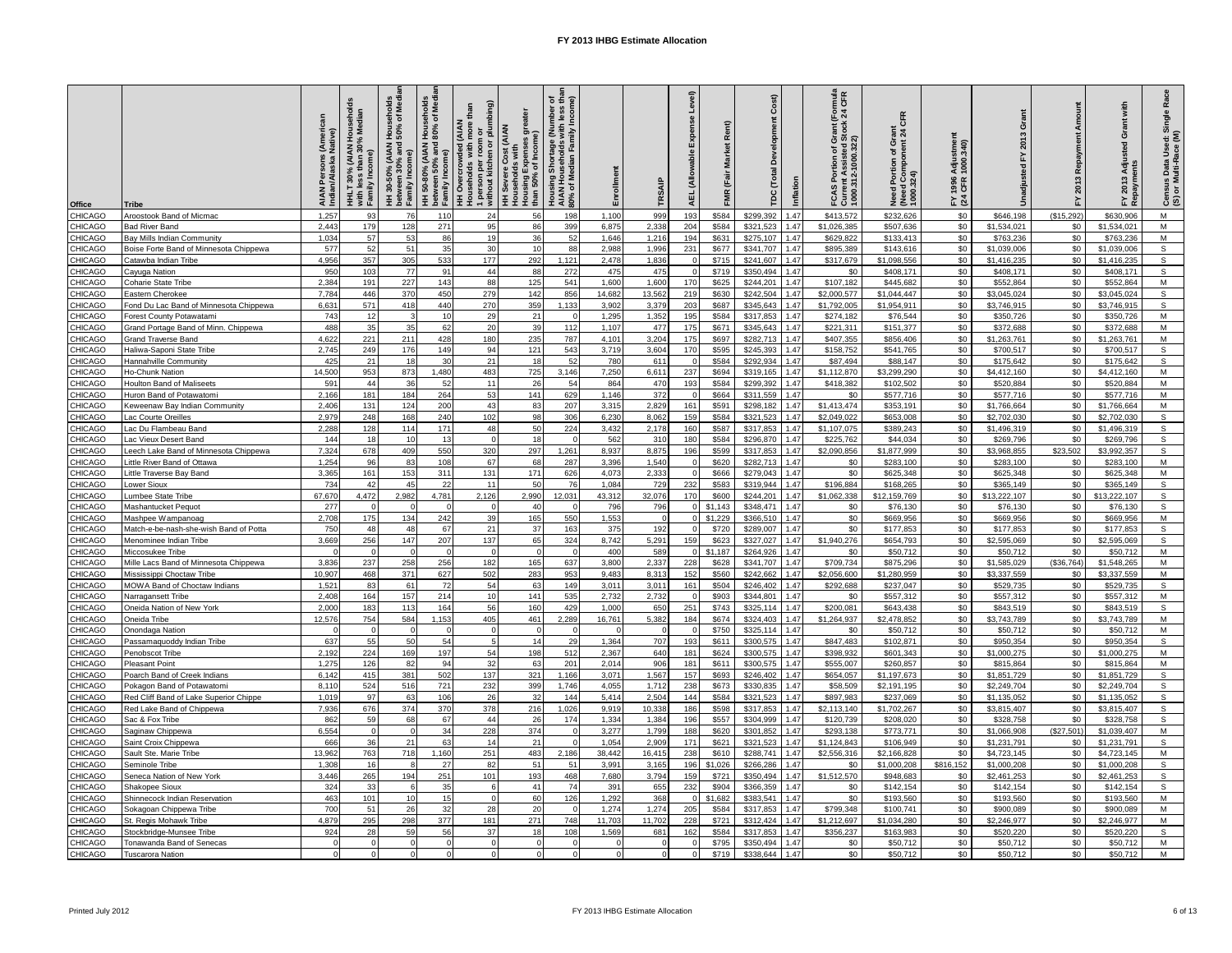| <b>Office</b>  | Tribe                                  |         | $T \times T$ | $\circ$ 2<br>മെ<br>로 효 준 | $rac{6}{5}$<br>ಕ ತೆ<br>운 없<br>∥ 토 홀 뿐 | ದ<br>토회<br>– ≅ | 토 로 로 훈 | ិទី⊕ិ<br>نة ≏<br>€<br>문운<br>$rac{3}{2}$ | ш       | U.<br>۴ | $\Rightarrow$ | Ë       | $\epsilon$<br>₽. |      | nula<br>CFR<br>正义<br>ី នី<br>ភូ<br>ះ ទី<br>증 토 አ<br>ဖော<br>FCAS<br>Curre<br>1000. | ទី ង<br>$\Rightarrow$<br>: ઙ૿૾ శ్ల<br>Need<br>(Need<br>1000. | : ຣ<br>1996<br>CFR<br><u>⊾ প্র</u> |              |             | í⊾ œ         | ; ≥<br>Data<br>ulti-R<br>९≅्<br>Cens<br>(S) or |
|----------------|----------------------------------------|---------|--------------|--------------------------|---------------------------------------|----------------|---------|-----------------------------------------|---------|---------|---------------|---------|------------------|------|-----------------------------------------------------------------------------------|--------------------------------------------------------------|------------------------------------|--------------|-------------|--------------|------------------------------------------------|
| <b>CHICAGO</b> | Upper Sioux Indian Community           | 822     |              | 52                       | 66                                    | 25             | 30 l    | 177                                     | 483     | 439     | 232           | \$583   | \$353,239        | 1.47 | \$61,335                                                                          | \$195,022                                                    | \$0                                | \$256,357    | \$0         | \$256,357    |                                                |
| <b>CHICAGO</b> | Waccamaw Siouan State Tribe            | 1,676   | 96           | 116                      |                                       | 37             | 73      | 306                                     | 1,450   | 1,450   |               | \$586   | \$244,201        | 1.47 | \$15,417                                                                          | \$292,781                                                    | SO <sub>1</sub>                    | \$308,198    | \$0         | \$308,198    |                                                |
| <b>CHICAGO</b> | Wampanoag Tribe                        | 379     |              |                          | 34                                    |                | 22      |                                         | 1,065   | 304     | 644           | \$1,447 | \$459,810        | 1.47 | \$381,423                                                                         | \$91,787                                                     | \$0                                | \$473,211    | \$0         | \$473,211    |                                                |
| <b>CHICAGO</b> | White Earth Band of Minnesota Chippewa | 6,990   | 592          | 430                      | 566                                   | 293            | 242     | 1,299                                   | 19,506  | 7,926   | 195           | \$583   | \$314,962        | 1.47 | \$1,730,375                                                                       | \$1,471,027                                                  | \$0                                | \$3,201,402  | (\$20, 185) | \$3,181,217  |                                                |
| <b>CHICAGO</b> | <b>TOTAL</b>                           | 254,378 | 16,646       | 12,860                   | 18,956                                | 8.366          | 11.091  | 41,608                                  | 301.717 | 204,966 |               |         |                  |      | \$40.162.233                                                                      | \$51.254.316                                                 | \$816.152                          | \$91.416.547 | (\$76,240)  | \$91,340,307 |                                                |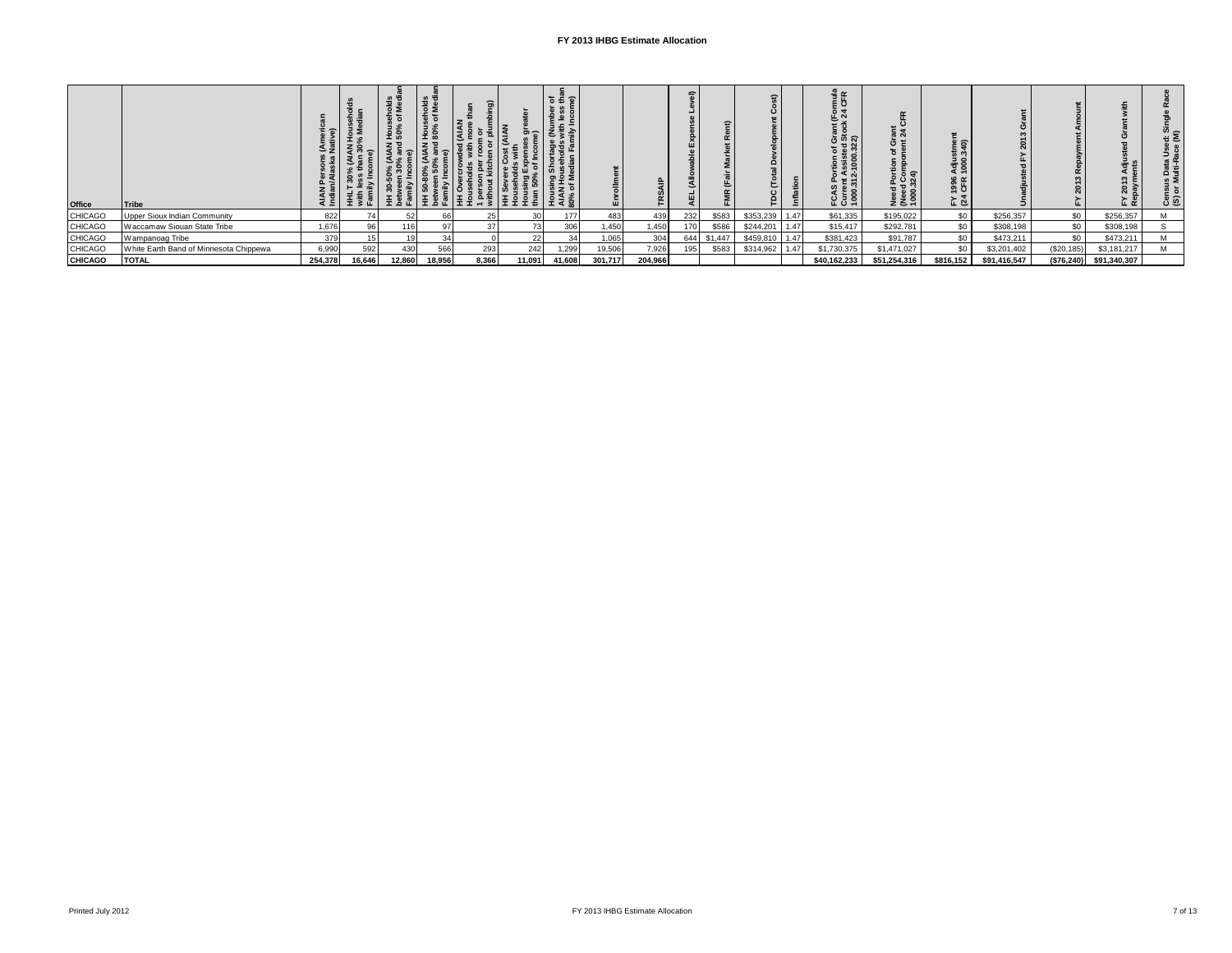| <b>Office</b> | <b>Tribe</b>                           |         | hold<br><b>AIAN</b><br>30%<br>Wiu.<br>Family Inc<br>HHLT. | seholds<br>of Media<br>Hous<br>150%<br>HH 30-50% (AIAN H<br>between 30% and 5<br>Family Income) | seholds<br>of Media<br>HH 50-80% (AIAN House<br>between 50% and 80% o<br>Family Income) | HH Overcrowded (AIAN<br>Households with more than<br>1 person per room or<br>without kitchen or plumbing) | great<br><b>HH Severe Cost (AIAN</b><br>Households with<br>Housing Expenses<br>than 50% of Income)<br>than 50% of Income) | <b>៦ អ៊ី</b> ១<br>Housing Shortage (Number<br>AIAN Households with less<br>80% of Median Family Incom | <u>allio</u><br>高 | TRSAIP  | yel)<br>ČÅ<br>긊 | Rent)<br>冨<br>Marke<br><b>FMR</b> (Fair | $\overline{\mathbf{s}}$<br>8<br>(Total<br>ě | Inflation | (Formula<br>: 24 CFR<br>Grant (I<br>I Stock:<br>Current Assisted S<br>1000.312-1000.322)<br>ъ<br>o.<br>S<br>FCA: | CFR<br>೯ ಸ<br>Need Portion of Gra<br>(Need Component 2<br>1000.324) | Adjustmer<br>1000.340)<br>1996<br>CFR<br>눈호 | O<br>ត្ត     | Repayment<br>2013<br>노 | with<br>ò<br>g<br>Adju<br>2013 | ឩ<br>Census Data Used: Single<br>(S) or Multi-Race (M) |
|---------------|----------------------------------------|---------|-----------------------------------------------------------|-------------------------------------------------------------------------------------------------|-----------------------------------------------------------------------------------------|-----------------------------------------------------------------------------------------------------------|---------------------------------------------------------------------------------------------------------------------------|-------------------------------------------------------------------------------------------------------|-------------------|---------|-----------------|-----------------------------------------|---------------------------------------------|-----------|------------------------------------------------------------------------------------------------------------------|---------------------------------------------------------------------|---------------------------------------------|--------------|------------------------|--------------------------------|--------------------------------------------------------|
| DENVER        | <b>Blackfeet Tribe</b>                 | 10,406  | 778                                                       | 466                                                                                             | 623                                                                                     | 583                                                                                                       | 307                                                                                                                       | 933                                                                                                   | 15,873            | 9,088   | 148             | \$574                                   | \$287,952                                   | 1.47      | \$4,941,316                                                                                                      | \$2,013,618                                                         | \$0                                         | \$6,954,934  | \$0                    | \$6,954,934                    | s.                                                     |
| <b>DENVER</b> | Chevenne River Sioux                   | 7.727   | 668                                                       | 341                                                                                             | 435                                                                                     | 451                                                                                                       | 329                                                                                                                       | 642                                                                                                   | 15,376            | 15,376  | 153             | \$528                                   | \$257.281                                   | 1.47      | \$3.819.542                                                                                                      | \$1,492,381                                                         | \$0                                         | \$5,311,923  | \$0                    | \$5,311,923                    | s.                                                     |
| DENVER        | Crow Creek Sioux                       | 2.502   | 308                                                       | 89                                                                                              | 88                                                                                      | 171                                                                                                       | 62                                                                                                                        | 253                                                                                                   | 3,507             | 3,002   | 155             | \$612                                   | \$259,116                                   | 1.47      | \$1,182,461                                                                                                      | \$476,382                                                           | \$0                                         | \$1,658,843  | \$0                    | \$1,658,843                    | $\mathsf{s}$                                           |
| <b>DENVER</b> | Crow Tribe                             | 7.969   | 378                                                       | 384                                                                                             | 372                                                                                     | 528                                                                                                       | 188                                                                                                                       | 832                                                                                                   | 11.407            | 8.058   | 206             | \$579                                   | \$286,117                                   | 1.47      | \$1,415,860                                                                                                      | \$1,450,525                                                         | \$0                                         | \$2,866,385  | (\$189,896)            | \$2,676,489                    | s.                                                     |
| <b>DENVER</b> | Flandreau Santee Sioux                 | 1.446   | £                                                         | 14                                                                                              | 13                                                                                      | 8                                                                                                         | $\Omega$                                                                                                                  |                                                                                                       | 723               | 1,922   | 204             | \$528                                   | \$265,933                                   | 1.47      | \$284,149                                                                                                        | \$51,129                                                            | \$0                                         | \$335,278    | \$0                    | \$335,278                      | s                                                      |
| <b>DENVER</b> | Fort Belknap Indian Community          | 3,373   | 262                                                       | 184                                                                                             | 174                                                                                     | 198                                                                                                       | 110                                                                                                                       | 293                                                                                                   | 6,304             | 6,035   | 184             | \$574                                   | \$275,107                                   | 1.47      | \$1,591,713                                                                                                      | \$651,586                                                           | \$0                                         | \$2,243,299  | (\$571,757)            | \$1,671,542                    | $\mathsf{s}$                                           |
| <b>DENVER</b> | Fort Peck Assiniboine and Sioux        | 7.899   | 617                                                       | 485                                                                                             | 435                                                                                     | 323                                                                                                       | 286                                                                                                                       | 840                                                                                                   | 12,096            | 7,023   | 145             | \$574                                   | \$275,107                                   | 1.47      | \$3,420,873                                                                                                      | \$1,509,481                                                         | \$0                                         | \$4,930,354  | \$0                    | \$4,930,354                    | s.                                                     |
| <b>DENVER</b> | Ft. Berthold Affiliated Tribes         | 4.739   | 329                                                       | 213                                                                                             | 336                                                                                     | 243                                                                                                       | 103                                                                                                                       | 322                                                                                                   | 12,001            | 8.773   | 159             | \$627                                   | \$279,833                                   | 1.47      | \$2.852.509                                                                                                      | \$803.492                                                           | \$0                                         | \$3.656.00   | \$0                    | \$3,656,001                    | s                                                      |
| <b>DENVER</b> | Goshute Reservation                    | 1,060   | 63                                                        | 63                                                                                              | 95                                                                                      | 57                                                                                                        | 58                                                                                                                        | 198                                                                                                   | 530               | 185     | 402             | \$688                                   | \$274,584                                   | 1.47      | \$214,585                                                                                                        | \$218,471                                                           | \$0                                         | \$433,056    | \$0                    | \$433,056                      | M                                                      |
| <b>DENVER</b> | Lower Brule Sioux                      | 1.674   | 120                                                       | 91                                                                                              | 87                                                                                      | 152                                                                                                       | 55                                                                                                                        | 99                                                                                                    | 3,036             | 1,496   | 177             | \$530                                   | \$259,116                                   | 1.47      | \$927,411                                                                                                        | \$331,315                                                           | \$0                                         | \$1,258,726  | \$0                    | \$1,258,726                    | s                                                      |
| DENVER        | Northern Arapahoe                      | 5.946   | 508                                                       | 280                                                                                             | 384                                                                                     | 361                                                                                                       | 208                                                                                                                       | 978                                                                                                   | 8,995             | 6,068   | 14 <sub>s</sub> | \$602                                   | \$261,217                                   | 1.47      | \$987,590                                                                                                        | \$1,231,986                                                         | \$0                                         | \$2,219,576  | \$0                    | \$2,219,576                    | s.                                                     |
| <b>DENVER</b> | Northern Cheyenne                      | 5.447   | 393                                                       | 262                                                                                             | 251                                                                                     | 472                                                                                                       | 193                                                                                                                       | 569                                                                                                   | 8,798             | 4,986   | 148             | \$574                                   | \$286,117                                   | 1.47      | \$1,749,833                                                                                                      | \$1,230,020                                                         | \$0                                         | \$2,979,853  | (\$160, 852)           | \$2,819,001                    | s.                                                     |
| <b>DENVER</b> | NW Band of Shoshone Nation             | 855     | 23                                                        | 32                                                                                              | 71                                                                                      | 54                                                                                                        | 23                                                                                                                        | 112                                                                                                   | 466               | 357     |                 | \$596                                   | \$277.998                                   | 1.47      | \$82,711                                                                                                         | \$134,574                                                           | \$0                                         | \$217,286    | \$0                    | \$217,286                      | M                                                      |
| DENVER        | Oglala Sioux of Pine Ridge Reservation | 32,892  | 1,809                                                     | 1,189                                                                                           | 766                                                                                     | 2,655                                                                                                     | 603                                                                                                                       | 2,388                                                                                                 | 43,146            | 43,146  | 151             | \$528                                   | \$264,098                                   | 1.47      | \$6,558,199                                                                                                      | \$4,608,375                                                         | \$0                                         | \$11,166,575 | \$0                    | \$11,166,575                   | M                                                      |
| <b>DENVER</b> | Omaha Tribe                            | 3.012   | 162                                                       | 114                                                                                             | 156                                                                                     | 258                                                                                                       | 56                                                                                                                        | 240                                                                                                   | 5,853             | 1,634   | 194             | \$589                                   | \$288,997                                   | 1.47      | \$1,060,740                                                                                                      | \$565,918                                                           | \$0                                         | \$1,626,658  | \$0                    | \$1,626,658                    | S.                                                     |
| DENVER        | Ponca Tribe of Nebraska                | 5.108   | 451                                                       | 362                                                                                             | 448                                                                                     | 204                                                                                                       | 244                                                                                                                       | 1.188                                                                                                 | 2,554             | 1,059   | 256             | \$694                                   | \$288,997                                   | 1.47      | \$357.983                                                                                                        | \$1,326,429                                                         | \$0                                         | \$1,684.412  | \$0                    | \$1,684,412                    | $\mathsf{s}$                                           |
| <b>DENVER</b> | Rocky Boy Chippewa-Cree                | 3.646   | 452                                                       | 153                                                                                             | 102                                                                                     | 421                                                                                                       | 46                                                                                                                        | 308                                                                                                   | 5.869             | 3.379   | 217             | \$574                                   | \$275.107                                   | 1.47      | \$1,981,978                                                                                                      | \$801.405                                                           | \$0                                         | \$2,783,382  | \$0                    | \$2,783,382                    | s.                                                     |
| <b>DENVER</b> | <b>Rosebud Sioux</b>                   | 11.342  | 1.370                                                     | 595                                                                                             | 450                                                                                     | 881                                                                                                       | 762                                                                                                                       | 1.443                                                                                                 | 26.237            | 22.293  | 127             | \$529                                   | \$259,116                                   | 1.47      | \$4,588,476                                                                                                      | \$2,949,770                                                         | \$0                                         | \$7,538,246  | (S2.793)               | \$7,535,453                    | s.                                                     |
| <b>DENVER</b> | Salish and Kootenai Tribes             | 8.489   | 634                                                       | 420                                                                                             | 614                                                                                     | 292                                                                                                       | 277                                                                                                                       | 1.228                                                                                                 | 7,652             | 9,924   | 211             | \$583                                   | \$280,612                                   | 1.47      | \$2,575,608                                                                                                      | \$1,633,184                                                         | \$0                                         | \$4,208,793  | \$0                    | \$4,208,793                    | s.                                                     |
| <b>DENVER</b> | Santee Sioux Tribe                     | 685     | 77                                                        | 34                                                                                              | 54                                                                                      | 19                                                                                                        | 15                                                                                                                        | 43                                                                                                    | 2,766             | 732     | 169             | \$584                                   | \$286,640                                   | 1.47      | \$820,762                                                                                                        | \$128,948                                                           | \$60.227                                    | \$949,710    | \$0                    | \$949,710                      | s.                                                     |
| DENVER        | Shoshone Tribe of the Wind River Reser | 3.187   | 272                                                       | 150                                                                                             | 206                                                                                     | 193                                                                                                       | 111                                                                                                                       | 398                                                                                                   | 3.994             | 4.036   | 149             | \$602                                   | \$261.217                                   | 1.47      | \$1.028.797                                                                                                      | \$634.892                                                           | \$0                                         | \$1,663,689  | \$67,392               | \$1,596,297                    | $\mathsf{s}$                                           |
| DENVER        | Sisseton-Wahpeton Oyate                | 4.358   | 347                                                       | 255                                                                                             | 213                                                                                     | 210                                                                                                       | 115                                                                                                                       | 290                                                                                                   | 11.763            | 11,763  | 133             | \$528                                   | \$257.804                                   | 1.47      | \$2.543.892                                                                                                      | \$707.467                                                           | \$0                                         | \$3.251.359  | \$0                    | \$3,251,359                    | s.                                                     |
| DENVER        | Skull Valley Band of Goshute           | 38      | $\Omega$                                                  |                                                                                                 | $\Omega$                                                                                | $\Omega$                                                                                                  | $\Omega$                                                                                                                  |                                                                                                       | 118               | 26      |                 | \$69                                    | \$275,897                                   | 1.47      | \$0                                                                                                              | \$50,712                                                            | \$0                                         | \$50,712     | \$0                    | \$50,712                       | $\mathsf{s}$                                           |
| <b>DENVER</b> | Southern Ute Tribe                     | 2.012   | 135                                                       | 112                                                                                             | 164                                                                                     | 66                                                                                                        | 72                                                                                                                        | 240                                                                                                   | 1,420             | 2,780   | 160             | \$88                                    | \$278,51                                    | 1.47      | \$978,450                                                                                                        | \$324,265                                                           | \$0                                         | \$1,302,715  | \$0                    | \$1,302,715                    | M                                                      |
| <b>DENVER</b> | Spirit Lake Sioux Tribe                | 4,570   | 295                                                       | 214                                                                                             | 212                                                                                     | 362                                                                                                       | 85                                                                                                                        | 339                                                                                                   | 5,927             | 5,759   | 166             | \$584                                   | \$260,951                                   | 1.47      | \$1,913,117                                                                                                      | \$773,840                                                           | \$0                                         | \$2,686,957  | \$0                    | \$2,686,957                    | s.                                                     |
| <b>DENVER</b> | <b>Standing Rock Sioux</b>             | 7.533   | 505                                                       | 304                                                                                             | 402                                                                                     | 485                                                                                                       | 121                                                                                                                       | 392                                                                                                   | 14.170            | 11.054  | 164             | \$566                                   | \$270.658                                   | 1.47      | \$3,895,559                                                                                                      | \$1,181,289                                                         | \$0                                         | \$5.076.848  | \$0                    | \$5,076,848                    | s.                                                     |
| DENVER        | Turtle Mountain Band of Chippewa       | 13.685  | 1,205                                                     | 627                                                                                             | 796                                                                                     | 562                                                                                                       | 524                                                                                                                       | 1.715                                                                                                 | 29.852            | 34.398  | 188             | \$586                                   | \$268.823                                   | 1.47      | \$4,678,963                                                                                                      | \$2.650.124                                                         | \$0                                         | \$7.329.087  | \$0                    | \$7,329,087                    | s.                                                     |
| <b>DENVER</b> | Uintah & Ouray Ute Indian Tribe        | 3,408   | 368                                                       | 191                                                                                             | 216                                                                                     | 207                                                                                                       | 125                                                                                                                       | 625                                                                                                   | 3,174             | 3,174   | 136             | \$625                                   | \$275,897                                   | 1.47      | \$804,963                                                                                                        | \$808,436                                                           | \$0                                         | \$1,613,399  | \$0                    | \$1,613,399                    | $\mathsf{s}$                                           |
| DENVER        | Utah Paiute Tribe                      | 1,682   | 104                                                       | 69                                                                                              | 93                                                                                      | 160                                                                                                       | 54                                                                                                                        | 105                                                                                                   | 841               | 841     | 218             | \$684                                   | \$271,437                                   | 1.47      | \$1,458,108                                                                                                      | \$341,399                                                           | \$0                                         | \$1,799,50   | \$0                    | \$1,799,507                    | s                                                      |
| DENVER        | Ute Mountain Tribe                     | 1,923   | 195                                                       | 136                                                                                             | 114                                                                                     | 117                                                                                                       | 36                                                                                                                        | 262                                                                                                   | 2,070             | 1,855   | 167             | \$584                                   | \$282,181                                   | 1.47      | \$939.141                                                                                                        | \$401,356                                                           | \$0                                         | \$1,340,498  | \$0                    | \$1,340,498                    | s.                                                     |
| <b>DENVER</b> | Winnebago Tribe                        | 2.298   | 147                                                       | 126                                                                                             | 140                                                                                     | 168                                                                                                       | 34                                                                                                                        | 194                                                                                                   | 4,321             | 1.490   | 140             | \$589                                   | \$288,997                                   | 1.47      | \$1,149,751                                                                                                      | \$425,503                                                           | \$0                                         | \$1,575,254  | \$0                    | \$1,575,254                    | s.                                                     |
| <b>DENVER</b> | Yankton Sioux                          | 3.33    | 284                                                       | 162                                                                                             | 219                                                                                     | 232                                                                                                       | 141                                                                                                                       | 367                                                                                                   | 8.300             | 2.800   | 18 <sub>1</sub> | \$528                                   | \$260.428                                   | 1.47      | \$1,413,728                                                                                                      | \$705.985                                                           | \$0                                         | \$2,119,713  | \$0                    | \$2.119.713                    | s                                                      |
| <b>DENVER</b> | <b>TOTAL</b>                           | 174,252 | 13,268                                                    | 8,119                                                                                           | 8,730                                                                                   | 11,095                                                                                                    | 5.346                                                                                                                     | 17,834                                                                                                | 279,139           | 234.512 |                 |                                         |                                             |           | \$62,218,770                                                                                                     | \$32,614,257                                                        | \$60.227                                    | \$94,833,028 | (\$992,690)            | \$93,840,338                   |                                                        |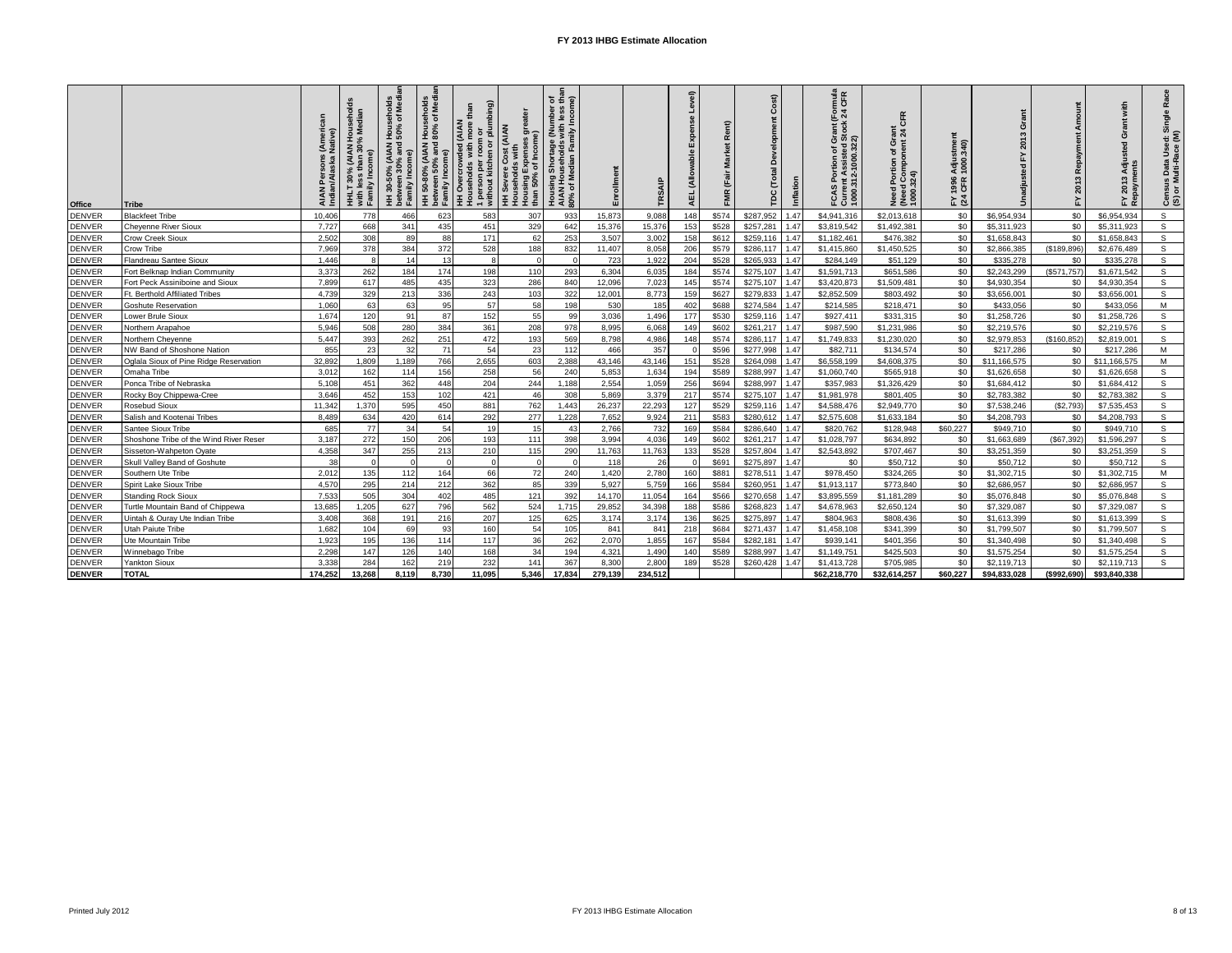| Office          | <b>Tribe</b>                     | AIAN Persons<br>Indian/Alaska N | HHLT 30% (AIAN Households<br>with less than 30% Median<br>with <sub>les</sub><br>Family | HH 30-50% (AIAN Households<br>between 30% and 50% of Medi<br>(me<br>between :<br>Family In | HH 50-80% (AIAN Households<br>between 50% and 80% of Medi<br>between 50%<br>Family Income | 1 person per room or<br>without kitchen or plumbing)<br>than<br>crowded (AIAN<br>ă<br>with<br>HH Overcrow<br>HH Overcrow | Housing Expenses greater<br>than 50% of Income)<br>HH Severe Cost (AIAN<br>Households with | Housing Shortage (Number of<br>AIAN Households with less than<br>80% of Median Family Income) | Enrollment | TRSAIF  | Level<br>Δĭ<br><b>Sid</b><br>(Allo<br>AEL | œ<br>黃<br>Σ<br>Fair<br><b>FMR</b> | Cost)<br>å<br>DC (Total<br>Inflation | Formula<br>: 24 CFR<br>tock<br>_შ<br>ფ<br><b>Current Assisted St<br/>1000.312-1000.322)</b><br>of G<br>tion<br>0.<br>FCAS | CFR<br>rant<br>Need Portion of Gra<br>(Need Component 2<br>1000.324) | Adjustmer<br>1000.340)<br>1996<br>CFR<br>≿ শ্ৰ | $\boldsymbol{\sigma}$ | Repayment<br>2013<br>모 | with<br>Grant<br>F<br>₫<br>2013 | Race<br>Census Data Used: Single<br>(S) or Multi-Race (M) |
|-----------------|----------------------------------|---------------------------------|-----------------------------------------------------------------------------------------|--------------------------------------------------------------------------------------------|-------------------------------------------------------------------------------------------|--------------------------------------------------------------------------------------------------------------------------|--------------------------------------------------------------------------------------------|-----------------------------------------------------------------------------------------------|------------|---------|-------------------------------------------|-----------------------------------|--------------------------------------|---------------------------------------------------------------------------------------------------------------------------|----------------------------------------------------------------------|------------------------------------------------|-----------------------|------------------------|---------------------------------|-----------------------------------------------------------|
| <b>OKLAHOMA</b> | Absentee-Shawnee                 | 6.058                           | 272                                                                                     | 317                                                                                        | 500                                                                                       | 172                                                                                                                      | 257                                                                                        | 588                                                                                           | 3,029      | 25,583  | 138                                       | \$672                             | \$235.463<br>1.47                    | \$1,979.214                                                                                                               | \$919.121                                                            | \$0                                            | \$2.898.334           | (\$16,385)             | \$2,881,949                     | $\mathsf{s}$                                              |
| <b>KLAHOMA</b>  | Alabama-Couchatta                | 450                             | 25                                                                                      | 21                                                                                         | 43                                                                                        | 16                                                                                                                       | 14                                                                                         | 39                                                                                            | 1.113      | 511     |                                           | \$646                             | \$234,706<br>1.47                    | \$147,148                                                                                                                 | \$65,659                                                             | \$0                                            | \$212,807             | \$0                    | \$212,807                       | $\mathsf{s}$                                              |
| <b>XLAHOMA</b>  | Alabama-Quassarte Tribal Town    | 672                             | 32                                                                                      | 37                                                                                         | 59                                                                                        | 20                                                                                                                       | 22                                                                                         | 128                                                                                           | 336        | 988     |                                           | \$732                             | \$224,642<br>1.47                    | \$0                                                                                                                       | \$104,189                                                            | \$0                                            | \$104,189             | \$0                    | \$104,189                       | s                                                         |
| <b>OKLAHOMA</b> | Apache Tribe                     | 1.993                           | 118                                                                                     | 87                                                                                         | 140                                                                                       | 70                                                                                                                       | 74                                                                                         | 216                                                                                           | 1,860      | 2,978   |                                           | \$524                             | \$231.198<br>1.47                    | \$673,955                                                                                                                 | \$472,857                                                            | \$527,359                                      | \$1,146,812           | \$0                    | \$1,146,812                     | M                                                         |
| <b>KLAHOMA</b>  | Caddo Tribe                      | 3,287                           | 195                                                                                     | 144                                                                                        | 231                                                                                       | 115                                                                                                                      | 122                                                                                        | 548                                                                                           | 4,911      | 4,91    | 143                                       | \$526                             | \$231,198<br>1.47                    | \$100,297                                                                                                                 | \$447,450                                                            | \$0                                            | \$547,747             | \$0                    | \$547,747                       | M                                                         |
| <b>KLAHOMA</b>  | Cherokee Nation                  | 121.742                         | 6.721                                                                                   | 6.404                                                                                      | 9.444                                                                                     | 3,370                                                                                                                    | 4.726                                                                                      | 20.704                                                                                        | 257,824    | 197.684 | 163                                       | \$583                             | \$224.642<br>1.47                    | \$13,482,731                                                                                                              | \$16.018.126                                                         | \$0                                            | \$29,500.858          | \$0                    | \$29,500,858                    | M                                                         |
| <b>KLAHOMA</b>  | Cheyenne-Arapaho Tribes          | 15,297                          | 791                                                                                     | 642                                                                                        | 1.114                                                                                     | 570                                                                                                                      | 636                                                                                        | 2,31                                                                                          | 12,125     | 7.440   |                                           | \$618                             | \$230.144<br>1.47                    | \$680,630                                                                                                                 | \$2.083.516                                                          | \$0                                            | \$2,764,146           | \$0                    | \$2,764,146                     | M                                                         |
| <b>KLAHOMA</b>  | Chickasaw                        | 39,145                          | 2,142                                                                                   | 2.180                                                                                      | 3.443                                                                                     | 972                                                                                                                      | 1,539                                                                                      | 6,619                                                                                         | 38,740     | 38.740  | 171                                       | \$547                             | \$226,109<br>1.47                    | \$6,785,765                                                                                                               | \$5,217,022                                                          | \$0                                            | \$12,002.787          | \$0                    | \$12,002,787                    | M                                                         |
| <b>KLAHOMA</b>  | Chitimacha Tribe                 | 359                             | 15                                                                                      |                                                                                            | 24                                                                                        | 5                                                                                                                        |                                                                                            | 27                                                                                            | 1,102      | 565     |                                           | \$547                             | 1.47<br>\$241,492                    | \$49,719                                                                                                                  | \$50,712                                                             | \$0                                            | \$100,431             | \$0                    | \$100,431                       | s                                                         |
| <b>KLAHOMA</b>  | Choctaw Nation                   | 49.032                          | 2,998                                                                                   | 2.980                                                                                      | 4,070                                                                                     | 1,422                                                                                                                    | 1,972                                                                                      | 9,247                                                                                         | 201,427    | 99.371  | 137                                       | \$537                             | \$234.821<br>1.47                    | \$4,217,612                                                                                                               | \$7,214,290                                                          | \$0                                            | \$11,431,902          | \$0                    | \$11,431,902                    | M                                                         |
| <b>OKLAHOMA</b> | Citizen Band Potawatomi Tribe    | 14.233                          | 625                                                                                     | 757                                                                                        | 1.210                                                                                     | 387                                                                                                                      | 584                                                                                        | 2.567                                                                                         | 25,980     | 24.786  |                                           | \$697                             | \$235.463<br>1.47                    | \$139.436                                                                                                                 | \$1,977,068                                                          | \$0                                            | \$2,116,503           | \$0                    | \$2,116,503                     | м                                                         |
| <b>OKLAHOMA</b> | Comanche Nation                  | 10.247                          | 609                                                                                     | 450                                                                                        | 720                                                                                       | 359                                                                                                                      | 379                                                                                        | 1.483                                                                                         | 12,514     | 15.312  |                                           | \$524                             | \$234.591<br>1.47                    | \$1,103,947                                                                                                               | \$1,381,184                                                          | \$0                                            | \$2.485.131           | (S145.805)             | \$2,339,326                     | м                                                         |
| <b>KLAHOMA</b>  | Coushatta Tribe                  | 28                              |                                                                                         |                                                                                            | 14                                                                                        | $\Omega$                                                                                                                 | $\Omega$                                                                                   |                                                                                               | 805        | 805     |                                           | \$497                             | \$241.492<br>1.47                    | \$45,971                                                                                                                  | \$50,712                                                             | \$0                                            | \$96,683              | \$0                    | \$96,683                        | S                                                         |
| <b>XLAHOMA</b>  | Delaware Nation of West Oklahoma | 190                             | 11                                                                                      | 8                                                                                          | 13                                                                                        | $\overline{7}$                                                                                                           | $\overline{7}$                                                                             | 20                                                                                            | 1.374      | 284     |                                           | \$524                             | 1.47<br>\$231.198                    | \$36,404                                                                                                                  | \$50.712                                                             | \$0                                            | \$87,116              | \$0                    | \$87,116                        | M                                                         |
| <b>OKLAHOMA</b> | Eastern Shawnee Tribe            | 168                             | 15                                                                                      |                                                                                            |                                                                                           | 5                                                                                                                        | 15                                                                                         | 12                                                                                            | 2.367      | 644     |                                           | \$524                             | \$245.940<br>1.47                    | \$35.334                                                                                                                  | \$50.712                                                             | \$0                                            | \$86,046              | \$0                    | \$86,046                        | M                                                         |
| <b>KLAHOMA</b>  | Fort Sill Apache Tribe           | 408                             | 24                                                                                      | 18                                                                                         | 29                                                                                        | 14                                                                                                                       | 15                                                                                         | 56                                                                                            | 610        | 610     |                                           | \$524                             | 1.47<br>\$231,198                    | \$41,716                                                                                                                  | \$54.163                                                             | \$0                                            | \$95,879              | \$0                    | \$95,879                        | M                                                         |
| KLAHOMA         | owa Tribe of Kansas and Nebraska | 797                             | 38                                                                                      | 60                                                                                         | 66                                                                                        | 17                                                                                                                       | 29                                                                                         | 108                                                                                           | 4,220      | 2,729   | 170                                       | \$570                             | \$280,858<br>1.47                    | \$282,896                                                                                                                 | \$124,252                                                            | \$0                                            | \$407,149             | \$0                    | \$407,149                       | M                                                         |
| <b>KLAHOMA</b>  | owa Tribe of Oklahoma            | 603                             | 42                                                                                      | 23                                                                                         | 63                                                                                        | 33                                                                                                                       | 19                                                                                         | 126                                                                                           | 719        | 2,824   | 131                                       | \$564                             | \$237,160<br>1.47                    | \$5,760                                                                                                                   | \$96,848                                                             | \$0                                            | \$102,608             | (S611)                 | \$101,997                       | M                                                         |
| <b>XLAHOMA</b>  | Jena Band of Choctaw             | 486                             | 23                                                                                      | 45                                                                                         | 36                                                                                        | 20                                                                                                                       | 18                                                                                         | 104                                                                                           | 243        | 133     |                                           | \$621                             | \$226,224<br>1.47                    | \$0                                                                                                                       | \$73.946                                                             | \$0                                            | \$73,946              | \$0                    | \$73,946                        | M                                                         |
| <b>XLAHOMA</b>  | Kaw Tribe                        | 3,271                           | 215                                                                                     | 183                                                                                        | 307                                                                                       | 94                                                                                                                       | 132                                                                                        | 634                                                                                           | 3,184      | 4,295   |                                           | \$592                             | \$230,144<br>1.47                    | \$356,932                                                                                                                 | \$482,508                                                            | \$0                                            | \$839,440             | \$0                    | \$839,440                       | M                                                         |
| <b>KLAHOMA</b>  | Kialegee Tribal Town             | 414                             | 21                                                                                      | 23                                                                                         | 36                                                                                        | 11                                                                                                                       | 15                                                                                         | 80                                                                                            | 356        | 350     |                                           | \$732                             | 1.47<br>\$233,125                    | \$0                                                                                                                       | \$57,556                                                             | \$0                                            | \$57,556              | \$0                    | \$57,556                        | M                                                         |
| <b>KLAHOMA</b>  | Kickapoo Tribe                   | 765                             | 51                                                                                      | 31                                                                                         | 57                                                                                        | 24                                                                                                                       | 15                                                                                         | 72                                                                                            | 1,654      | 1,178   | 128                                       | \$543                             | \$245,231<br>1.47                    | \$715,700                                                                                                                 | \$104,715                                                            | \$1,111                                        | \$820,415             | \$0                    | \$820,415                       | s                                                         |
| <b>KLAHOMA</b>  | Kickapoo Tribe of Oklahoma       | 2.871                           | 184                                                                                     | 165                                                                                        | 251                                                                                       | 73                                                                                                                       | 126                                                                                        | 582                                                                                           | 2,675      | 2,675   |                                           | \$558                             | \$227,278<br>1.47                    | \$87.193                                                                                                                  | \$420,539                                                            | \$0                                            | \$507,732             | \$0                    | \$507,732                       | M                                                         |
| <b>KLAHOMA</b>  | Kiowa Tribe                      | 7,313                           | 434                                                                                     | 321                                                                                        | 514                                                                                       | 256                                                                                                                      | 270                                                                                        | 1,18'                                                                                         | 11,000     | 10,927  |                                           | \$597                             | 1.47<br>\$231,198                    | \$297,835                                                                                                                 | \$988,302                                                            | \$0                                            | \$1,286,138           | (\$34,698)             | \$1,251,440                     | M                                                         |
| <b>KLAHOMA</b>  | Miami Tribe                      | 461                             | 17                                                                                      | 18                                                                                         | 39                                                                                        | 5                                                                                                                        | 16                                                                                         | 74                                                                                            | 3,321      | 575     |                                           | \$524                             | \$245,940<br>1.47                    | \$0                                                                                                                       | \$56,457                                                             | \$0                                            | \$56,457              | \$0                    | \$56,457                        | M                                                         |
| <b>KLAHOMA</b>  | Modoc Tribe                      | 89                              |                                                                                         |                                                                                            |                                                                                           | $\Omega$                                                                                                                 | $\Omega$                                                                                   |                                                                                               | 181        | 181     | 152                                       | \$524                             | 1.47<br>\$245,940                    | \$73,459                                                                                                                  | \$50,712                                                             | \$0                                            | \$124,171             | \$0                    | \$124,171                       | M                                                         |
| <b>KLAHOMA</b>  | Muscogee (Creek) Nation          | 66,061                          | 3,285                                                                                   | 3,678                                                                                      | 5,778                                                                                     | 1,753                                                                                                                    | 2,407                                                                                      | 12,076                                                                                        | 72,169     | 55,817  | 144                                       | \$674                             | 1.47<br>\$224,642                    | \$2.707.537                                                                                                               | \$8,685,594                                                          | \$0                                            | \$11,393,132          | \$0                    | \$11,393,132                    | M                                                         |
| <b>KLAHOMA</b>  | Osage Tribe                      | 10.836                          | 634                                                                                     | 695                                                                                        | 924                                                                                       | 198                                                                                                                      | 286                                                                                        | 2,111                                                                                         | 19.929     | 11,960  |                                           | \$732                             | 1.47<br>\$230.144                    | \$425,064                                                                                                                 | \$1,373,768                                                          | \$0                                            | \$1,798,832           | \$0                    | \$1,798,832                     | M                                                         |
| <b>KLAHOMA</b>  | Otoe-Missouria Tribe             | 459                             | 44                                                                                      | 34                                                                                         | 42                                                                                        | 15                                                                                                                       | 17                                                                                         | 71                                                                                            | 2,779      | 1,903   | 146                                       | \$525                             | \$230,144<br>1.47                    | \$266,711                                                                                                                 | \$83,493                                                             | \$0                                            | \$350,204             | \$0                    | \$350,204                       | s                                                         |
| <b>KLAHOMA</b>  | Ottawa Tribe                     | 1.483                           | 99                                                                                      | 139                                                                                        | 115                                                                                       | 37                                                                                                                       | 80                                                                                         | 352                                                                                           | 2,536      | 911     |                                           | \$524                             | \$245.940<br>1.47                    | \$0                                                                                                                       | \$268,302                                                            | \$0                                            | \$268,302             | \$0                    | \$268,302                       | M                                                         |
| <b>OKLAHOMA</b> | Pawnee Tribe                     | 3.134                           | 157                                                                                     | 154                                                                                        | 211                                                                                       | 98                                                                                                                       | 125                                                                                        | 496                                                                                           | 3,179      | 1.361   | 135                                       | \$611                             | \$230.144<br>1.47                    | \$163,701                                                                                                                 | \$415.092                                                            | \$0                                            | \$578,793             | \$0                    | \$578,793                       | M                                                         |
| <b>KLAHOMA</b>  | Peoria Tribe                     | 2.215                           | 81                                                                                      | 87                                                                                         | 189                                                                                       | 26                                                                                                                       | 79                                                                                         | 102                                                                                           | 2.761      | 2.761   | 137                                       | \$524                             | \$245.940<br>1.47                    | \$1,205,657                                                                                                               | \$228,818                                                            | \$0                                            | \$1.434.474           | \$0                    | \$1,434,474                     | M                                                         |
| <b>XLAHOMA</b>  | Ponca Tribe                      | 2.396                           | 158                                                                                     | 134                                                                                        | 225                                                                                       | 69                                                                                                                       | 96                                                                                         | 466                                                                                           | 3,195      | 3,146   | 129                                       | \$588                             | \$230,144<br>1.47                    | \$571,662                                                                                                                 | \$352,181                                                            | \$0                                            | \$923,843             | \$0                    | \$923,843                       | M                                                         |
| <b>XLAHOMA</b>  | Prairie Band of Potawatomi       | 545                             |                                                                                         | 37                                                                                         | 24                                                                                        | 46                                                                                                                       | 8                                                                                          | 56                                                                                            | 4,841      | 2,622   | 166                                       | \$649                             | \$245,231<br>1.47                    | \$114,731                                                                                                                 | \$134,699                                                            | \$94,415                                       | \$249,430             | \$0                    | \$249,430                       | s                                                         |
| <b>KLAHOMA</b>  | Quapaw Tribe                     | 2,073                           | 117                                                                                     | 141                                                                                        | 195                                                                                       | 49                                                                                                                       | 67                                                                                         | 454                                                                                           | 4,103      | 1,765   |                                           | \$524                             | 1.47<br>\$245.940                    | \$0                                                                                                                       | \$310,946                                                            | \$0                                            | \$310,946             | \$0                    | \$310,946                       | M                                                         |
| <b>KLAHOMA</b>  | Sac and Fox of Missouri          | 55                              |                                                                                         |                                                                                            | $\Delta$                                                                                  | $\Omega$                                                                                                                 | $\Omega$                                                                                   |                                                                                               | 443        | 442     | 163                                       | \$548                             | \$245.231<br>1.47                    | \$223,678                                                                                                                 | \$3.158                                                              | \$0                                            | \$226,836             | \$0                    | \$226,836                       | M                                                         |
| <b>KLAHOMA</b>  | Sac and Fox Tribe                | 6.519                           | 451                                                                                     | 485                                                                                        | 429                                                                                       | 176                                                                                                                      | 251                                                                                        | 1.217                                                                                         | 3,356      | 9,277   | 131                                       | \$563                             | \$235.463<br>1.47                    | \$579,365                                                                                                                 | \$1,135,091                                                          | \$0                                            | \$1,714,456           | \$0                    | \$1,714,456                     | S                                                         |
| OKLAHOMA        | Seminole Nation                  | 6.007                           | 348                                                                                     | 341                                                                                        | 454                                                                                       | 210                                                                                                                      | 169                                                                                        | 1,075                                                                                         | 15,123     | 4,504   | 157                                       | \$524                             | \$227,278<br>1.47                    | \$878,132                                                                                                                 | \$785,729                                                            | \$0                                            | \$1,663,86            | \$0                    | \$1,663,861                     | M                                                         |
| <b>OKLAHOMA</b> | Seneca-Cayuga                    | 816                             | 29                                                                                      | 50                                                                                         | 86                                                                                        | 29                                                                                                                       | 29                                                                                         | 165                                                                                           | 4,262      | 1,290   |                                           | \$524                             | \$245,940<br>1.47                    | \$0                                                                                                                       | \$123,817                                                            | \$0                                            | \$123,817             | \$0                    | \$123,817                       | M                                                         |
| <b>KLAHOMA</b>  | Shawnee                          |                                 |                                                                                         |                                                                                            | $\Omega$                                                                                  | $\Omega$                                                                                                                 | $\Omega$                                                                                   |                                                                                               | 2,113      | 912     |                                           |                                   | 1.47<br>\$251,787                    | \$0                                                                                                                       | \$50,712                                                             | \$0                                            | \$50,712              | \$0                    | \$50,712                        | M                                                         |
| <b>KLAHOMA</b>  | Texas Band of Kickapoo Indians   | 702                             | 141                                                                                     | 39                                                                                         | 9                                                                                         | 85                                                                                                                       | 18                                                                                         | 168                                                                                           | 459        | 366     | 180                                       | \$584                             | 1.47<br>\$218,680                    | \$97,758                                                                                                                  | \$150,466                                                            | \$0                                            | \$248,224             | \$0                    | \$248,224                       | M                                                         |
| <b>XLAHOMA</b>  | Thlopthlocco Tribal Town         | 1,668                           | 80                                                                                      | 92                                                                                         | 146                                                                                       | 49                                                                                                                       | 55                                                                                         | 319                                                                                           | 834        | 25,097  |                                           | \$732                             | \$233,125<br>1.47                    | \$0                                                                                                                       | \$267,495                                                            | \$0                                            | \$267,495             | \$0                    | \$267,495                       | S                                                         |
| <b>KLAHOMA</b>  | Tonkawa Tribe                    | 666                             | 74                                                                                      | 27                                                                                         | 42                                                                                        | 22                                                                                                                       | 35                                                                                         | 62                                                                                            | 576        | 959     | 169                                       | \$592                             | 1.47<br>\$230,144                    | \$431,991                                                                                                                 | \$100,640                                                            | \$0                                            | \$532,631             | \$0                    | \$532,631                       | M                                                         |
| <b>KLAHOMA</b>  | Tunica-Biloxi Tribe              | 1,807                           | 169                                                                                     | 35                                                                                         | 130                                                                                       | 56                                                                                                                       | 126                                                                                        | 334                                                                                           | 1,040      | 332     |                                           | \$578                             | \$226,224<br>1.47                    | \$0                                                                                                                       | \$302,662                                                            | \$0                                            | \$302,662             | \$0                    | \$302,662                       | M                                                         |
| <b>KLAHOMA</b>  | <b>Jnited Keetoowah</b>          | 6.497                           | 359                                                                                     | 342                                                                                        | 504                                                                                       | 180                                                                                                                      | 252                                                                                        | 1,204                                                                                         | 14,300     | 10,550  |                                           | \$524                             | \$224.64<br>1.47                     | \$0                                                                                                                       | \$869,050                                                            | \$0                                            | \$869,050             | \$0                    | \$869,050                       | M                                                         |
| <b>KLAHOMA</b>  | Wichita Tribe                    | 1,148                           | 68                                                                                      | 50                                                                                         | 81                                                                                        | 40                                                                                                                       | 42                                                                                         | 103                                                                                           | 2,586      | 1.715   |                                           | \$524                             | \$231,198<br>1.47                    | \$344,560                                                                                                                 | \$143,124                                                            | \$0                                            | \$487,684             | \$0                    | \$487,684                       | M                                                         |
| <b>KLAHOMA</b>  | Wyandotte Nation                 | 3,021                           | 192                                                                                     | 141                                                                                        | 274                                                                                       | 91                                                                                                                       | 188                                                                                        | 591                                                                                           | 4,279      | 2.179   |                                           | \$582                             | 1.47<br>\$245.940                    | \$44,750                                                                                                                  | \$530.362                                                            | \$0                                            | \$575,112             | \$0                    | \$575.112                       | M                                                         |
| <b>OKLAHOMA</b> | <b>TOTAL</b>                     | 398.488                         | 22.126                                                                                  | 21.627                                                                                     | 32,288                                                                                    | 11,263                                                                                                                   | 15,338                                                                                     | 68.956                                                                                        | 758.533    | 586,948 |                                           |                                   |                                      | \$39,394,952                                                                                                              | \$54,928,528                                                         | \$622,885                                      | \$94,323,479          | (\$197,499)            | \$94,125,980                    |                                                           |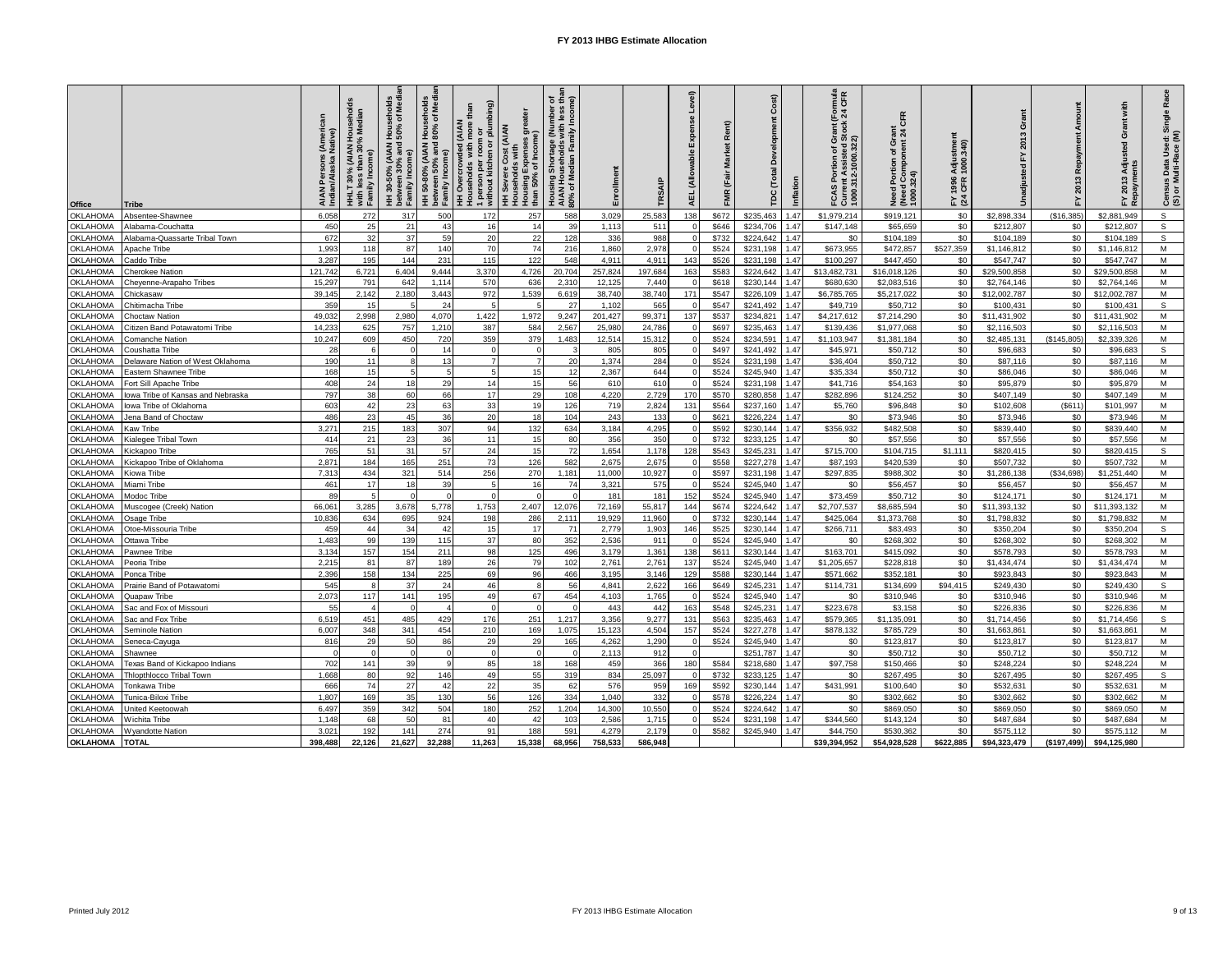| Office             | Tribe                                        | AIAN Persons (American<br>Indian/Alaska Native) | Median<br>HHLT 30% (AIAN Hou<br>with less than 30% M<br>Wiun nooc<br>Family In | l Households<br>150% of Media<br>HH 30-50% (AIAN<br>between 30% and<br>between 3<br>Family Inc | HH 50-80% (AIAN Households<br>between 50% and 80% of Medi<br>Family Income) | 1 person per room or<br>without kitchen or plumbing)<br>than<br><b>AIA</b><br><b>IH Overcrowded (AIA</b><br>Iouseholds with mor | greater<br>(AIAN<br>Housing Expenses<br>than 50% of Income<br>Cost (<br>s with<br>န္တ | ច<br>: <b>គឺ</b><br>ខេ)<br>Housing Shortage (Number<br>AIAN Households with less<br>90% of Median Family Incom | Enrollment     | TRSAIF       | evel)<br>ň<br>ahie<br>(Allo<br>필 | Rent)<br><b>Market</b><br>(Fair<br><b>FMR</b> | Cost)<br>ă<br>(Total<br>ĕ | Inflation    | rant (Formula<br>itock 24 CFR<br>ចំ ទី<br>Current Assisted<br>1000.312-1000.322)<br>of g<br>Portion<br>FCASI | Need Portion of Grant<br>(Need Component 24 CFR<br>1000.324) | Adjustmer<br>1000.340)<br>1996<br>CFR<br>≿ ই | ō<br>ă                   | Amount<br>Repayment<br>2013<br>노 | with<br>Grant<br>ಇ<br>Adju<br>2013<br>nyir | Race<br>Census Data Used: Single<br>(S) or Multi-Race (M) |
|--------------------|----------------------------------------------|-------------------------------------------------|--------------------------------------------------------------------------------|------------------------------------------------------------------------------------------------|-----------------------------------------------------------------------------|---------------------------------------------------------------------------------------------------------------------------------|---------------------------------------------------------------------------------------|----------------------------------------------------------------------------------------------------------------|----------------|--------------|----------------------------------|-----------------------------------------------|---------------------------|--------------|--------------------------------------------------------------------------------------------------------------|--------------------------------------------------------------|----------------------------------------------|--------------------------|----------------------------------|--------------------------------------------|-----------------------------------------------------------|
| PHOENIX            | Acoma Pueblo                                 | 3,113                                           | 119                                                                            | 80                                                                                             | 169                                                                         | 229                                                                                                                             | 73                                                                                    | 276                                                                                                            | 4,819          | 4,762        | 278                              | \$542                                         | \$273,006                 | 1.47         | \$556,009                                                                                                    | \$518,891                                                    | \$0                                          | \$1,074,900              | \$0                              | \$1,074,900                                | $\mathsf{s}$                                              |
| PHOENIX            | Agua Caliente Band of Cahuilla               | 324                                             | 39                                                                             | 18                                                                                             | 32                                                                          | 18                                                                                                                              | 39                                                                                    | RQ                                                                                                             | 418            | 418          |                                  | \$1,149                                       | \$319,514                 | 1.47         | \$0                                                                                                          | \$119,644                                                    | \$0                                          | \$119,649                | \$0                              | \$119,649                                  | M                                                         |
| PHOENIX            | Ak-Chin                                      | 798                                             | 59                                                                             | 43                                                                                             | 73                                                                          | 71                                                                                                                              | $\Omega$                                                                              | 144                                                                                                            | 730            | 984          | 329                              | \$870                                         | \$283.236                 | 1.47         | \$219.542                                                                                                    | \$165.428                                                    | \$0                                          | \$384.969                | \$0                              | \$384.969                                  | s                                                         |
| PHOENIX            | Alturas Rancheria                            |                                                 | $\Omega$                                                                       |                                                                                                | $\Omega$                                                                    | $\Omega$                                                                                                                        | $\Omega$                                                                              |                                                                                                                | 11             | 11           |                                  | \$584                                         | \$358,497                 | 1.47         | \$0                                                                                                          | \$50,712                                                     | \$0                                          | \$50,712                 | \$0                              | \$50,712                                   | $\mathsf{s}$                                              |
| PHOENIX            | Auburn Rancheria                             | 526                                             | 28                                                                             | 14                                                                                             | 26                                                                          | 19                                                                                                                              | 37                                                                                    | 68                                                                                                             | 263            | 214          |                                  | \$1,021                                       | \$360,332                 | 1.47         | \$0                                                                                                          | \$147,971                                                    | \$0                                          | \$147,97                 | \$0                              | \$147,971                                  | $\mathsf{s}$                                              |
| PHOENIX            | Augustine Band of Cahuilla                   |                                                 | $\Omega$                                                                       |                                                                                                | $\Omega$                                                                    | $\Omega$                                                                                                                        | $\Omega$                                                                              |                                                                                                                |                |              |                                  | \$1,149                                       | \$319,514                 | 1.47         | \$0                                                                                                          | \$50,712                                                     | \$0                                          | \$50,712                 | \$0                              | \$50,712                                   | M                                                         |
| PHOENIX            | Barona Group of Capitan Grande               | 396                                             | $\Omega$                                                                       |                                                                                                | $\Omega$                                                                    | 19                                                                                                                              | 16                                                                                    | $\Omega$                                                                                                       | 470            | 550          | 395                              | \$1,378                                       | \$312,728                 | 1.47         | \$86,396                                                                                                     | \$90,432                                                     | \$76,044                                     | \$176,828                | \$0                              | \$176,828                                  | $\mathsf{s}$                                              |
| PHOENIX<br>PHOENIX | Berry Creek Rancheria                        | 1,252<br>22                                     | 95<br>$\mathbf{q}$                                                             | 84<br>$\mathsf{Q}$                                                                             | 123<br>$\Omega$                                                             | 61<br>$\overline{5}$                                                                                                            | 106<br>9                                                                              | 274<br>19                                                                                                      | 626<br>17      | 427<br>17    | 380                              | \$896<br>\$882                                | \$358,497<br>\$372,140    | 1.47<br>1.47 | \$222,602                                                                                                    | \$407,277<br>\$50,712                                        | \$0<br>\$0                                   | \$629,879<br>\$50,712    | \$0<br>\$0                       | \$629,879<br>\$50,712                      | M<br>$\mathsf{s}$                                         |
| PHOENIX            | Big Lagoon Rancheria<br>Big Pine Band        | 335                                             | 36                                                                             | 16                                                                                             | 23                                                                          | $\mathbf{9}$                                                                                                                    | 18                                                                                    | 51                                                                                                             | 398            | 414          | 233                              | \$788                                         | \$347,487                 | 1.47         | \$0<br>\$294,027                                                                                             | \$95,454                                                     | \$0                                          | \$389,48                 | \$0                              | \$389,481                                  | $\overline{s}$                                            |
| PHOENIX            | Big Sandy Rancheria                          | 884                                             | 62                                                                             | 43                                                                                             | 60                                                                          | 77                                                                                                                              | 58                                                                                    | 164                                                                                                            | 442            | 405          |                                  | \$815                                         | \$366,369                 | 1.47         | \$0                                                                                                          | \$326,467                                                    | \$0                                          | \$326,467                | \$0                              | \$326,467                                  | $\mathsf{s}$                                              |
| PHOENIX            | Big Valley Rancheria                         | 1,624                                           | 99                                                                             | 98                                                                                             | 128                                                                         | 81                                                                                                                              | 110                                                                                   | 324                                                                                                            | 812            | 382          |                                  | \$895                                         | \$375,011                 | 1.47         | \$0                                                                                                          | \$481,004                                                    | \$0                                          | \$481,004                | \$0                              | \$481,004                                  | M                                                         |
| PHOENIX            | Blue Lake Rancheria                          | 39                                              | $\alpha$                                                                       |                                                                                                | $\Omega$                                                                    | $\Omega$                                                                                                                        | $\Omega$                                                                              |                                                                                                                | 51             | 84           |                                  | \$882                                         | \$372,140                 | 1.47         | \$0                                                                                                          | \$50,712                                                     | \$0                                          | \$50,712                 | \$0                              | \$50,712                                   | $\mathbb S$                                               |
| PHOENIX            | Bridgeport Paiute Indian Colony              | 24                                              | 13                                                                             |                                                                                                | $\Delta$                                                                    | $\Omega$                                                                                                                        | 9                                                                                     |                                                                                                                | 131            | 85           | 233                              | \$1,225                                       | \$347.487                 | 1.47         | \$193,709                                                                                                    | \$50,712                                                     | \$0                                          | \$244,421                | \$0                              | \$244,421                                  | s                                                         |
| PHOENIX            | Buena Vista Rancheria                        | 14                                              | $\Omega$                                                                       |                                                                                                |                                                                             | $\Omega$                                                                                                                        | $\Omega$                                                                              |                                                                                                                |                |              |                                  | \$1,088                                       | \$360.332                 | 1.47         | \$0                                                                                                          | \$50,712                                                     | \$0                                          | \$50.712                 | \$0                              | \$50,712                                   | M                                                         |
| PHOENIX            | abazon Banc                                  | 21                                              | $\Omega$                                                                       |                                                                                                |                                                                             | $\Omega$                                                                                                                        | $\Omega$                                                                              |                                                                                                                | 3 <sup>c</sup> | 46           |                                  | \$1,149                                       | \$319,514                 | 1.47         | \$0                                                                                                          | \$50,712                                                     | \$0                                          | \$50,712                 | \$0                              | \$50,712                                   | M                                                         |
| PHOENIX            | Cahuilla Band                                | 122                                             |                                                                                |                                                                                                |                                                                             | 18                                                                                                                              | $\overline{a}$                                                                        |                                                                                                                | 307            | 293          | 395                              | \$1,149                                       | \$319,514                 | 1.47         | \$43,072                                                                                                     | \$50,712                                                     | \$0                                          | \$93,784                 | \$0                              | \$93,784                                   | s                                                         |
| PHOENIX            | California Valley Miwok Tribe                |                                                 |                                                                                |                                                                                                | $\Omega$                                                                    | $\Omega$                                                                                                                        | $\Omega$                                                                              |                                                                                                                | 10             |              |                                  | \$851                                         | \$358.497                 | 1.47         | \$0                                                                                                          | \$50,712                                                     | \$0                                          | \$50.712                 | \$0                              | \$50,712                                   | M                                                         |
| PHOENIX<br>PHOENIX | Campo Band<br>Cedarville Rancheria           | 272<br>24                                       | 39<br>$\Omega$                                                                 | 30<br>9                                                                                        | 16<br>$\overline{4}$                                                        | 24<br>$\overline{4}$                                                                                                            | 22<br>$\mathbf 0$                                                                     | 42<br>13                                                                                                       | 302<br>33      | 304<br>37    | 391                              | \$1,378<br>\$584                              | \$312,728<br>\$358,497    | 1.47<br>1.47 | \$528,591<br>\$0                                                                                             | \$139,664<br>\$50,712                                        | \$158,557<br>\$0                             | \$668,255<br>\$50,712    | \$0<br>\$0                       | \$668,255<br>\$50,712                      | s<br>s                                                    |
| PHOENIX            | hemehuev.                                    | 163                                             | 29                                                                             |                                                                                                | 21                                                                          | $\mathsf{Q}$                                                                                                                    | $\overline{a}$                                                                        | $\Omega$                                                                                                       | 928            | 226          | 374                              | \$1,149                                       | \$316.121                 | 1.47         | \$818,209                                                                                                    | \$45,080                                                     | \$56,660                                     | \$863.289                | \$0                              | \$863.289                                  | s                                                         |
| PHOENIX            | hicken Ranch Rancheria                       |                                                 | $\Omega$                                                                       |                                                                                                | $\Omega$                                                                    | $\Omega$                                                                                                                        | $\Omega$                                                                              |                                                                                                                | 2!             | 25           |                                  | \$929                                         | \$356,662                 | 1.47         | \$13,332                                                                                                     | \$50,712                                                     | \$0                                          | \$64,044                 | \$0                              | \$64,044                                   | M                                                         |
| PHOENIX            | hico Rancheria                               | 1,008                                           | $77$                                                                           | 68                                                                                             | 99                                                                          | 49                                                                                                                              | 85                                                                                    | 244                                                                                                            | 504            | 442          |                                  | \$896                                         | \$358,497                 | 1.47         | \$0                                                                                                          | \$332,954                                                    | \$0                                          | \$332,954                | \$0                              | \$332,954                                  | M                                                         |
| PHOENIX            | Cloverdale Rancheria                         | 872                                             | 55                                                                             | 55                                                                                             | 65                                                                          | 49                                                                                                                              | 54                                                                                    | 175                                                                                                            | 436            | 436          |                                  | \$1,178                                       | \$377,635                 | 1.47         | \$0                                                                                                          | \$306,684                                                    | \$0                                          | \$306,684                | \$0                              | \$306,684                                  | $\mathsf{s}$                                              |
| PHOENIX            | Cochiti Pueblo                               | 827                                             | 27                                                                             | $51\,$                                                                                         | 51                                                                          | 43                                                                                                                              | 17                                                                                    | 90                                                                                                             | 1,180          | 641          | 300                              | \$701                                         | \$273,006                 | 1.47         | \$174,404                                                                                                    | \$133,001                                                    | \$0                                          | \$307,404                | \$0                              | \$307,404                                  | $\mathbb S$                                               |
| PHOENIX            | Cocopah Tribe                                | 628                                             | 62                                                                             | 52                                                                                             | 35                                                                          | 54                                                                                                                              | 5                                                                                     | 74                                                                                                             | 940            | 1,081        | 376                              | \$732                                         | \$282,447                 | 1.47         | \$717,606                                                                                                    | \$133,262                                                    | \$0                                          | \$850,869                | \$0                              | \$850,869                                  | s                                                         |
| PHOENIX            | Cold Springs Rancheria                       | 202                                             | 14                                                                             | 11                                                                                             | 21                                                                          | 9                                                                                                                               | $5\overline{5}$                                                                       |                                                                                                                | 213            | 213          | 378                              | \$829                                         | \$366,369                 | 1.47         | \$328.871                                                                                                    | \$43,320                                                     | \$0                                          | \$372.191                | (\$13.641]                       | \$358,550                                  | S                                                         |
| PHOENIX            | Colorado River Indian Tribes                 | 2,722                                           | 188                                                                            | 124                                                                                            | 157                                                                         | 89                                                                                                                              | 75                                                                                    | 112                                                                                                            | 3,705          | 2,304        | 194                              | \$688                                         | \$316,121                 | 1.47         | \$1,920,665                                                                                                  | \$471,408                                                    | \$0                                          | \$2,392,073              | \$0                              | \$2,392,073                                | $\mathsf{s}$                                              |
| PHOENIX            | Colusa Rancheria                             | 72                                              | 14                                                                             |                                                                                                | 5                                                                           | 9                                                                                                                               | $\Omega$                                                                              | 23                                                                                                             | 69             | 109          |                                  | \$756                                         | \$358,497                 | 1.47         | \$0                                                                                                          | \$50,712                                                     | \$0                                          | \$50,712                 | \$0                              | \$50,712                                   | M                                                         |
| PHOENIX<br>PHOENIX | Cortina Rancheria                            | 304<br>704                                      | 18<br>45                                                                       | 22<br>44                                                                                       | 21                                                                          | 12<br>39                                                                                                                        | 24<br>44                                                                              | 61                                                                                                             | 152            | 164          |                                  | \$767<br>\$973                                | \$360.332<br>\$375,011    | 1.47<br>1.47 | \$0<br>\$247,493                                                                                             | \$105.312<br>\$237,561                                       | \$0<br>\$0                                   | \$105,312<br>\$485,054   | \$0<br>\$0                       | \$105,312                                  | s<br>s                                                    |
| PHOENIX            | Coyote Valley Band<br>Death Valley Timba-Sha | 662                                             | 85                                                                             | 42                                                                                             | 53<br>61                                                                    | 13                                                                                                                              | 44                                                                                    | 112<br>188                                                                                                     | 373<br>331     | 320<br>273   | 222                              | \$788                                         | \$347,487                 | 1.47         | \$0                                                                                                          | \$198,766                                                    | \$0                                          | \$198,766                | \$0                              | \$485,054<br>\$198,766                     | M                                                         |
| PHOENIX            | Dry Creek Rancheria                          | 2,082                                           | 127                                                                            | 125                                                                                            | 163                                                                         | 104                                                                                                                             | 141                                                                                   | 416                                                                                                            | 1,041          | 591          | 380                              | \$1,178                                       | \$377,635                 | 1.47         | \$0                                                                                                          | \$620,808                                                    | \$0                                          | \$620,808                | \$0                              | \$620,808                                  | M                                                         |
| PHOENIX            | Duck Valley Shoshone-Paiute                  | 4,060                                           | 239                                                                            | 266                                                                                            | 372                                                                         | 242                                                                                                                             | 205                                                                                   | 784                                                                                                            | 2,030          | 1,427        | 377                              | \$722                                         | \$303,953                 | 1.47         | \$1,022,321                                                                                                  | \$1,098,385                                                  | \$0                                          | \$2,120,707              | \$1,619                          | \$2,122,326                                | s                                                         |
| PHOENIX            | Duckwater Shoshone                           | 737                                             | 44                                                                             | 44                                                                                             | 66                                                                          | 40                                                                                                                              | 41                                                                                    | 136                                                                                                            | 387            | 114          | 402                              | \$776                                         | \$326,495                 | 1.47         | \$339,203                                                                                                    | \$180,509                                                    | \$0                                          | \$519,711                | \$0                              | \$519,711                                  | M                                                         |
| PHOENIX            | Elk Valley Rancheria                         | 47                                              | $\Omega$                                                                       | 14                                                                                             | $\circ$                                                                     | 5                                                                                                                               | $\Omega$                                                                              | 24                                                                                                             | 93             | 48           |                                  | \$767                                         | \$360,332                 | 1.47         | \$0                                                                                                          | \$50,712                                                     | \$0                                          | \$50,712                 | \$0                              | \$50,712                                   | $\mathsf{s}$                                              |
| PHOENIX            | Elv Shoshone                                 | 1,155                                           | 68                                                                             | 76                                                                                             | 106                                                                         | 69                                                                                                                              | 58                                                                                    | 214                                                                                                            | 599            | 300          | 402                              | \$713                                         | \$317,320                 | 1.47         | \$332,100                                                                                                    | \$324,573                                                    | \$0                                          | \$656,673                | \$0                              | \$656,673                                  | $\mathsf{s}$                                              |
| PHOENIX            | Enterprise Rancheria                         | 1,599                                           | 121                                                                            | 107                                                                                            | 158                                                                         | 78                                                                                                                              | 135                                                                                   | 370                                                                                                            | 867            | 438          |                                  | \$896                                         | \$358,497                 | 1.47         | \$70,363                                                                                                     | \$524,104                                                    | \$0                                          | \$594,467                | \$0                              | \$594,467                                  | M                                                         |
| PHOENIX            | Ewiiaapaayp Band of Kumeyaay                 |                                                 | $\Omega$                                                                       |                                                                                                | $\Omega$                                                                    | $\Omega$                                                                                                                        | $\Omega$                                                                              |                                                                                                                |                | 14           |                                  | \$1,378                                       | \$312,728                 | 1.47         | \$0                                                                                                          | \$50,712                                                     | \$0                                          | \$50,712                 | \$0                              | \$50,712                                   | M                                                         |
| PHOENIX<br>PHOENIX | Fallon Paiute-Shoshone<br>ort Bidwell        | 754<br>249                                      | 64<br>17                                                                       | 67<br>16                                                                                       | 54<br>24                                                                    | 24<br>10                                                                                                                        | 14<br>17                                                                              | 64<br>31                                                                                                       | 1.002<br>316   | 1,692<br>306 | 336<br>387                       | \$801<br>\$584                                | \$299.494<br>\$355,87     | 1.47<br>1.47 | \$822,675<br>\$248,089                                                                                       | \$155,372<br>\$67,376                                        | \$89,846<br>\$0                              | \$978.047<br>\$315,466   | \$0<br>\$0                       | \$978.047<br>\$315,466                     | s<br>M                                                    |
| PHOENIX            | Fort Independence                            | 48                                              |                                                                                |                                                                                                |                                                                             | $\Omega$                                                                                                                        |                                                                                       | 14                                                                                                             | 101            | 90           | 233                              | \$788                                         | \$347,487                 | 1.47         | \$36,288                                                                                                     | \$50,712                                                     | \$0                                          | \$87,000                 | (\$27,843)                       | \$59,157                                   | $\mathsf{s}$                                              |
| PHOENIX            | Fort McDermitt Paiute and Shoshone           | 2.058                                           | 121                                                                            | 135                                                                                            | 189                                                                         | 122                                                                                                                             | 104                                                                                   | 444                                                                                                            | 1,029          | 846          |                                  | \$645                                         | \$313.394                 | 1.47         | \$0                                                                                                          | \$584.659                                                    | \$0                                          | \$584.659                | \$0                              | \$584,659                                  | $\mathsf{s}$                                              |
| PHOENIX            | Fort McDowell Yavapai Nation                 | 1,005                                           | $\Omega$                                                                       | $\Omega$                                                                                       | $\Omega$                                                                    | 60                                                                                                                              | 20                                                                                    | $\Omega$                                                                                                       | 927            | 1,120        | 315                              | \$870                                         | \$283,236                 | 1.47         | \$0                                                                                                          | \$100,178                                                    | \$0                                          | \$100,178                | \$0                              | \$100,178                                  | s                                                         |
| PHOENIX            | Fort Mojave Tribe                            | 642                                             | 39                                                                             | 47                                                                                             | 40                                                                          | 18                                                                                                                              | 18                                                                                    | 16                                                                                                             | 1,196          | 1,102        | 359                              | \$902                                         | \$306,330                 | 1.47         | \$1,248,173                                                                                                  | \$108,863                                                    | \$0                                          | \$1,357,036              | \$0                              | \$1,357,036                                | $\mathsf{s}$                                              |
| PHOENIX            | Gila Rive                                    | 21.271                                          | 1.438                                                                          | 588                                                                                            | 541                                                                         | 1,309                                                                                                                           | 258                                                                                   | 1.785                                                                                                          | 20,479         | 14,966       | 187                              | \$870                                         | \$285,071                 | 1.47         | \$5,086,827                                                                                                  | \$3,272,047                                                  | \$0                                          | \$8,358,875              | \$0                              | \$8,358,875                                | S                                                         |
| PHOENIX            | raton Rancheria                              | 1,937                                           | 118                                                                            | 117                                                                                            | 152                                                                         | 96                                                                                                                              | 131                                                                                   | 387                                                                                                            | 1,083          | 445          |                                  | \$1,905                                       | \$398,884                 | 1.47         | \$0                                                                                                          | \$610,006                                                    | \$0                                          | \$610,006                | \$0                              | \$610,006                                  | M                                                         |
| PHOENIX            | 3reenville Rancheria                         | 288                                             | 25                                                                             | 19                                                                                             | 24                                                                          | 17                                                                                                                              | 25                                                                                    | 68                                                                                                             | 144            | 103          |                                  | \$869                                         | \$358,497                 | 1.47         | \$0                                                                                                          | \$116,891                                                    | \$0                                          | \$116,891                | \$0                              | \$116,891                                  | $\mathsf{s}$                                              |
| PHOENIX            | Grindstone Rancheria                         | 274                                             | 24                                                                             | 29                                                                                             | 23                                                                          | 31                                                                                                                              | 12                                                                                    | 44                                                                                                             | 137            | 168          | 387                              | \$739                                         | \$355,873                 | 1.47         | \$279,793                                                                                                    | \$104,392                                                    | \$0                                          | \$384,185                | \$0                              | \$384,185                                  | $\mathsf{s}$                                              |
| PHOENIX<br>PHOENIX | Suidiville Rancheria                         | 140<br>556                                      | 21<br>68                                                                       | 43<br>29                                                                                       | 14<br>22                                                                    | 20                                                                                                                              | 20<br>10                                                                              | 59<br>119                                                                                                      | 114<br>679     | 114<br>679   | 380                              | \$971                                         | \$375,011<br>\$491.312    | 1.47<br>1.47 | \$164,027                                                                                                    | \$113,723                                                    | \$0                                          | \$277,750                | \$0                              | \$277,750                                  | s<br>S                                                    |
| PHOENIX            | Havasupai<br>Hoopa Valley                    | 2.632                                           | 183                                                                            | 151                                                                                            | 181                                                                         | 112<br>137                                                                                                                      | 90                                                                                    | 310                                                                                                            | 1.893          | 1.983        | 381                              | \$887<br>\$882                                | \$372.140                 | 1.47         | \$0<br>\$1,165,021                                                                                           | \$323,049<br>\$702.921                                       | \$0<br>\$0                                   | \$323,049<br>\$1.867.942 | \$0<br>(\$119,918)               | \$323,049<br>\$1,748,024                   | S                                                         |
| PHOENIX            | lopi                                         | 24,409                                          | 1,512                                                                          | 1,001                                                                                          | 1,355                                                                       | 2,327                                                                                                                           | 787                                                                                   | 3,686                                                                                                          | 12,927         | 8,160        | 311                              | \$712                                         | \$289,007                 | 1.47         | \$777,628                                                                                                    | \$5,752,454                                                  | \$0                                          | \$6,530,082              | \$0                              | \$6,530,082                                | s                                                         |
| PHOENIX            | Hopland Rancheria                            | 1,51                                            | 92                                                                             | 91                                                                                             | 119                                                                         | 76                                                                                                                              | 103                                                                                   | 283                                                                                                            | 759            | 521          | 380                              | \$971                                         | \$375,011                 | 1.47         | \$172,823                                                                                                    | \$445,162                                                    | \$0                                          | \$617,985                | \$0                              | \$617,985                                  | M                                                         |
| PHOENIX            | Hualapai                                     | 1,553                                           | 210                                                                            | 68                                                                                             | 62                                                                          | 333                                                                                                                             | 46                                                                                    | 142                                                                                                            | 2,133          | 1,504        | 358                              | \$768                                         | \$272.493                 | 1.47         | \$1,229,387                                                                                                  | \$506,699                                                    | \$0                                          | \$1,736,085              | \$0                              | \$1,736,085                                | s                                                         |
| PHOENIX            | Inaia Band                                   |                                                 | $\Omega$                                                                       |                                                                                                | $\Omega$                                                                    | $\Omega$                                                                                                                        | $\Omega$                                                                              |                                                                                                                | 1 <sup>5</sup> | 20           |                                  | \$1,378                                       | \$312,72                  | 1.47         | \$0                                                                                                          | \$50,712                                                     | \$0                                          | \$50,712                 | \$0                              | \$50,712                                   | M                                                         |
| PHOENIX            | lone Band of Miwok Indians                   | 1,182                                           | 25                                                                             | 44                                                                                             | 50                                                                          | 39                                                                                                                              | 32                                                                                    | 119                                                                                                            | 768            | 652          |                                  | \$1,088                                       | \$360,332                 | 1.47         | \$0                                                                                                          | \$180,540                                                    | \$0                                          | \$180,540                | \$0                              | \$180,540                                  | M                                                         |
| PHOENIX            | <b>Isleta Pueblo</b>                         | 3,388                                           | 228                                                                            | 209                                                                                            | 280                                                                         | 99                                                                                                                              | 62                                                                                    | 662                                                                                                            | 3,980          | 3,980        |                                  | \$701                                         | \$273,006                 | 1.47         | \$364,552                                                                                                    | \$603,820                                                    | \$0                                          | \$968,372                | \$0                              | \$968,372                                  | S                                                         |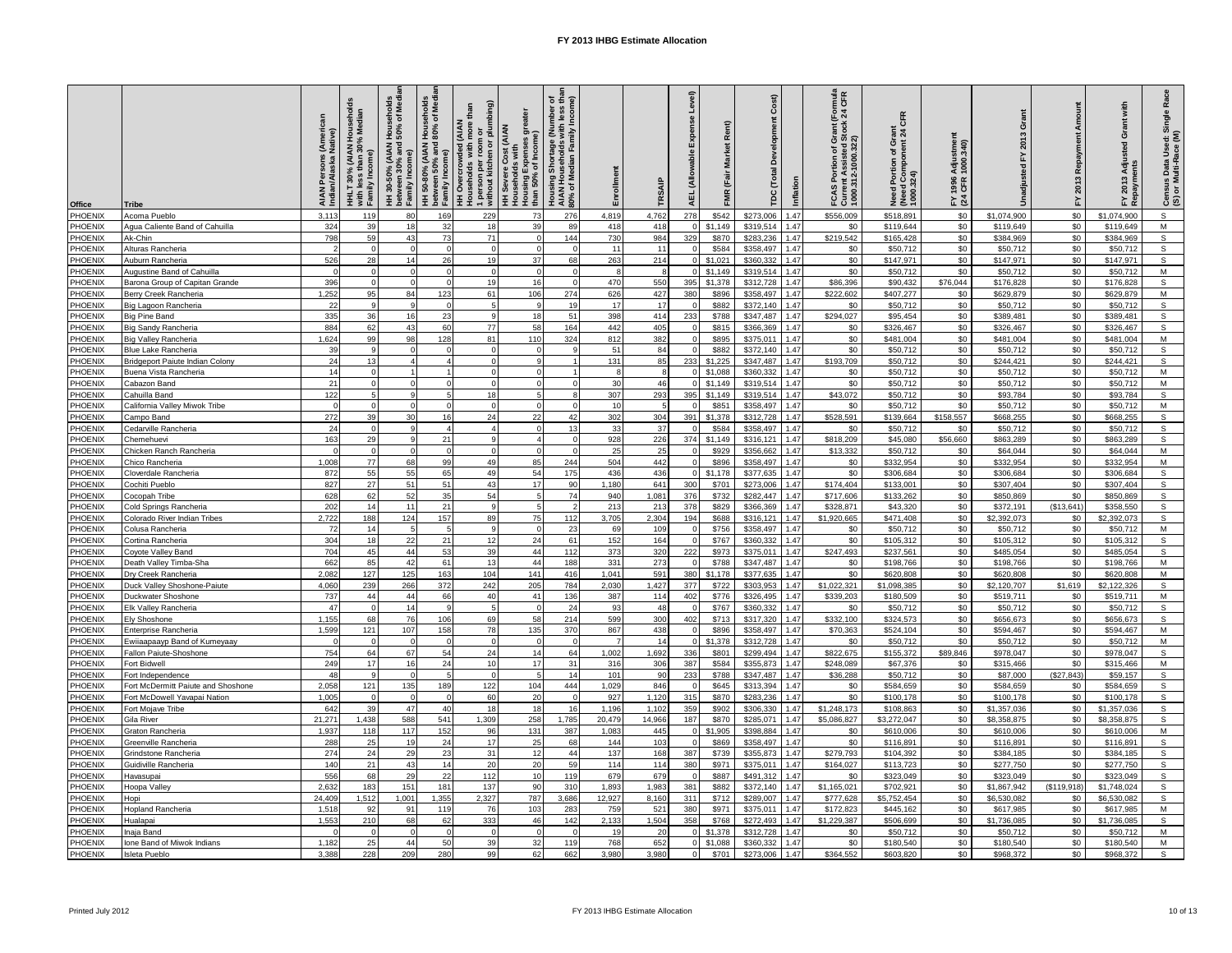| Office             | <b>Tribe</b>                                                      | AIAN Persons (American<br>Indian/Alaska Native) | Median<br>HHLT 30% (AIAN House<br>with less than 30% Medi<br>with <sub>Iso.</sub><br>Family In <sub>'</sub> | HH 30-50% (AIAN Households<br>between 30% and 50% of Medi<br>between 3<br>Family Inc | HH 50-80% (AIAN Households<br>between 50% and 80% of Med<br>Family Income) | 1 person per room or<br>without kitchen or plumbing)<br>than<br>(A A)<br>HH Overcrowded (AIA<br>Households with mor | greater<br>(AIAN<br>Housing Expenses<br>than 50% of Income<br>with<br>Cost<br><b>HH</b> Severe | ច ឆ្នាំ<br>ច<br>Housing Shortage (Number<br>AIAN Households with less<br>90% of Median Family Incom | Enrollment     | TRSAIF         | evel)<br>wable<br>ă.<br>AEL. | <b>Market</b><br>FMR (Fair | Cost)<br>č<br>(Total<br>ě | Inflation    | rant (Formula<br>stock 24 CFR<br>ნ წ<br>FCAS Portion of Gra<br>Current Assisted St<br>100.312-1000.322) | Need Portion of Grant<br>(Need Component 24 CFR<br>1000.324) | Adjustmer<br>1000.340)<br>1996<br>CFR<br><u>રે</u> જુ | ပ<br>ā                    | Amount<br>Repayment<br>2013<br>놊 | with<br>Grant<br>इ<br><b>Adju</b><br>2013<br>nyed<br>고 | Race<br>Census Data Used: Single<br>(S) or Multi-Race (M) |
|--------------------|-------------------------------------------------------------------|-------------------------------------------------|-------------------------------------------------------------------------------------------------------------|--------------------------------------------------------------------------------------|----------------------------------------------------------------------------|---------------------------------------------------------------------------------------------------------------------|------------------------------------------------------------------------------------------------|-----------------------------------------------------------------------------------------------------|----------------|----------------|------------------------------|----------------------------|---------------------------|--------------|---------------------------------------------------------------------------------------------------------|--------------------------------------------------------------|-------------------------------------------------------|---------------------------|----------------------------------|--------------------------------------------------------|-----------------------------------------------------------|
| PHOENIX            | Jackson Rancheria                                                 |                                                 | $\Omega$                                                                                                    |                                                                                      |                                                                            | $\Omega$                                                                                                            | $\Omega$                                                                                       |                                                                                                     | 30             | 30             |                              | \$1,088                    | \$360,332                 | 1.47         | \$0                                                                                                     | \$50,712                                                     | \$0                                                   | \$50,712                  | \$0                              | \$50,712                                               | M                                                         |
| PHOENIX            | Jamul Indian Village                                              |                                                 | $\Omega$                                                                                                    |                                                                                      |                                                                            | $\Omega$                                                                                                            | $\Omega$                                                                                       |                                                                                                     | 63             | 63             |                              | \$1,378                    | \$312.728                 | 1.47         | \$0                                                                                                     | \$50,712                                                     | \$0                                                   | \$50,712                  | \$0                              | \$50,712                                               | S                                                         |
| PHOENIX            | Jemez Pueblo                                                      | 2.309                                           | 128                                                                                                         | 83                                                                                   | 133                                                                        | 176                                                                                                                 | 46                                                                                             | 317                                                                                                 | 3,628          | 3.776          |                              | \$701                      | \$273,006                 | 1.47         | \$160,578                                                                                               | \$429.369                                                    | \$0                                                   | \$589,947                 | (\$43,950)                       | \$545.997                                              | S                                                         |
| PHOENIX            | licarilla Reservation                                             | 2,980                                           | 172                                                                                                         | 81                                                                                   | 164                                                                        | 143                                                                                                                 | 51                                                                                             | 262                                                                                                 | 3,578          | 3,578          | 225                          | \$641                      | \$273,006                 | 1.47         | \$932,018                                                                                               | \$438,561                                                    | \$0                                                   | \$1,370,579               | \$0                              | \$1,370,579                                            | s                                                         |
| PHOENIX            | Kaibab Band of Paiute                                             | 383                                             | 24                                                                                                          | 16                                                                                   | 21                                                                         | 37                                                                                                                  | 12                                                                                             | 11                                                                                                  | 288            | 128            | 346                          | \$701                      | \$289,007                 | 1.47         | \$325,976                                                                                               | \$80,103                                                     | \$0                                                   | \$406,079                 | \$0                              | \$406,079                                              | s                                                         |
| PHOENIX            | Karuk                                                             | 7,132                                           | 487                                                                                                         | 456                                                                                  | 679                                                                        | 297                                                                                                                 | 499                                                                                            | 1,446                                                                                               | 3,566          | 13,197         | 380                          | \$747                      | \$372.140                 | 1.47         | \$1,521,568                                                                                             | \$2,136,978                                                  | \$0                                                   | \$3,658,547               | \$0                              | \$3,658,547                                            | M                                                         |
| PHOENIX<br>PHOENIX | a Jolla Band<br>a Posta Banc                                      | 326<br>17                                       | 13                                                                                                          | 13                                                                                   | 32<br>$\overline{4}$                                                       | 24<br>$\overline{4}$                                                                                                | -9<br>$\mathbf 0$                                                                              | 22<br>13                                                                                            | 604<br>16      | 293<br>34      | 395                          | \$1,378<br>\$1,378         | \$312,728<br>\$314,424    | 1.47<br>1.47 | \$236,911<br>\$0                                                                                        | \$69,287<br>\$50,712                                         | \$0<br>\$0                                            | \$306,199<br>\$50,712     | \$0<br>\$0                       | \$306,199<br>\$50,712                                  | s<br>$\mathsf{s}$                                         |
| PHOENIX            | Laguna Pueblo                                                     | 4,350                                           | 187                                                                                                         | 285                                                                                  | 431                                                                        | 506                                                                                                                 | 53                                                                                             | 810                                                                                                 | 8,092          | 4,289          | 203                          | \$543                      | \$273,006                 | 1.47         | \$523,905                                                                                               | \$986,216                                                    | \$159,592                                             | \$1,510,121               | \$0                              | \$1,510,121                                            | M                                                         |
| PHOENIX            | Las Vegas Colony                                                  | 108                                             |                                                                                                             |                                                                                      | $\alpha$                                                                   | $\overline{a}$                                                                                                      | $\boldsymbol{\Lambda}$                                                                         | 26                                                                                                  | 54             | 1,810          |                              | \$1,024                    | \$326,495                 | 1.47         | \$0                                                                                                     | \$50,712                                                     | \$0                                                   | \$50,712                  | \$0                              | \$50,712                                               | $\mathsf{s}$                                              |
| PHOENIX            | avtonville Rancheria                                              | 162                                             | 10                                                                                                          | 10                                                                                   | 12                                                                         | q                                                                                                                   | 10                                                                                             |                                                                                                     | 81             | 293            | 380                          | \$971                      | \$375,011                 | 1.47         | \$285,716                                                                                               | \$47,406                                                     | \$0                                                   | \$333,122                 | \$0                              | \$333,122                                              | $\mathsf{s}$                                              |
| PHOENIX            | one Pine Paiute-Shoshone                                          | 526                                             | 31                                                                                                          | 33                                                                                   | 25                                                                         | $\mathbf{g}$                                                                                                        | 13                                                                                             | 39                                                                                                  | 295            | 350            | 233                          | \$1,094                    | \$344,863                 | 1.47         | \$415,124                                                                                               | \$79,599                                                     | \$0                                                   | \$494,722                 | \$0                              | \$494,722                                              | M                                                         |
| PHOENIX            | os Coyotes Band of Cahuilla                                       | 62                                              | 13                                                                                                          | $\overline{4}$                                                                       | $\Delta$                                                                   | $\overline{4}$                                                                                                      | $\overline{4}$                                                                                 | 22                                                                                                  | 288            | 288            |                              | \$1,378                    | \$312,728                 | 1.47         | \$0                                                                                                     | \$50,712                                                     | \$0                                                   | \$50,712                  | \$0                              | \$50,712                                               | S                                                         |
| PHOENIX            | Lovelock Colony                                                   | 564                                             | 33                                                                                                          | 37                                                                                   | 52                                                                         | 34                                                                                                                  | 28                                                                                             | 122                                                                                                 | 282            | 268            |                              | \$632                      | \$300,806                 | 1.47         | \$0                                                                                                     | \$154,205                                                    | \$0                                                   | \$154,205                 | \$0                              | \$154,205                                              | s                                                         |
| PHOENIX            | Lower Lake Rancheria                                              |                                                 | $\Omega$                                                                                                    |                                                                                      | $\Omega$                                                                   | $\Omega$                                                                                                            | $\Omega$                                                                                       |                                                                                                     |                |                |                              | \$1,178                    | \$377,635                 | 1.47         | \$0                                                                                                     | \$50,712                                                     | \$0                                                   | \$50,712                  | \$0                              | \$50,712                                               | M                                                         |
| PHOENIX<br>PHOENIX | ytton Rancheria of California<br>Manchester Point Arena Rancheria | 546<br>2,032                                    | 35<br>129                                                                                                   | 34<br>128                                                                            | 41<br>152                                                                  | 30<br>113                                                                                                           | 34<br>127                                                                                      | 110<br>369                                                                                          | 273<br>1,074   | 273<br>923     | 380                          | \$1,178<br>\$971           | \$377,635<br>\$375,011    | 1.47<br>1.47 | \$0<br>\$337,941                                                                                        | \$192,239<br>\$697,907                                       | \$0<br>\$0                                            | \$192,23<br>\$1,035,848   | \$0<br>\$0                       | \$192,239<br>\$1,035,848                               | $\mathbb S$<br>$\mathsf{s}$                               |
| PHOENIX            | Manzanita Band                                                    | 85                                              | 16                                                                                                          |                                                                                      | $\mathbf{a}$                                                               | $\Omega$                                                                                                            | $\Omega$                                                                                       | 30                                                                                                  | 105            | 105            |                              | \$1,378                    | \$312,72                  | 1.47         | \$0                                                                                                     | \$50,712                                                     | \$0                                                   | \$50,712                  | \$0                              | \$50,712                                               | M                                                         |
| PHOENIX            | Mesa Grande Band                                                  | 67                                              | 13                                                                                                          |                                                                                      | $\mathsf{Q}$                                                               | $\mathbf{g}$                                                                                                        | $\overline{4}$                                                                                 |                                                                                                     | 690            | 117            | 391                          | \$1,378                    | \$312,728                 | 1.47         | \$210,350                                                                                               | \$27,880                                                     | \$0                                                   | \$238,230                 | \$0                              | \$238,230                                              | s                                                         |
| PHOENIX            | Mescalero Reservation                                             | 3,648                                           | 253                                                                                                         | 116                                                                                  | 188                                                                        | 206                                                                                                                 | 56                                                                                             | 248                                                                                                 | 4,309          | 4,447          | 287                          | \$542                      | \$269,070                 | 1.47         | \$1,980,830                                                                                             | \$548,622                                                    | \$0                                                   | \$2,529,453               | \$0                              | \$2,529,453                                            | $\mathsf{s}$                                              |
| PHOENIX            | Middletown Rancheria                                              | 182                                             | 12                                                                                                          | 11                                                                                   | 14                                                                         | 10 <sup>1</sup>                                                                                                     | 11                                                                                             | 37                                                                                                  | 9 <sup>1</sup> | 163            |                              | \$895                      | \$375,011                 | 1.47         | \$0                                                                                                     | \$64,009                                                     | \$0                                                   | \$64,009                  | \$0                              | \$64,009                                               | s                                                         |
| PHOENIX            | Moapa Band of Paiute                                              | 214                                             | 26                                                                                                          | 10                                                                                   | 13                                                                         | $\overline{5}$                                                                                                      | 10                                                                                             |                                                                                                     | 311            | 313            | 388                          | \$1.024                    | \$326,495                 | 1.47         | \$330,868                                                                                               | \$49.824                                                     | \$0                                                   | \$380,69                  | (S7.363)                         | \$373.328                                              | S                                                         |
| PHOENIX            | Mooretown Rancheria                                               | 2,282                                           | 173                                                                                                         | 153                                                                                  | 225                                                                        | 112                                                                                                                 | 193                                                                                            | 515                                                                                                 | 1,141          | 1,002          | 380                          | \$896                      | \$358,497                 | 1.47         | \$297,580                                                                                               | \$745,593                                                    | \$0                                                   | \$1,043,173               | \$0                              | \$1,043,173                                            | M                                                         |
| PHOENIX            | Morongo Band of Cahuilla                                          | 622                                             | $\Omega$                                                                                                    | $^{\circ}$                                                                           | $\Omega$                                                                   | 25                                                                                                                  | 28                                                                                             |                                                                                                     | 1,015          | 2,443          | 395                          | \$1,149                    | \$316,763                 | 1.47         | \$48,342                                                                                                | \$310,464                                                    | \$263,499                                             | \$358,806                 | \$0                              | \$358,806                                              | $\mathsf{s}$                                              |
| PHOENIX<br>PHOENIX | Nambe Pueblo                                                      | 546<br>205,813                                  | 94<br>17,669                                                                                                | 52                                                                                   | 56<br>9,479                                                                | 29<br>32,018                                                                                                        | 52                                                                                             | 98                                                                                                  | 643<br>277,840 | 448<br>192,067 | 300<br>293                   | \$880<br>\$654             | \$284,025<br>\$289,007    | 1.47<br>1.47 | \$447,143<br>\$31,609,511                                                                               | \$199,446<br>\$57,082,210                                    | \$0<br>\$0                                            | \$646,589<br>\$88,691,721 | (\$33,235<br>\$82,865            | \$613,354<br>\$88,774,586                              | s<br>s                                                    |
| PHOENIX            | Navajo Nation<br>North Fork Rancheria                             | 3,560                                           | 250                                                                                                         | 9,016<br>172                                                                         | 240                                                                        | 309                                                                                                                 | 4,290<br>232                                                                                   | 30,501<br>662                                                                                       | 1,780          | 1,377          |                              | \$806                      | \$358,497                 | 1.47         | \$0                                                                                                     | \$1,284,835                                                  | \$0                                                   | \$1,284,835               | \$0                              | \$1,284,835                                            | s                                                         |
| PHOENIX            | Ohkay Owingeh (was San Juan Pueblo)                               | 2,505                                           | 72                                                                                                          | 124                                                                                  | 94                                                                         | 104                                                                                                                 | 70                                                                                             | 250                                                                                                 | 2,791          | 2,721          |                              | \$641                      | \$274,841                 | 1.47         | \$401,986                                                                                               | \$323,413                                                    | \$0                                                   | \$725,399                 | \$0                              | \$725,399                                              | M                                                         |
| PHOENIX            | Paiute-Shoshone of Bishop Colony                                  | 1,526                                           | 484                                                                                                         | 227                                                                                  | 256                                                                        | 140                                                                                                                 | 140                                                                                            | 859                                                                                                 | 1,760          | 1,651          | 233                          | \$788                      | \$347,487                 | 1.47         | \$770,190                                                                                               | \$1,071,018                                                  | \$0                                                   | \$1,841,209               | \$25,267                         | \$1,815,942                                            | $\mathsf{s}$                                              |
| PHOENIX            | Pala Banc                                                         | 769                                             | 72                                                                                                          | 26                                                                                   | 58                                                                         | 43                                                                                                                  | 37                                                                                             | 125                                                                                                 | 906            | 1,049          | 395                          | \$1,378                    | \$312,728                 | 1.47         | \$417,185                                                                                               | \$204,220                                                    | \$0                                                   | \$621,405                 | \$0                              | \$621,405                                              | $\mathsf{s}$                                              |
| PHOENIX            | Pascua Yaqui Tribe                                                | 8,688                                           | 592                                                                                                         | 371                                                                                  | 484                                                                        | 548                                                                                                                 | 388                                                                                            | 1,066                                                                                               | 17,790         | 14,787         | 356                          | \$864                      | \$280,089                 | 1.47         | \$2,784,635                                                                                             | \$1,620,972                                                  | \$0                                                   | \$4,405,607               | \$0                              | \$4,405,607                                            | M                                                         |
| PHOENIX            | Paskenta Band of Nomlaki Indian                                   | 540                                             | 47                                                                                                          | 36                                                                                   | 45                                                                         | 31                                                                                                                  | 47                                                                                             | 128                                                                                                 | 270            | 206            |                              | \$777                      | \$358,497                 | 1.47         | \$0                                                                                                     | \$218,681                                                    | \$0                                                   | \$218,681                 | \$0                              | \$218,681                                              | s                                                         |
| PHOENIX            | Pauma Band                                                        | 175                                             | <b>q</b>                                                                                                    | 9                                                                                    | 11                                                                         | 9                                                                                                                   | $\overline{4}$                                                                                 | 23                                                                                                  | 189            | 132            | 395                          | \$1,378                    | \$312,728                 | 1.47         | \$26,859                                                                                                | \$50,712                                                     | \$0                                                   | \$77,571                  | \$0                              | \$77,571                                               | s                                                         |
| PHOENIX<br>PHOENIX | Pechanga Band                                                     | 397<br>2.468                                    | 36<br>173                                                                                                   | 18<br>119                                                                            | 16<br>166                                                                  | 34<br>214                                                                                                           | 14<br>161                                                                                      | 70<br>439                                                                                           | 1,342<br>1,234 | 1,032<br>798   | 378                          | \$1,149<br>\$824           | \$319,514<br>\$358,497    | 1.47<br>1.47 | \$0<br>\$149,446                                                                                        | \$109,098<br>\$885,778                                       | \$0<br>\$0                                            | \$109,098<br>\$1,035,224  | \$0<br>\$0                       | \$109,098<br>\$1,035,224                               | $\mathbb S$<br>$\mathsf{s}$                               |
| PHOENIX            | Picayune Rancheria<br>Picuris Pueblo                              | 194                                             | 19                                                                                                          | 26                                                                                   | 14                                                                         | 19                                                                                                                  | $\alpha$                                                                                       | 58                                                                                                  | 302            | 309            |                              | \$779                      | \$274,841                 | 1.47         | \$0                                                                                                     | \$83,947                                                     | \$20,057                                              | \$83,947                  | \$0                              | \$83,947                                               | $\mathbb S$                                               |
| PHOENIX            | Pinoleville Rancheria                                             | 474                                             | 30                                                                                                          | 30                                                                                   | 35                                                                         | 26                                                                                                                  | 30                                                                                             | 90                                                                                                  | 237            | 237            | 380                          | \$971                      | \$375,011                 | 1.47         | \$43,165                                                                                                | \$164,312                                                    | \$0                                                   | \$207,477                 | \$0                              | \$207,477                                              | $\mathsf{s}$                                              |
| PHOENIX            | Pit River Tribe                                                   | 4.762                                           | 295                                                                                                         | 296                                                                                  | 406                                                                        | 258                                                                                                                 | 340                                                                                            | 996                                                                                                 | 2.381          | 5.634          |                              | \$598                      | \$367.681                 | 1.47         | \$0                                                                                                     | \$1,453,031                                                  | \$0                                                   | \$1.453.031               | \$0                              | \$1,453,031                                            | M                                                         |
| PHOENIX            | Pojoaque Pueblo                                                   | 317                                             | 47                                                                                                          | $32\,$                                                                               | 35                                                                         | 19                                                                                                                  | 14                                                                                             | 84                                                                                                  | 367            | 376            |                              | \$880                      | \$284,025                 | 1.47         | \$110,205                                                                                               | \$101,119                                                    | \$0                                                   | \$211,323                 | (\$6,372)                        | \$204,951                                              | s                                                         |
| PHOENIX            | Potter Valley Rancheria                                           | 12                                              |                                                                                                             |                                                                                      | $\overline{1}$                                                             | $\overline{1}$                                                                                                      | $\overline{1}$                                                                                 |                                                                                                     |                |                |                              | \$971                      | \$375,011                 | 1.47         | \$0                                                                                                     | \$50,712                                                     | \$0                                                   | \$50,712                  | \$0                              | \$50,712                                               | s                                                         |
| PHOENIX            | <b>Pyramid Lake Paiute</b>                                        | 4.058                                           | 239                                                                                                         | 265                                                                                  | 372                                                                        | 241                                                                                                                 | 205                                                                                            | 715                                                                                                 | 2.263          | 1.054          | 379                          | \$929                      | \$306.054                 | 1.47         | \$841,602                                                                                               | \$1,090,020                                                  | \$0                                                   | \$1.931.622               | \$0                              | \$1.931.622                                            | s                                                         |
| PHOENIX<br>PHOENIX | Quartz Valley Reservation                                         | 84<br>4,882                                     | 284                                                                                                         |                                                                                      | $\mathbf{a}$<br>358                                                        | $\overline{a}$<br>343                                                                                               | $\epsilon$<br>197                                                                              | 687                                                                                                 | 267            | 104            | 387<br>389                   | \$720<br>\$738             | \$370,305                 | 1.47<br>1.47 | \$205,779<br>\$1,069,688                                                                                | \$21,236<br>\$1,033,301                                      | \$0<br>\$0                                            | \$227,014                 | \$0<br>\$0                       | \$227,014                                              | M<br>M                                                    |
| PHOENIX            | Quechan Tribe<br>Ramona Band                                      |                                                 |                                                                                                             | 204                                                                                  | $\Omega$                                                                   | $\mathbf 0$                                                                                                         | $\Omega$                                                                                       |                                                                                                     | 3,388          | 2,668          |                              | \$1,149                    | \$312,085<br>\$319,514    | 1.47         | \$0                                                                                                     | \$50,712                                                     | \$0                                                   | \$2,102,988<br>\$50,712   | \$0                              | \$2,102,988<br>\$50,712                                | M                                                         |
| PHOENIX            | Redding Rancheria                                                 | 466                                             | 32                                                                                                          | 24                                                                                   | 34                                                                         | 28                                                                                                                  | 30                                                                                             | 91                                                                                                  | 233            | 5,689          |                              | \$843                      | \$367,68                  | 1.47         | \$0                                                                                                     | \$161,935                                                    | \$0                                                   | \$161,935                 | \$0                              | \$161,935                                              | s                                                         |
| PHOENIX            | Redwood Valley Rancheria                                          | 324                                             | 21                                                                                                          | 20                                                                                   | 24                                                                         | 18                                                                                                                  | 20                                                                                             | 56                                                                                                  | 162            | 162            | 380                          | \$973                      | \$375,011                 | 1.47         | \$77,938                                                                                                | \$111,168                                                    | \$0                                                   | \$189,106                 | \$0                              | \$189,106                                              | s                                                         |
| PHOENIX            | Reno-Sparks Colony                                                | 2,010                                           | 118                                                                                                         | 131                                                                                  | 184                                                                        | 120                                                                                                                 | 101                                                                                            | 264                                                                                                 | 1,005          | 985            | 260                          | \$928                      | \$306,054                 | 1.47         | \$936,672                                                                                               | \$517,306                                                    | \$0                                                   | \$1,453,977               | \$0                              | \$1,453,977                                            | s                                                         |
| PHOENIX            | Resighini Rancheria                                               | 43                                              | $\Omega$                                                                                                    | 3                                                                                    | $\mathbf{R}$                                                               | $\Omega$                                                                                                            | $\Omega$                                                                                       | 11                                                                                                  | 111            | 89             |                              | \$767                      | \$360,332                 | 1.47         | \$0                                                                                                     | \$50,712                                                     | \$0                                                   | \$50,712                  | \$0                              | \$50,712                                               | M                                                         |
| PHOENIX            | Rincon Reservation                                                | 456                                             | 60                                                                                                          | 21                                                                                   | 30                                                                         | 30                                                                                                                  | 16                                                                                             | 65                                                                                                  | 575            | 574            | 395                          | \$1,378                    | \$312,728                 | 1.47         | \$282,682                                                                                               | \$122,708                                                    | \$0                                                   | \$405,390                 | \$0                              | \$405,390                                              | $\overline{\mathbf{s}}$                                   |
| PHOENIX            | Robinson Rancheria                                                | 866                                             | 55                                                                                                          | 55                                                                                   | 65                                                                         | 48                                                                                                                  | 54                                                                                             | 133                                                                                                 | 433            | 433            | 380                          | \$895                      | \$375,011                 | 1.47         | \$237,047                                                                                               | \$290,726                                                    | \$0                                                   | \$527,773                 | \$0                              | \$527,773                                              | $\mathsf{s}$                                              |
| PHOENIX<br>PHOENIX | Rohnerville Rancheria (Bear River Bd)                             | 113<br>7,570                                    | 25<br>461                                                                                                   | 8<br>456                                                                             | q<br>594                                                                   | 12<br>377                                                                                                           | 10<br>512                                                                                      | 43<br>1,400                                                                                         | 291<br>3,785   | 231<br>2,777   | 222                          | \$882<br>\$971             | \$372,140<br>\$375,011    | 1.47<br>1.47 | \$0<br>\$698,244                                                                                        | \$67,574<br>\$2,214,641                                      | \$0<br>\$0                                            | \$67,574<br>\$2,912,885   | \$0<br>\$0                       | \$67,574<br>\$2,912,885                                | s<br>M                                                    |
| PHOENIX            | Round Valley Reservation<br>Rumsey Rancheria                      | -88                                             | -5                                                                                                          |                                                                                      | -6                                                                         | $\overline{4}$                                                                                                      | $\overline{7}$                                                                                 | 18                                                                                                  | 44             | 44             | 380                          | \$992                      | \$360,332                 | 1.47         | \$0                                                                                                     | \$50,712                                                     | \$0                                                   | \$50,712                  | \$0                              | \$50,712                                               | s                                                         |
| PHOENIX            | Salt River Plma-Maricopa                                          | 4,479                                           | 306                                                                                                         | 210                                                                                  | 204                                                                        | 309                                                                                                                 | 80                                                                                             | 391                                                                                                 | 9,220          | 7,313          | 333                          | \$870                      | \$285,071                 | 1.47         | \$1,816,354                                                                                             | \$805,324                                                    | \$0                                                   | \$2,621,678               | \$0                              | \$2,621,678                                            | s                                                         |
| PHOENIX            | ian Carlos Apache                                                 | 12,09                                           | 884                                                                                                         | 472                                                                                  | 596                                                                        | 1,176                                                                                                               | 336                                                                                            | 1,280                                                                                               | 14,65          | 10,709         | 368                          | \$693                      | \$266,72                  | 1.47         | \$4,035,511                                                                                             | \$2,499,380                                                  | \$0                                                   | \$6,534,89                | \$0                              | \$6,534,89                                             | $\mathbb S$                                               |
| PHOENIX            | San Felipe Pueblo                                                 | 2,93                                            | 182                                                                                                         | 116                                                                                  | 70                                                                         | 268                                                                                                                 | 56                                                                                             | 369                                                                                                 | 3,377          | 3,377          |                              | \$701                      | \$273,00                  | 1.47         | \$16,043                                                                                                | \$555,103                                                    | \$0                                                   | \$571,146                 | \$0                              | \$571,146                                              | s                                                         |
| PHOENIX            | San Ildefonso Pueblo                                              | 634                                             | 66                                                                                                          | 50                                                                                   | 56                                                                         | 19                                                                                                                  | 14                                                                                             | 112                                                                                                 | 672            | 773            |                              | \$880                      | \$273,006                 | 1.47         | \$283,235                                                                                               | \$129,327                                                    | \$0                                                   | \$412,561                 | \$0                              | \$412,561                                              | s                                                         |
| PHOENIX            | San Juan Southern Paiute Tribe                                    | 416                                             | 26                                                                                                          | 17                                                                                   | 23                                                                         | 40                                                                                                                  | 13                                                                                             | 66                                                                                                  | 208            | 208            |                              | \$887                      | \$289,007                 | 1.47         | \$0                                                                                                     | \$99,192                                                     | \$0                                                   | \$99,192                  | \$0                              | \$99,192                                               | $\mathbb S$                                               |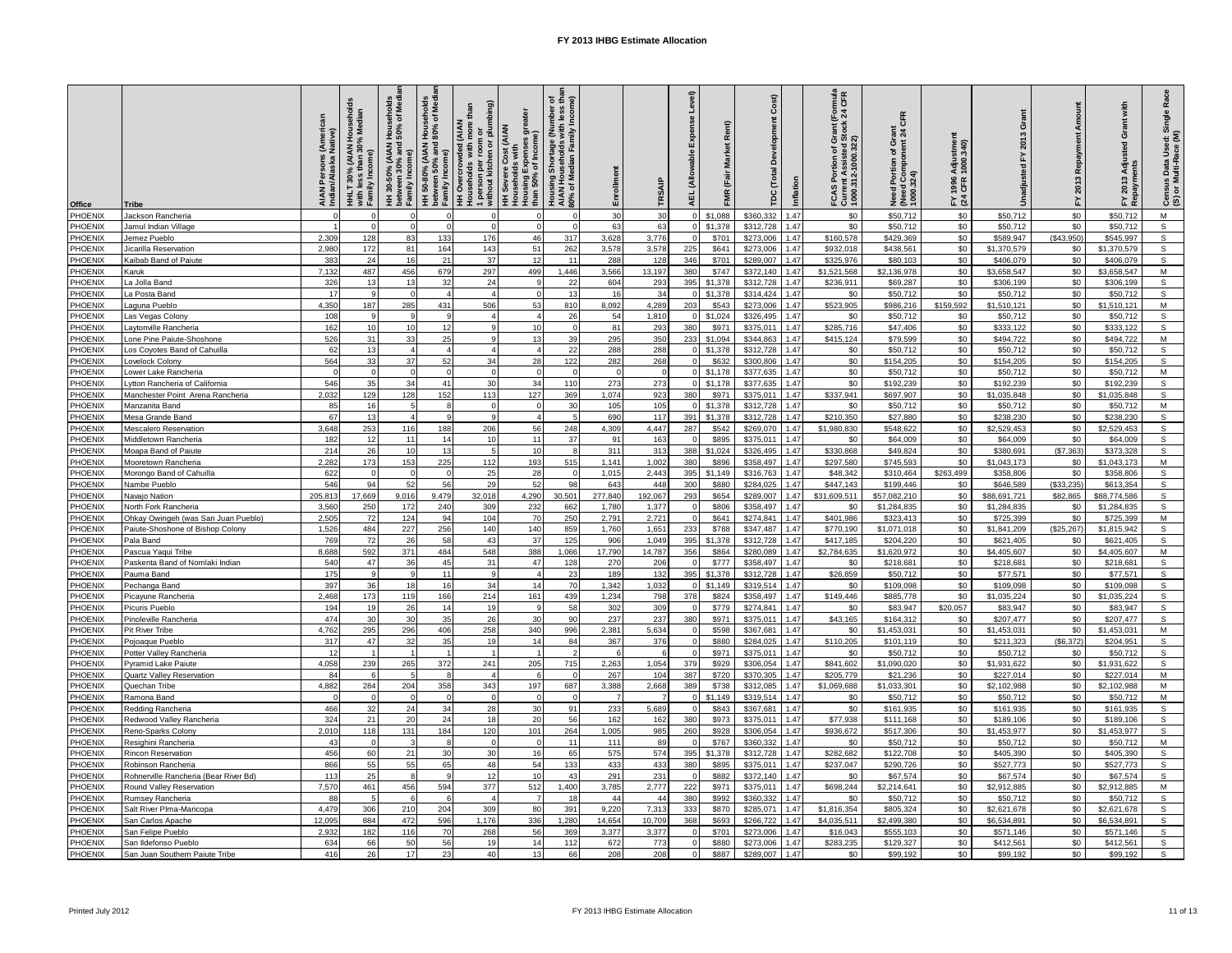| Office             | Tribe                                                   | AIAN Persons (American<br>Indian/Alaska Native) | HHLT 30% (AIAN Households<br>with less than 30% Median<br>Incom<br>with les<br>Family l | HH 30-50% (AIAN Households<br>between 30% and 50% of Medi<br>between<br>Family In | HH 50-80% (AIAN Households<br>between 50% and 80% of Medi<br>Family Income) | room or<br>en or plumbing)<br>than<br>(AIAN<br>more<br><b>HH Severe Cost (AIAN</b><br>Households with<br>HH Overcrowded (<br>Households with r<br>1 person per roo<br>without kitchen o | greate<br><b>Housing Expenses</b><br>than 50% of | of<br>end<br>end<br>end<br>Housing Shortage (Number<br>AIAN Households with less<br>80% of Median Family Incom | Enrollment | TRSAIP          | Level)<br>Ě<br>(Allo<br>보 | œ<br>Market<br>FMR | Cost)<br>č<br>(Total<br><b>TDC</b> | Inflation    | ant (Formula<br>tock 24 CFR<br>FCAS Portion of Gra<br>Current Assisted Sto<br>1000.312-1000.322) | CFR<br>Need Portion of Grant<br>(Need Component 24 C<br>1000.324) | Adjustmer<br>1000.340)<br>1996<br>CFR<br>≿ শ্ৰ | Tant<br>ō<br>2013     | Repayment<br>2013<br>모 | with<br>Grant<br>Isted<br>Adjus<br>ants<br>2013<br>ᄓ | Race<br>Census Data Used: Single<br>(S) or Multi-Race (M) |
|--------------------|---------------------------------------------------------|-------------------------------------------------|-----------------------------------------------------------------------------------------|-----------------------------------------------------------------------------------|-----------------------------------------------------------------------------|-----------------------------------------------------------------------------------------------------------------------------------------------------------------------------------------|--------------------------------------------------|----------------------------------------------------------------------------------------------------------------|------------|-----------------|---------------------------|--------------------|------------------------------------|--------------|--------------------------------------------------------------------------------------------------|-------------------------------------------------------------------|------------------------------------------------|-----------------------|------------------------|------------------------------------------------------|-----------------------------------------------------------|
| PHOENIX            | San Manuel Band                                         | 45                                              | $\boldsymbol{\Delta}$                                                                   |                                                                                   |                                                                             | $\Omega$                                                                                                                                                                                |                                                  | 13                                                                                                             | 178        | 156             |                           | \$1,149            | \$316,121                          | 1.47         | \$0                                                                                              | \$50,712                                                          | \$0                                            | \$50,712              | \$0                    | \$50,712                                             | s                                                         |
| PHOENIX            | San Pasqual Band                                        | 378                                             | 34                                                                                      | 16                                                                                | 38                                                                          | 13                                                                                                                                                                                      | 11                                               | 27                                                                                                             | 429        | 294             | 395                       | \$1,378            | \$312,728                          | 1.47         | \$379,602                                                                                        | \$77.540                                                          | \$0                                            | \$457,142             | \$0                    | \$457.142                                            | $\mathsf{s}$                                              |
| PHOENIX            | San Rosa Band of Cahuilla                               | 61                                              | 5                                                                                       |                                                                                   |                                                                             | $\mathsf{Q}$                                                                                                                                                                            | $\Omega$                                         | 10                                                                                                             | 141        | 141             | 395                       | \$1.149            | \$319.514                          | 1.47         | \$17,229                                                                                         | \$50,712                                                          | \$0                                            | \$67,941              | \$0                    | \$67,941                                             | s                                                         |
| PHOENIX            | Sandia Pueblo                                           | 595                                             | 37                                                                                      | 33                                                                                | 62                                                                          | 19                                                                                                                                                                                      | 27                                               | 110                                                                                                            | 487        | 413             |                           | \$701              | \$273,006                          | 1.47         | \$147,153                                                                                        | \$128,871                                                         | \$0                                            | \$276,024             | \$0                    | \$276,024                                            | s                                                         |
| PHOENIX            | Santa Ana Pueblo                                        | 563                                             | 19                                                                                      | 17                                                                                | 39                                                                          | 44                                                                                                                                                                                      | 10                                               | 69                                                                                                             | 765        | 681             |                           | \$701              | \$273,006                          | 1.47         | \$103.198                                                                                        | \$97,241                                                          | \$0                                            | \$200,438             | \$0                    | \$200,438                                            | s                                                         |
| PHOENIX            | anta Clara Pueblo                                       | 1,600                                           | 123                                                                                     | 90                                                                                | 123                                                                         | 75                                                                                                                                                                                      | 59                                               | 232                                                                                                            | 2,200      | 2,764           | 300                       | \$653              | \$273,006                          | 1.47         | \$551,468                                                                                        | \$330,249                                                         | \$0                                            | \$881,718             | \$0                    | \$881,718                                            | s                                                         |
| PHOENIX            | Santa Rosa Rancheria                                    | 521                                             | 34                                                                                      | 17                                                                                | 23                                                                          | 44                                                                                                                                                                                      | 10 <sup>1</sup>                                  | 30                                                                                                             | 738        | 701             | 378                       | \$815              | \$344,074                          | 1.47         | \$366,544                                                                                        | \$114,215                                                         | \$0                                            | \$480,759             | \$0                    | \$480,759                                            | s                                                         |
| PHOENIX            | Santa Ynez Band of Chumash                              | 89                                              | $\Omega$                                                                                | $\Omega$                                                                          | $\Omega$                                                                    | $\Omega$                                                                                                                                                                                | $\overline{a}$                                   |                                                                                                                | 154        | 400             | 395                       | \$1,344            | \$358,240                          | 1.47         | \$0                                                                                              | \$259,497                                                         | \$208,785                                      | \$259,497             | \$0                    | \$259,497                                            | s                                                         |
| PHOENIX            | Santa Ysabel Reservation                                | 250                                             | 24                                                                                      | 20                                                                                | 31                                                                          | 29                                                                                                                                                                                      | $\Omega$                                         | 75                                                                                                             | 768        | 768             |                           | \$1,378            | \$312,728                          | 1.47         | \$0                                                                                              | \$78,068                                                          | \$0                                            | \$78,068              | \$0                    | \$78,068                                             | S                                                         |
| PHOENIX            | Santo Domingo Pueblo                                    | 3,67                                            | 195                                                                                     | 153                                                                               | 172                                                                         | 330                                                                                                                                                                                     | 23                                               | 448                                                                                                            | 4,492      | 4,807           | 278                       | \$701              | \$273,006                          | 1.47         | \$342,651                                                                                        | \$633,333                                                         | \$0                                            | \$975,984             | \$0                    | \$975,984                                            | s                                                         |
| PHOENIX            | Scotts Valley (Pomo)                                    | 456                                             | 29                                                                                      | 29                                                                                | 34                                                                          | 25                                                                                                                                                                                      | 28                                               | 92                                                                                                             | 228        | 294             |                           | \$1,330            | \$375.011                          | 1.47         | \$0                                                                                              | \$159.531                                                         | \$0                                            | \$159,531             | \$0                    | \$159,531                                            | s                                                         |
| PHOENIX            | Sherwood Valley Rancheria                               | 918                                             | 58                                                                                      | 58                                                                                | 69                                                                          | 51                                                                                                                                                                                      | 57                                               | 163                                                                                                            | 459        | 644             | 380                       | \$971              | \$375.011                          | 1.47         | \$170.681                                                                                        | \$314,588                                                         | \$0                                            | \$485,269             | \$0                    | \$485.269                                            | s                                                         |
| PHOENIX            | Shingle Springs Rancheria                               | 898                                             | 63                                                                                      | 60                                                                                | 91                                                                          | 36                                                                                                                                                                                      | 118                                              | 213                                                                                                            | 449        | 1,688           |                           | \$1,021            | \$360,332                          | 1.47         | \$0                                                                                              | \$413,964                                                         | \$0                                            | \$413,964             | \$0                    | \$413,964                                            | s                                                         |
| PHOENIX            | Smith River Rancheria                                   | 2.592                                           | 177                                                                                     | 166                                                                               | 247                                                                         | 108                                                                                                                                                                                     | 181                                              | 590                                                                                                            | 1,415      | 3.191           |                           | \$764              | \$360.332                          | 1.47         | \$0                                                                                              | \$766,446                                                         | \$0                                            | \$766,446             | \$0                    | \$766,446                                            | M                                                         |
| PHOENIX            | Soboba Band                                             | 496                                             | 21                                                                                      | 14                                                                                | 17                                                                          | 16                                                                                                                                                                                      | 25                                               | 35                                                                                                             | 963        | 963             | 395                       | \$1,149            | \$319,514                          | 1.47         | \$177,498                                                                                        | \$141,879                                                         | \$102,874                                      | \$319,377             | (\$101,308)            | \$218,069                                            | s                                                         |
| PHOENIX            | Stewarts Point Rancheria                                | 1,478                                           | 90                                                                                      | 89                                                                                | 116                                                                         | 74                                                                                                                                                                                      | 100                                              | 295                                                                                                            | 739        | 565             | 380                       | \$1,178            | \$377,635                          | 1.47         | \$0                                                                                              | \$440,871                                                         | \$0                                            | \$440,871             | \$0                    | \$440,871                                            | M                                                         |
| PHOENIX            | Sulphur Bank Rancheria                                  | 238                                             | 15 <sub>1</sub>                                                                         | 15                                                                                | 18                                                                          | 13                                                                                                                                                                                      | 15                                               | 48                                                                                                             | 119        | 246             |                           | \$895              | \$375.011                          | 1.47         | \$0                                                                                              | \$83.532                                                          | \$0                                            | \$83,532              | \$0                    | \$83,532                                             | S.                                                        |
| PHOENIX            | Summit Lake Paiute Tribe                                |                                                 | $\Omega$                                                                                |                                                                                   | $\sqrt{ }$                                                                  | $\Omega$                                                                                                                                                                                | $\Omega$                                         |                                                                                                                | 106        | 133             |                           | \$640              | \$300,806                          | 1.47         | \$0                                                                                              | \$50,712                                                          | \$0                                            | \$50,712              | \$0                    | \$50,712                                             | S                                                         |
| PHOENIX            | Susanville Rancheria                                    | 1.747                                           | 84                                                                                      | 229                                                                               | 134                                                                         | 62                                                                                                                                                                                      | 80                                               | 399                                                                                                            | 891        | 1,757           | 387                       | \$887              | \$355,873                          | 1.47         | \$472,697                                                                                        | \$458,927                                                         | \$0                                            | \$931,624             | (\$36,337)             | \$895,287                                            | M                                                         |
| PHOENIX            | Sycuan Band of Kumeyaay Nation                          | 23                                              | $\boldsymbol{\Delta}$                                                                   |                                                                                   | $\Omega$                                                                    | $\Omega$                                                                                                                                                                                | $\boldsymbol{\Delta}$                            |                                                                                                                | 73         | 153             | 395                       | \$1,378            | \$312,728                          | 1.47         | \$0                                                                                              | \$50.712                                                          | \$0                                            | \$50.712              | \$0                    | \$50.712                                             | s                                                         |
| PHOENIX            | Table Bluff Rancheria, Wiyot Tribe                      | 81                                              | 14                                                                                      |                                                                                   | $\overline{a}$                                                              | $\mathsf{Q}$                                                                                                                                                                            | 5                                                | 28                                                                                                             | 526        | 96              |                           | \$882              | \$372.140                          | 1.47         | \$0                                                                                              | \$50,712                                                          | \$0                                            | \$50,712              | \$0                    | \$50,712                                             | $\mathbf{s}$                                              |
| PHOENIX            | Table Mountain Rancheria                                |                                                 | $\Omega$                                                                                |                                                                                   |                                                                             | $\Omega$                                                                                                                                                                                | $\Omega$                                         |                                                                                                                | 115        | 115             |                           | \$829              | \$366,369                          | 1.47         | \$0                                                                                              | \$50,712                                                          | \$0                                            | \$50,712              | \$0                    | \$50,712                                             | $\mathsf{s}$                                              |
| PHOENIX            | Taos Pueblo                                             | 1.555                                           | 133                                                                                     | 91                                                                                | 107                                                                         | 124                                                                                                                                                                                     | 39                                               | 282                                                                                                            | 2,528      | 2,410           |                           | \$779              | \$274.841                          | 1.47         | \$174.382                                                                                        | \$355.431                                                         | \$0                                            | \$529.813             | (\$32.530)             | \$497,283                                            | s                                                         |
| PHOENIX            | Fejon Indian Tribe                                      |                                                 | $\Omega$                                                                                |                                                                                   | $\sqrt{ }$                                                                  | $\Omega$                                                                                                                                                                                | $\Omega$                                         |                                                                                                                |            |                 |                           | \$793              |                                    | 1.47         | \$0                                                                                              | \$50,712                                                          | \$0                                            | \$50,712              | \$0                    | \$50,712                                             | M                                                         |
| PHOENIX            | Te-Moak                                                 | 1,014                                           | 104                                                                                     | 82                                                                                | 101                                                                         | 23                                                                                                                                                                                      | 36                                               | 108                                                                                                            | 2,597      | 2,597           | 418                       | \$707              | \$303,953                          | 1.47         | \$1,122,542                                                                                      | \$227,917                                                         | \$0                                            | \$1,350,459           | \$0                    | \$1,350,459                                          | s                                                         |
| PHOENIX            | Tesuque Pueblo                                          | 426                                             | 32                                                                                      | 28                                                                                | 42                                                                          | 26                                                                                                                                                                                      | -51                                              | 80                                                                                                             | 481        | 435             |                           | \$880              | \$284.025                          | 1.47         | \$80,873                                                                                         | \$89,752                                                          | \$0                                            | \$170,625             | \$0                    | \$170,625                                            | S                                                         |
| PHOENIX            | Tohono O'Odham Nation                                   | 14.917                                          | 1,227                                                                                   | 559                                                                               | 470                                                                         | 1,508                                                                                                                                                                                   | 308                                              | 1,801                                                                                                          | 26,673     | 26,673          | 170                       | \$861              | \$285,071                          | 1.47         | \$2,049,302                                                                                      | \$3,232,063                                                       | \$0                                            | \$5,281,365           | (\$12,687)             | \$5,268,678                                          | s                                                         |
| PHOENIX            | <b>Tonto Apache of Arizona</b>                          | 147                                             | 10                                                                                      | $5\overline{5}$                                                                   | 15                                                                          | 20                                                                                                                                                                                      | $\Omega$                                         | 31                                                                                                             | 125        | 131             |                           | \$750              | \$270,658                          | 1.47         | \$0                                                                                              | \$50,712                                                          | \$0                                            | \$50,712              | \$0                    | \$50,712                                             | S                                                         |
| PHOENIX            | Torres-Martinez Band of Cahuilla                        | 224                                             | 30                                                                                      | 14                                                                                | 33                                                                          | 34                                                                                                                                                                                      | 11                                               | 47                                                                                                             | 573        | 321             | 395                       | \$1.145            | \$316,763                          | 1.47         | \$174.677                                                                                        | \$94,718                                                          | \$0                                            | \$269,396             | \$0                    | \$269.396                                            | s                                                         |
| PHOENIX            | <b>Trinidad Rancheria</b>                               | 70                                              | $\overline{5}$                                                                          |                                                                                   | $\alpha$                                                                    | $5\overline{5}$                                                                                                                                                                         | 14                                               | 19                                                                                                             | 214        | 186             |                           | \$882              | \$372.140                          | 1.47         | \$0                                                                                              | \$50,712                                                          | \$0                                            | \$50,712              | \$0                    | \$50,712                                             | $\mathsf{s}$                                              |
| PHOENIX            | <b>Tule River Indian Tribe</b>                          | 3,202                                           | 193                                                                                     | 158                                                                               | 204                                                                         | 232                                                                                                                                                                                     | 205                                              | 464                                                                                                            | 1,601      | 1,205           | 373                       | \$725              | \$357,195                          | 1.47         | \$647,429                                                                                        | \$1,046,422                                                       | \$0                                            | \$1,693,851           | \$0                    | \$1,693,851                                          | s                                                         |
| PHOENIX<br>PHOENIX | Tuolumne Band of Me-Wuk Indians                         | 726                                             | 48<br>$\Omega$                                                                          | 75                                                                                | 54<br>$\Omega$                                                              | 41<br>$\Omega$                                                                                                                                                                          | 43<br>$\Omega$                                   | 146                                                                                                            | 363<br>13  | 2,812<br>13     | 378                       | \$929              | \$356.662                          | 1.47<br>1.47 | \$175.785                                                                                        | \$251,078                                                         | \$0                                            | \$426,863             | \$0<br>\$0             | \$426,863                                            | s<br>M                                                    |
|                    | Twenty Nine Palms Band                                  | 454                                             | 28                                                                                      | 27                                                                                | 36                                                                          | 23                                                                                                                                                                                      | 31                                               |                                                                                                                |            |                 |                           | \$1,149<br>\$895   | \$316,121                          | 1.47         | \$0                                                                                              | \$50,712<br>\$134,872                                             | \$0<br>\$0                                     | \$50,712<br>\$134,872 | \$0                    | \$50,712                                             | M                                                         |
| PHOENIX<br>PHOENIX | Upper Lake Rancheria (Habematolel Pomo)                 | 42                                              | 13                                                                                      |                                                                                   | $\overline{a}$                                                              | $\mathbf{q}$                                                                                                                                                                            | $\overline{a}$                                   | 91<br>26                                                                                                       | 227<br>136 | 151<br>67       |                           | \$1,225            | \$375,011<br>\$347,487             | 1.47         | \$0<br>\$0                                                                                       | \$50,712                                                          | \$0                                            |                       | \$0                    | \$134,872                                            | s                                                         |
| PHOENIX            | Utu Utu Gwaiti Paiute<br>Viejas Group of Capitan Grande | 162                                             | 13                                                                                      |                                                                                   | 20                                                                          | 24                                                                                                                                                                                      |                                                  | 34                                                                                                             | 268        | 224             | 395                       | \$1,378            | \$312,728                          | 1.47         | \$104,425                                                                                        | \$83,419                                                          | \$67,996                                       | \$50,712<br>\$187,844 | \$0                    | \$50,712<br>\$187,844                                | S                                                         |
| PHOENIX            | Walker River Paiute Tribe                               | 6.016                                           | 354                                                                                     | 394                                                                               | 552                                                                         | 358                                                                                                                                                                                     | 303                                              | 1.143                                                                                                          | 3.008      | 1.740           | 349                       | \$756              | \$300,806                          | 1.47         | \$855,979                                                                                        | \$1,605,669                                                       | \$0                                            | \$2,461,648           | \$0                    | \$2.461.648                                          | s                                                         |
| PHOENIX            | Washoe Tribe                                            | 3,164                                           | 186                                                                                     | 207                                                                               | 290                                                                         | 188                                                                                                                                                                                     | 160                                              | 538                                                                                                            | 1,582      | 1,580           | 385                       | \$968              | \$300,806                          | 1.47         | \$900,653                                                                                        | \$829,040                                                         | \$0                                            | \$1,729,693           | \$0                    | \$1,729,693                                          | s                                                         |
| PHOENIX            | White Mountain Apache (Fort Apache)                     | 14,042                                          | 1,147                                                                                   | 586                                                                               | 644                                                                         | 1,578                                                                                                                                                                                   | 335                                              | 1,506                                                                                                          | 13,230     | 12,213          | 163                       | \$697              | \$268,557                          | 1.47         | \$4,307,821                                                                                      | \$3,063,720                                                       | \$0                                            | \$7,371,541           | \$0                    | \$7,371,541                                          | s                                                         |
| PHOENIX            | Wilton Rancheria                                        |                                                 |                                                                                         |                                                                                   |                                                                             | $\Omega$                                                                                                                                                                                | $\Omega$                                         |                                                                                                                |            |                 |                           | \$1,021            |                                    | 1.47         | \$0                                                                                              | \$50,712                                                          | \$0                                            | \$50,712              | \$0                    | \$50,712                                             | M                                                         |
| PHOENIX            | Winnemucca Colony                                       | 48                                              | q                                                                                       |                                                                                   | $\Omega$                                                                    | $\mathsf{Q}$                                                                                                                                                                            | $\mathbf{A}$                                     | 13                                                                                                             | 77         | 66              |                           | \$640              | \$300,806                          | 1.47         | \$0                                                                                              | \$50,712                                                          | \$0                                            | \$50,712              | \$0                    | \$50,712                                             | s                                                         |
| PHOENIX            | Yavapai-Apache (Camp Verde)                             | 865                                             | 102                                                                                     | 44                                                                                | 46                                                                          | 187                                                                                                                                                                                     | 44                                               | 94                                                                                                             | 2,134      | 2,011           | 356                       | \$798              | \$272,493                          | 1.47         | \$952,874                                                                                        | \$308.298                                                         | \$0                                            | \$1,261,172           | \$0                    | \$1,261,172                                          | $\mathbf{s}$                                              |
| PHOENIX            | Yavapai-Prescott                                        | 141                                             | $\Omega$                                                                                |                                                                                   | $\Omega$                                                                    | 5                                                                                                                                                                                       | 5 <sub>l</sub>                                   |                                                                                                                | 167        | 272             |                           | \$798              | \$272,493                          | 1.47         | \$0                                                                                              | \$50,712                                                          | \$0                                            | \$50,712              | \$0                    | \$50,712                                             | s.                                                        |
| PHOENIX            | Yerington Paiute Tribe                                  | 1,798                                           | 106                                                                                     | 118                                                                               | 165                                                                         | 107                                                                                                                                                                                     | 91                                               | 338                                                                                                            | 1,026      | 467             | 335                       | \$740              | \$300,806                          | 1.47         | \$313,448                                                                                        | \$479,746                                                         | \$0                                            | \$793,193             | \$0                    | \$793,193                                            | s                                                         |
| PHOENIX            | Yomba Shoshone Tribe                                    | 378                                             | 22                                                                                      | 25                                                                                | 35                                                                          | 22                                                                                                                                                                                      | 19                                               | 60                                                                                                             | 189        | 116             | 382                       | \$785              | \$326.495                          | 1.47         | \$180,286                                                                                        | \$106.792                                                         | \$0                                            | \$287,078             | \$0                    | \$287,078                                            | S                                                         |
| PHOENIX            | Ysleta Del Sur                                          | 3.288                                           | 195                                                                                     | 134                                                                               | 221                                                                         | 239                                                                                                                                                                                     | 137                                              | 526                                                                                                            | 1.644      | 90 <sup>o</sup> |                           | \$665              | \$256.492                          | 1.47         | \$458.082                                                                                        | \$683.162                                                         | \$0                                            | \$1,141,244           | \$0                    | \$1,141,244                                          | s                                                         |
| PHOENIX            | urok Tribe                                              | 11,32                                           | 774                                                                                     | 725                                                                               | 1,078                                                                       | 471                                                                                                                                                                                     | 793                                              | 2,501                                                                                                          | 5,663      | 21,96'          | 380                       | \$865              | \$372,140                          | 1.47         | \$523,910                                                                                        | \$3,438,737                                                       | \$0                                            | \$3,962,648           | \$0                    | \$3,962,648                                          | M                                                         |
| PHOENIX            | Zia Pueblo                                              | 767                                             | 24                                                                                      | 36                                                                                | 39                                                                          | 48                                                                                                                                                                                      | $5^{\circ}$                                      | 66                                                                                                             | 832        | 865             |                           | \$701              | \$273,006                          | 1.47         | \$126,635                                                                                        | \$105,810                                                         | \$0                                            | \$232,445             | \$0                    | \$232,445                                            | s                                                         |
| PHOENIX            | Zuni Tribe                                              | 8,63                                            | 442                                                                                     | 384                                                                               | 448                                                                         | 529                                                                                                                                                                                     | 208                                              | 1,035                                                                                                          | 10,258     | 10,369          | 278                       | \$542              | \$273,006                          | 1.47         | \$1,385,167                                                                                      | \$1,515,485                                                       | \$0                                            | \$2,900,653           | \$0                    | \$2,900,653                                          | s                                                         |
| <b>PHOENIX</b>     | <b>TOTAL</b>                                            | 484,514                                         | 36,674                                                                                  | 23,083                                                                            | 27,358                                                                      | 51,740                                                                                                                                                                                  | 15,434                                           | 72,132                                                                                                         | 545,903    | 466,037         |                           |                    |                                    |              | \$91,855,617                                                                                     | \$126,856,180                                                     | \$1,203,909                                    | \$218,711,801         | (\$375,967)            | \$218,335,834                                        |                                                           |